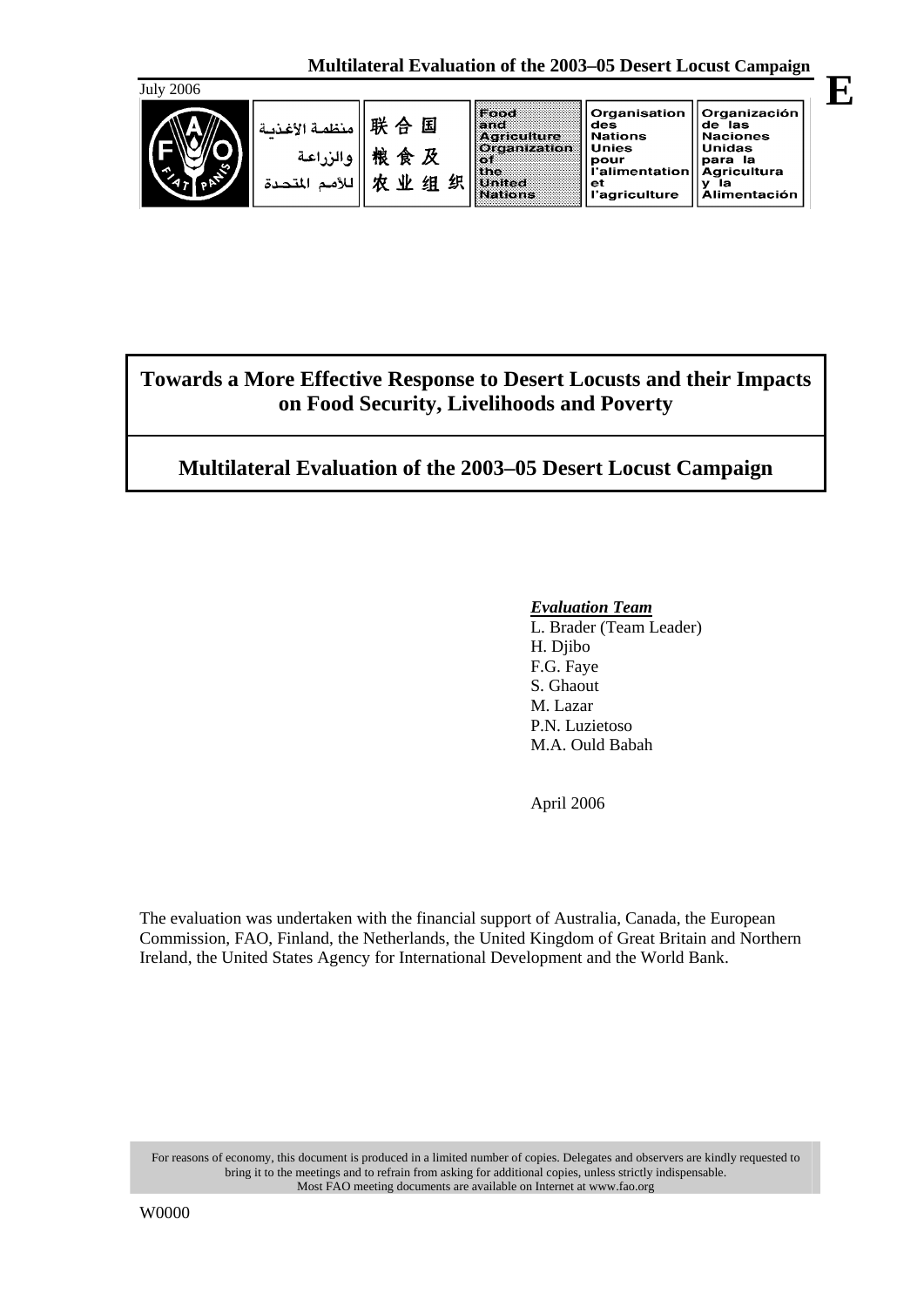# **Contents**

| Preface<br>List of Acronyms<br><b>Executive Summary</b>                                                                                                      | Pages<br>$\mathfrak{2}$<br>5 |
|--------------------------------------------------------------------------------------------------------------------------------------------------------------|------------------------------|
| I. Introduction                                                                                                                                              | 22                           |
| A. BACKGROUND OF THE EVALUATION                                                                                                                              | 22                           |
| <b>B. OBJECTIVES</b>                                                                                                                                         | 23                           |
| C. APPROACH AND METHODOLOGY                                                                                                                                  | 23                           |
| II. The Desert Locust                                                                                                                                        | 26                           |
| A. THE DESERT LOCUST ENIGMA – AN OVERVIEW<br><b>Desert Locust Control Approaches</b><br><b>Desert Locust Monitoring and Forecasting</b>                      | 26<br>26<br>28               |
| B. FROM THE RECESSION PHASE TO THE UPSURGE IN 2003-05                                                                                                        | 28                           |
| C. DEVELOPMENT OF IMPROVED DESERT LOCUST CONTROL<br>AND FORECASTING MEANS<br><b>Desert Locust Control Means</b><br><b>Improved Desert Locust Forecasting</b> | 30<br>30<br>30               |
| D. ORGANIZATIONAL STRUCTURES FOR<br>DESERT LOCUST CONTROL                                                                                                    | 31                           |
| III. Planning and Implementation of the 2003–05<br>Desert Locust Control Campaign                                                                            | 32                           |
| A. FUNDING OF THE CONTROL CAMPAIGN                                                                                                                           | 32                           |
| <b>B. APPEALS FOR FUNDING OF CONTROL OPERATIONS AND</b><br><b>MOBILIZATION OF RESOURCES</b>                                                                  | 33                           |
| C. MONITORING AND CONTROL OPERATIONS                                                                                                                         | 36                           |
| D. EFFICACY OF THE CONTROL OPERATIONS                                                                                                                        | 38                           |
| E. PUBLIC AWARENESS, COMMUNICATION AND TRAINING<br><b>Public Awareness and Communication</b>                                                                 | 39<br>39                     |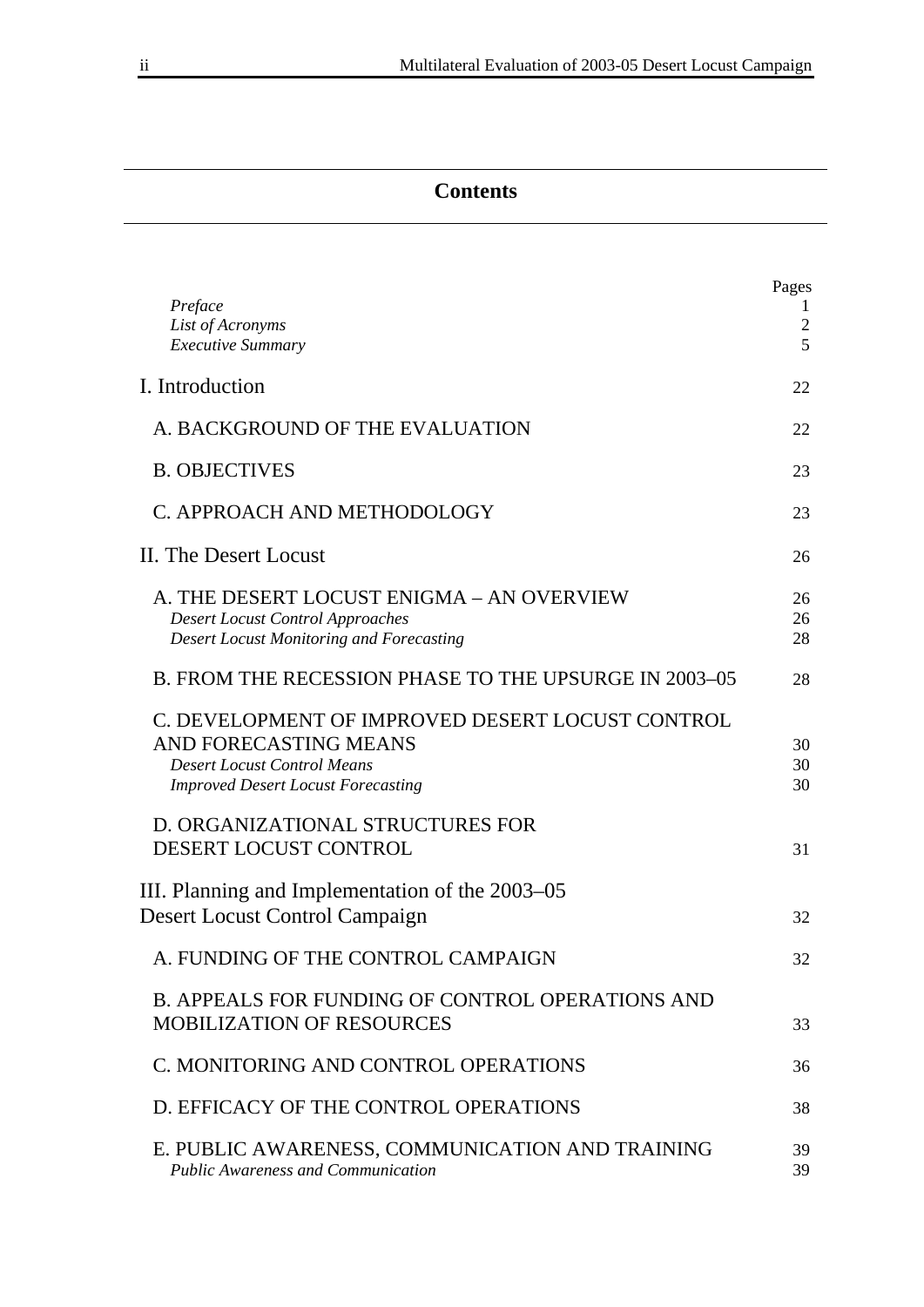| Multilateral Evaluation of 2003-05 Desert Locust Campaign                                                                                                                                                                         |                                  |
|-----------------------------------------------------------------------------------------------------------------------------------------------------------------------------------------------------------------------------------|----------------------------------|
| Training                                                                                                                                                                                                                          | 41                               |
| F. ROLE AND ACTIVITIES UNDERTAKEN BY THE<br><b>AFFECTED COUNTRIES</b>                                                                                                                                                             | 42                               |
| <b>G. SUPPORT PROVIDED FOR THE CAMPAIGN</b>                                                                                                                                                                                       | 43                               |
| H. ROLE AND ACTIVITIES UNDERTAKEN BY FAO<br><b>Project Management and Operations</b><br>Procedures and Systems Functionality<br><b>ECLO</b> as a Functional Entity<br><b>Monitoring and Reporting</b><br><b>Project Revisions</b> | 47<br>47<br>52<br>53<br>53<br>54 |
| I. KEY ISSUES FOR AFFECTED COUNTRIES AND DONORS                                                                                                                                                                                   | 55                               |
| IV. Analysis of the Control Campaign                                                                                                                                                                                              | 58                               |
| A. IMPACT ON THE FOOD SECURITY SITUATION AND LIVELIHOODS<br>OF AFFECTED COMMUNITIES                                                                                                                                               | 58                               |
| <b>B. ECONOMIC BENEFITS AND COSTS</b>                                                                                                                                                                                             | 64                               |
| C. IMPACT ON HUMAN HEALTH AND THE ENVIRONMENT                                                                                                                                                                                     | 65                               |
| D. INSTITUTIONAL AND ORGANIZATIONAL ASPECTS                                                                                                                                                                                       | 69                               |
| E. TECHNICAL QUALITY AND ADEQUACY                                                                                                                                                                                                 | 71                               |
| F. EFFECT AND IMPACT OF THE CONTROL CAMPAIGN<br><b>Affected Rural Communities</b><br><b>Affected Countries</b><br><b>Donors</b>                                                                                                   | 74<br>74<br>75<br>75             |
| V. Sustainable Desert Locust Control<br>Annoy L. Torma of Deference                                                                                                                                                               | 77<br>86                         |

Annex I: Terms of Reference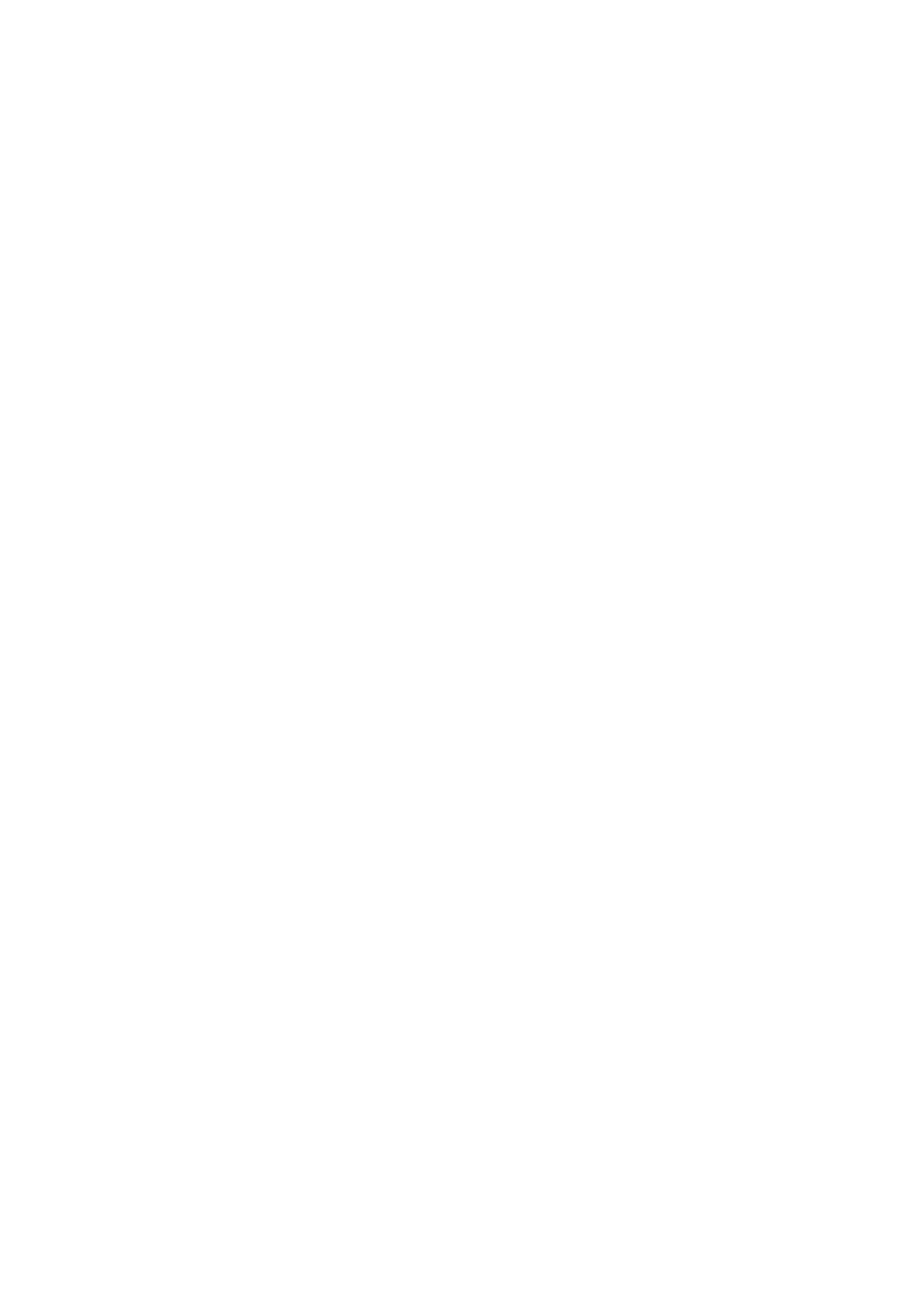#### *Preface*

i. The proposal for an evaluation of the 2003–05 Desert Locust campaign was formulated at the extraordinary session of the Desert Locust Control Committee in December 2004. At that time, it was not yet evident that the ongoing campaign would soon come to an end. However, the purpose – to draw lessons from the current campaign for future control operations – remained valid. After various preparatory discussions, the evaluation was officially endorsed by all stakeholders in August 2005. In view of the broad interest of the various stakeholders, the terms of reference had to cover a wide range of activities and subsequently expanded the task of the evaluation team.

ii. Special thanks are due to all the team members for their invaluable contributions to the evaluation and for accepting responsibilities above and beyond their original expectations. Over a period of four months, the team evolved from being somewhat heterogeneous to become a wellfunctioning group in which each member contributed conscientiously and effectively to the elaboration of the final report. The report and its recommendations are a team product, unanimously endorsed by all members of the evaluation team.

iii. The evaluation could not have been undertaken without the strong support of all the stakeholders. During the country visits, in which a wide range of activities were undertaken in a short period of time, no efforts were spared by the various authorities to provide the team with the necessary information. These visits enabled the team to obtain an in-depth understanding of the range of practical aspects of the campaign. In particular, interviews with farmers and field staff showed that the campaign had been of a much larger magnitude than most team members thought. The countries, within the limits of their resources, had tried to address the Desert Locust invasion to the best of their ability.

iv. The FAO staff involved in the campaign provided the team with a very wide range of information and ideas during the extensive and frank discussions at the beginning of the evaluation. In addition, follow-up queries were always handled in an efficient manner. The guidance and administrative support received from the FAO Evaluation Service were essential in the overall management of the evaluation. The desk studies undertaken by Luisa Belli and Patrick Tesha greatly facilitated the work.

v. Without the financial support of some donors, this evaluation could not have been possible. In addition, various donor representatives provided valuable inputs to the evaluation through direct contacts and discussions, and by responding to a wide range of issues on questions in the questionnaire distributed by the evaluation team. The opinions, conclusions and recommendations expressed in the report represent exclusively those of the evaluation team, and do not necessarily represent those of the cooperating parties in the 2003–05 Desert Locust campaign.

vi. On behalf of all the team members, I would like to extend my most sincere gratitude to all concerned. The evaluation proved to be a real challenge but, thanks to all your help, we have produced a document that we hope will contribute to strengthening the Desert Locust monitoring and control capacity. This would certainly be a big relief for the many African households that are destined to face recurrent Desert Locust invasions, without substantial means to stand up to the challenges they pose.

> *Lukas Brader Team Leader*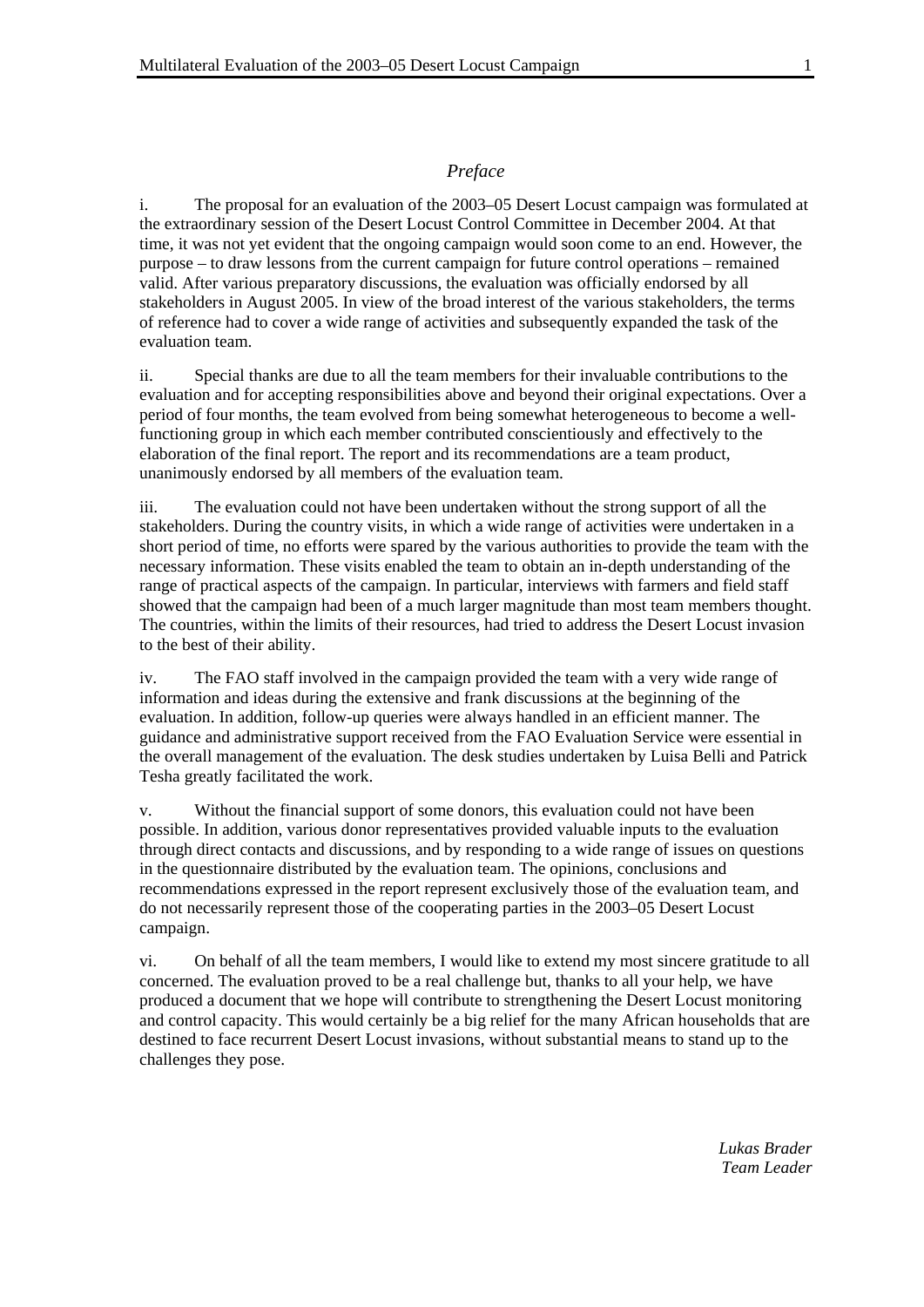# *List of Acronyms*

| <b>ADB</b>                      | <b>African Development Bank</b>                                                                                                                           |  |  |
|---------------------------------|-----------------------------------------------------------------------------------------------------------------------------------------------------------|--|--|
| <b>AELGA</b>                    | Assistance for Emergency Locust/Grasshopper Abatement project<br>(USAID), formerly known as the Africa Emergency Locust/Grasshopper<br>Assistance project |  |  |
| <b>AELP</b>                     | Africa Emergency Locust Project (World Bank)                                                                                                              |  |  |
| AGP                             | Plant Production and Protection Division (FAO)                                                                                                            |  |  |
| <b>AGPP</b>                     | Plant Protection Service (FAO)                                                                                                                            |  |  |
| <b>CAP</b>                      | <b>Consolidated Appeals Process</b>                                                                                                                       |  |  |
| <b>CERF</b>                     | Central Emergency Response Fund                                                                                                                           |  |  |
| <b>CILSS</b>                    | Comité permanent inter-États de lutte contre la sécheresse dans le Sahel<br>(Permanent Interstate Committee for Drought Control in the Sahel)             |  |  |
| <b>CLCPRO</b>                   | Commission de lutte contre le criquet pèlerin dans la région occidentale<br>(Commission for Controlling the Desert Locust in the Western Region)          |  |  |
| <b>CRC</b>                      | Commission for Controlling the Desert Locust in the Central Region                                                                                        |  |  |
| <b>DGPS</b>                     | Differential global positioning system                                                                                                                    |  |  |
| <b>DLCC</b>                     | <b>Desert Locust Control Committee</b>                                                                                                                    |  |  |
| <b>DLCO-EA</b>                  | Desert Locust Control Organization for Eastern Africa                                                                                                     |  |  |
| <b>DLIS</b>                     | Desert Locust Information Service (FAO)                                                                                                                   |  |  |
| EC                              | European Commission                                                                                                                                       |  |  |
| <b>ECLO</b>                     | <b>Emergency Centre for Locust Operations</b>                                                                                                             |  |  |
| <b>EMPRES</b>                   | Emergency Prevention System for Transboundary Animal and Plant Pests<br>and Diseases                                                                      |  |  |
| <b>FAO</b>                      | Food and Agriculture Organization of the United Nations                                                                                                   |  |  |
| <b>FEWS NET</b>                 | Famine Early Warning System Network (USAID)                                                                                                               |  |  |
| <b>FPMIS</b>                    | Field Programme Management Information System (FAO)                                                                                                       |  |  |
| <b>GIEWS</b>                    | Global Information and Early Warning System (FAO)                                                                                                         |  |  |
| <b>GIS</b>                      | Geographical information system                                                                                                                           |  |  |
| <b>GPS</b>                      | Global positioning system                                                                                                                                 |  |  |
| <b>IASC</b>                     | <b>Inter-agency Standing Committee</b>                                                                                                                    |  |  |
| <b>ICRISAT</b>                  | International Crops Research Institute for the Semi-Arid Tropics                                                                                          |  |  |
| <b>IFAD</b>                     | International Fund for Agricultural Development                                                                                                           |  |  |
| <b>CERES</b><br><b>LOCUSTOX</b> | Foundation CERES/LOCUSTOX Centre de Recherche en Ecotoxicologie<br>pour le Sahel                                                                          |  |  |
| <b>NGO</b>                      | Non-governmental organization                                                                                                                             |  |  |
| <b>OCHA</b>                     | Office for the Coordination of Humanitarian Affairs                                                                                                       |  |  |
| <b>OCLALAV</b>                  | Organisation commune de lutte antiacridienne et de lutte antiaviaire (Joint<br>Anti-Locust and Anti-Aviarian Organization)                                |  |  |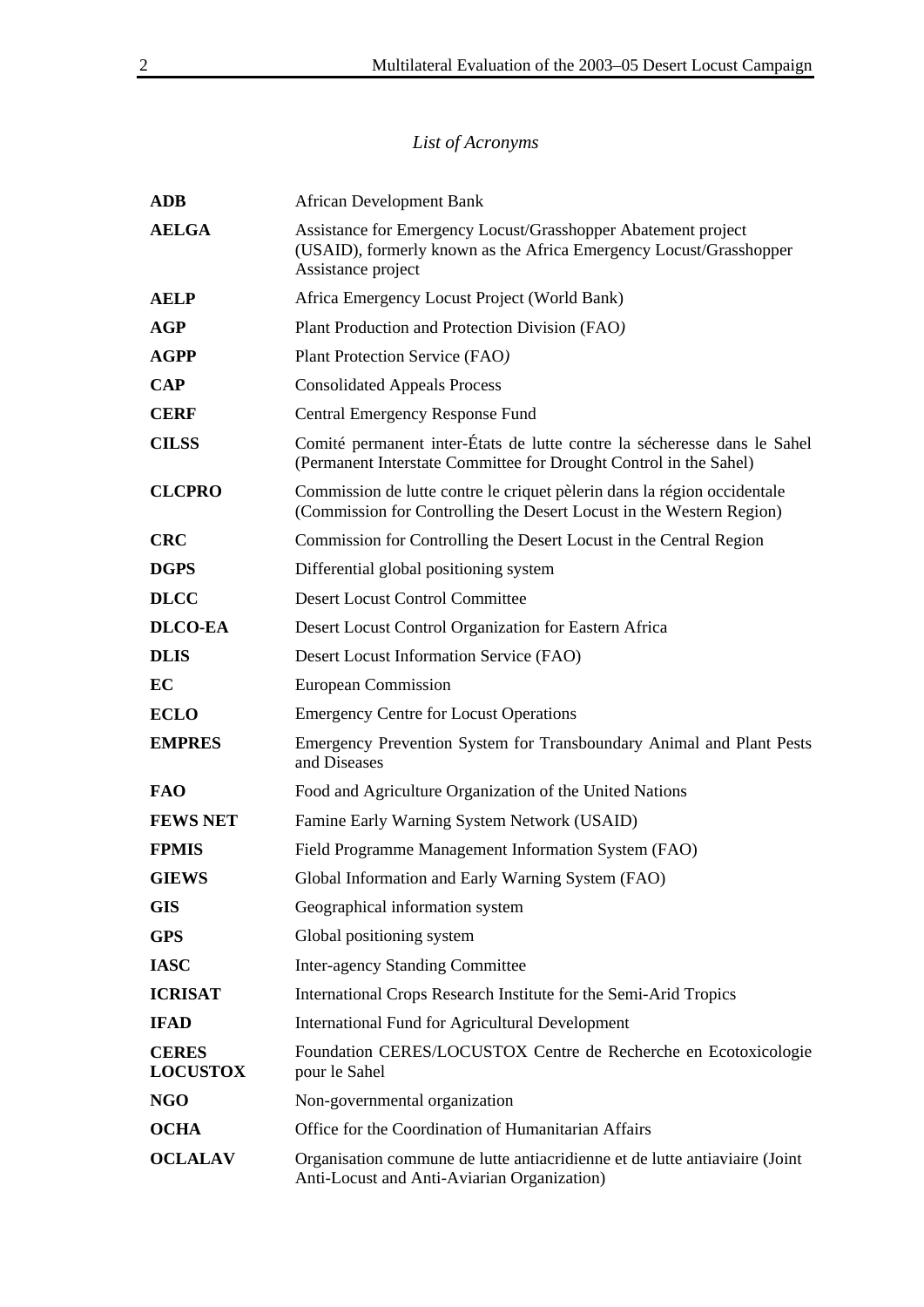| <b>OECD/DAC</b> | Organization for Economic Co-operation and Development/Development<br><b>Assistance Committee</b>    |
|-----------------|------------------------------------------------------------------------------------------------------|
| <b>OSRO</b>     | Office for Special Relief Operations; project symbol for extrabudgetary<br>funded emergency projects |
| <b>PCC</b>      | Poste de commandement central                                                                        |
| <b>QUEST</b>    | Quality, Environment, Health and Treatments                                                          |
| <b>RAMSES</b>   | Reconnaissance and Management System of the Environment of<br>Schistocerca                           |
| <b>SWARMS</b>   | Schistocerca Warning Management System                                                               |
| <b>TCE</b>      | Emergency Operations and Rehabilitation Division (FAO)                                               |
| <b>TCEO</b>     | Emergency Operations Service (FAO)                                                                   |
| <b>TCP</b>      | <b>Technical Cooperation Programme (FAO)</b>                                                         |
| <b>UEMOA</b>    | Union économique et monétaire ouest-africaine (West African Economic<br>and Monetary Union)          |
| <b>UNJLC</b>    | United Nations Joint Logistics Centre                                                                |
| <b>USAID</b>    | United States Agency for International Development                                                   |
| WFP             | World Food Programme                                                                                 |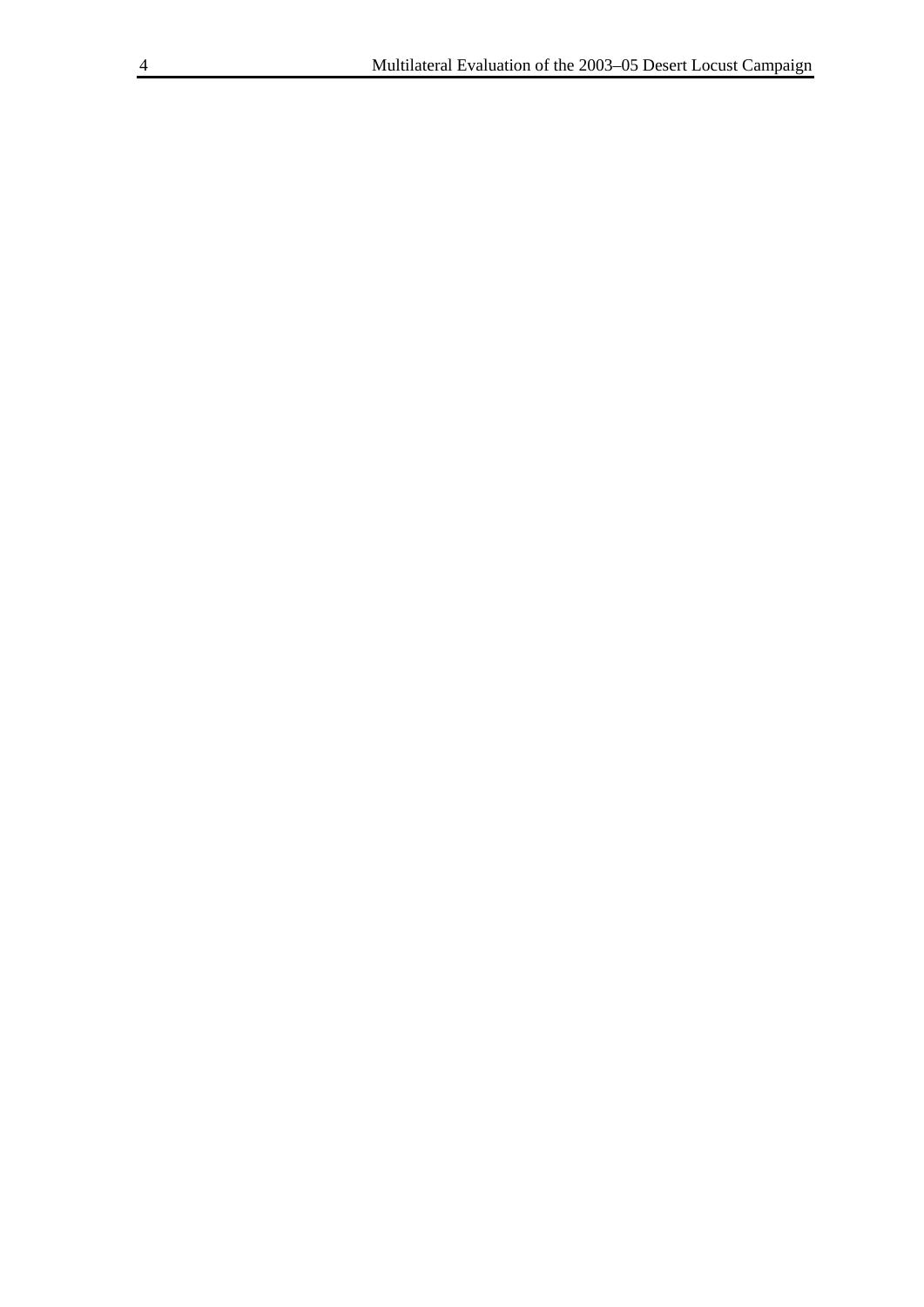#### *Executive Summary*

1. The evaluation was undertaken from November 2005 to March 2006. This included planning activities to be carried out by the team, briefings by various stakeholders and by persons directly involved in the Desert Locust control campaign, collection and analysis of information from the affected countries and from donors through two questionnaires, desk studies and reviews of the activities carried out by FAO in relation to the Desert Locust control campaign (for which two consultants were employed), visits to a number of countries affected by the 2003– 05 Desert Locust upsurge, and review of a range of publications relevant to the evaluation. The 2003–05 Desert Locust upsurge was almost completely limited to the Western Region, consequently the evaluation and recommendations are focused on this region.

### *(1) KEY ASPECTS OF THE CAMPAIGN*

2. The evaluation team considers the following as the key aspects of the 2003–05 Desert Locust control campaign.

- a) Within a very short period, from June to December 2004, a very wide geographical area in the Western Region was invaded by large and very dense Desert Locust populations.
- b) The 2003–05 upsurge started in the Sahel region, while in the past swarms originating from the Central Region breeding areas, around the Red Sea coasts and in the interior of the Sudan and Saudi Arabia, have usually preceded Desert Locust population explosions in West and Northwest Africa.
- c) Donors generally considered that they were not adequately informed by FAO on the actions to be undertaken to address the Desert Locust invasion, and on the potential impact of the invasion on the food security situation, which led to delays in donor response. This delayed reaction may also be a sign of a lack of trust in the way Desert Locust emergencies are handled by the various parties concerned.
- d) Donors and affected countries believed that costs of the control operations would have been reduced, and the impact of the locust invasions more limited, had interventions started earlier.
- e) The control strategy focused on killing the maximum number of locusts and saving crops and pasture. The measures taken in a number of countries to minimize the impact of the control operations on the environment and human health were inadequate.
- f) The Desert Locust invasion had serious consequences on the food security situation of more than eight million people in the Sahel region, for whom food assistance and rehabilitation measures were not initially foreseen. However, in early 2005, a UN appeal was launched for Western Africa seeking funding for agricultural rehabilitation measures to address the combined effect of drought and locusts.
- g) Substantial costs were also incurred by the affected countries, which had not been foreseen in their national budgets, resulting in less resources being available for other national development activities.
- h) Algeria, the Libyan Arab Jamahiriya and Morocco were well prepared to face the invasion and also provided substantial assistance to countries in the Sahel during the campaign. The latter were generally inadequately prepared and unable to launch timely, effective control operations to minimize damage to crops and pastures.
- i) The effective control operations, especially aerial control undertaken during the autumn and winter of 2004 by Algeria and Morocco, combined with poor locust breeding conditions in northwestern Africa owing to unusually cool weather, led to the rapid decline of the upsurge in early 2005. This avoided renewed invasions of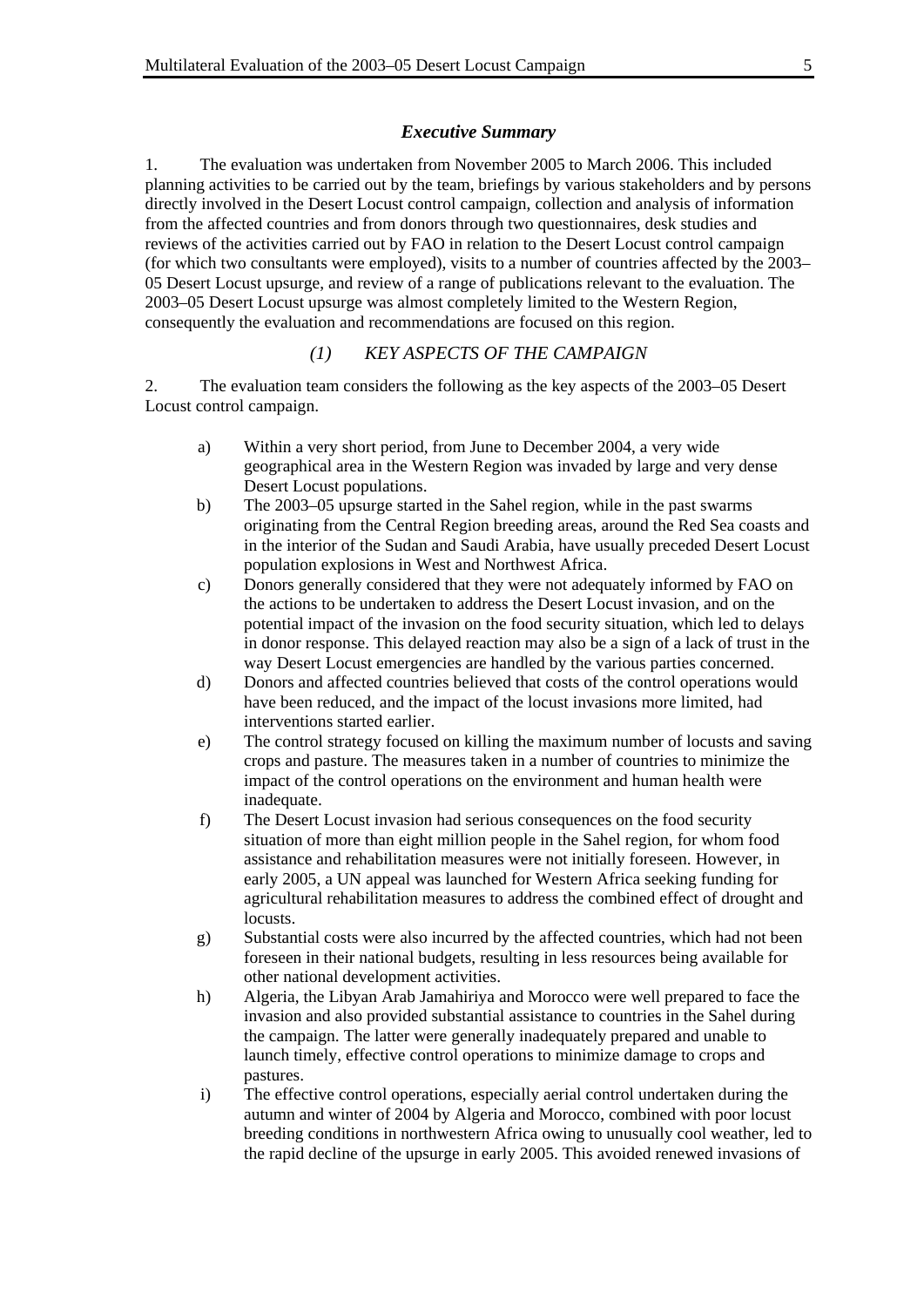the Sahel countries in 2005 and demonstrated that Desert Locust invasions can be stopped with currently available techniques.

- j) The Sahel countries, depending on their state of alertness and the availability of resources, have contributed to the control campaign to the best of their ability. In all affected countries, staff, often working under harsh conditions, spent enormous efforts to limit the impact of the Desert Locust invasion.
- k) There were large differences in the efficiency of the control operations carried out by the countries, resulting in control costs ranging from US\$13 to over US\$200 per hectare from one country to the other.
- l) During the campaign, an estimated 12.9 million ha were sprayed with over 13 million liters of pesticides. More than 6.3 million liters of pesticides were left over at the end of the campaign. This was partly caused by the fact that, in a number of cases, additional quantities of pesticides were purchased towards the end of the campaign against the advice of technical staff. These pesticide stocks may represent a substantial disposal problem in the near future. This could have been avoided through better coordination, and if contractual arrangements for the rapid provision of pesticides had been in place.
- m) Donors contributed generously to the campaign costs. The relatively late arrival of the bulk of the donor contributions and the early ending of the campaign have resulted in a significant amount of unspent financial resources. These could help strengthen the national locust control units in the frontline countries in the Sahel.
- n) The total costs of control operations amounted to at least US\$280 million, most of which were provided by the affected countries, especially Algeria, Morocco and the Libyan Arab Jamahiriya. The so-called traditional donors and FAO contributed over US\$80 million. Considerable assistance was also provided to the affected countries by both traditional and non-traditional donors through bilateral means. In addition, more than US\$90 million were spent on food assistance, as well as for the rehabilitation of communities affected by the upsurge. Thus, the total costs of the campaign may be estimated at about US\$400 million.

### *(2) PLANNING AND IMPLEMENTATION OF THE 2003–05 DESERT LOCUST CONTROL CAMPAIGN*

3. The primary responsibility for organizing the control campaign resides with the affected countries. Countries resort to the international donor community and FAO for support when they do not have the required resources to undertake the necessary surveillance and/or control measures. FAO and the donors endeavor to respond through a planned and prioritized approach. In this FAO takes into account governing bodies' policy directives and the advice of the Desert Locust Control Committee and of the Regional Locust Control Commissions.

4. Following a review of the various activities undertaken with respect to the planning and implementation of the 2003–05 Desert Locust control campaign,

#### **It is recommended that:**

1. FAO define, in clear terms, the different categories of emergencies and establish the criteria to decide which ones would make use of the Consolidated Appeals Process (CAP), for which guidelines have been published by the Office for the Coordination of Humanitarian Affairs (OCHA). When an emergency is not considered complex, the Organization should also spell out the specific rules that will apply and make them known to all concerned;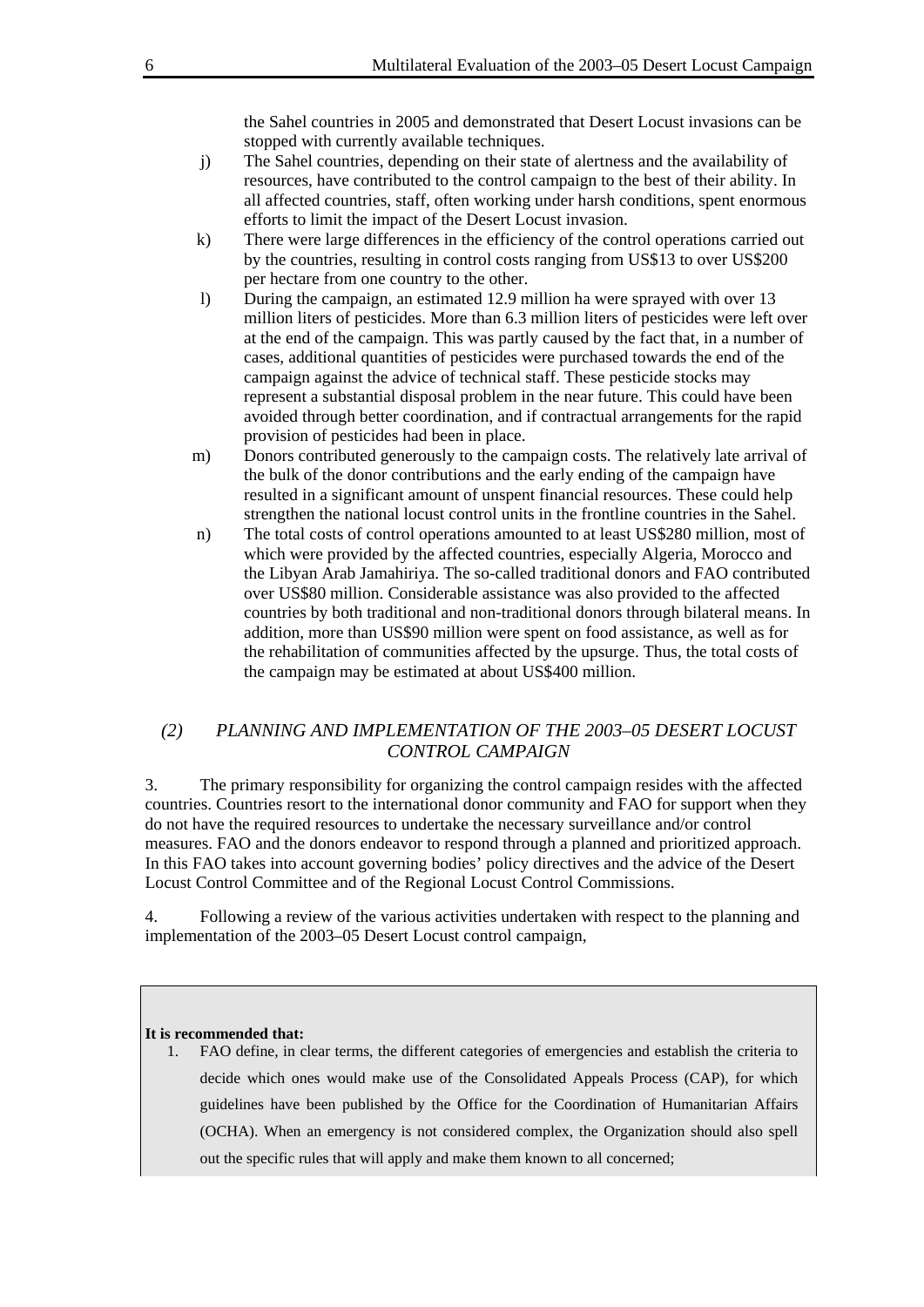- 2. in future campaigns, in the affected countries, through the appropriate committees, effective exchange of information be ensured among the various stakeholders involved to avoid duplication of efforts and unnecessary high costs;
- 3. FAO initiate discussions with donors to arrive at a common format for both the funding agreements and the subsequent project document. Such formats should be as simple and userfriendly as possible, but detailed enough to ensure a clear understanding by all the interested parties of what is at stake;
- 4. FAO initiate discussions with donors on the opportunity of having, in future campaigns, only one or two multidonor projects, and those projects be deemed regional in geographical coverage to facilitate dealing with a pest that knows no national frontiers. Due attention should be given during the negotiations to how donor visibility and preferences, as well as applicable policy and regulatory requirements, would be factored into any multidonor arrangement that is reached;
- 5. the rather ad hoc procurement requirements be transformed by FAO into systems and methods that are specific to Desert Locust control and to similar emergency operations in which FAO is involved, as was also recommended by the Technical Group of the Desert Locust Control Committee (DLCC) in early May 2005 in its workshop on contingency planning for Desert Locust control;
- 6. the FAO Plant Production and Protection Division plan ahead and set up a well researched roster of dependable, experienced and qualified candidates to fill expert positions pertaining to Desert Locust control, especially in the field, and tries to ensure that their conditions are known and are acceptable to FAO;
- 7. delegation of authority for operational activities, lasting for the duration of the Desert Locust campaign, be given by FAO to the lowest possible level;
- 8. a single unified command and wide delegation of authority be bestowed in a future FAO Emergency Centre for Locust Operations (ECLO) and that it be recognized as an operational entity, with its own accounting code rather than that of the Office for Special Relief Operations (OSRO), to facilitate the identification of regular programme and extrabudgetary appropriations put at its disposal by the Organization;
- 9. FAO strive to present a clear strategy to the donors at the time of launching the appeals that is part of the relief–rehabilitation–development continuum, by focusing not only on the immediate problem of eliminating Desert Locusts but also on related humanitarian and livelihood protection issues.

5. The above recommendations require appropriate action from FAO to ensure that it is well prepared to address future Desert Locust emergencies. The necessary proposals should be prepared by both the technical and administrative units of FAO in consultation with relevant stakeholders.

*(3) ANALYSIS OF THE CONTROL CAMPAIGN* 

**Impact on the food security situation and livelihoods of affected communities**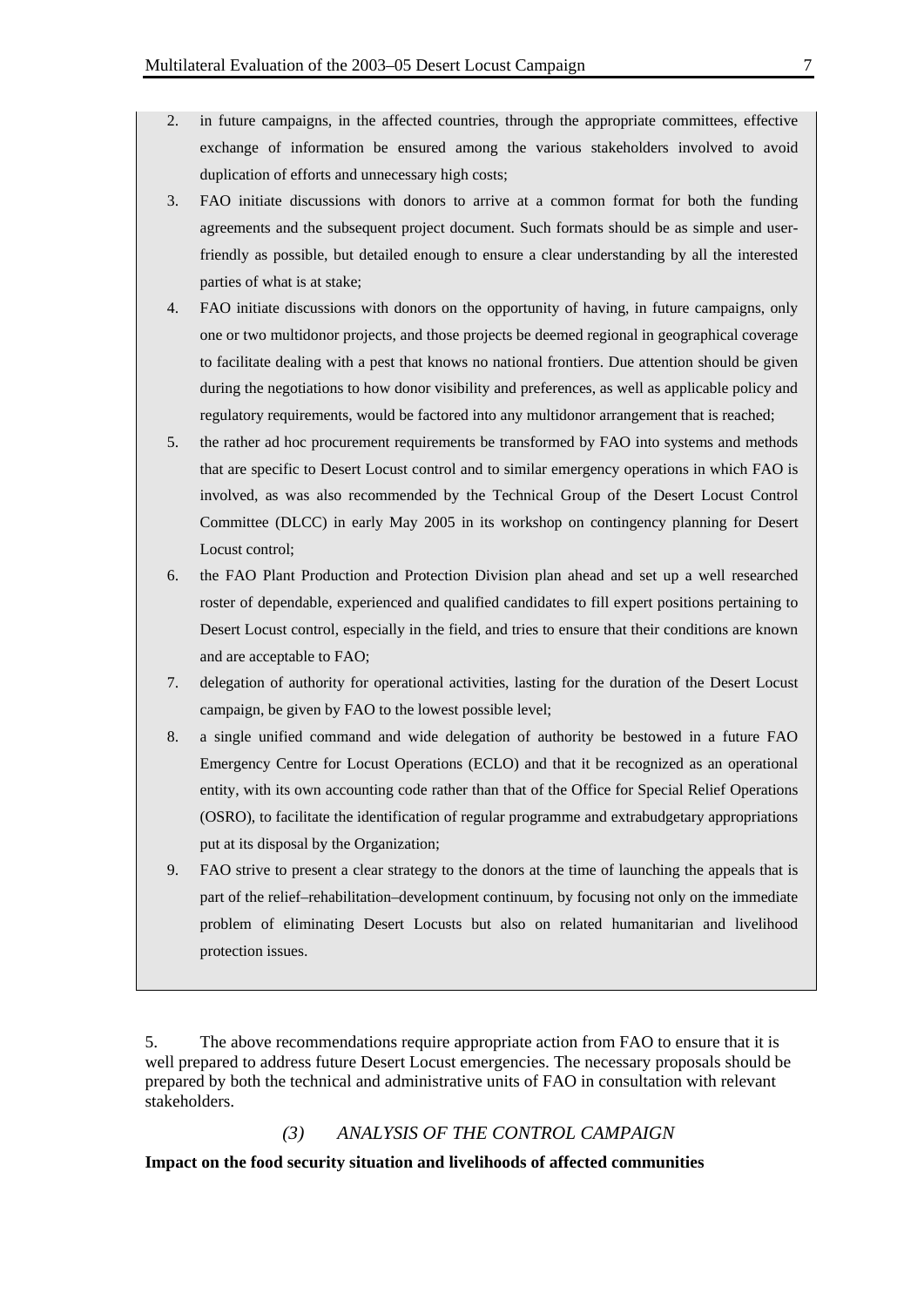6. Officially, the impact of the Desert Locust invasions is considered to be very limited by the national authorities in almost all the affected countries. However, data collected by the evaluation team indicate that the invasions had a major impact on the food security situation and on the livelihoods of the affected communities. The control campaigns were focused mainly on the protection of regions with a high production potential. Consequently, regions with low agricultural potentials have suffered significantly from Desert Locust infestations, and losses to crops and pastures have resulted in (i) relatively severe food shortages; (ii) strong price movements in the markets; (iii) insufficient availability of grazing areas; (iv) selling of animals at very low prices in order to meet the subsistence needs of the households and to buy feed for the remaining animals; (v) early transhumance of the herds (migration to better grazing areas by pastoralists); (vi) severe tension between the transhumance pastoralists and the local farmers over resources, and heavy pressure of the animals on the transhumance zones; and (vii) extensive migration to urban areas.

7. The evaluation team came to the conclusion from information collected from various sources in the course of the visits to the affected countries that the number of people in the Sahel that have suffered to varying degrees from the Desert Locust invasions may be estimated at over eight million, distributed as shown in Table 1.

| Burkina Faso | 500,000   |
|--------------|-----------|
| Mali         | 1,000,000 |
| Mauritania   | 1,300,000 |
| Niger        | 3,000,000 |
| Senegal      | 1,580,000 |
| Chad         | 1,000,000 |
| Total        | 8,380,000 |

#### **Table 1. Number of people affected to varying degrees by the Desert Locust invasions**

8. The Desert Locust invasions have made the long-term food security of the local populations even more uncertain, by aggravating the poverty and vulnerability of households already living under very precarious conditions, in regions where food insecurity is almost structural. The impact of reduced and irregular distribution of rainfall on crops in 2004 was very strongly aggravated by the Desert Locust invasions; the locust passage changed the situation from limited crop losses to almost complete destruction. In response to this situation, pastoralists adopted the solution of early transhumance.

9. With respect to the incidence of the Desert Locust invasion on markets, it should be noted that the shortage of cereals had important implications on price levels, causing a significant increase, out of reach of a large majority of the households. For livestock the inverse movement occurred; the sharp drop in animal prices in the market resulted in a strong reduction of the value of the herds and of the purchasing power of the producers. The famine in the pastoral zone in Niger in 2005 is one of the most dramatic examples of the link between the drop in price of cattle, its influence on incomes and food availability at household level.

10. Completing the work undertaken by the evaluation team, a survey was carried out in Burkina Faso, Mali and Mauritania in February/March 2006 to determine the impact of the Desert Locust invasion on the food security and subsistence means of the rural populations. In Burkina Faso and Mali, three zones were selected, and in Mauritania four, and a total of 30 villages were covered by the survey in each country. This has led to the following conclusions.

11. The losses caused by the Desert Locust invasion in 2004 have been evaluated at 80 percent of the expected cereal production in the zones investigated in Burkina Faso, 90 percent in Mali, and 90–100 percent in Mauritania. For the staple leguminous crops (cowpea and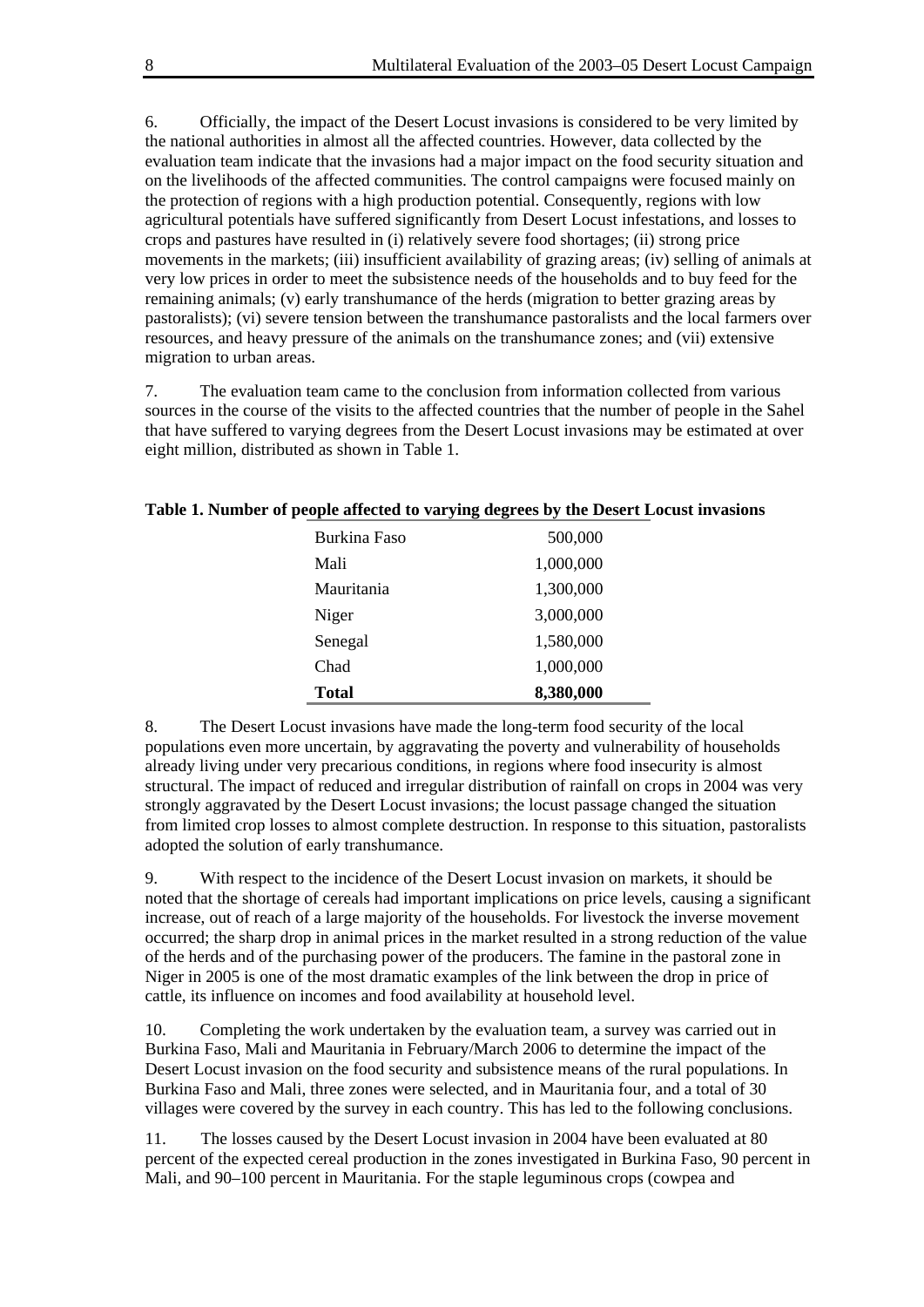groundnut), losses were close to 85–90 percent of the expected production in 2004 in the affected zones in the three countries. One-third of the pastures were also lost in the same zones in Mali and Burkina Faso. The most important losses were observed in Mauritania, where they reached 85 percent of the fodder production. The majority of households were forced to decrease their food consumption, and the volume and number of daily meals were reduced.

12. In 2004, external aid to the areas surveyed in Burkina Faso, essentially in the form of food aid, was provided to 90 percent of the households, who each received on average 140 kg of cereals, representing 8 percent of their food deficit. In Mali, 75 percent of the households received on average 300 kg of cereals, covering 15 percent of their deficit. In Mauritania, 65 percent of the households received on average 130 kg of cereals, representing 10 percent of their deficit. Although the 2005 agricultural season has been relatively satisfactory, household food consumption has nowhere reached pre-locust invasion levels. The consumption of cereals and food legumes during 2005 was about 10 percent below the 2003 level in Burkina Faso and Mauritania. This persistence of the famine in 2005 concerned 30 percent of the households in Mali and 40 percent of the households in Burkina Faso, while at the same time external food aid tended to be withdrawn from the villages, because the crisis was considered finished.

13. In 2004, the average household expenditures for the purchase of food had to be multiplied by three or four depending on the zone studied. To face this increase, household heads had to reduce non-food expenditures: clothing, social expenditures, travel, and sometimes health and schooling. At the same time, they sought supplementary monetary revenues through departure to urban areas to seek employment opportunities or the development of nonagricultural activities. As these strategies proved insufficient to cover the food deficit, farmers had to sell part of their capital, such as their livestock. Women sold personal goods, in particular jewellery. They often incurred debts themselves through women's associations, became involved in extra-agricultural activities and reverted to gathering wild food products for the provision of food for the family (Burkina Faso). To address the food deficit, many household heads have also become indebted. Mauritania is the most affected, with 60 percent indebted households, followed by Mali (45 percent) and Burkina Faso (33 percent).

14. The long-term effects of the locust invasion were the same in all interview zones. They included the departure of young people, increased poverty of the households, reduction of the agricultural workforce and increase of food insecurity. The relative importance of the different types of impacts varies in the countries and zones surveyed. The departure of young people is perceived in all the village communities as the most important impact of the 2004 crisis.

15. In general, at the beginning of 2006, less than 10 percent of the households had reconstituted their livestock. More than 50 percent of the households in Burkina Faso, 30 percent in Mali and 40 percent in Mauritania have not yet been able to repay the debts contracted in 2004. Only 10–20 percent of the households so far have been able to reconstitute their cereal reserves. The security offered by livestock in case of a major problem has been strongly reduced, leaving the households even more vulnerable when facing future crises.

16. The consequences of the crisis still being visible in 2006, only sustained assistance can slow down the degradation of the socio-economic situation of many households. However, as noted by the evaluation team, given the scant attention paid to the socio-economic dimensions of the impact of the Desert Locust control campaign, the assistance provided so far has not always been targeted in an adequate and satisfactory manner.

17. On the basis of the foregoing,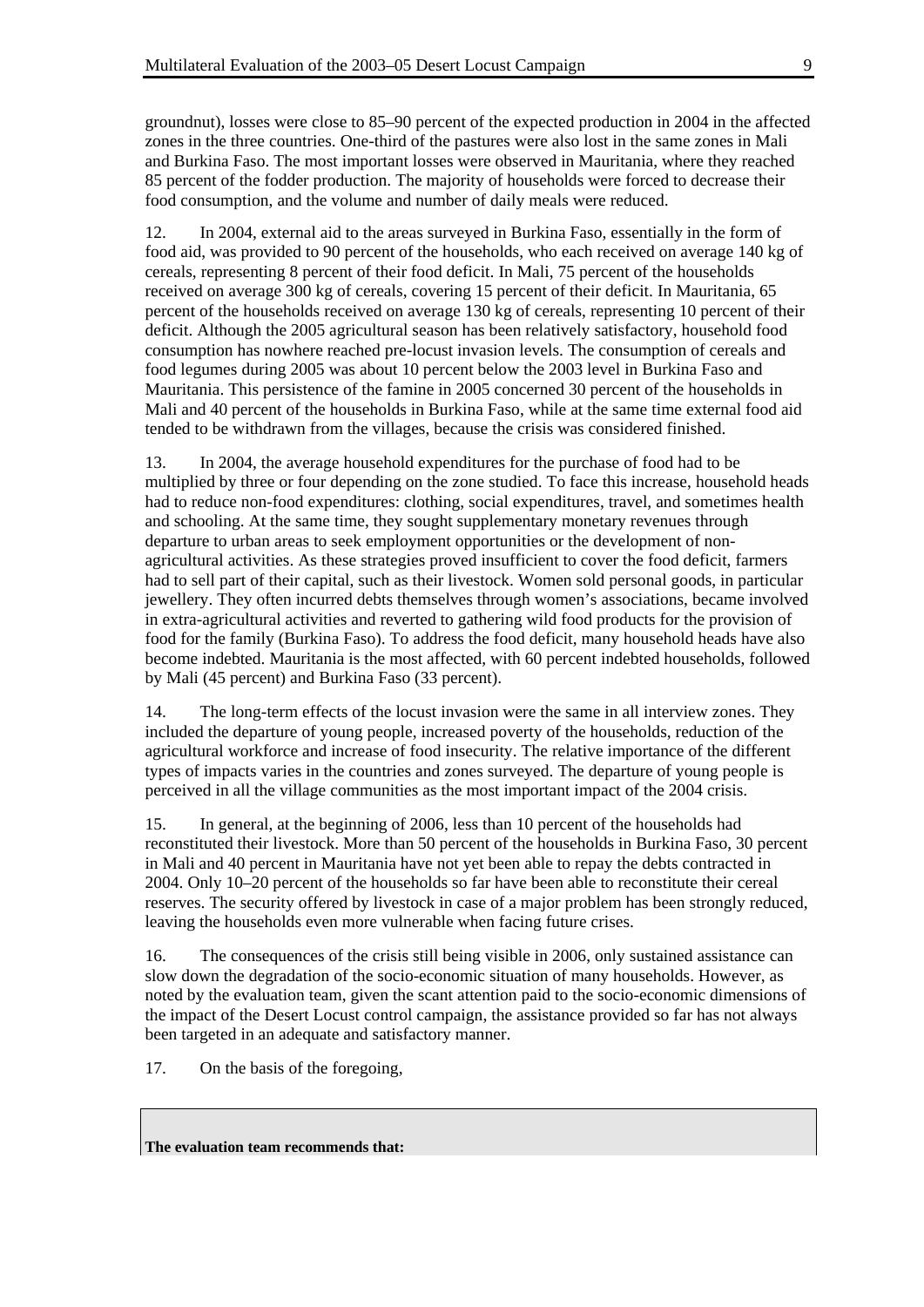10. strategies be adopted by the affected countries to ensure that locust control operations are carried out both in zones with high production potential and in zones with low production potential, where agriculture is usually practiced by farmers with very limited resources.

### **Economic benefits and costs**

18. The total cost of the locust control campaign 2003–05, including food aid and rehabilitation projects, was about US\$400 million. Data on crops and pastures saved by the locust control operations have not been collected in a systematic manner in any of the affected countries. The campaign succeeded in protecting the subsistence means of some affected communities: in these cases, benefit/cost analysis shows a ratio of 1.5 to 1. The evaluation team did not have the means to carry out an in-depth macroeconomic study of the campaign; however, it addressed in particular the socio-economic impact at the community level.

19. For the determination of benefit/costs ratios of future locust control campaigns,

#### **It is recommended that:**

- 11. mechanisms be put in place by the countries concerned to estimate the total benefits of the control campaign (value of production saved and additional benefits);
- 12. relevant national structures be involved in the collection of the necessary data and in the preparation of these benefit estimates (agricultural statistics services, etc.).

#### **Impact on human and animal health and the environment**

20. As in preceding Desert Locust campaigns, chemical control remained the most utilized approach, if not the only one, during the 2003–05 campaign to address the locust invasions. Compared to previous campaigns, increased attention has been paid to human and animal health, and environment matters, during this campaign. However, the negative consequences of the pesticides used were not always easy to determine. Gaps exist between the official figures and the information collected in the treated areas, but, in the absence of monitoring of these impacts in a regular and timely manner, it was not possible to obtain reliable data.

21. The national locust control units in the Maghreb countries and in Mauritania have usually been able to ensure medical protection for and monitoring of the professional staff involved in Desert Locust control. In most Sahel countries, nearly all staff members from the Plant Protection Services who participated in the Desert Locust control operations had not undergone cholinesterase tests before the start of the campaign, although they were usually performed afterwards. However, without the availability of a pre-treatment reference, the determination of a possible effect of pesticide contamination on the cholinesterase level becomes erratic.

22. To minimize the risks to the safety and well-being of the populations, and to ensure the effective protection of the environment,

**It is recommended that in the countries concerned:**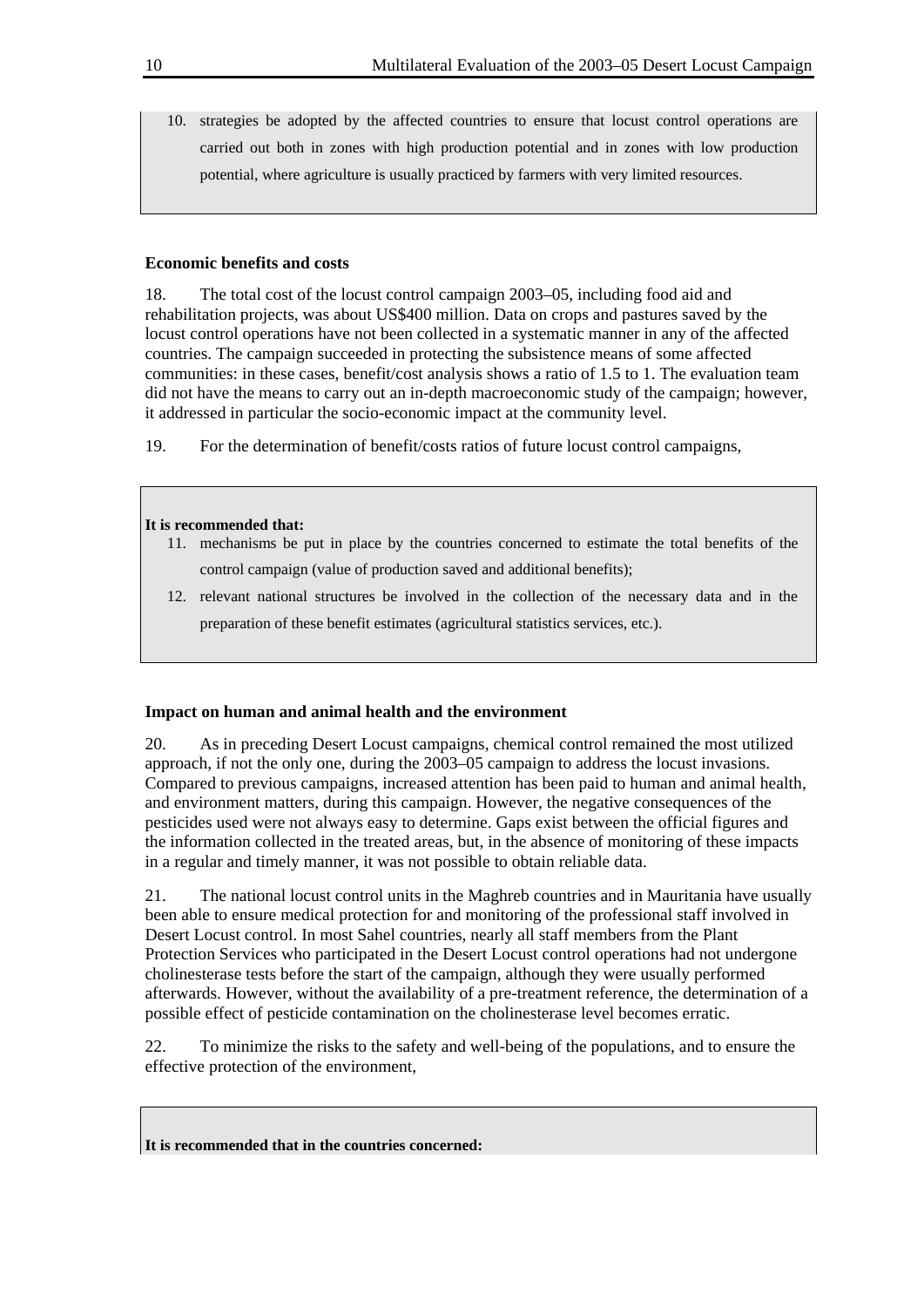- 13. the capacity of environment and health professionals be strengthened through training aimed at understanding and respecting norms and quality standards, environmental procedures and regulations, and precautionary, reduction and mitigation measures, and that these professionals be provided with logistics and financial means to carry out quality tests and field inspections;
- 14. those who apply pesticides be trained and sensitized to ensure that they fully understand and follow the rules and regulations pertaining to the use of pesticides;
- 15. medical surveillance of specialized staff involved in chemical control be ensured, including provision of adequate protection kits;
- 16. the involvement of village and phytosanitary brigades in the chemical locust control campaign operations be stopped on safety grounds, but their locust monitoring capacities be strengthened.

23. Only 30–80 percent of the empty pesticide containers were collected, according to information received from the Sahel countries. In the countries where village brigades were a key part of the chemical control operations, plastic containers of 1–5 litres have been provided to facilitate the handling of the pesticides. These containers are frequently used for domestic purposes and hence have often been a major source of contamination.

#### **It is recommended that:**

- 17. ordering and distribution of pesticides in containers of less than 50 litres be avoided by all parties concerned and that pesticides be purchased in metal containers of a large capacity (100– 200 litres);
- 18. drum crushers be introduced in all countries affected by the Desert Locust for the destruction of metal containers and recycling of crushed containers by foundries be promoted by the national locust control units;
- 19. in collaboration with FAO and the Commission de lutte contre le criquet pèlerin dans la région occidentale (CLCPRO) member countries, an agreement be developed with pesticide manufacturers concerned for the recovery of their containers.

#### **Institutional and organizational aspects**

24. All partners have directly or indirectly supported the overall strategy for locust control during the campaign. This consisted of the timely detection of the different Desert Locust populations and elimination through chemical control. In the Sahel countries, owing to inadequate means, control operations were in general carried out after agricultural production areas had already been invaded. In Algeria and Morocco, these operations concentrated on eliminating the locusts before they reached these areas.

25. Countries differed considerably with respect to the type of personnel involved in the control operations. In some, control operations were exclusively carried out by well-trained professionals, in others they involved a wide range of people with limited or no experience. The affected countries are responsible for the planning and implementation of Desert Locust control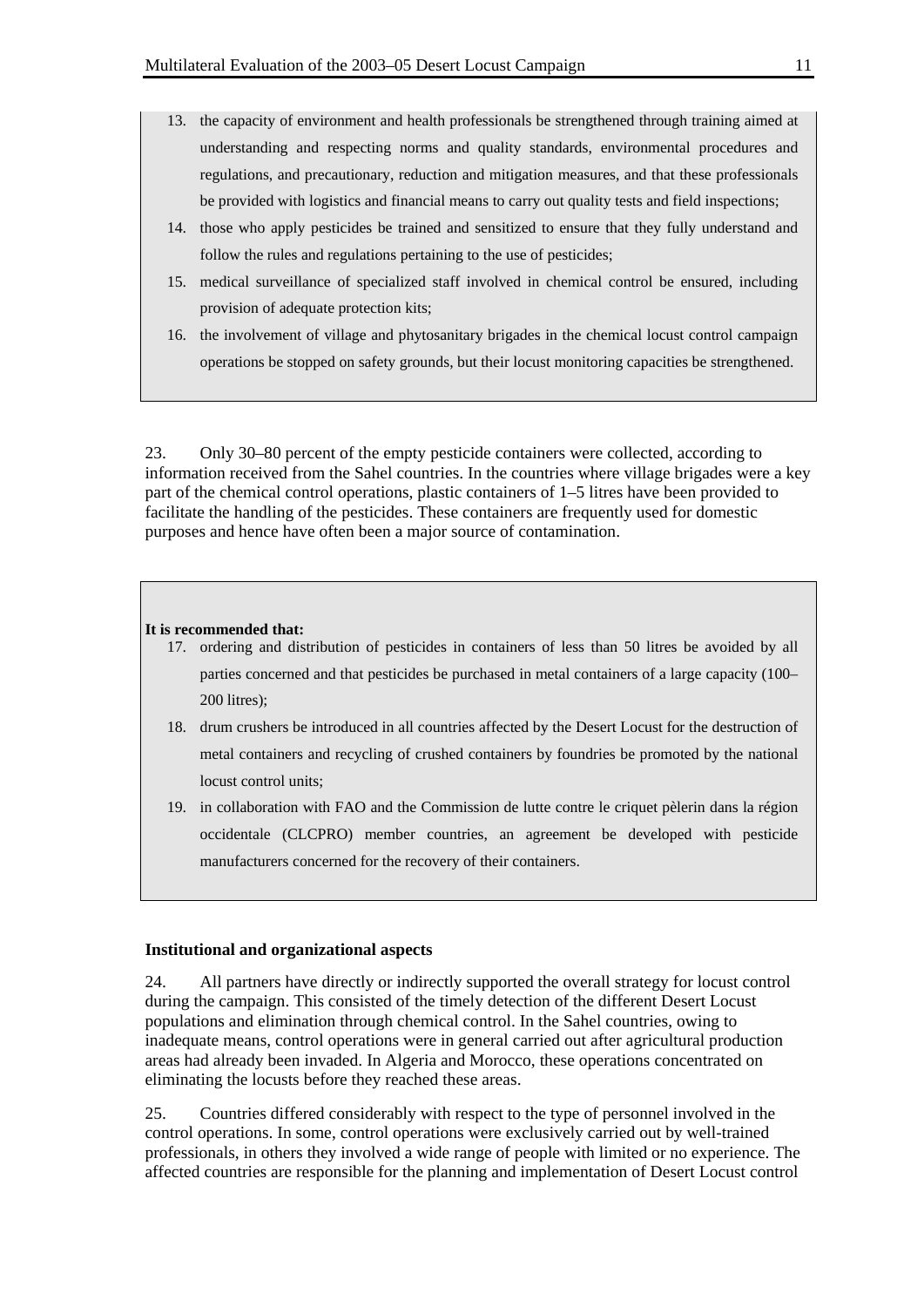operations. To carry out these responsibilities in an effective manner, the frontline countries (Chad, Mali, Mauritania and Niger) should establish autonomous national locust control units and provide them with adequate resources. Coordination of the various activities at the national level varied considerably, from virtually no specific arrangements, to the establishment of a range of committees at different technical and political levels.

26. FAO has the following responsibilities with respect to Desert Locust forecasting and control operations: (i) as a forum for discussion for the development of appropriate policies, strategies, and plans; (ii) coordinating knowledge and information related to the distribution and abundance of Desert Locusts, covering the daily monitoring of locust and environmental conditions on a global scale, leading to regular bulletins, early warning, alerts and forecasts of timing, location and scale of breeding and migration; (iii) strengthening of National Locust Control Units and promoting collaboration at the regional level, within the framework of the Regional Desert Locust Control Commissions; and (iv) declaring Desert Locust emergencies, organizing international assistance and providing technical advice in support of the control activities to be undertaken.

27. However, the capacity of FAO to carry out these responsibilities effectively is limited. It should be emphasized that FAO does not coordinate the control operations at the field level. This is the responsibility of the countries, over which FAO has no direct control. The specific organizational aspects linked to the management of the 2003–05 campaign by FAO were characterized by appeals to donors since February 2004 and the re-establishment of ECLO in August 2004. However, ECLO was constrained by the established administrative and financial procedures, as it had not been given special delegation of authority for handling the Desert Locust emergency, as had happened during the 1986–89 campaign. Donor resources became available mainly during September to December 2004, when Desert Locust invasions were already taking place on a very large scale.

28. *A number of comments on the above matters have been received from donors through responses to a questionnaire. With respect to the implementation of Desert Locust control operations, 62 percent of the donors consider that FAO involvement should be limited mainly to coordination and information activities. Only one donor felt that FAO should be involved mainly in project execution; instead, 31 percent favoured involvement in both types of activities.[1](#page-15-0)* The evaluation team believes that FAO continues to be the logical choice for the implementation of multilateral Desert Locust control campaigns. However, it should try to do so in a much more effective manner and allow staff responsible for the various project activities to take decisions and carry out their responsibilities expeditiously.

29. From an organizational and technical point of view, the campaign has suffered from a lack of effective contingency plans at the national, regional and international levels. The collection and transmission of data among the countries, the Regional Commission and FAO headquarters, has been handled reasonably well. It has also suffered from a lack of active involvement of all the relevant parties, especially donors and affected countries, in Desert Locust monitoring and control matters. The linkages between Desert Locust recession, the preemergency and emergency phases should be better understood by all stakeholders to allow for timely and effective reaction and action by all concerned.

#### **Technical quality and adequacy**

 $\overline{a}$ 

30. One of the most important constraints noted during the Desert Locust control campaign was the insufficient availability of well-qualified human resources in most of the countries concerned, in particular the Sahel countries. In a crisis situation, the staff of the control structures

<span id="page-15-0"></span> $<sup>1</sup>$  In the report, comments received from the affected countries and the donors through two separate</sup> questionnaires have been included. To facilitate the identification of these comments, they are presented in italics.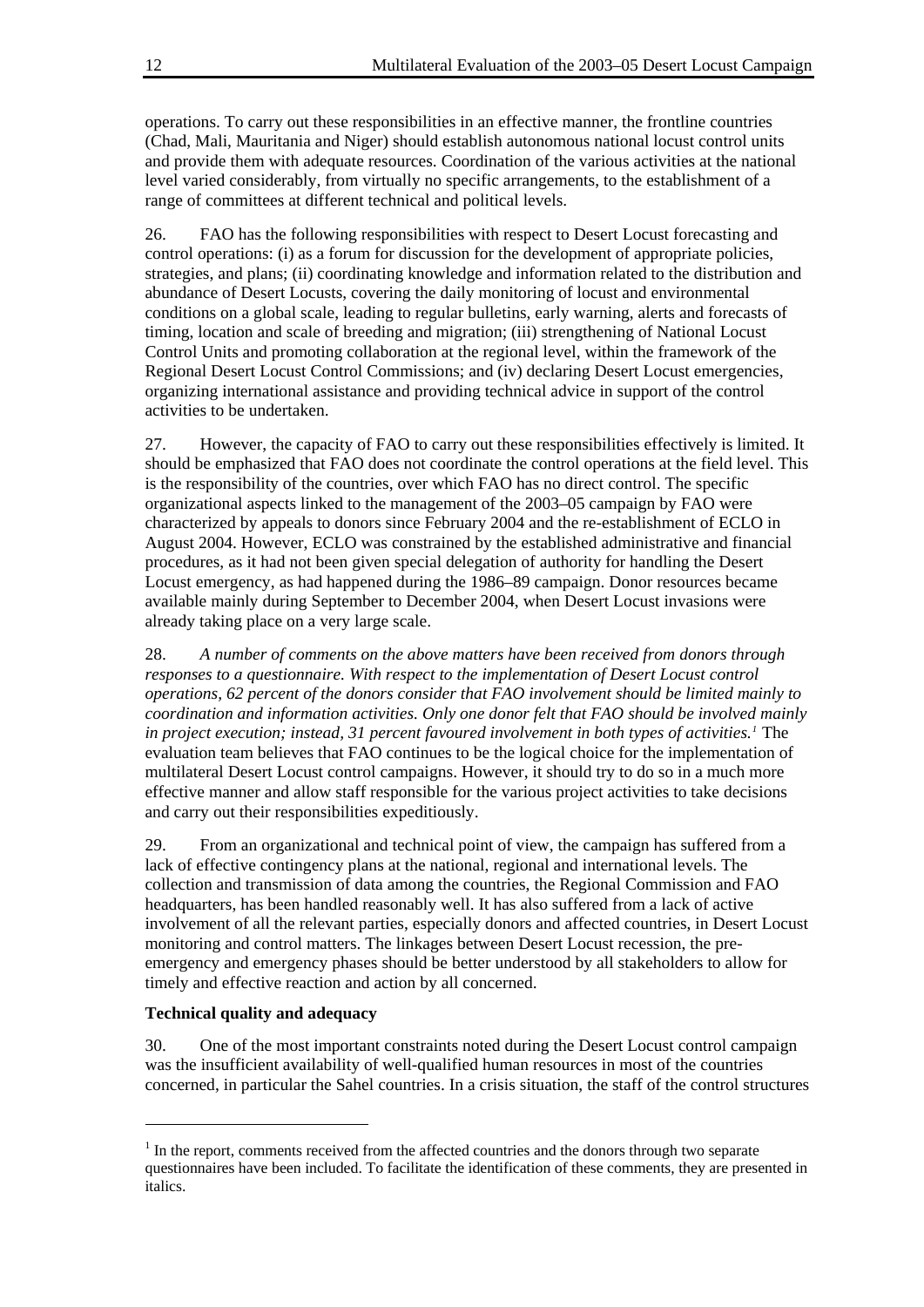in these countries is strengthened by people from various departments, who generally do not possess sufficient knowledge to be able to undertake the monitoring and control activities appropriately.

31. With respect to pesticides, most of the products used during the Desert Locust control campaign are on the list of products recommended by the FAO Pesticides Referee Group. In a small number of cases, other products were used. Specialists agree that, in an invasion situation, the best means to return as quickly as possible to remission is still the utilization of conventional pesticides with a rapid knock-down effect. Alternative control means, such as entomopathogenic fungi and pheromones, are ecologically highly attractive, but do not kill locusts rapidly. Further tests are needed to determine how they can be used most effectively. The management of pesticide stocks has become a major preoccupation for the locust control authorities, who try through different measures to ensure better storage based on the available means, while waiting for the construction of the appropriate stores.

32. The effectiveness and efficiency of the control operations undertaken in the various countries are, to a large extent, expressed by the costs of the control operations per hectare. Based on the data collected from eight countries, it was shown that these costs ranged from US\$ 13 to over 200/ha. These costs are largely dependent on the effective planning of the campaign and the timely provision of the various campaign inputs. These data show that there is considerable scope for improvement in a number of countries.

33. Given the wide range of the costs of the Desert Locust control operations in the affected countries during the 2003–05 campaign,

#### **It is recommended that:**

20. a study be undertaken jointly by FAO and the countries concerned to identify the reasons for the high costs of Desert Locust control operations in some of the affected countries, as a basis for the development of guidelines for the more efficient control of locusts.

### **Overall appreciation of the effect and impact of the control campaign**

34. The following impressions have in particular been obtained by the evaluation team in the course of the country visits. Donors, affected countries and populations are unanimous in their opinion with respect to the importance of the potentially devastating effect of the Desert Locust invasions and their negative repercussions, combined with those of drought, on the productive activities and on household food security. They also share the conclusion that costs of the control operations would have been less, and the impact of the invasion more limited, had control operations been launched in time to avert major invasions.

### *Affected populations*

35. From the local populations' point of view, on balance the result of the campaign is mixed: while they recognize that the control operations have had an irrefutable impact, they were unhappy about the late start, which has entailed heavy consequences in terms of prolonged exposure to damage by locusts. Within a couple of hours, some lost a considerable part of their capital. Notwithstanding the severe losses of crops and other assets, there is general agreement among the local populations that the disaster might not have been avoided, but it could have been reduced, if assistance had been provided at the appropriate moment. These groups and communities, the appeals of which have not been heard, had the impression that they were abandoned by the authorities.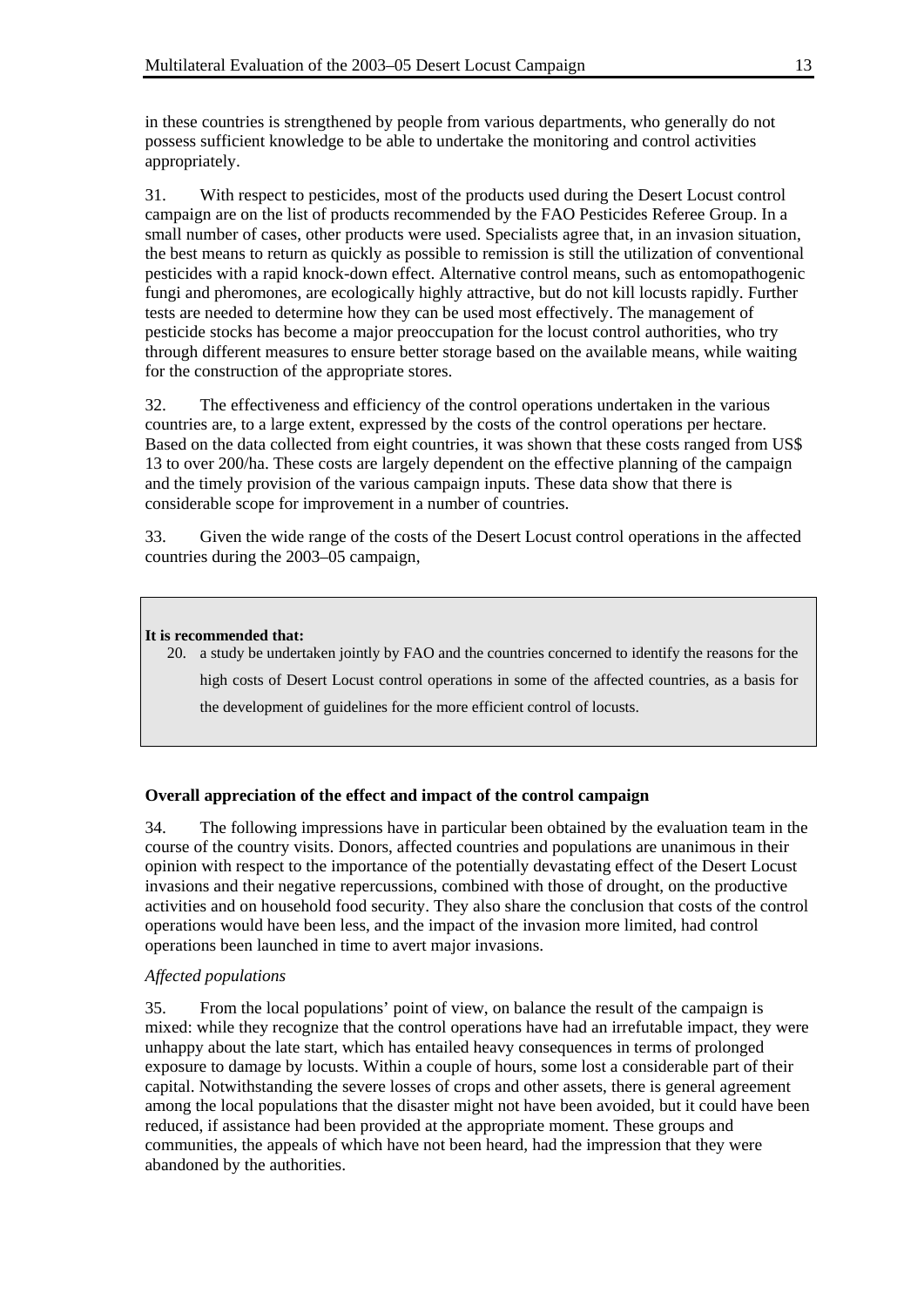### *Affected countries*

36. Agricultural losses, according to the majority of the countries affected in 2003–05, could have been less. The level of damage caused was linked to a certain number of factors, in particular the shortage of resources. Clearly, the importance of the development of the Desert Locust has been underestimated by the technical ministries, and the countries were taken by surprise by the rapid evolution of the events. Also, because of lack of preparedness, they depended largely on the assistance provided by the international donor community, and on that matter the affected countries were unhappy about the slowness in the provision of aid.

### *Donors*

37. From the donors' point of view, notwithstanding the overall delay experienced in the provision of assistance, the control objectives have been met in general terms, and the campaign has been largely successful considering the fact that the control operations have contributed to a reduction of the locust populations and have limited the losses to crops and pastures. The donors recognize, however, that rural communities in certain places have been heavily affected and that there was a need to provide rehabilitation assistance. Donors agree with the affected countries that support for the control campaign has been provided late, but they differ in opinion on the reasons for the delays. Some mention the heavy bureaucracies and the lengthy administrative procedures within donor agencies; others note the weaknesses of the organization charged with this task.

### *(4) SUSTAINABLE DESERT LOCUST CONTROL*

38. The evaluation team concluded that in future the frequency and impact of Desert Locust invasions can be significantly reduced, provided effective action is taken on the following general recommendations for which further elaborations are provided in the report. It has been suggested to prioritize these recommendations. However, the evaluation team believes that, to arrive at lasting improvements with respect to sustainable Desert Locust control, they must be handled as a comprehensive package that requires urgent attention and follow-up action by all concerned stakeholders.

39. Contrary to the current situation, effective Desert Locust control requires a much better awareness and more effective and joint involvement in the various activities to be undertaken by all groups concerned. These include FAO, the DLCC, the Regional Desert Locust Control Commissions, the affected countries and the donors. The transition from, and the linkages between, a Desert Locust recession situation, through a pre-emergency stage, to a full-scale emergency should be well understood by all stakeholders to allow them to take timely and effective action. These stages are all too often looked at as independent events. Better awareness of the above facts and appropriate institutional arrangements to address them are essential to the implementation of the recommendations listed in this report.

40. Given also the fact that this evaluation has covered only one of the three major regions of the Desert Locust invasion area, the evaluation team considers that, in addition to the implementation of the recommendations presented in this report, action should be taken on how they might affect Desert Locust survey and control efforts in the other two regions. FAO should take the lead on this in close collaboration with relevant stakeholders.

### **Preventive control strategy at country level**

41. The Western Region, covering West and Northwest Africa, contains important seasonal breeding areas that can result, as shown by the 2003–05 events, in large-scale outbreaks and invasions when ecological conditions become favorable. The seasonal breeding areas in the Sahel are mainly located in the so-called frontline countries (Chad, Mali, Mauritania and Niger). Regular surveying and monitoring in these breeding areas would allow control of Desert Locust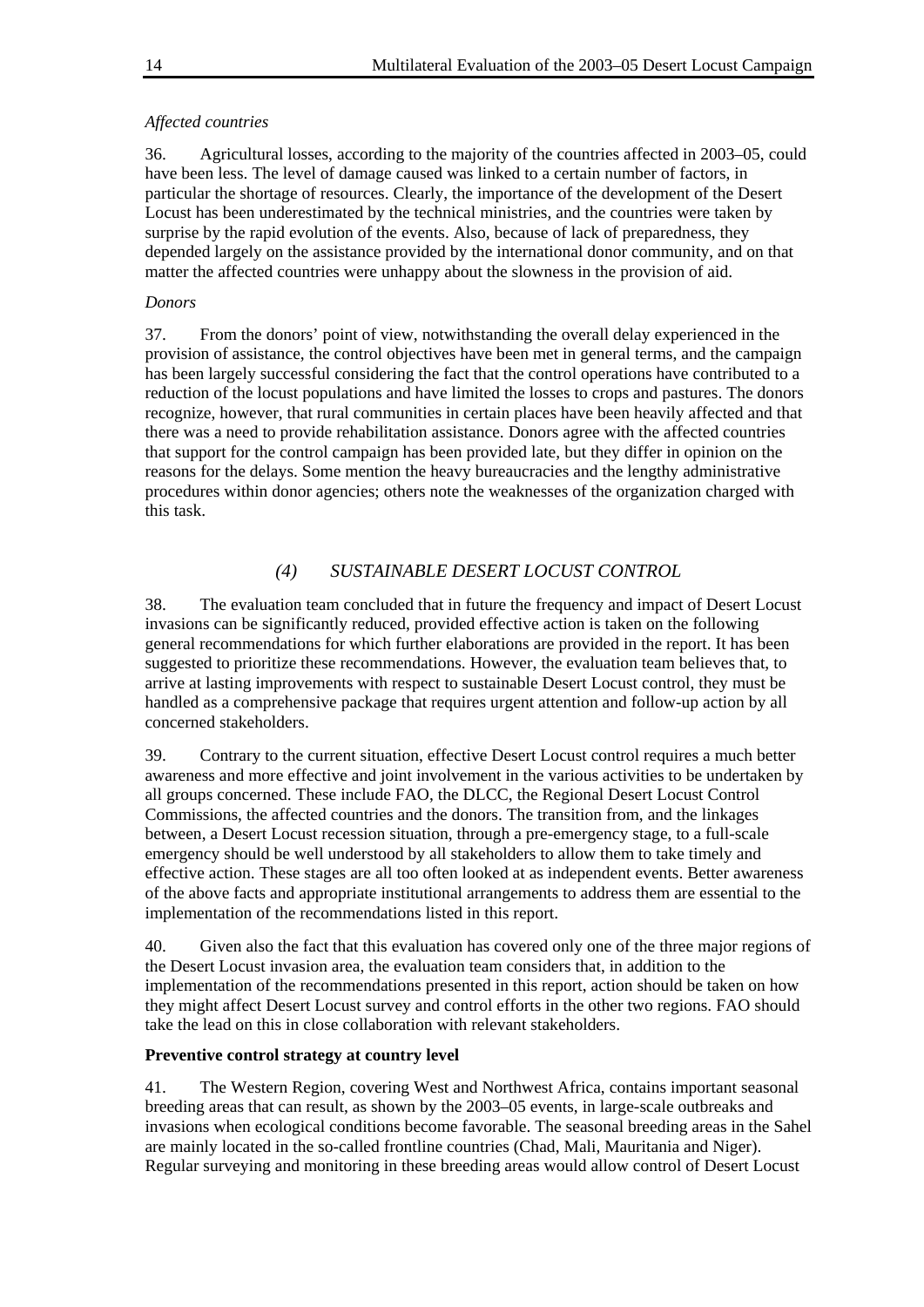populations at an early stage before they invade larger areas and become difficult to contain. So far, only Mauritania has established the necessary institutional framework for the implementation of a preventive control strategy.

#### 21. **It is recommended that**:

l

- a) an effective preventive Desert Locust control strategy be put in place in all the countries of the Western Region where seasonal breeding areas exist to reduce the risk of future outbreaks and upsurges, through the timely detection of a pre-emergency situation. The implementation of such a strategy could avoid crop and pasture losses, and considerably limit control costs by intervening at an early stage with limited scale control operations, and allow implementation of safer and environmentally friendlier control means;.
- b) an autonomous and operational national locust control structure, with the authority to take technical and administrative decisions as regards Desert Locust operations, be created in each of the frontline countries. This structure must be granted effective financial, material and policy support by the governments concerned. The structure should be able to take full advantage of the material, financial and technical resources received during the 2003–05 upsurge;
- c) an adequate national budget be allocated for the operation of the national locust control structure to ensure the sustainability of the preventive control strategy;
- d) the EMPRES programme in the Western Region be effectively supported by the CLCPRO member countries and by the donors;
- e) countries in the Sahel exposed to Desert Locust invasions maintain a capacity to control locusts within the Plant Protection Services and ensure that the experience gained during the 2003–05 campaign is captured, disseminated and preserved, through appropriate avenues such as training;
- f) the human capacity in acridology be strengthened for the timely replacement of the current Desert Locust specialists, many of whom will reach retirement age in the next 10–15 years.

42. Details of the requirements for the effective strengthening of the national locust control units in each of the frontline countries have been defined recently on the occasion of the first meeting of the Steering Committee of the Emergency Prevention System for Transboundary Animal and Plant Pests and Diseases (EMPRES) programme for the Western Region, held from 4 to 6 March [2](#page-18-0)006 in Algiers.<sup>2</sup> For example, the minimum number of monitoring and control teams has been estimated at six for Mali, ten for Mauritania, five for Niger and four for Chad.

43. The total costs for the establishment and operation of the National Locust Control Units in each of the four countries over the period 2006–09 have been estimated at US\$21.9 million. From these estimates, it is evident that, for an average insurance premium of some US\$5 million

<span id="page-18-0"></span><sup>2</sup> Programme EMPRES en Région Occidentale. *Rapport de la Première Réunion du Comité de Pilotage*. Alger, Algérie, 4-6 mars 2006. FAO, mars 2006.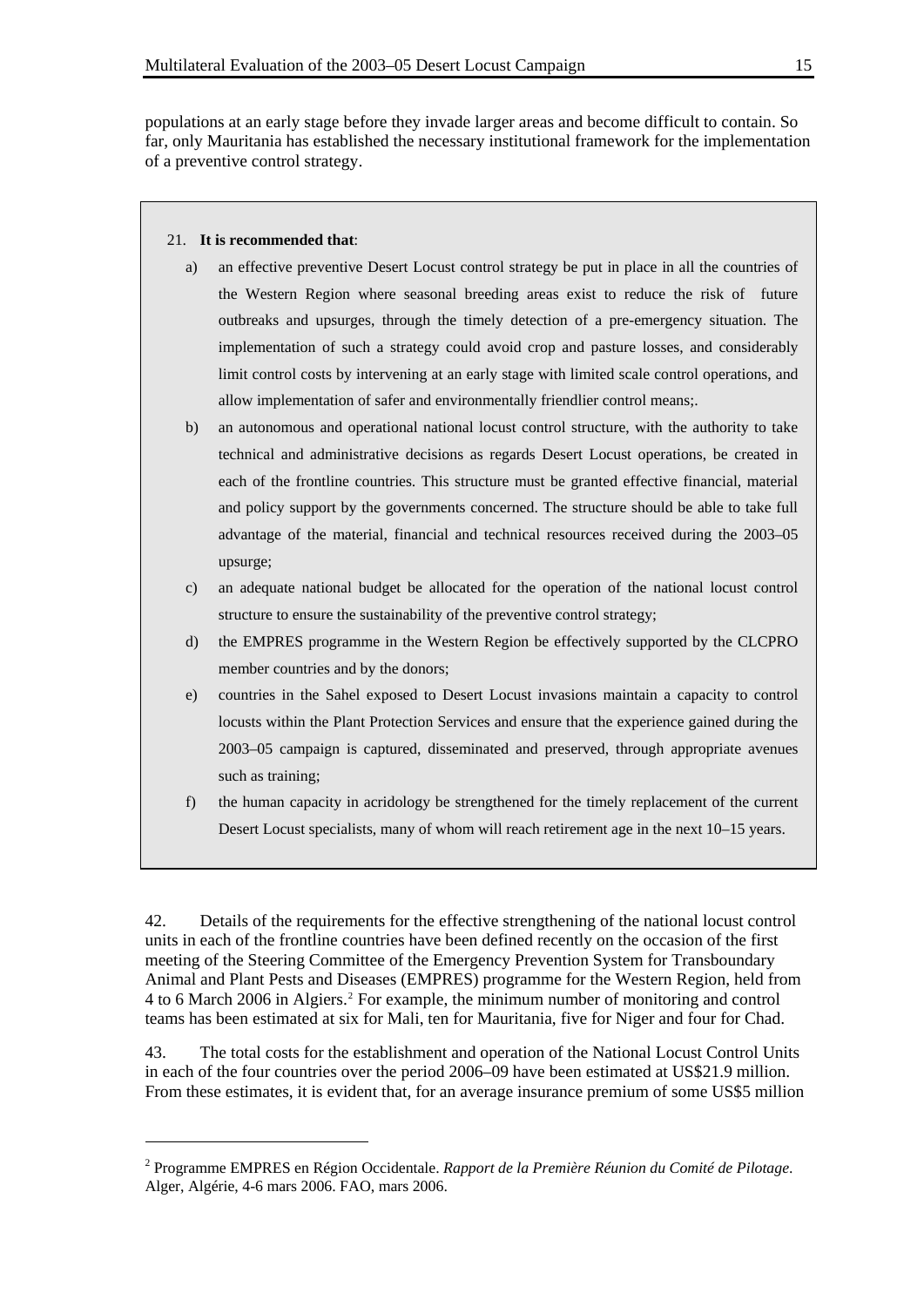per year, a new Desert Locust outbreak may be either avoided, or certainly be of much less importance than during the 2003–05 upsurge.

### **Strengthening of the Commission de Lutte contre le Criquet Pèlerin dans la Région Occidentale**

44. The CLCPRO is responsible, among others issues, for the strengthening of national locust control units, through its own programmes and in collaboration with the EMPRES Western Region programme. However, the limited role and responsibilities of CLCPRO in the Western Region with respect to Desert Locust control operations, compared with the activities undertaken in the past by the Organisation commune de lutte antiacridienne et de lutte antiaviaire (OCLALAV), undermines its visibility and recognition by the member countries and the units within them.

45. In order to enable the CLCPRO to carry out its mandates and responsibilities in the region in a more effective and efficient manner,

#### 22. **It is recommended that**:

- a) the CLCPRO Secretariat role and responsibilities be reviewed and that it be provided with adequate resources to be able to effectively carry out its responsibilities in the medium and long term. The Secretariat should be the main contact with the countries in the region both during recessions and emergencies.
- b) in the case of a new emergency, additional financial and operational responsibilities be delegated to the CLCPRO Secretariat, by member-countries, donors and FAO;
- c) in order to strengthen the CLCPRO and ensure a more efficient execution of its activities, the different components of the EMPRES Western Region programme be realigned immediately within the domain of the Secretariat in much the same way the Central Region programme was incorporated into the Central Region Commission structure.

46. FAO should, as a matter of urgency, develop the necessary plans for the implementation of this recommendation, including the way in which the CLCPRO Secretariat should be strengthened during the period of an emergency, to be able to undertake such additional responsibilities effectively.

### **FAO responsibilities**

47. The Desert Locust is a threat to agricultural production in countries in Africa north of the equator, the Near East and Southwest Asia. Considering FAO's overall mandate with respect to Desert Locust monitoring and control activities for more than five decades, it has a clear responsibility to provide the necessary services to these countries so that they can prevent Desert Locust outbreaks and control upsurges effectively.

48. For FAO to continue to carry out its responsibilities for Desert Locust prevention and control in an effective manner,

23. **It is recommended that**: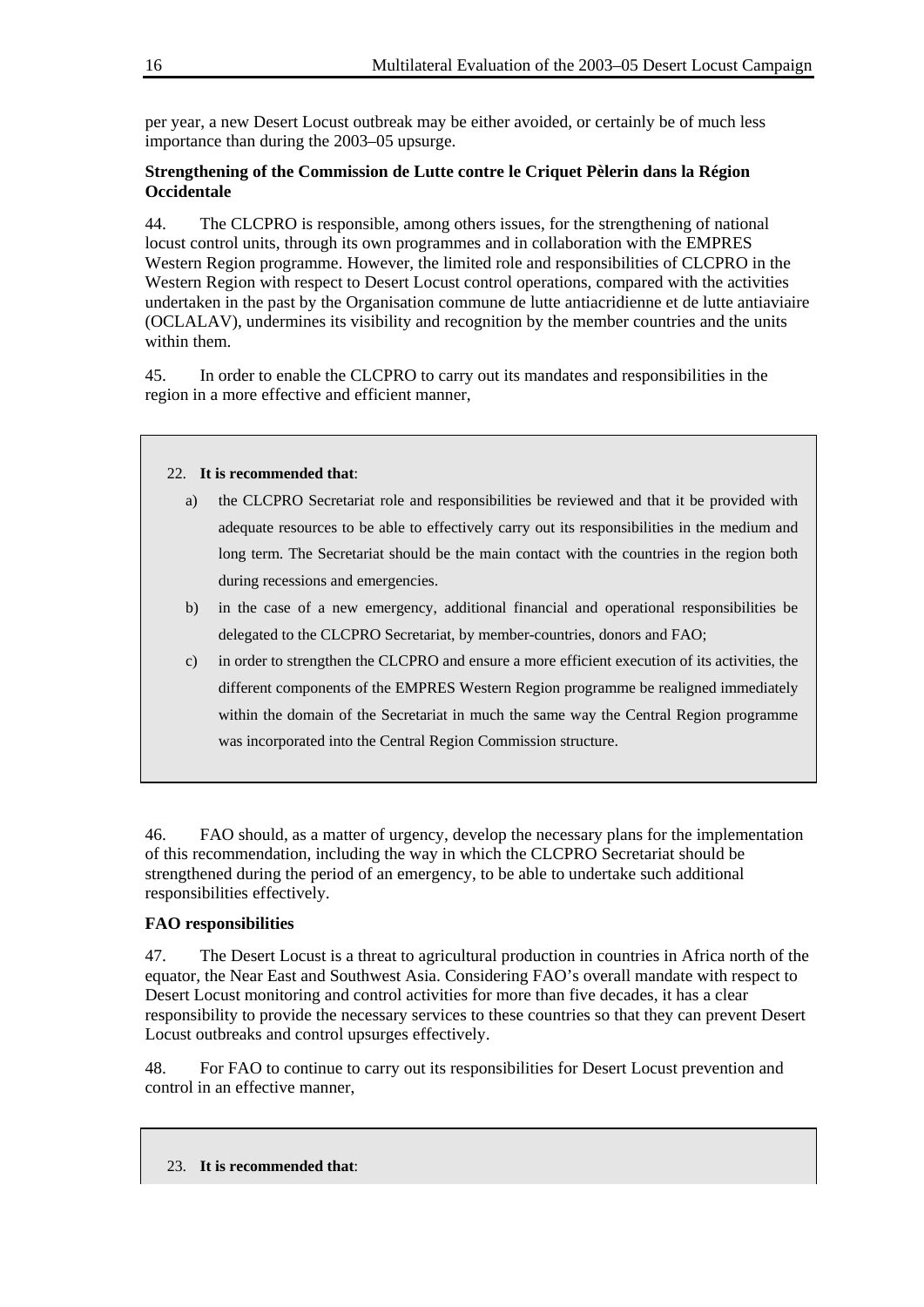- a) as a first step, the human capacity of the Desert Locust Information Service, which is currently staffed by only one professional officer, be increased, while at the same time a review is undertaken of the critical mass needed in the Locust and Other Migratory Pest Group to carry out its wide range of responsibilities effectively;
- b) FAO and member countries provide adequate recognition and support to the DLCC and take full advantage of the Desert Locust Technical Group to review the needs for the development of improved Desert Locust survey and control means, and prepare appropriate proposals;
- c) arrangements be made to enable FAO representatives, in the case of a new Desert Locust emergency, to collaborate effectively with and assist the countries in the steps to be undertaken in coordinating and mobilizing the necessary international assistance by presenting well defined action plans and proposals on how to implement these plans, and by determining the international support needed for them.

49. FAO should develop the necessary plans and undertake the actions required to implement this recommendation. It should commit itself to ensuring that it is able to continue carrying out its mandated responsibilities with respect to Desert Locust forecasting and control in an efficient and effective manner. This will have budgetary implications, but the evaluation team considers that these are justified because this is a core FAO function, and thus should be paid for from its own resources. As a consequence, it may have to drop less essential activities.

#### **Donor support for Desert Locust control**

50. Effective control of a migratory pest such as the Desert Locust, which can move from one country to another within a matter of hours and days, requires flexibility in the planning and implementation of control operations. For the resources to be used most effectively, they should preferably be available for the control operations to be undertaken in the whole of the invaded region, and not restricted for activities in one particular country. Harmonization of project procedures, as recommended in the Organization for Economic Co-operation and Development/Development Assistance Committee (OECD/DAC) declaration of 2005, will also be an important element for the rapid implementation of control activities. A working document on alternative funding arrangements for Desert Locust control campaigns has been prepared by the FAO Secretariat for the next session of the DLCC.

#### 24. **It is recommended that**:

- a) in case of a new emergency, opportunities be explored for the establishment of multidonor regional funds in support of regional control programmes facilitating the effective implementation of future Desert Locust control campaigns. Due attention should be given to how donor visibility and preferences can be factored into such a multidonor arrangement;
- b) FAO and donors explore the possibility of developing a mechanism that would allow flexibility in reorienting and reallocating donor funds at FAO with minimal administrative effort to respond effectively to emergencies as they surface or as the situation continues to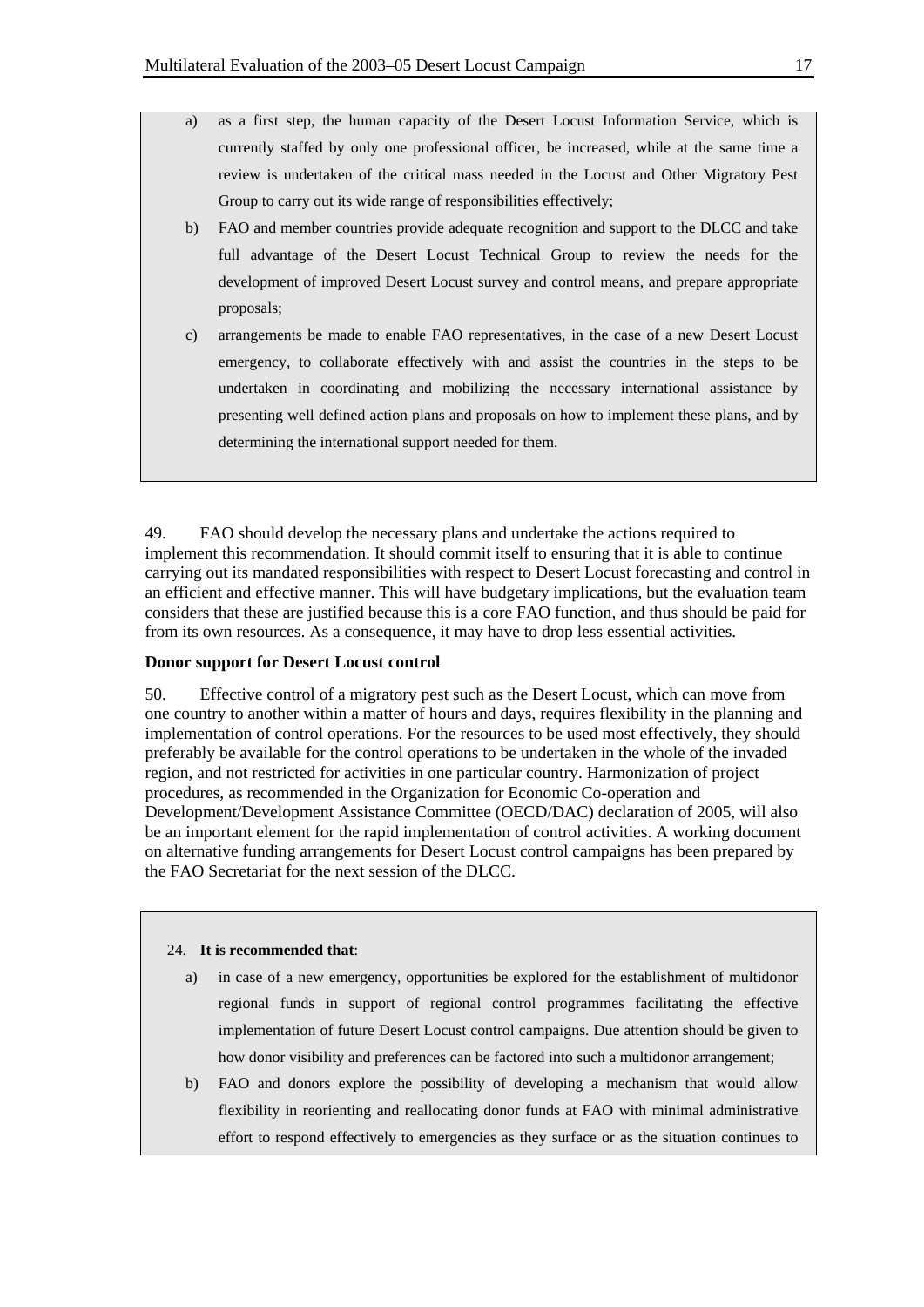evolve. Such a tool should be put in place during the budget negotiation process so that the project documents will explicitly capture the importance of flexibility;

c) in future, to assist affected populations, provisions be made in Desert Locust control project agreements, for part of the financial resources to be reserved for food aid and rehabilitation activities as needed.

51. FAO, in close collaboration with interested donors, should take advantage of the experience gained during this campaign to develop the necessary plans and agreements for the implementation of this recommendation. It should ensure, together with the international donor community and the affected countries, that it is able to continue to carry out its responsibilities with respect to Desert Locust forecasting and control in an efficient and effective manner.

#### **Implementation of Desert Locust emergency campaigns**

52. Addressing Desert Locust upsurges and plagues in an effective manner requires the availability of well-defined contingency plans at national, regional and international levels, which were mostly lacking during the 2003–05 campaign. These plans should preferably be developed as an integral part of the national food security risk management plans and ensure the permanent engagement of all stakeholders. Both the preventive and emergency control operations require the regular involvement and support of donors, the affected countries, FAO, the CLCPRO and other interested partners.

53. In order to be well prepared for an eventual new Desert Locust upsurge,

#### 25. **It is recommended that**:

- a) contingency plans be developed for the medium- and long-term management of the Desert Locust risk, including action plans for locust monitoring and control at national, regional and international levels. These action plans should indicate: (i) the main activities to be undertaken (including those related to food aid and rehabilitation of the affected populations) and their provisional costs; (ii) the available financial resources, their origin (internal budgets, external resources) and the activities that will be covered by them; (iii) additional financial needs. These plans will be the basis for the preparation of annual work plans and budgets;
- b) in future emergencies, funding appeals be based on well-defined contingency plans and follow the principles and guidelines endorsed for appeals by the Inter-agency Standing Committee (IASC).
- c) strategies be adopted to ensure that locust control operations are carried out both in zones with high production potential, as well as in zones with low production potential, where agriculture is usually practiced by farmers with very limited resources.

54. With respect to FAO's operational procedures,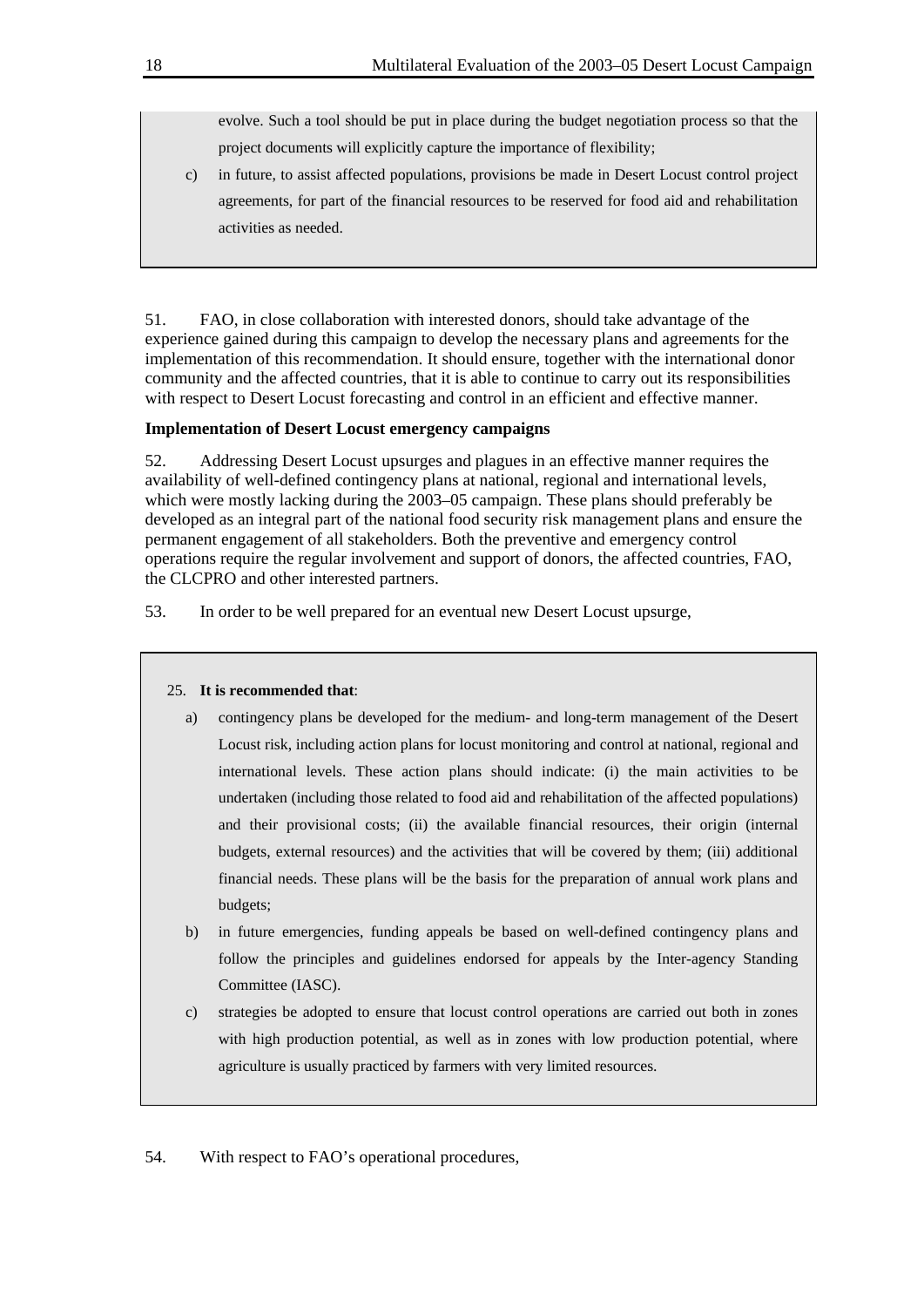#### 26. **two options are recommended for future action**:

- a) either FAO develops and introduces appropriate arrangements to address future Desert Locust emergencies in a more effective and expeditious manner;
- b) or opportunities for outsourcing most of the operational responsibilities should be pursued.

55. Given its specific responsibilities with respect to Desert Locust monitoring and control, FAO should take the leadership to develop the necessary contingency plans in close collaboration with the various stakeholders. In these plans, FAO should indicate how, in future emergencies, it will ensure that the Inter-agency Standing Committee (IASC) guidelines for appeals will be followed. At the same time, the Organization should reassess its capabilities to implement Desert Locust control emergency projects. If it is concluded that FAO should continue to be involved with this, then it should explore ways and means how this can be done in a more effective manner. Alternatively, it should develop plans for how these activities can be best outsourced.

#### **Institutional arrangements**

56. In the course of the evaluation, concerns have been raised on the effectiveness of the current institutional arrangements for Desert Locust control. Some of these have already been addressed in the above recommendations. From a more general point of view, it is essential that: (i) better recognition be given to the fact that Desert Locusts are a permanent major threat to the food security and livelihood situation of large numbers of people in countries that already require very substantial international development assistance; (ii) strong support is provided by the countries concerned and the international community to address the necessary Desert Locust monitoring and control activities effectively during the recession, pre-emergence and emergency phases; and (iii) that a productive partnership is created with the active support and trust of all concerned.

57. A much better understanding is needed of the role and responsibilities of all the stakeholders, the affected countries, the donors and FAO, and the way the DLCC and Regional Commissions promote and ensure effective Desert Locust monitoring and control. For example, the evaluation team had the impression that, with respect to the Desert Locust emergency, some affected countries seem to consider that action to be undertaken is in the first place a responsibility of FAO and the Regional Commissions. Also, donors and affected countries consider a Desert Locust emergency as a unique, stand-alone, event. It is essential to recognize that there is a continuum from recession, through pre-emergency to emergency. Limiting the frequency and importance of Desert Locust outbreaks and upsurges requires the involvement and support for the whole chain of activities related to these three phases.

58. To achieve this,

#### 27. **It is recommended that**:

- a) the DLCC be transformed from an essentially technical committee into a mechanism in which all parties (affected countries, donors and FAO) determine their joint interests and activities, and deal directly with donors to determine joint work programmes;
- b) Regional Commissions meet regularly at a high level to ensure member country support for the decisions taken;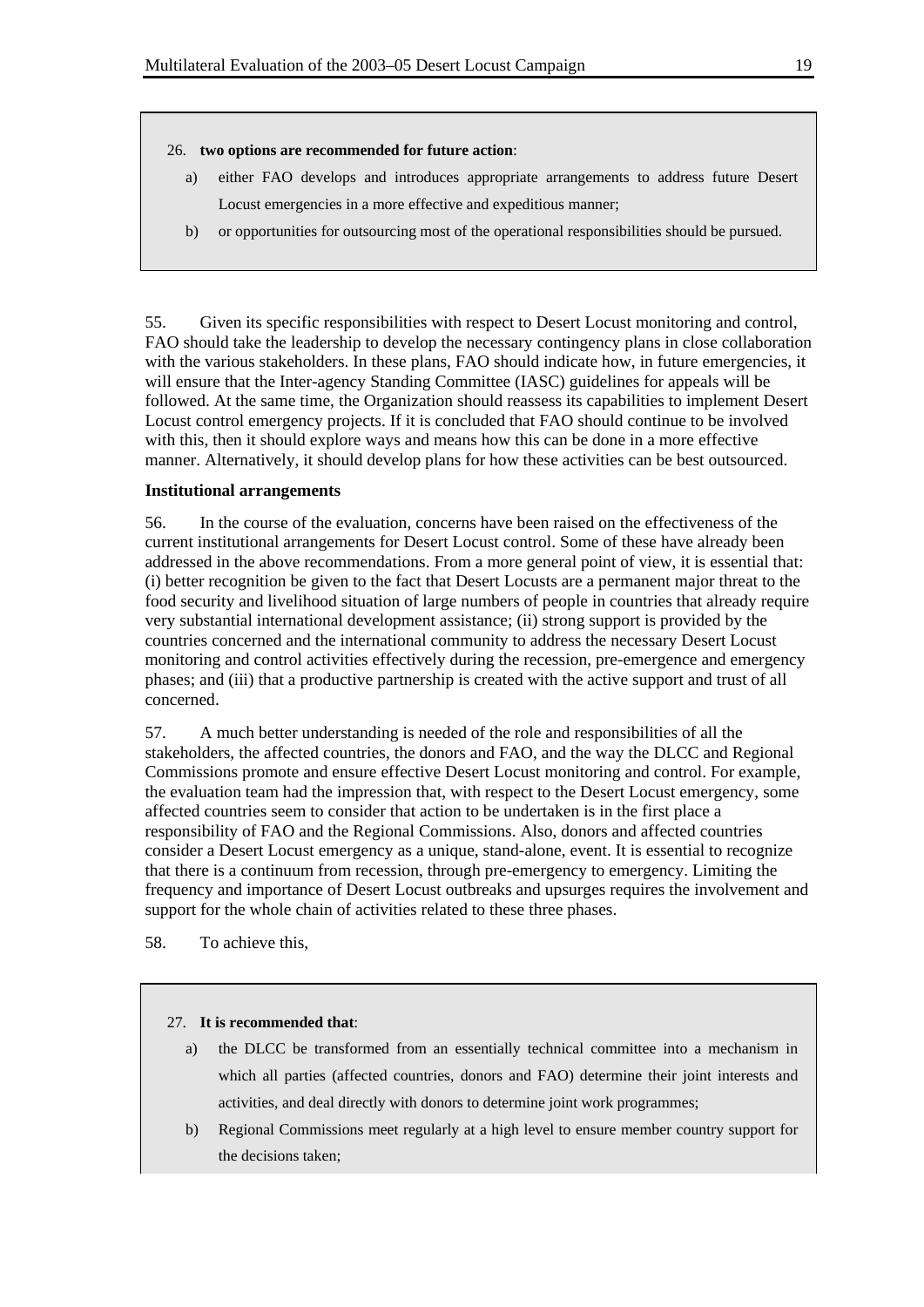c) a multilateral agreement for Desert Locust control be developed for the formal permanent engagement and support of all key stakeholders.

#### **Assistance provided by Maghreb countries**

59. A very special aspect of the 2003–05 control campaign was the solidarity demonstrated by the Maghreb countries towards neighbouring countries in the Sahel. The transboundary nature of the Desert Locust invasions calls for the countries to pool available resources for the mutual benefit of the whole region. The strong control capacity available in the Maghreb countries offers a unique opportunity to address eventual new Desert Locust outbreaks in the Sahel countries more effectively. These outbreaks always precede the movement of swarms to the Maghreb countries by a couple of months.

#### 28. **It is recommended that**:

- a) an appropriate action plan and legal framework be developed for the joint use of the existing control capacity in the Maghreb countries within the Western Region, under the supervision of CLCPRO;
- b) agreements are established among the various countries in the region to encourage, organize, facilitate and implement joint cross-border operations.
- c) cost estimates are developed to determine the amount of donor assistance required to use the Maghreb control teams and aerial resources in the Sahel countries effectively in case of a new emergency.

60. CLCPRO should take the necessary initiatives for the establishment of such an integrated Desert Locust control system for the Western Region. This should include matters such as the operational modalities, the necessary legal arrangements, steps needed to call this control system into action, the financial requirements for such a force and the international support needed for its effective intervention in the frontline countries.

#### **Socio-economic impact**

l

61. It is generally accepted that gregarious Desert Locusts need to be controlled, notwithstanding the fact that precise data on the damage that can be caused have not been collected systematically. Consequently, the calculation of benefit/cost ratios of the control operations remains a speculative exercise. A World Bank discussion paper on Desert Locust management (Joffe, 1995)<sup>[3](#page-23-0)</sup> suggests that locusts are not particularly serious pests in aggregate, and that Desert Locusts are unlikely in modern times to trigger widespread food insecurity. However, the evaluation team noted that such impacts have been very significant at the level of the affected communities, especially in the Sahel countries. In these countries, at least eight million people have suffered destruction of all or part of their food crops.

<span id="page-23-0"></span><sup>3</sup> Joffe, S.R. 1995. *Desert Locust management. A time for change*. World Bank Discussion Papers. Washington, D.C., World Bank,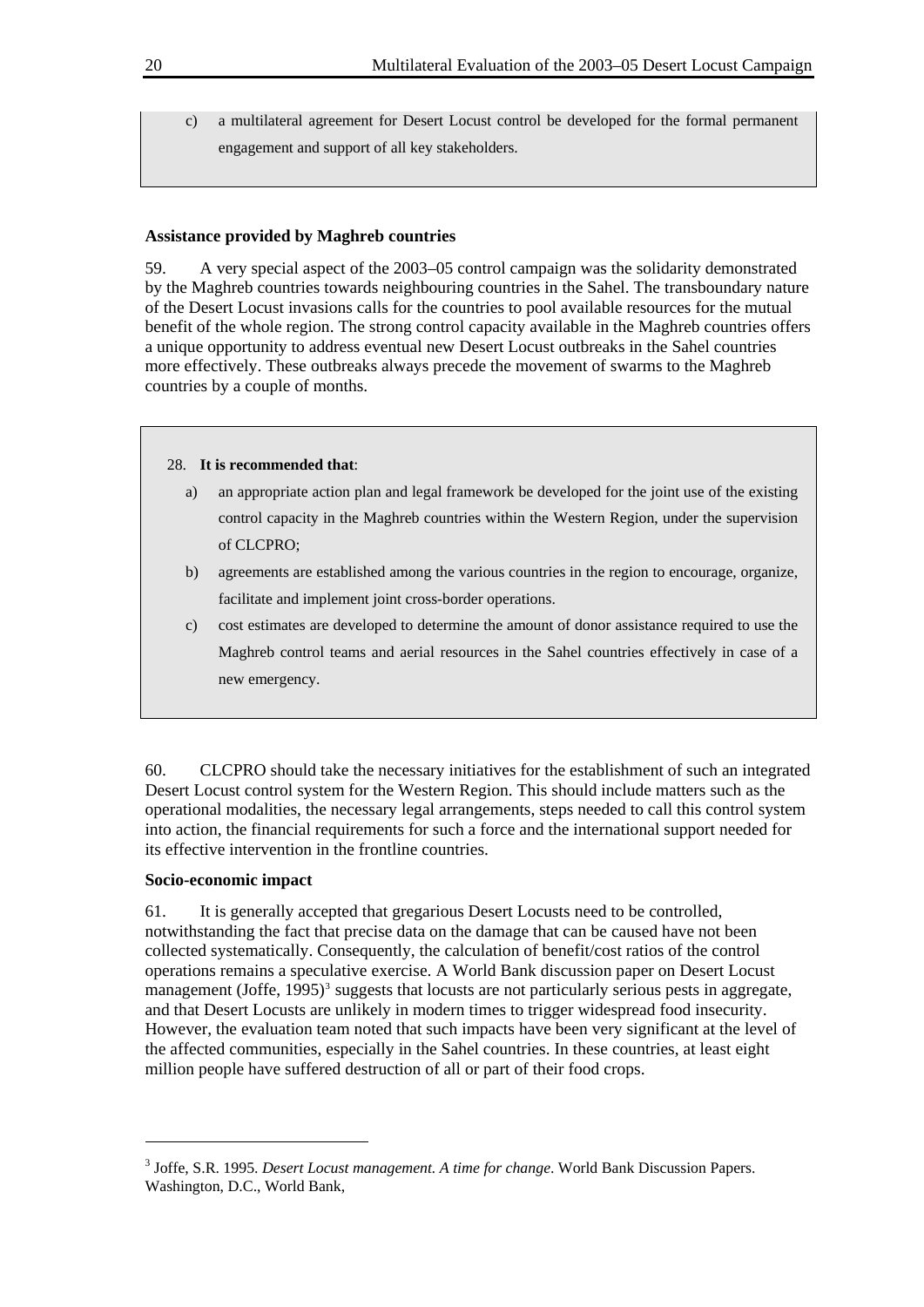62. The control campaigns were focused primarily on the elimination of locust populations, while little attention was paid to the impact on food security and sustainable livelihood aspects. These impacts could not be evaluated in a complete manner because of: (i) the absence of an agreed upon methodology to evaluate these types of impacts; (ii) the lack of a global intervention framework that takes into account the social, economic and nutritional aspects; and (iii) the insufficient involvement of the different competent technical services/structures.

#### 29. **It is recommended that**:

- a) a jointly agreed methodology to evaluate the socio-economic impacts of Desert Locust invasions be developed by the different authorities concerned;
- b) a global intervention framework that addresses effective assessments of the socio-economic impact of Desert Locust invasions and control operations be established;
- c) in case of a new emergency, economic, social and nutritional impact studies, integrating a broader spectrum of relevant disciplines and competencies, be carried out in a timely, systematic and multidisciplinary manner.

63. The DLCC should establish a multidisciplinary working group to develop proposals for the implementation of this recommendation. This working group should pay special attention to the specific actions needed at the national level to plan for and carry out the necessary impact studies.

#### **Human and environmental health**

64. Human and animal intoxications and negative environmental effects have been noted in certain countries. It has not always been easy to determine the undesirable consequences of the use of pesticides. Most of the affected countries do not have an environmental impact research strategy, specialized laboratories or a sufficient number of qualified staff to follow the fate of the pesticides in the environment, and within the framework of a public health policy. Large quantities of pesticides are still available in the countries affected by the Desert Locust invasion. Estimated at 6.2 million liters, they are either leftover from the 2003–05 campaign or come from purchases made after the campaign in order to be prepared for an eventual new invasion. This was partly caused by the fact that in a number of cases additional quantities of pesticides were purchased towards the end of the campaign against the advice of technical staff. To address health and environmental concerns more effectively,

#### 30. **It is recommended that the affected countries**:

- a) procure only pesticides registered with the Comité Permanent Inter-États de Lutte contre la Sécheresse dans le Sahel (CILSS) and create the necessary conditions for the appropriate use of these pesticides;
- b) take the necessary steps to strengthen environmental compliances and enforce the application of regulations and rules for the safer handling, use and storage of pesticides;
- c) avoid placing unnecessary pesticides orders and overestimating pesticide needs;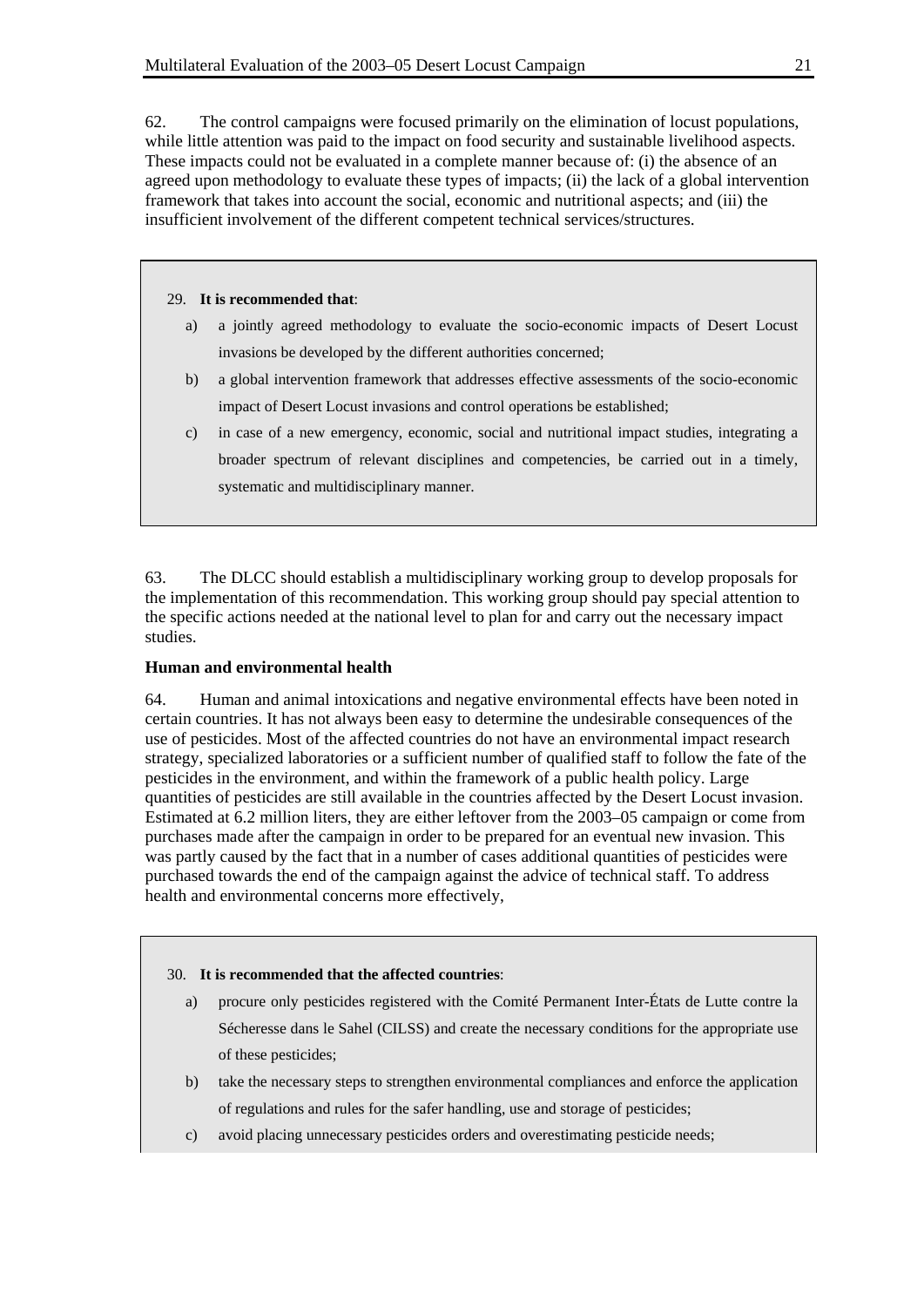- d) strengthen the technical capacity of the QUEST (Quality, Environment, Health and Treatments) trained specialists in collaboration and agreement with the EMPRES Western Region programme and the CERES-Locustox in Senegal, and ensure their linkage to the national locust control units in order to undertake in-depth operational health and environmental reviews;
- e) pursue, in collaboration with FAO, CLCPRO, donors and pesticide producers, the establishment of pesticide contractual arrangements, including a pesticide bank mechanism, to reduce the accumulation of pesticide stocks and for the disposal of empty containers.

65. The countries affected by the Desert Locust should determine the steps needed to implement this recommendation under their specific circumstances and develop the necessary action plans. If an effective preventive control strategy is put in place, as recommended, the negative effects of chemical control operations on public welfare and the environment will already be strongly reduced.

#### **Research**

66. Research activities related to Desert Locust have not generated much interest over the last decades. However, without effective research there will be no improvements in Desert Locust control operations.

- 31. Consequently, **it is recommended that** research studies aimed at the following issues are encouraged:
	- a) improving operational Desert Locust monitoring and control techniques;
	- b) developing alternative control means;
	- c) using technologies such as satellite imaginary and differential global positioning systems (DGPS), that will greatly improve survey, monitoring and control operations;
	- d) gaining better understanding of population dynamics of the Desert Locust during the solitary phase; and
	- e) determining the overall impact of Desert Locust invasions on the economies of the affected countries.

67. FAO should determine, in consultation with the DLCC, Regional Desert Locust Commissions and research institutions, what specific steps are needed to move forward in these specific areas, which are of major importance for the further improvement of the efficiency of Desert Locust monitoring and control operations.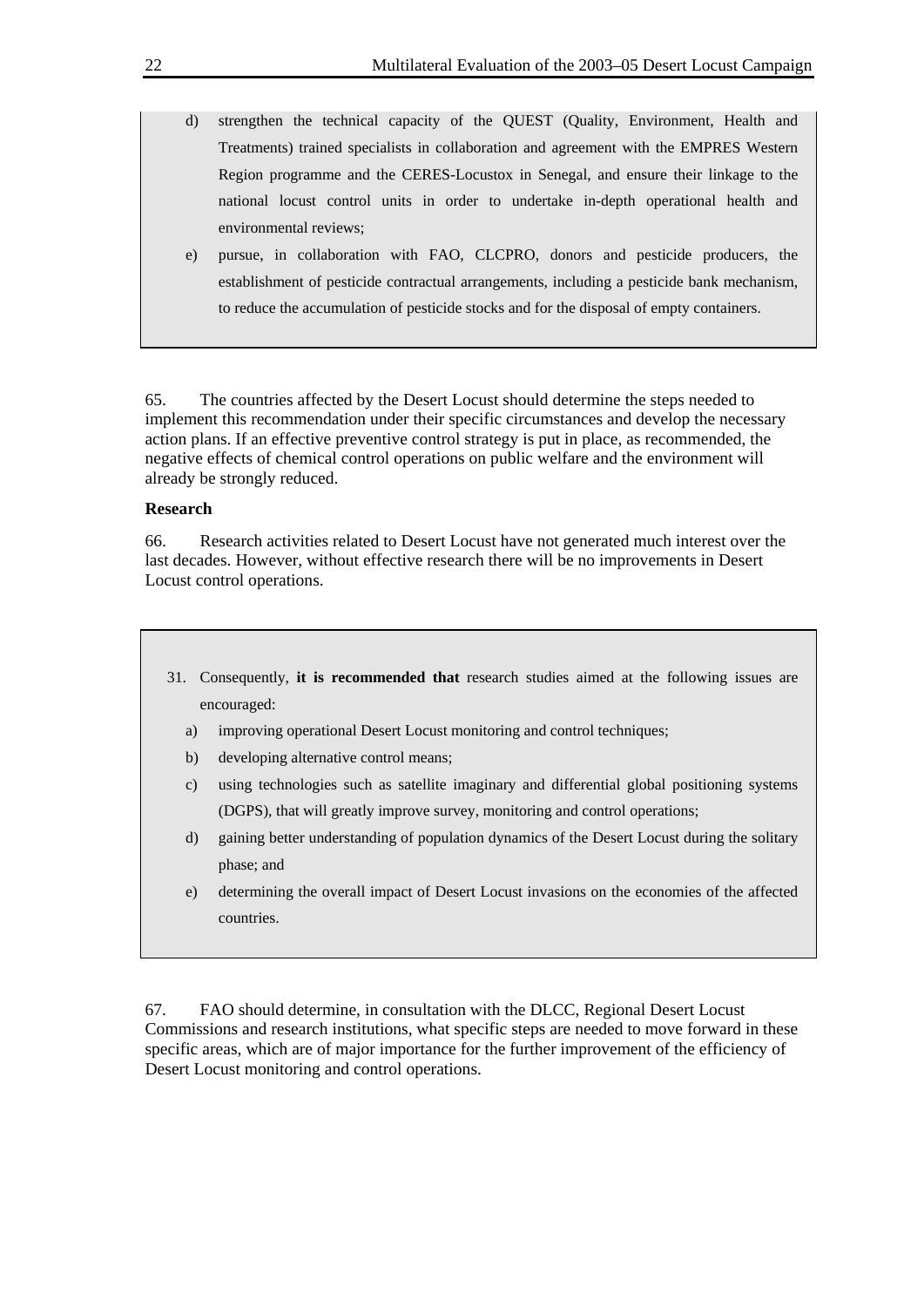# **I. Introduction**

### **A. BACKGROUND OF THE EVALUATION**

68. Desert Locust, *Schistocerca gregaria* (Forskal) is a major threat to agricultural production in countries in the arid and semi-arid regions of Africa mainly north of the equator, in the Near East and in Southwest Asia. In these regions, rural populations are already farming under very harsh conditions and encounter major difficulties in meeting their subsistence requirements.

69. The Desert Locust is a very opportunistic insect, once it has changed under favourable environmental conditions from the solitary into the gregarious phase, i.e. the phase when locusts group together in hopper bands and swarms. It can travel long distances and ravage whatever crop and pasture it encounters. The  $2003-05$  upsurge<sup>[4](#page-26-0)</sup> offers a classic example of this characteristic, which makes it so difficult to forecast accurately the development and spread of the Desert Locust, and subsequently undertake survey and control actions in a timely and effective manner.

70. In the past, according to available records, swarms originating from the Central Region preceded Desert Locust population explosions in the Western Region.<sup>[5](#page-26-1)</sup> However, the 2003–05 upsurge was the first in the Western Region in which swarms from the Central Region played no part. Within 12 months the situation changed from solitary locusts, scattered over the northern part of the Sahel region, where they caused no damage, into one where swarms were spreading into pasture and crop land over an area extending from Chad to Mauritania, and from Morocco to the Libyan Arab Jamahiriya. Thus, within a very short period of time, an extremely wide area was threatened by Desert Locust populations that were larger and denser than those encountered during the 1986–89 campaign. During the 1986–89 campaign, over a three-year period, 16.9 million ha were treated in the Central and Western Regions, compared to 12.9 million ha over some 15 months during the 2003–05 upsurge in the Western Region.

71. Swarms move with prevailing winds and can cover over 100 km per day. When the conditions in the newly invaded places are dry, and do not offer suitable conditions to feed and multiply, they continue to move. As such, in early summer 2004, in Mali and Niger, swarms moved straight to the centres of these countries because of dry conditions in the north. At the end of the summer, when crops and pastures dried up in most of the Sahel, the locusts moved to Mauritania where suitable feeding and breeding conditions were still prevalent.

72. Under suitable environmental conditions, adult Desert Locusts can start laying eggs after 4–6 weeks. However, in the autumn and winter of 2004, the large populations that had moved from Mauritania to the south of the Atlas Mountains in Morocco and Algeria encountered unusually cool conditions and stayed immature for several months. This created good

<span id="page-26-0"></span><sup>&</sup>lt;sup>4</sup> An outbreak is described as a marked increase in locust numbers owing to concentration, multiplication and gregarization, which, unless checked, can lead to the formation of hopper bands and swarms. An upsurge is described as a period following a recession marked initially by a very large increase in locust numbers and contemporaneous outbreaks followed by the production of two or more successive seasons of transient-to-gregarious breeding in complementary seasonal breeding areas in the same or neighbouring Desert Locust regions. A plague is described as a period of one or more years of widespread and heavy infestations, the majority of which as hopper bands or swarms. A major plague exists when two or more regions are affected simultaneously.

<span id="page-26-1"></span><sup>&</sup>lt;sup>5</sup> The Desert Locust invasion area has been divided into three major regions: Western, Central and Eastern Region. The Western Region consists of 23 countries in Northwest and West Africa, the Central Region contains 27 countries of East and Northeast Africa and the Near East, the Eastern Region consists of 6 countries in Southwest Asia from Iran to Bangladesh.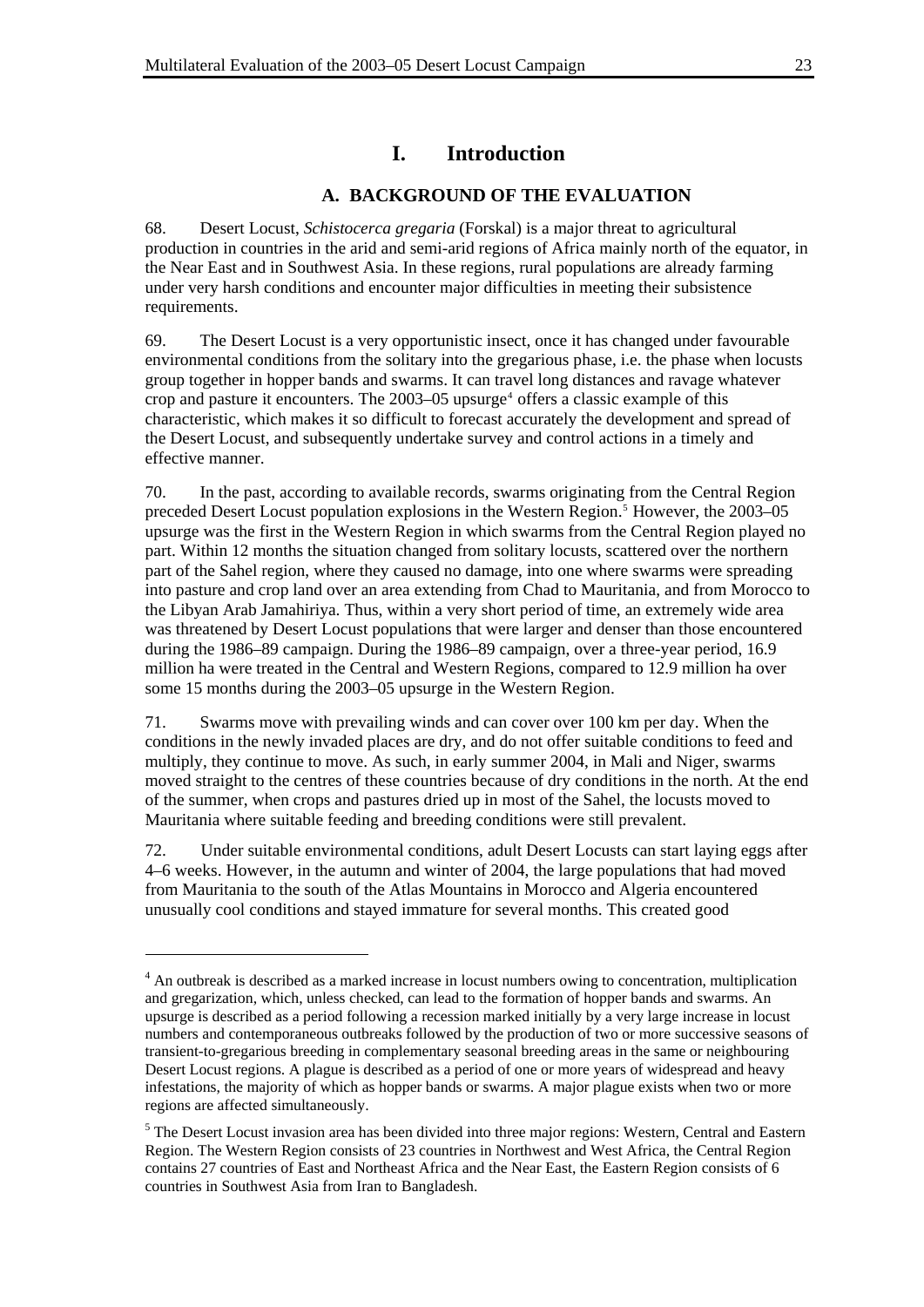opportunities for the national teams in the two countries to control these locusts effectively, and to end the 2003–05 upsurge.

73. The 2003–05 upsurge has been addressed through a control campaign with survey and control operations carried out in 24 countries, and supported by 27 donors. During the special session of the Desert Locust Control Committee (DLCC) in December 2004, it was considered that the necessary lessons should be drawn from the current campaign for improving Desert Locust control. It was suggested that an evaluation of the whole Desert Locust campaign, including the activities carried out by FAO and all the other relevant institutions, should be organized. During a meeting of the stakeholders convened by the FAO Director-General on 29 August 2005, the evaluation was endorsed by all parties concerned. It was also decided to put in place a Steering Committee for the evaluation with representation from all the partners in the Desert Locust campaign.

### **B. OBJECTIVES**

74. As stated in the terms of reference adopted by the Steering Committee, "the objectives of the evaluation are to serve the needs of all partners in the campaign (i.e. affected countries, donors working directly with affected countries and donors working through FAO, Desert Locust organizations, and FAO), in order to strengthen future response capacity. Based on a comprehensive evaluation of the efficiency, effectiveness and impacts of the roles and activities undertaken by all partners in the locust campaign, the evaluation should first and foremost provide findings and recommendations to be considered by all partners in strengthening future work to prevent and counter future locust outbreaks and upsurges. The evaluation will also provide accountability to all partners on the efficiency and effectiveness of resources deployed in the campaign". The terms of reference are in Annex I.

#### **C. APPROACH AND METHODOLOGY**

75. The evaluation team was composed of the following experts:

| Brader, Lukas                    | (Netherlands) | Agronomy/Crop Protection, Team Leader |
|----------------------------------|---------------|---------------------------------------|
| Djibo, Hadiza                    | (Niger)       | Sociology                             |
| Faye, Francois Gabriel           | (Senegal)     | Natural Resource Management           |
| Ghaout, Said                     | (Morocco)     | <b>Locust Operations</b>              |
| Lazar, Mohamed                   | (Algeria)     | <b>Locust Operations</b>              |
| Luzietoso, Philippe Nguala       | (DRC)         | <b>Rural Economics and Poverty</b>    |
| Ould Babah, Mohamed<br>Abdallahi | (Mauritania)  | <b>Locust Operations</b>              |

76. The evaluation was undertaken from November 2005 to March 2006. This included planning of activities to be carried out by the team, briefings by various stakeholders and by persons directly involved in the Desert Locust control campaign, collection and analysis of information from the affected countries and donors through two questionnaires, desk studies and reviews of the activities carried out by FAO in relation to the Desert Locust control campaign (for which two consultants were employed), visits to the countries affected by the locust upsurge, and review of a range of publications relevant to the evaluation. Furthermore, an in-depth survey aimed at assessing the impact of the locust invasion on food security and livelihoods was carried out during February and March 2006, in Burkina Faso, Mali and Mauritania. The full report is available as a separate document.

77. A questionnaire was prepared by the evaluation team for the affected countries, to obtain the following information: national structures, plans and guidelines for Desert Locust control;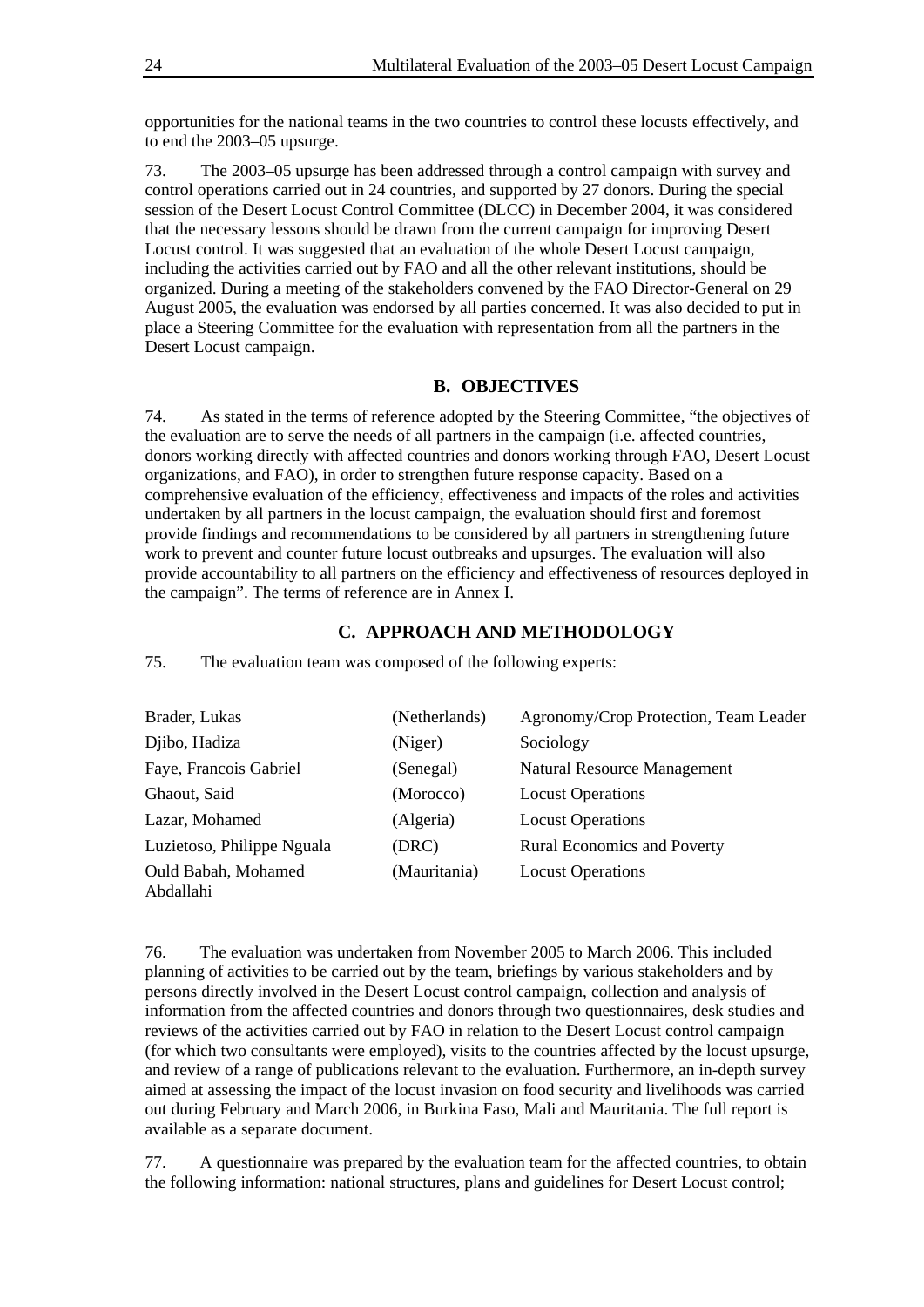organization of the control campaign; human and material resources available; training activities; type, amount and adequacy of assistance received; areas infested and sprayed; damage estimates including health and environmental effects and impact on livelihoods; and left-over pesticides and storage facilities. The questionnaire was sent to 19 countries, and 17 replied.<sup>[6](#page-28-0)</sup> The information gathered through the responses was integrated, where pertinent, in the present report.

78. Likewise, a questionnaire was prepared to seek information from donors concerning their involvement in the Desert Locust control campaign and the way they have perceived the overall management of the campaign, as well as suggestions for improvements. The questionnaire was sent to 39 donors and completed by 14 (36 percent).<sup>[7](#page-28-1)</sup> The 14 respondents had contributed in total, through FAO, US\$45 636 340, or 62 percent, of the total extra-budgetary funding received by FAO for the Desert Locust 2003–05 campaign. Seven of these donors had provided an additional US\$29 647 096 in the form of bilateral assistance directly to the affected countries. The information gathered through the responses was integrated, where pertinent, in the present report.

79. A stakeholder workshop was held on 11 November 2005 to seek the opinion of a broader range of partners for the identification of issues to be examined in the course of the evaluation, and of importance to the further strengthening of Desert Locust monitoring and control. It included representatives of the Australian Plague Locust Commission, the UN Office for the Coordination of Humanitarian Assistance (OCHA), the World Food Programme (WFP), the International Research Institute for Climate and Society – Columbia University and FAO. The following topics were discussed during the workshop:

- Overview of the 2003–05 Desert Locust upsurge
- Desert Locust monitoring and control strategy
- Raising funds for Desert Locust control activities
- Public health and environmental concerns
- The potential use of remote sensing in Desert Locust monitoring
- Communications and public awareness

l

80. On 14 November 2005, the Steering Committee endorsed the terms of reference of the evaluation, as well as the draft work plan prepared by the evaluation team. Discussions with various FAO staff members involved in the Desert Locust control campaign were held from 15 to 17 November 2005.

81. From 10 to 20 December 2005, field missions to Egypt, the Libyan Arab Jamahiriya, the Sudan, Saudi Arabia, Tunisia and Yemen were carried out. From 15 January to 5 February 2006, Algeria, Burkina Faso, Chad, Mali, Mauritania, Morocco, Niger and Senegal were visited. In these countries, discussions were held with the national authorities, staff involved in the Desert Locust survey and control operations, donor representatives, local communities directly affected by the locust invasion and non-governmental organizations (NGOs).

82. Country visits gave the evaluation team an excellent insight into how the various countries had addressed the locust invasion and into the problems encountered in the course of the control operations. In addition, through discussions at various levels, the evaluation team was able to collect more comprehensive data with respect to both the socio-economic impact of the Desert Locust invasion, and the human and environmental health impact. A report was prepared

<span id="page-28-0"></span><sup>&</sup>lt;sup>6</sup> This included 13 countries from the Western Region (Algeria, Burkina Faso, Cape Verde, Chad, the Gambia, Guinea, Guinea-Bissau, Mali, Mauritania, Morocco, the Niger, Senegal and Tunisia) and 4 from the Central Region (Eritrea, Saudi Arabia, the Sudan and Yemen). In the Western Region, all countries were affected by the Desert Locust upsurge; in the Central Region the upsurge was limited to Saudi Arabia and the Sudan.

<span id="page-28-1"></span><sup>&</sup>lt;sup>7</sup> Respondents were: African Development Bank (ADB), Austria, Canada, the European Commission, Finland, France, Germany, Morocco, the Netherlands, the Sudan, the West African Economic and Monetary Union (UEMOA), the United Kingdom/Department for International Development (DFID), the United States Agency for International Development (USAID) and the World Food Programme.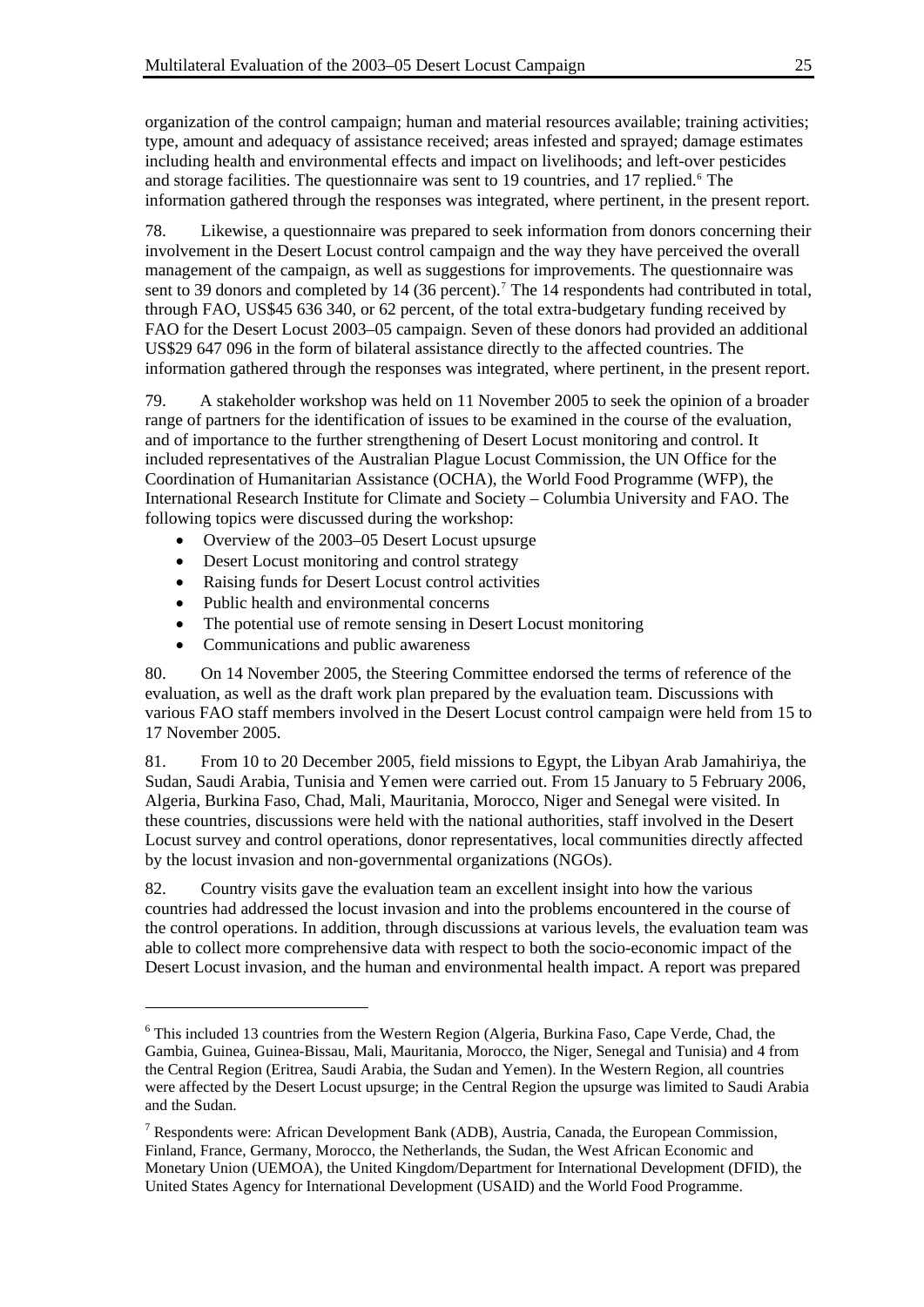for each country visit, following a checklist and outline developed previously by the team. A summary of findings and conclusions of the evaluation team in each of the countries visited, is presented in Annex II.

83. The team assembled during the week of 20–24 February 2006 at FAO in Rome to discuss and agree on the main findings and recommendations of the evaluation, and to initiate writing of the draft report. The draft report was reviewed by a Peer and Stakeholder Workshop, 22–23 May 2006.

84. In addition to the terms of reference, the following general principles have been used as a benchmark against which to judge the effectiveness of the control campaign:

- a) The operational objectives of the Desert Locust control campaign 2003–05 were:
	- preventing the Desert Locust from invading cropping areas, and protecting the subsistence means of the affected populations to guarantee their food security; and
	- ending the Desert Locust upsurge.
- b) The control approach concerned primarily the elimination, through chemical treatments, of the gregarious populations in the Western and Central Regions of the Desert Locust invasion area.
- c) For the locust control campaign to be successful, it had to be undertaken in a well coordinated manner at three levels:
	- the affected countries have the primary responsibility for the survey and control operations. An effective national capacity is required for this, and needs to be supported and strengthened accordingly;
	- a regional approach is essential to ensure timely exchange of information and effective coordination and collaboration among the countries in the Regions; and
	- at the international level, whereby FAO, through its Desert Locust Information Service (DLIS), collects and analyses the data required for forecasting the expected Desert Locust developments, in order to be able to alert the countries concerned and the international community about the types and level of action and support required, and to organize the international assistance.
- d) All parties involved should respect the agreed rules and regulations on the appropriate use of the locust control means and monitor the effectiveness of the control operations, as well as possible human and environmental health effects.

85. Formal evaluations of earlier Desert Locust campaigns had never been undertaken. However, a detailed review of the 19[8](#page-29-0)6–89 campaign was carried out by Gruys  $(1991)^8$ . The report of this review was not published as an FAO paper, and its recommendations were not presented to the DLCC. Consequently, action on these recommendations is not reported.

86. A review of the 1[9](#page-29-1)92–94 Desert Locust upsurge was carried out by McCulloch (1994)<sup>9</sup>. Again, this report was not published by FAO and was not reviewed by the DLCC. The review presents a set of lessons learned and some 50 recommendations.

# **II. The Desert Locust**

# **A. THE DESERT LOCUST ENIGMA – AN OVERVIEW**

87. In most years, the Desert Locust is a solitarious insect that lives in arid regions that stretch from Mauritania in West Africa to western India, an area equivalent to 16 million km².

<span id="page-29-0"></span><sup>&</sup>lt;sup>8</sup> Gruys, P., 1991. Grasshopper and Locust Campaigns 1986-1989 and FAO's Role. A Review, 3<sup>rd</sup> Draft, 1 February 1991. FAO, Rome (unpublished paper)

<span id="page-29-1"></span><sup>&</sup>lt;sup>9</sup> Mc Culloch L., 1994. A preliminary reviw of the responses to the 1992-94 Desert Locust upsurge, FAO, Rome (unpublished paper)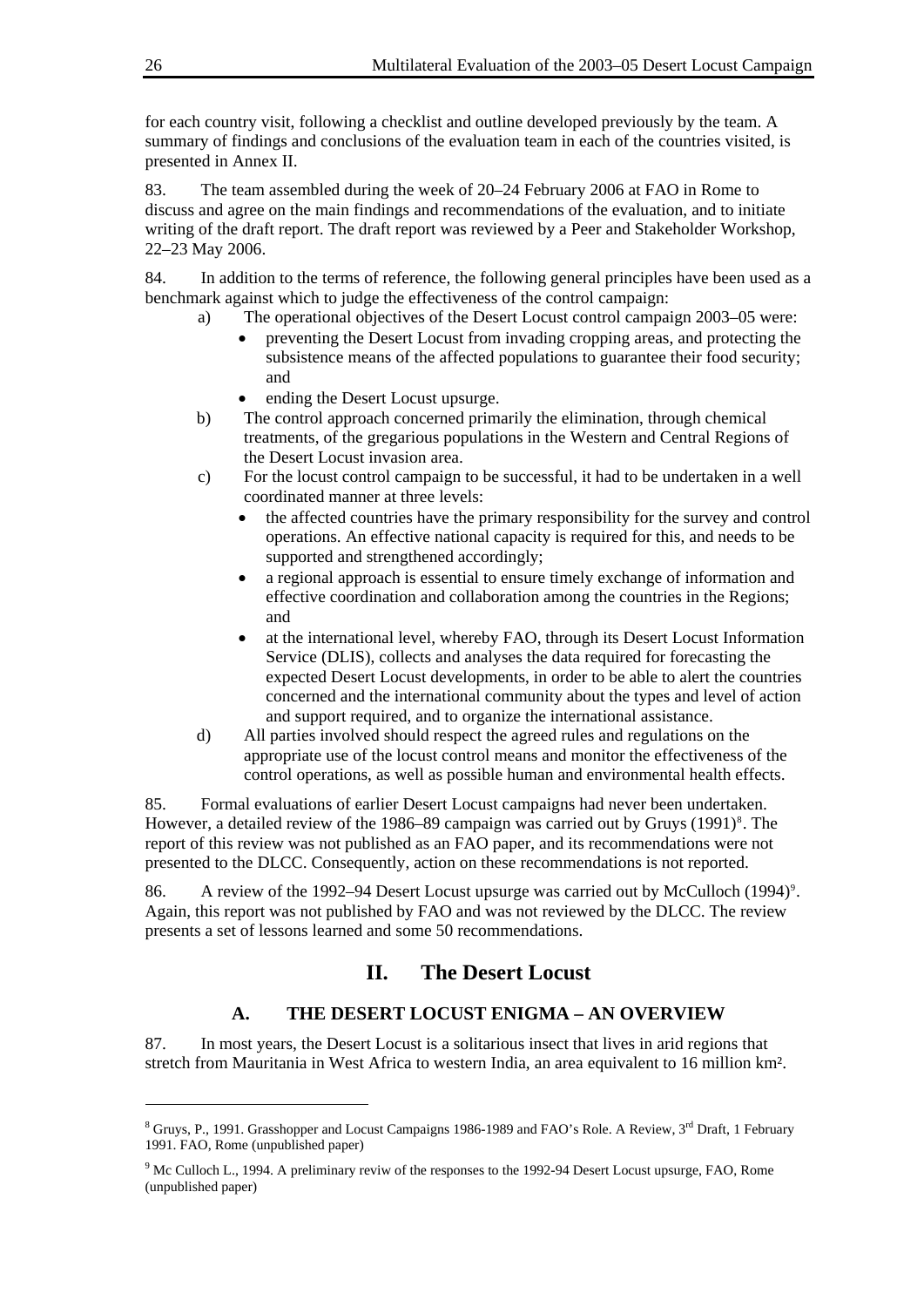This is known as the recession area. Under favorable conditions, when rainfall has led to the development of vegetation favored by Desert Locusts, they multiply rapidly and increase as much as fourteen-fold every generation, about every ten weeks. There are two stages that occur before a plague, outbreak and upsurge. Outbreaks occur locally in a single country or may occur simultaneously in several countries, when locusts breed and increase in number in relatively small areas. The behavior and physical appearance of the locust change as they become increasingly crowded and form ever-denser groups. If left uncontrolled and given favorable weather and habitat conditions, this gregarization process can continue, causing hoppers to form hopper bands and adults to form swarms. Outbreaks can eventually develop into upsurges that can affect an entire region.

88. Once locusts are fully gregarious, their maturation becomes synchronized and they behave as a single homogenous entity. If control is unsuccessful, a plague can occur that may affect part of a continent or the entire recession area. Not all outbreaks develop into upsurges, and not all upsurges develop into plagues. Even under optimum conditions, it usually takes at least a year or more before a plague develops. Some 40 countries spread over 32 million km² can be affected by locusts during a plague;<sup>[10](#page-30-0)</sup> under a major plague the number of countries infested can reach more than 60.

### *Desert Locust Control Approaches*

89. Controlling Desert Locust populations is a complex matter and, while ways and means to achieve this have been discussed and studied for over 90 years, consensus among the various specialists on the best approach to address outbreaks has been emerging slowly.<sup>[11](#page-30-1)</sup> Two factors are inherent to the success or failure of locust control strategies. Desert Locusts ignore international boundaries, so lasting solutions require international cooperation and intervention in all infested areas. In addition, locusts are an intermittent problem (Figure 1) and interest in, and funds for, control and research rise during severe outbreaks, upsurges or plagues, when swarms threaten major crop areas, and fall during recessions. This lack of sustained interest accounts for control teams being ill-equipped and ill-prepared to use the latest techniques each time an upsurge or plague begins.

<span id="page-30-0"></span><sup>10</sup> Cressman, K. 2005. *A Desert Locust upsurge in West Africa: an initial review*. Unpublished paper. FAO, Rome.

<span id="page-30-1"></span><sup>&</sup>lt;sup>11</sup> This chapter has been largely extracted from Magor, J.I., Ceccato, P., Dobson, H.M., Pender, J. and Ritchie, L. *Preparedness to prevent Desert Locust plagues in the Central Region, an historical overview*. FAO, 2005. A review commissioned by FAO EMPRES Central Region.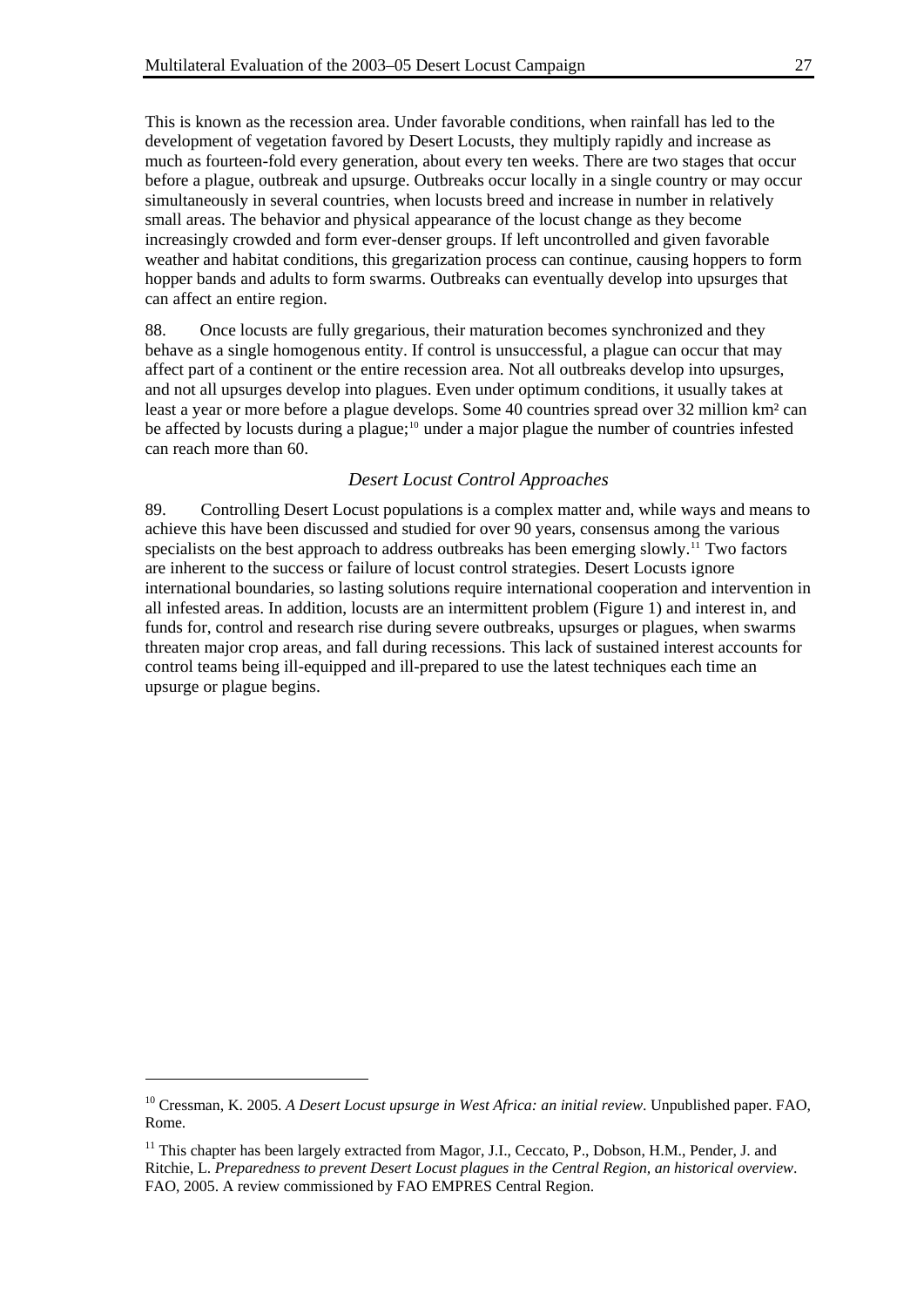

Figure 1. Territories infested by swarms during plagues and recessions 1860-1999 (after Waloff, 1976)

90. FAO convened an International Conference on Desert Locust Control in Rome in October 1951. This conference recommended that the general coordination of plans throughout the Desert Locust area could best be achieved through FAO. Consequently, the FAO Conference held later in 1951 established a Technical Advisory Committee on Desert Locust Control. This was later named the Desert Locust Control Committee (DLCC).

91. The long-term strategy for Desert Locust plague control was discussed at the Thirteenth Session of the DLCC held in October 1969. It highlighted that seasonal breeding areas in Chad, Mali, Niger, northern Senegal and parts of Mauritania and Western Sahara should be closely surveyed from June to September. In northern Mauritania and northern Spanish Sahara surveys should be carried out from October to March. The Committee was of the opinion that the concerted control operations undertaken by national and regional organizations under proper coordination played an important part in bringing about the reduction of plagues.[12](#page-31-0)

92. Discussions have continued until today on the best timing of control operations. Research during the 1970s suggested that controlling initial gregarious populations might not end upsurge sequences, whereas controlling later populations that were gregarious and infested a much-reduced area did. Bands and swarms of gregarious locusts might occupy an area up to 1 000 times smaller than a similar number of solitary locusts. It had also been argued that delaying control until the late upsurge stage maximized efficiency in terms of kill per unit of insecticide. Since then, this concept has been widened by proposing that swarm control is more efficient than hopper control, especially when using non-persistent chemicals, because the area that needs to be sprayed is much smaller for swarms than it is for bands. However, waiting until the late upsurge stage requires countries to have the necessary capacity to treat large infested areas rapidly.

93. These differences of opinion on tactics to adopt for Desert Locust control remain unresolved, and in turn lead to different perceptions of the success or failure of the control strategy. However, the 2003–05 campaign has shown again that national authorities often have their own reasons for using certain control tactics against Desert Locust invasions. Further, during this upsurge, aircraft were not specifically used to control flying swarms, although on

<span id="page-31-0"></span><sup>&</sup>lt;sup>12</sup> FAO. 1969. *Report of the Thirteenth Session of the FAO Desert Locust Control Committee*. Rome.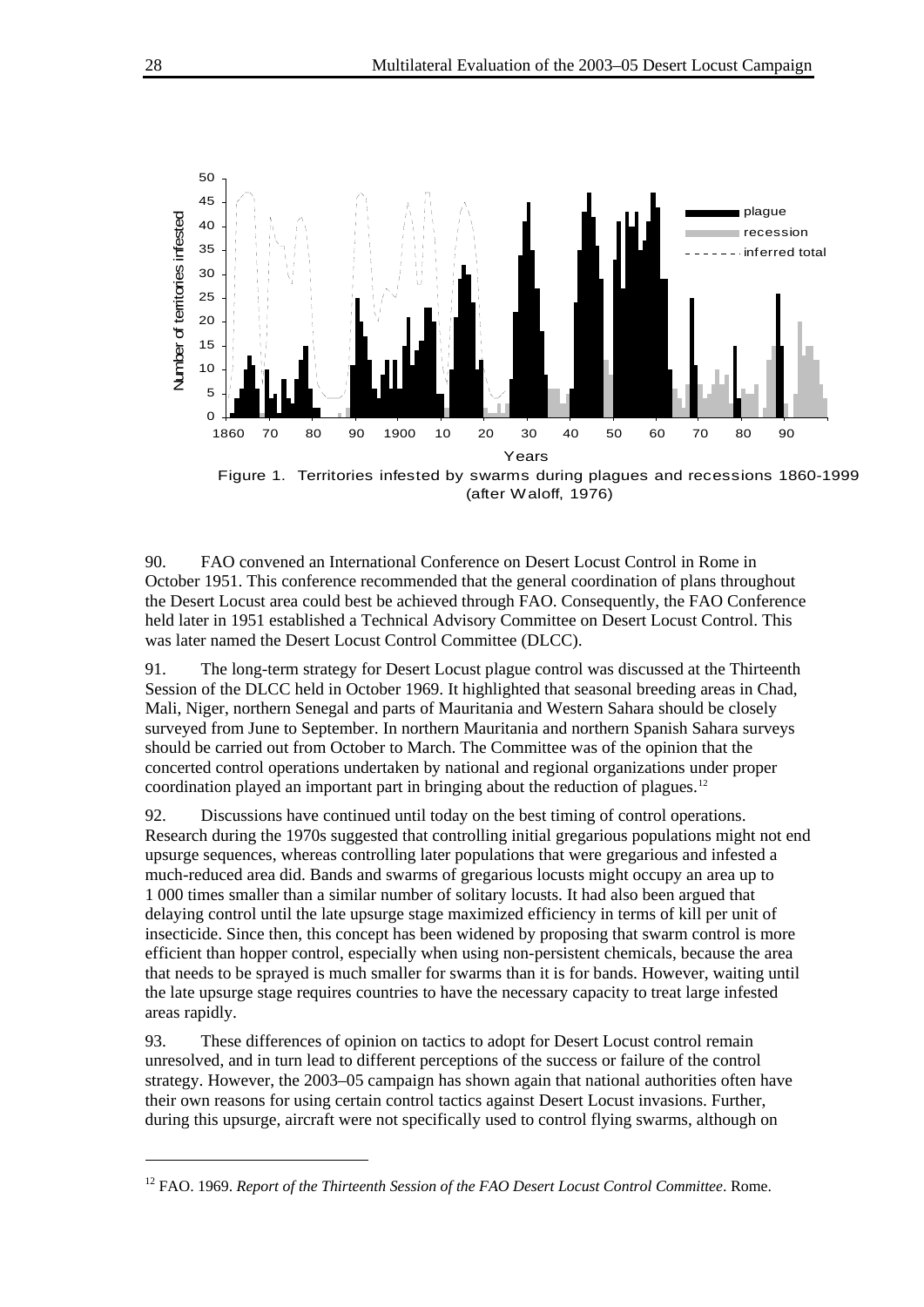many occasions swarms were sprayed that included both flying and sedentary locusts. Late in the campaign, investigations were made into whether any of the contracted companies and their pilots would be willing to test the feasibility of deliberately spraying flying swarms. Agreement was obtained from those that had aircraft with rear-directed air intakes, but by then suitable opportunities did not materialize. Other companies/pilots were unwilling to try the technique, which was used successfully in the 1960s, because they considered it to too risky.

## *Desert Locust Monitoring and Forecasting*

94. Locust forecasting is not a precise science and keeping track of the movements of Desert Locust populations is a difficult task in a system necessarily based on incomplete data. Populations in some areas may remain undetected for many months and forecasters have to assume the potential of such populations to multiply and change phase in areas where suitable rains fall.

95. The vast, sparsely inhabited recession area and the seasonal mobility of the Desert Locust present major problems for establishing the population dynamics of this species. Two reasons have been suggested as to why the early stages of outbreaks are rarely recorded and, by extension, why population studies have proved so difficult. First, solitary hoppers are easily overlooked, even by experienced observers, because they usually conceal themselves in the vegetation. In addition, first generation hoppers often develop in remote and inaccessible areas. Second, the change from this cryptic, sedentary behavior to visible, spontaneous marching occurs rapidly and can easily be missed between surveys. Current survey methodologies may be inadequate and may underestimate Desert Locust numbers present during rainy periods in green vegetation.

96. The 1986–89 plague was no exception to this. The first heavy rains fell in the summer of 1985. They gave rise to a few, very localized outbreaks as expected. A year later, in September and October 1986, a few weeks before the appearance of swarms, surveys across the Sahel found very few locusts despite habitats being recorded as highly suitable for breeding throughout the summer. As a result, no special warnings were issued.

# **B. FROM THE RECESSION PHASE TO THE UPSURGE IN 2003–05**

97. Well before the 2003–05 upsurge, the weak capacity of Western Region countries to set up and carry out an effective preventive strategy to control Desert Locusts was well known. The proposal to extend the EMPRES programme to this region was formulated in 1997, and action was taken in 2001. Unfortunately, owing to lack of funding, the programme is not yet fully operational. At a meeting held in Paris in July 2003, donors acknowledged the incapacity of Western Region countries to tackle a new upsurge, as well as the need for a massive international emergency operation should this occur. This was what indeed happened only a few weeks later. During the summer of 2003, from July to September, there were exceptionally heavy and widespread rains in the region, including in the recession areas of the Desert Locust, creating optimal conditions for their development and reproduction. In Mauritania, substantial rainfall in October further enhanced the process.

98. The FAO Desert Locust Bulletin No. 299 (August 2003) issued by DLIS on 4 September 2003 indicated that if rains continue Desert Locust populations could become more significant and that it was important that all affected countries carry out regular surveys and report their results in a timely manner.

99. The Thirty-seventh Session of the DLCC was held at FAO in Rome from 22 to 26 September 2003. In the report, it is noted that vast areas of Desert Locust habitats had received good rains in the previous three months and were favorable to breeding. It was recommended that, in the short term, a special and urgent effort be made to study the immediate impact that exceptional rainfall conditions might have on the population dynamics of the Desert Locust and on the vegetation with which the species was associated.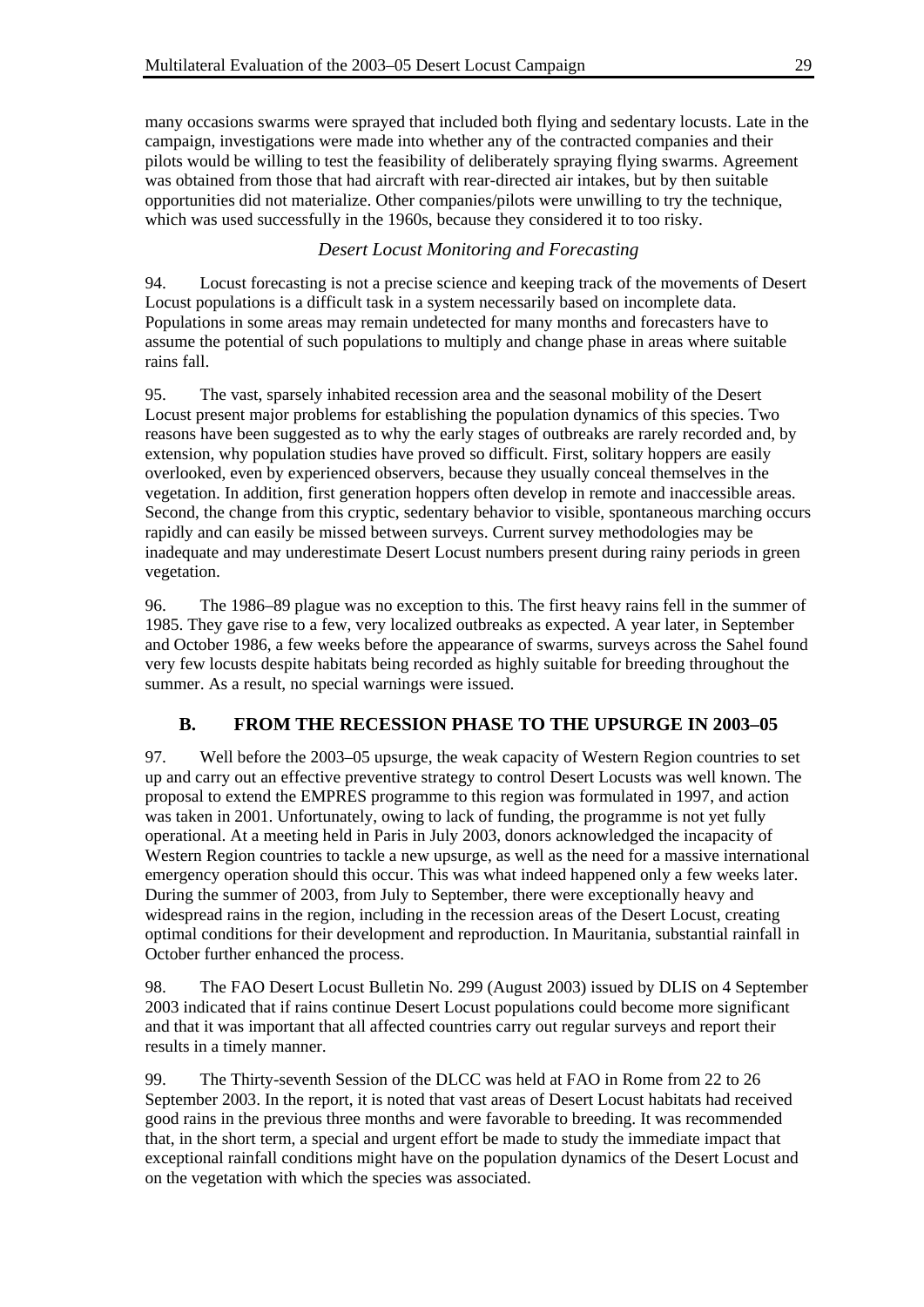100. In another recommendation, the Committee recognized that the conditions were very favorable for locust breeding over extensive areas of primary locust habitat in the Central and Eastern Regions, albeit locust populations were very low, and recommended that national locust units in key locust countries maintain vigilance and carry out regular surveys in the following months. In the report, it is also noted that the Desert Locust situation had remained calm since the last session of the DLCC, held in September 2001. However, the Secretary of the Western Region Commission commented that he and others in the region felt that the following two months could be critical.

101. The following two months proved indeed to be critical. Within one month, outbreaks were confirmed in Mauritania, Niger and the Sudan, and FAO issued an alert, expressing concern that the situation might deteriorate further and that an outbreak could also develop in Mali. In February 2004, FAO declared that a Desert Locust upsurge was taking place in West Africa. At the end of the month, the Organization appealed for international assistance on behalf of the affected West African countries. In the request sent to donors, it was stated that the upsurge could evolve into a major plague unless there was rapid reinforcement of control operations. Thus, at the beginning of 2004, the Desert Locust situation had changed from a recession that had started in 1998 to an upsurge.

102. The 2003–05 upsurge started with at least two breeding cycles occurring in southern Algeria, Mauritania, Mali and Niger during the spring and summer of 2003. One generation developed in Western Sudan and, during September–October 2003, another generation developed in Mauritania, Mali and Niger, causing locusts to increase in number and form groups in October. Further breeding also occurred in the Sudan.

103. During November 2003 to February 2004, locust swarms moved north from summer breeding areas in the Sahel and invaded southern Algeria and Western Sahara. A much larger invasion occurred in February 2004, reaching northwest Algeria, Morocco, Madeira and the Canary Islands. Swarms moved across the Red Sea from the Sudan and reached Saudi Arabia in November 2003, where another breeding cycle took place.

104. During March to April 2004, swarms spread out across Northwest Africa from Morocco and Algeria, invading Tunisia and the Libyan Arab Jamahiriya. Large-scale breeding occurred in Northwest Africa during the spring of 2004 and new swarms started forming in late May. A smaller movement took place from Saudi Arabia to the Sudan in March. Limited infestations persisted during the spring of 2004 in parts of Mali and Niger, where some breeding occurred, but in northern Mauritania they remained widely distributed. Control operations in the Sudan and Saudi Arabia carried out between October 2003 and April 2004 stopped the upsurge in the Central Region.

105. From June to August 2004, spring generation swarms invaded the Sahel in massive numbers from Northwest Africa, arriving in Mauritania, northern Mali, Senegal, Cape Verde, Mali, Niger, Chad and Burkina Faso. At least one breeding cycle occurred in all these countries during the summer.

106. From October 2004 to November 2004, summer generation swarms invaded Northwest Africa from the Sahel, arriving in the Libyan Arab Jamahiriya, Algeria, Western Sahara and Morocco, the Mediterranean coast of the Libyan Arab Jamahiriya and Tunisia. A few swarms reached the Canary Islands, southern Portugal and Madeira. Some swarms moved across the Libyan Arab Jamahiriya to the eastern Mediterranean, reaching Crete, northwest Egypt, Cyprus, Lebanon, Israel, the Sinai, Jordan, Saudi Arabia and the Syrian Arab Republic, eventually moving south along the Red Sea to northeast Sudan in December.

107. A small second generation occurred in late summer of 2004 in the Sahel and swarms reinvaded Burkina Faso and Senegal and moved along the southern circuit, invading the Gambia, Guinea Bissau and Guinea.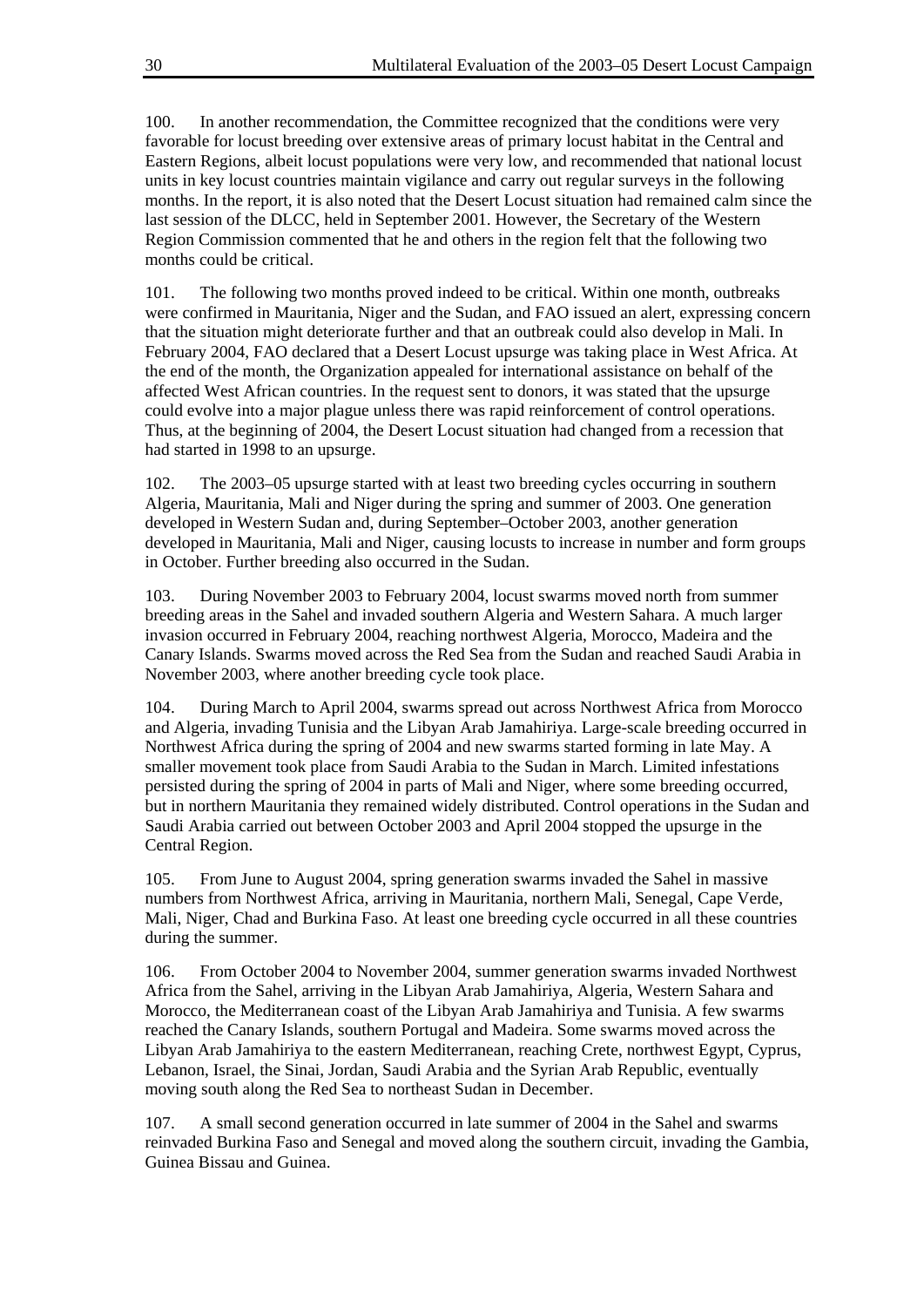108. Details of the area treated in each country are presented in Annex III. Control operations increased with each season of breeding. Initially some 62 000 hectares invaded by the summer 2003 populations were treated, mainly in Mali and Mauritania (October- November 2003), followed by more than 1.1 million hectares of autumn-/winter-bred populations (December 2003–March 2004). Some 5.1 million hectares of spring-bred populations were treated in Northwest Africa (April–July 2004), and nearly 6.5 million hectares of summer 2004 population were treated in Mali, Mauritania, Senegal and, in particular, in Algeria and Morocco (August 2004–February 2005). During the whole campaign, 13 048 610 hectares were treated in all Desert Locust regions between October 2003 and December 2005[13](#page-34-0). Owing to the unusually cold weather conditions in Algeria and Morocco during the winter of 2004/2005, adult locusts remained immature for a long period, offering ample opportunities for effective control. These control operations, in conjunction with unfavorable weather conditions preventing renewed breeding, proved decisive in ending the Desert Locust upsurge.

### **C. DEVELOPMENT OF IMPROVED DESERT LOCUST CONTROL AND FORECASTING MEANS**

### *Desert Locust Control Means*

109. The plague during the 1940s saw the large-scale production and use of poisoned baits in coordinated campaigns that aimed to re-establish a recession. The 1949–63 plague saw spraying widely adopted, but dusting and baiting continued. Techniques developed during this plague were ultra low volume (ULV) spraying and its associated equipment, as well as spraying swarms in flight or when they are settled on the ground.

110. By the end of the 1966–69 plague, non-persistent contact pesticides began to replace dieldrin to protect users and the environment. Awareness that chemical pesticides might cause environmental pollution increased during the 1986–89 plague and led to the banning of organochlorine dieldrin and to moves to develop and introduce alternative control means, including biopesticides. Three of these, the insect growth regulator diflubenzuron, the phenylpyrazole fipronil and a myco-pesticide based on *Metarhizium anisopliae* var. *acridum* have shown promise for adoption in Desert Locust control, but they have yet to be fully tested and registered for use against the Desert Locust in the Western Region.

111. Most specialists agree that in an invasion situation the only means to return as quickly as possible to the recessions is the utilization of conventional pesticides with a rapid knock-down effect and kill. Alternative control means such as enthomopathogenic fungi and pheromones are environmentally highly attractive and could have a future in preventive control operations. Their effective use in emergency campaigns merits further testing.

112. FAO set up an independent body of experts known as the Pesticide Referee Group in 1989 to prepare lists of products based on trials carried out to show their effectiveness against locusts and grasshoppers, together with dose rates. Information on their speed, mode of action and environmental side effects is included as a guide for potential users.

### *Improved Desert Locust Forecasting*

113. The basic features of the early warning system, collecting, transmitting and analyzing information on locusts, weather and habitat remain unchanged but, since the mid-1980s, the manual systems have been replaced with computer-based systems, and have become more precise since the introduction of GPS technology in the early 1990s. New operational products to estimate rainfall and vegetation include: (i) the interface to analyze long-term series rainfall estimates from remotely sensed data; (ii) the use of satellite data to identify vegetation

<span id="page-34-0"></span><sup>&</sup>lt;sup>13</sup> However, it should be noted that "area treated" is calculated on the basis of the amount of pesticide used divided by the recommended dosage rate, and may not always be a reliable estimate of "area treated".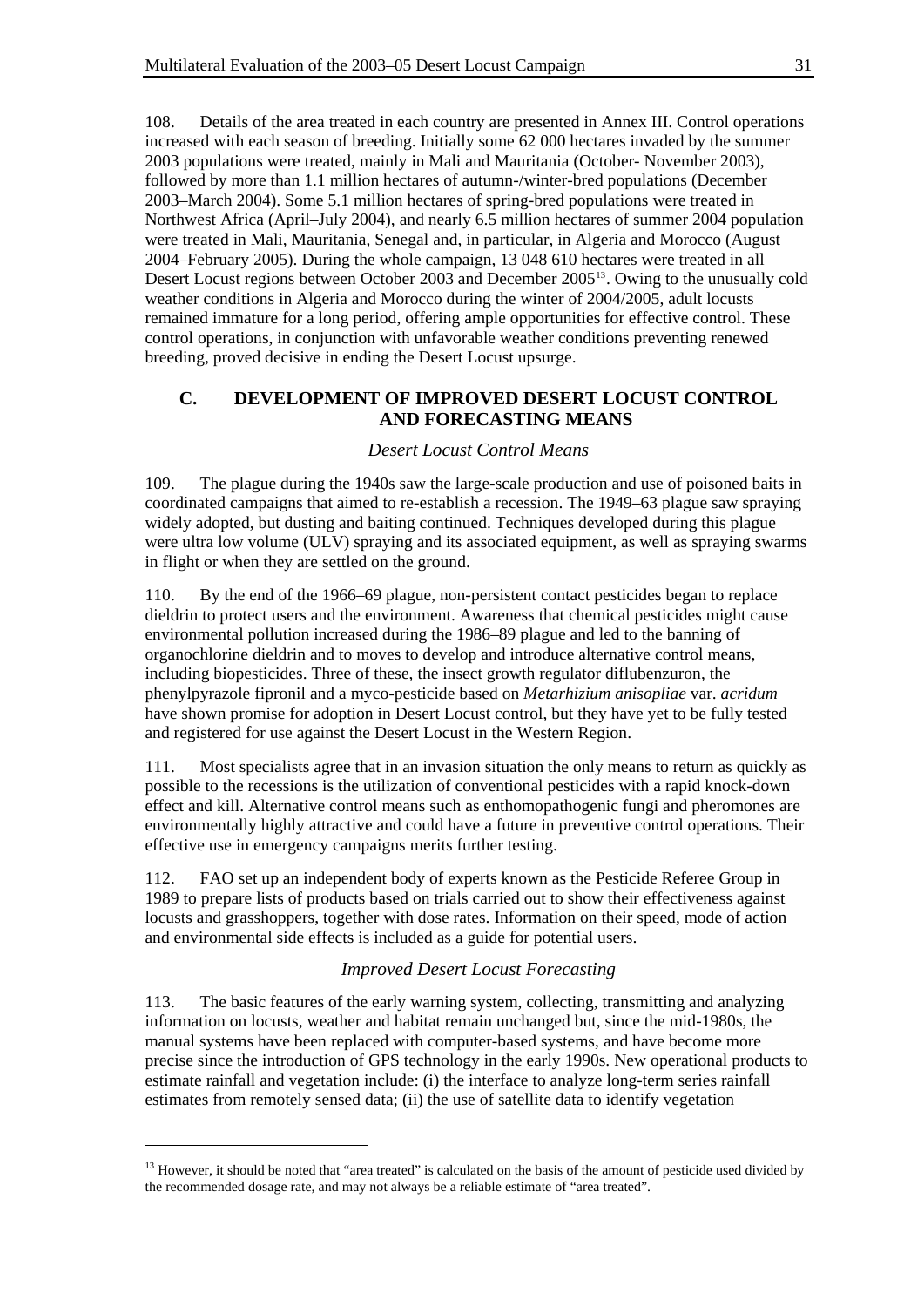developing in remote areas; and (iii) experimental seasonal forecasts of rainfall and temperature six months in advance. These products are still being further developed and refined.

114. New tools have also considerably improved the timeliness and capacity to analyze field data to monitor Desert Locust developments and to forecast and provide up-to-date information on potential outbreaks. These include:

- eLocust, a hand-held computer and software to register and transmit locust, weather and habitat observations made during field surveys;
- a computerized Geographic Information System (GIS) for data management, analysis and research called SWARMS (Schistocerca Warning Management System) to replace the manual mapping and analysis techniques developed over the previous 60 years; and
- RAMSES (Reconnaissance and Management System of the Environment of Schistocerca), a less complex system than SWARMS, for use by the national locust information officers for storing data and producing locust distribution maps, as well as for the transmission of data to FAO for use in SWARMS. Since RAMSES does not allow data analysis, it would be useful to update it with that capability.

115. These new tools have led to a significant improvement of the DLIS as shown during the 2003–05 campaign. However, it should be emphasized that correct field data remain the most important input for the effective use of these new systems. For this, continued efforts need to be undertaken to equip and train national surveillance teams of the countries in the Desert Locust recession area. Under the current conditions, with limited capacity in certain key regions, it is still not possible to know exactly which area is infested.

116. Thus, notwithstanding these very positive developments, effective monitoring of locust populations and action preparedness remain key elements in Desert Locust control. At a workshop on contingency planning for Desert Locust control held at Nouakchott in May 2004, it was concluded that advance warning of outbreaks was still rather problematic and was probably only possible at one-month's notice with low reliability. Upsurges could only be forecast up to three months in advance with relatively low reliability, while the forecast period for the development of a plague was around six months, but reliability was higher. The short time available for advanced warning of the onset of locust outbreaks and upsurges reinforces the importance of having realistic contingency plans in place to enable countries to respond rapidly and adequately (FAO, 2004).<sup>[14](#page-35-0)</sup>

### **D. ORGANIZATIONAL STRUCTURES FOR DESERT LOCUST CONTROL**

117. National locust control units of the countries located in the Desert Locust recession area are the basic structures for survey and control operations. They are responsible for monitoring locust populations, for transmitting the necessary data to the DLIS managed by FAO and for control operations against gregarious locust populations.

118. Almost all countries in the recession area are members of one of the three Regional Commissions for Desert Locust control. These are the Commission pour la Lutte Contre le Criquet Pèlerin dans la Région Occidentale (CLCPRO), the Commission for Controlling the Desert Locust in the Central Region and the Commission for Controlling the Desert Locust in the Eastern Region. The obligations of members of the Regional Commissions are the following:

• Members undertake to maintain, through the Secretary of the Commission, a regular exchange of information on the current locust situation and the progress of control campaigns within their countries and, also, to transmit such information regularly to the FAO DLIS in Rome.

<span id="page-35-0"></span><sup>14</sup> FAO. 2004. *Rapport Huitième Sessions du Groupe Technique du Comité de lutte contre le criquet pèlerin*. Atelier sur les Plans d'Action Prévisionnels pour la Lutte contre le Criquet Pèlerin. Nouakchott, Mauritanie, 2 au 7 mai 2004. Rome.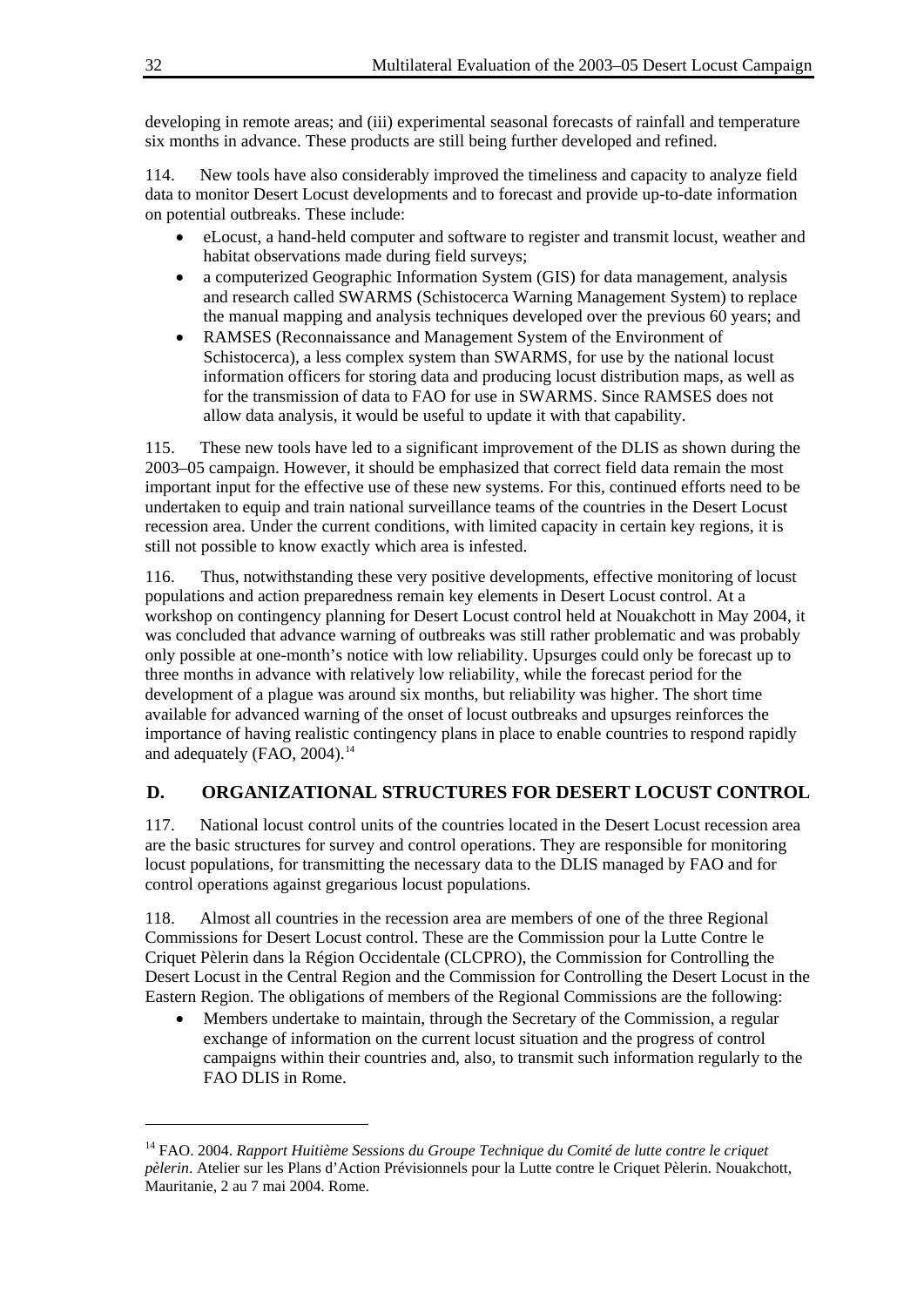• Members undertake to carry out all possible measures to control plagues of the Desert Locust within their countries and to reduce crop damage by adopting jointly agreed procedures. These procedures include, among others, the establishment of an autonomous national Desert Locust control unit.

119. The Regional Commissions have been created under the DLCC, which currently has 65 member countries, and reports to the Director-General of FAO on policy and technical matters. The DLCC is a forum that brings all interested countries and organizations together once every two years, or more often in emergency situations. The purpose is described as being to keep the Desert Locust situation under review and to promote the overall coordination of work by various national and regional anti-locust organizations and commissions.

120. To bolster an effective approach to the locust problem, over the years FAO has been given the responsibility of providing member countries with technical advice and assistance to strengthen their capacity to prevent or mitigate the damage caused by Desert Locust invasions. This has been further strengthened since the mid-1990s through the EMPRES programme. An Emergency Centre for Locust Operations (ECLO) was set up in the 1980s to manage the 1986– 89 campaign, and re-established in August 2004.

121. The Locust and Other Migratory Pests Group in FAO monitors the global Desert Locust situation, based on reports received from national locust units, and keeps affected countries and donors informed of expected developments. The DLIS builds this information into an analysis of the situation relating to possible locust outbreaks and upsurges at the national, regional and international levels. DLIS issues regular monthly bulletins, forecasts and warnings, and supplies countries with remote sensing images. Other locust species are also monitored but in much less detail and less systematically than the Desert Locust.

122. FAO has the following responsibilities with respect to Desert Locust forecasting and control operations:

- A forum for discussion for the development of appropriate policies, strategies and plans. This is mainly carried out through the DLCC, which is supported by the Desert Locust Technical Group and the Pesticides Referee Group, but also at the regional level through the Regional Commissions.
- Coordination of knowledge and information related to the distribution and abundance of Desert Locusts. This work is undertaken by DLIS, as described above, based on inputs received from the countries.
- Strengthening of National Locust Control Units and promoting collaboration at the regional level, within the framework of the Regional Desert Locust Control Commissions.
- Declaring Desert Locust emergencies, organizing international assistance and providing technical advice in support of the control activities to be undertaken.

123. However, the capacity of FAO to carry out its responsibilities effectively is limited, because headquarters staff consists of only four professionals, of which only one staff member is employed to operate the DLIS. Also, there is concern with respect to, for example, the lack of progress in the preparation of contingency plans, and the deficiencies in the development of improved Desert Locust survey and control means. It should be emphasized that FAO does not coordinate the control operations at the field level. This is the responsibility of the countries, over which FAO has no direct control.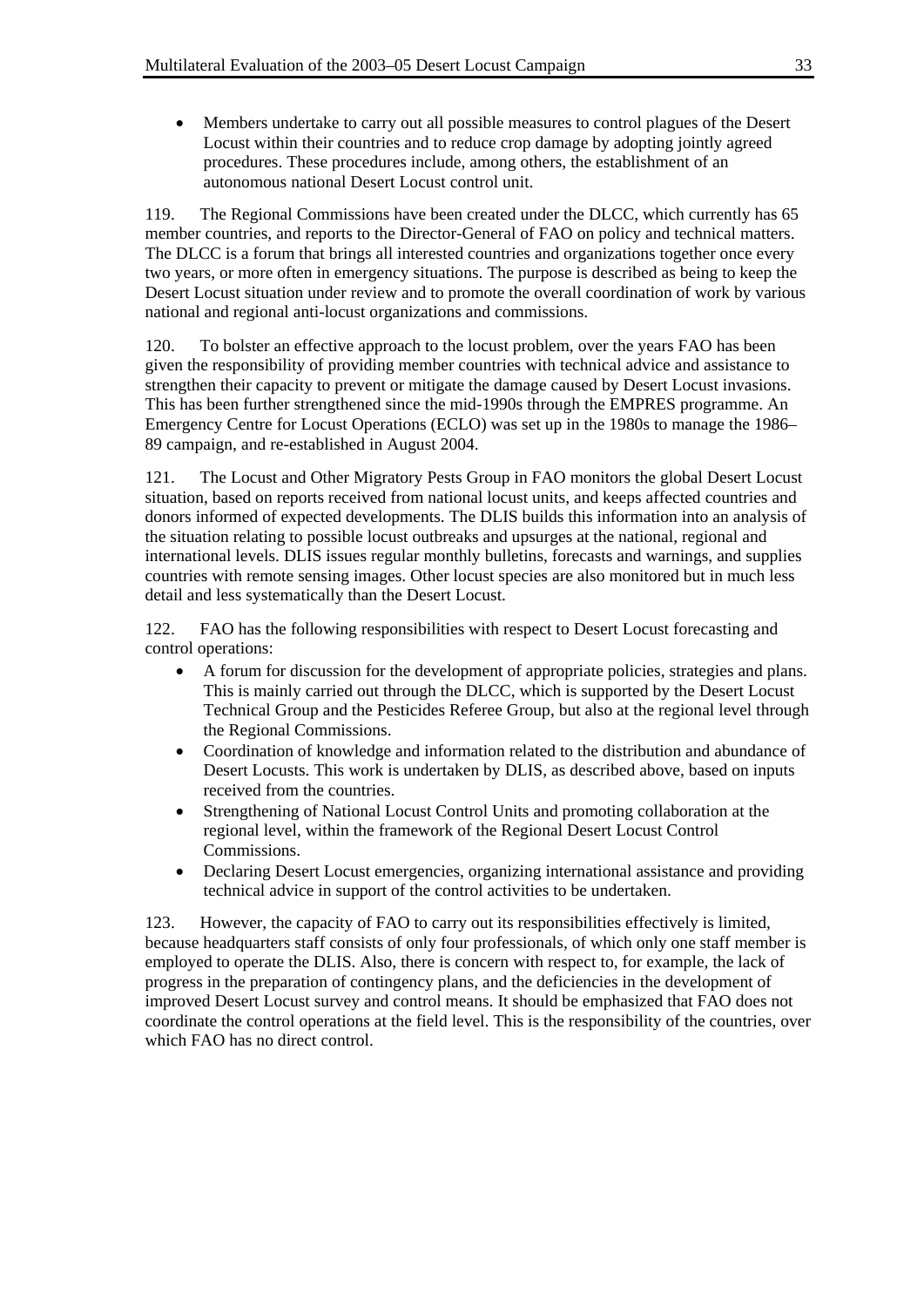# **III. Planning and Implementation of the 2003–05 Desert Locust Control Campaign**

## **A. FUNDING OF THE CONTROL CAMPAIGN**

124. The primary responsibility for organizing the control campaign resides with the affected countries. Countries resort to the international donor community and FAO for support when they do not have the required resources to undertake the necessary surveillance and/or control measures. FAO and the donors endeavor to respond through a planned and prioritized approach. In this, FAO takes into account governing bodies' policy directives and the advice of the DLCC and of the regional Desert Locust control commissions.

125. The current approaches and structural relationships by which FAO engages in major emergencies, such as that of the Desert Locust, are not well defined. The result is that communication on who does what and when is somewhat blurred and needs to be improved.

126. Requests for assistance received by FAO are appraised at administrative and technical levels. If a request is adjudged to merit a response and is in compliance with FAO's Technical Cooperation Programme (TCP) criteria, operational feasibility and within the financial possibilities of TCP, the Organization approves the assistance from its TCP resources pending the arrival of more substantive assistance from donors.

127. To address Desert Locust upsurges and plagues in an effective manner requires the availability of well-defined contingency plans at national, regional and international levels, which were mostly lacking at the beginning of the 2003–05 campaign. Such plans should, at the national, regional and international levels:

- articulate the problem, its implications for agriculture and food security, livelihoods of vulnerable populations and the national economy;
- describe the establishment of the national coordinating structures to ensure effective synergy among all actors and stakeholders, including donor coordination;
- define the steps to be taken to cope with the specific requirements of a Desert Locust emergency;
- determine the responsibilities of the various actors and stakeholders;
- provide the detailed technical specifications of the inputs needed for the campaign;
- outline the logistic support required during the control operations;
- indicate the national budget allocation for all the components of the control campaign and provide a cost estimate of the additional resources required, as well as potential funding sources;
- specify the actions to be taken for the rapid mobilization of existing/additional resources (e.g. aircraft, staff, pesticides) together with indicative estimates of the level of resources required under different scenarios; and
- identify critical issues likely to constrain the response and develop approaches to minimize/eliminate these constraints.

## **B. APPEALS FOR FUNDING OF CONTROL OPERATIONS AND MOBILIZATION OF RESOURCES**

128. Requests for assistance to combat the Desert Locust upsurge were received by FAO in the course of 2004 from individual countries after the upsurge situation exceeded national resources. Subsequently, mainly following consultations among CLCPRO member countries, requests that had subregional, regional and interregional dimensions were also received. Subsequently, FAO approved 22 projects within the Technical Cooperation Programme, worth in total US\$6 million, in support of the Desert Locust campaign in the affected countries and regions.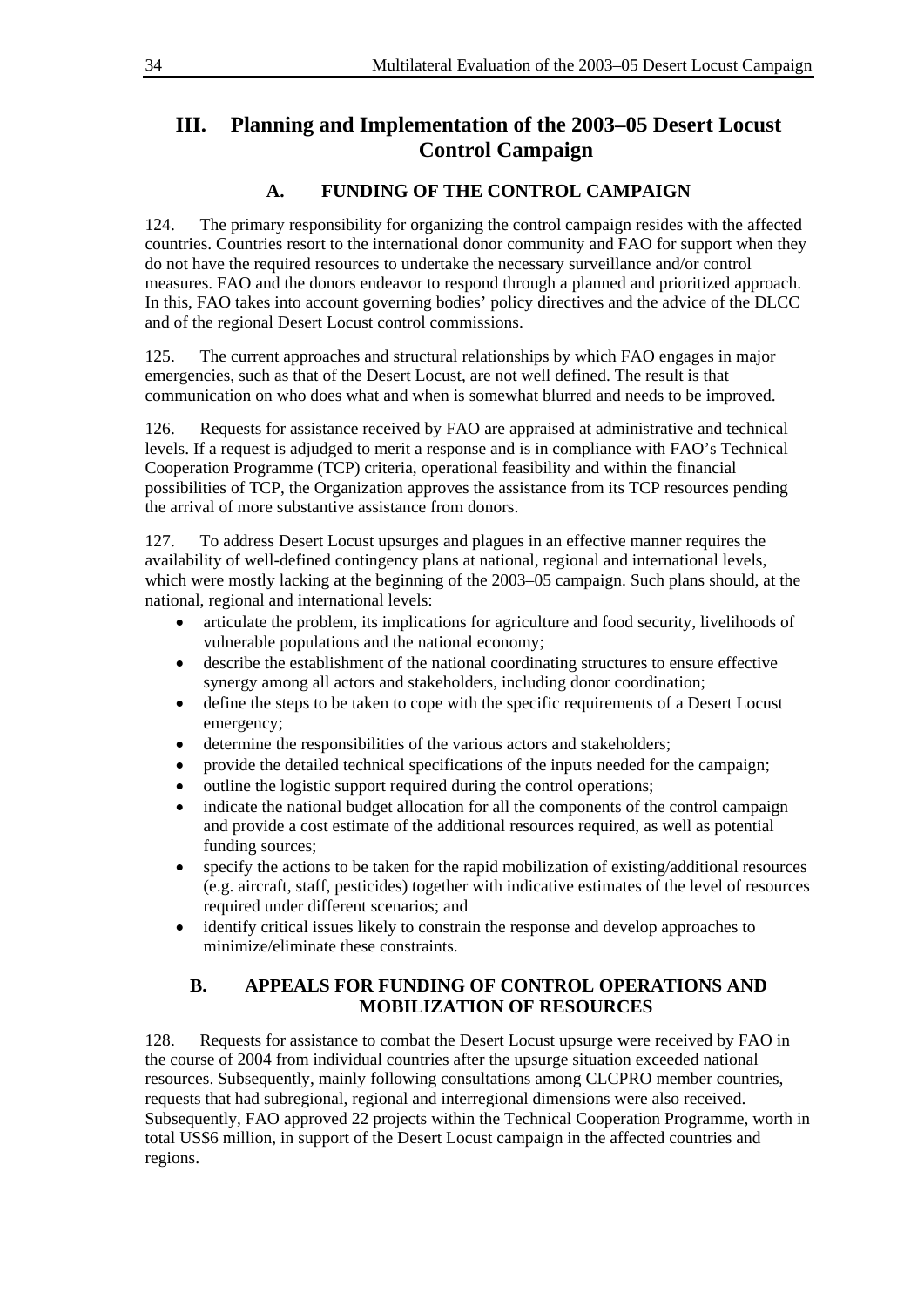129. Notwithstanding the concerted effort to respond to the various requests for assistance through FAO TCP, it soon became clear that the magnitude of the problem was far beyond the capacity of this programme. Consequently, FAO resorted to resource mobilization, on behalf of the affected countries, through specific appeals to donors. However, while the procedure for handling requests from affected countries for emergency assistance is well defined and adhered to strictly within the Organization's TCP, there does not appear to be such a clear-cut one for handling appeals to potential donors for resource mobilization for major emergencies.

130. Strictly speaking, the Organization on such occasions should follow the principles and guidelines endorsed for appeals by the Inter-agency Standing Committee (IASC), of which FAO is a full member. These guidelines describe the logical sequence of analysis of the crisis at hand, the assessment of needs, the building of scenarios, the setting of goals, the identification of roles and responsibilities, and the planning of the response culminating with the appeal for funds. There is no evidence that the current Desert Locust upsurge was at any time determined to be a major or a complex emergency by the IASC and subsequently taken on by the UN Resident Coordinators in the respective affected countries as meriting a response within the framework of the Consolidated Appeals Process (CAP).

131. Nonetheless, what started off to be an emergency of rather limited proportions, turned out to be a major one judging from the extent to which it involved senior FAO management in the launching of the appeals and subsequently in the planning of locust control operations. Since at the beginning of the campaign the main task was to scale-down the locust invasion, calling for technical support by FAO and not involving other UN agencies, it was not deemed to require a multisectoral response transcending the mandate of FAO. As part of FAO standard practices in addressing emergency situations, FAO contacted the Office for the Coordination of Humanitarian Affairs (OCHA) to obtain advance financing from CERF,<sup>[15](#page-38-0)</sup> as part of CERF's function to advance funds upon written confirmation of funding approved by a donor. This made it possible to take action while awaiting cash transfer of approved donor funding. The World Food Programme (WFP) was also requested to assist in the assessment of food aid needs and the damage caused to livelihoods of local communities.

132. Taking into account the technical nature of controlling the Desert Locust invasion, FAO decided to write and talk directly to donors to solicit support on behalf of affected countries. In this latter context, the Organization launched three appeals for assistance. The first, dated 23 February 2004, was in the form of a letter from the Assistant Director-General of the Technical Cooperation Department to various donor countries. This appeal was for a total of US\$9 million on behalf of Mauritania (\$6 million) and Mali, Niger and Chad (\$1 million each). While the letter acknowledged that the locust situation could deteriorate and become a major plague in West and North Africa, it only laid emphasis on the shortage of pesticides in these four countries. On 8 April 2004, the Director-General chaired a donors' meeting during which he issued a second appeal for US\$17 million – the original US\$9 million and US\$8 million for Morocco.

133. The third appeal was a letter dated 7 July 2004 from the FAO Director-General to heads of state of donor countries and heads of financial institutions. In his letter, he requested, on behalf of the affected countries, US\$30 million for a large-scale emergency response that would comprise measures to protect human health and the environment and avoid accumulation of obsolete pesticides.

134. The response to the first appeal letter was very limited (Italy with US\$370 029 and Norway with US\$143 351), in spite of the fact that it was followed up by various meetings with representatives of donor countries in Rome. It should be noted that at the time this appeal was

l

<span id="page-38-0"></span><sup>&</sup>lt;sup>15</sup> CERF is the Central Emergency Response Fund managed by OCHA to be used to meet interim appeal requirements to enable agencies and organizations to respond rapidly to an unusually urgent situation.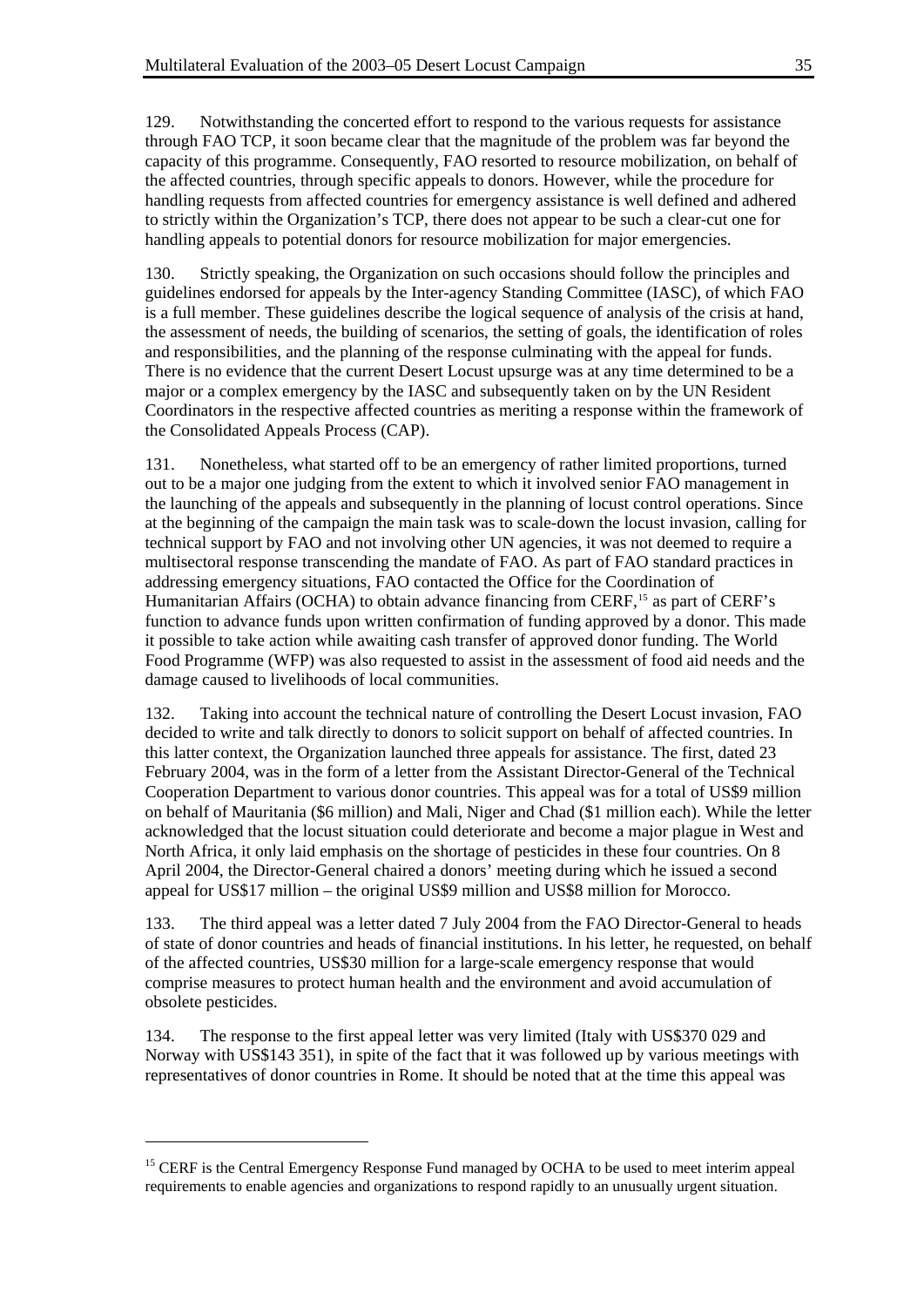issued, more than US\$700 000 were already available from a United States Agency for International Development (USAID) regional grant to be used for this purpose.

135. At a ministerial meeting of affected countries convened in Algiers in July 2004, a scenario of needs ranging between US\$58 million and US\$83 million emerged, depending on the pattern of the evolution of the Desert Locust situation. Other meetings organized by the affected countries included:

- A meeting hosted by the President of Senegal on 31 August 2004 where funding requests were presented for Burkina Faso, Cape Verde and the Gambia for an amount of US\$8.2 million, and for Chad, Mali, Mauritania, Niger and Senegal for a total of US\$54.5 million.
- A meeting hosted by Tunisia on 6 November 2004 with participation of the Ministries of Agriculture of Algeria, the Libyan Arab Jamahiriya, Mauritania, Morocco and Tunisia, during which the estimated funding requirement for the winter campaign was established at US\$97 million.

136. The question arises as to why most donors did not react as desired when the first appeals were launched. From the responses provided through the questionnaire sent by the evaluation team, it can be concluded that the initial alerts did not provide adequate details concerning the plans to be implemented, activities to be undertaken and costs, and did not address environmental and human health concerns. It was also not clear how this initial appeal differed from Desert Locust appeals of previous years that did not lead to humanitarian crises. It was suggested that a realistic description could have been provided about the possible impact on the food security situation if appropriate action was not undertaken. Also, the involvement of donors at field level should have been encouraged through better communication via the FAO Representatives in the countries. Donors stated that decisions pertaining to the mobilization of resources for official development assistance are usually taken locally.

137. FAO's early warning system and appeals procedure were rated as less than satisfactory by 44 percent of the donors and as better than satisfactory by 56 percent. Details concerning various aspects of these activities are presented in Table 2.

| <b>Question</b>                                     | <b>Judgment</b>          |
|-----------------------------------------------------|--------------------------|
| Timeliness of alert                                 | Better than satisfactory |
| Quality of technical information provided in alerts | Better than satisfactory |
| Timeliness of appeals                               | Better than satisfactory |
| Rationale of funding requests                       | Less than satisfactory   |
| Effectiveness of communication on appeals           | Less than satisfactory   |
| Specification of needs                              | Less than satisfactory   |
| Specification of costs                              | Less than satisfactory   |

|--|--|

 $1-5$  = less than satisfactory;  $6-10$  = better than satisfactory

138. Of the donors responding, 50 percent considered that the delay from the first alert in October 2003 to the start of wide-scale control operations in August 2004 increased the costs of the control operations greatly, 40 percent somewhat and 10 percent not at all. With respect to the locust damage caused, 56 percent believed that damage increased greatly owing to the delays.

139. Furthermore, donors considered that alerts and briefings outside Rome, for example through the Humanitarian Liaison Working Group or coordinating briefings, appeals and plans with key humanitarian partners such as OCHA, WFP and the UN Joint Logistics Centre (UNJLC) could have served to signal the UN humanitarian system's assessment and advise that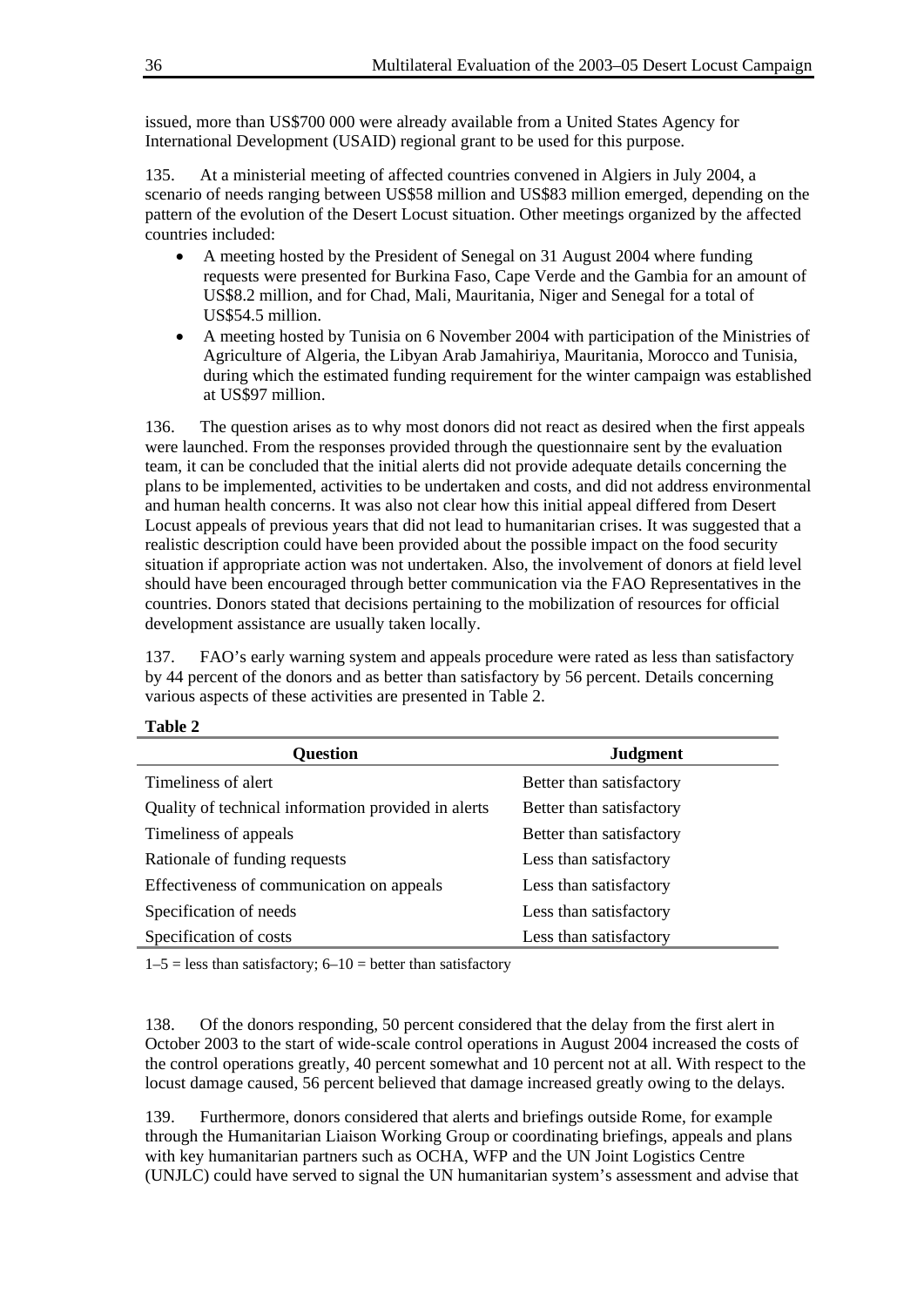this was a humanitarian response. However, FAO failed to explain their appeal rationale, or the rapid increase in amounts appealed for, giving the donors a sense that they might be handling the situation opportunistically, which in turn bred scepticism and further delay.

140. Technical information and communications provided by FAO on the development of the locust situation during the campaign were rated as satisfactory by 75 percent of the donors. It was suggested that communications could be further strengthened through a more active involvement of the international media, national and rural radio stations, and television in the countries affected by the Desert Locust, as well as of donor representations in the field. Frontline countries should have means and equipment to conduct regular surveys and be able to raise alerts themselves in a timely manner. Donor visibility in the FAO projects should be improved.

141. The usefulness of the FAO DLIS was considered more than satisfactory by 93 percent of the affected countries that responded to the questionnaire; 87 percent noted that DLIS provided information in a timely manner. Technical advice provided by FAO was also rated better than satisfactory in 93 percent of the cases. A slight majority of the countries felt that the effectiveness of FAO in mobilizing resources was medium. The overall effectiveness of FAO was also considered medium. About half of the member countries of the Regional Commissions noted the lack of effectiveness of the CLCPRO.

142. In the early stages of the upsurge, donors stated that there did not seem to be a system in place in FAO where one could obtain a clear picture on actual needs, projected allocation and current mobilization of resources for locust operations. Improvements were seen later in the campaign with respect to the clarity and frequency of information dissemination including online access. A clearer picture should also have been provided of the specific roles and responsibilities of different actors in the campaign. More information on needs and donations should have been communicated throughout the campaign to the donor representations in the field. The flux of information from Rome was insufficient and often late.

143. The Desert Locust Bulletin was a good tool for communication, as well as the briefings organized by FAO, in the view of donors. The FAO Web site also provided good information, but a clear description of the potential locust impact on food security and national economies was missing. At the height of the Desert Locust upsurge the media were interested in the issue but, as usual, shifted soon to other topics. FAO should have continued providing the international media with material throughout the campaign and also assisting developing country authorities and press to access and utilize information on the issue. It was also suggested that the DLIS should be strengthened.

144. In the second half of 2004, donors reacted very positively, approving 46 projects with a total budget of US\$74.3 million. In addition, US\$6.2 million were approved from FAO's Technical Cooperation Programme under 22 projects. This positive reaction of the donors should not lead the Organization to complacency; rather, it should be a constant reminder of the need to package appeal processes in a much better way. At the same time, FAO could remind donors that it is their Organization, with the necessary technical competence, and that it is ready to continue to play the traditional role of a neutral and an honest broker in Desert Locust control operations.

#### **Thus, it is recommended that:**

1. FAO define, in clear terms, the different categories of emergencies and establish the criteria to decide which ones would make use of the Consolidated Appeals Process (CAP), for which guidelines have been published by OCHA. When an emergency is not considered complex, the Organization should also spell out the specific rules that will apply and make them known to all concerned.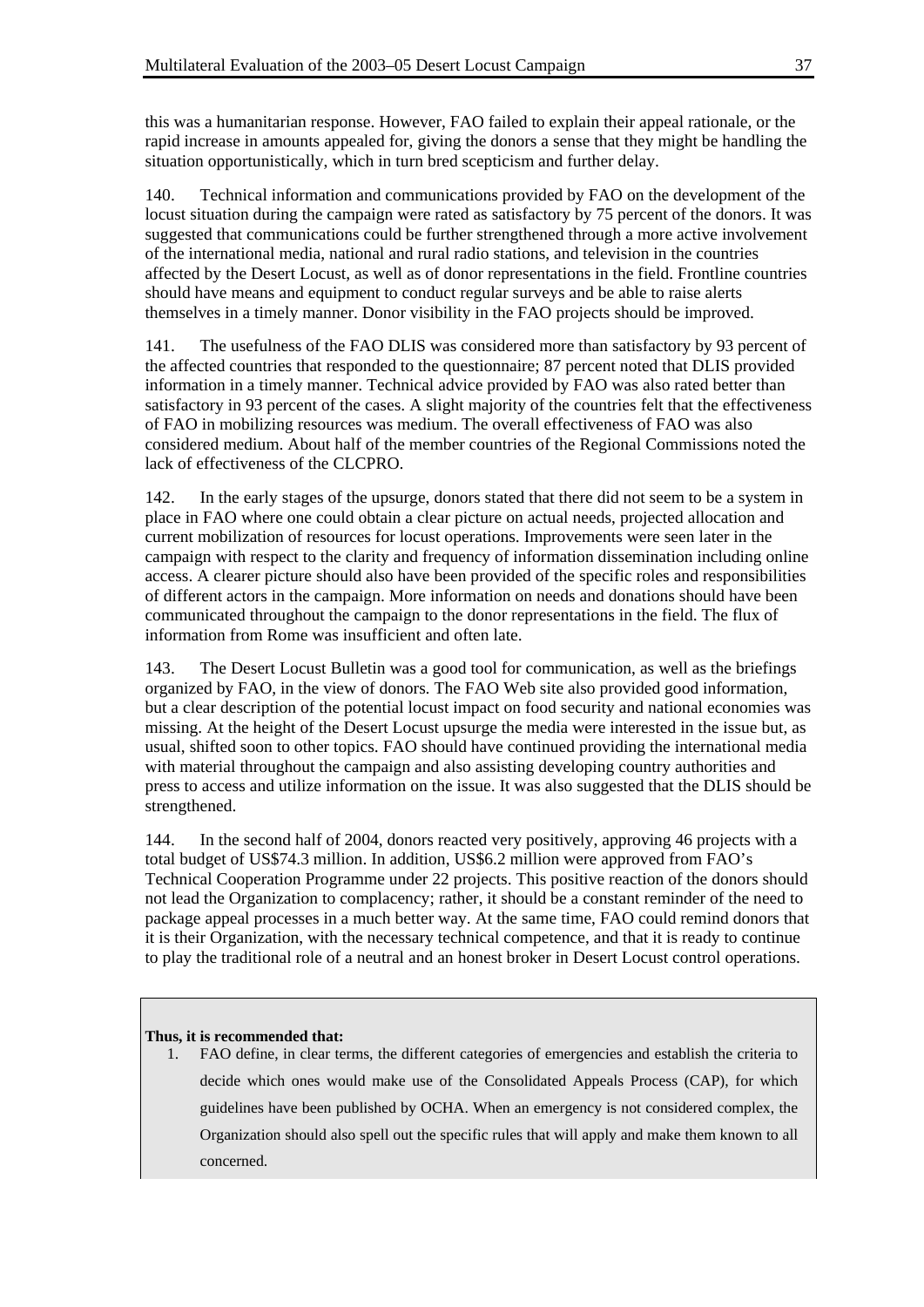## **C. MONITORING AND CONTROL OPERATIONS**

145. Notwithstanding the fact that signals of an increase in Desert Locust activity were already observed in the summer of 2003, the frontline countries did not take adequate measures to address the problem. This was mainly due to:

- the absence of independent anti-locust control structures in several key countries;
- the insufficiency, or even absence, of human, material and financial means to start the campaign;
- the inaccessibility of certain seasonal breeding areas of the Desert Locust, mainly owing to insecurity;
- the lack of contingency plans to manage the risk at national, regional and international levels; and
- the delay in the implementation of the EMPRES programme in the Western Region.

146. At the beginning of the 2003–05 campaign, only 12 monitoring and control teams were operational in the whole of the Sahel region, including six teams in Mauritania, with a maximum control capacity of 1 000 hectares per day. These teams were able to carry out monitoring and control operations mainly thanks to financial assistance from CLCPRO, FAO and USAID grants provided through FAO. Subsequently, the worsening of the situation was confirmed and the need to strengthen the control capacity became a priority. A critical lack of qualified staff, vehicles, monitoring and spraying equipment, pumping material, GPS and maps, protective clothing, pesticides, aircraft and operational funds became apparent.

147. When donors became convinced of the seriousness of the situation and started contributing, in some cases the lack of effective planning and coordination led to a duplication of efforts, as in the case of pesticides and airplanes. For example, in Senegal, the number of airplanes reached 20 by mid-October 2004 while the spray targets had already considerably diminished because of swarms migrating to Mauritania and the Maghreb.

148. A donor coordination group was established in ten countries, or in over 80 percent of the affected countries reporting on this matter. However, donor coordination was considered poor in more than 50 percent of the countries. Fifty-four percent of the countries believe that the Desert Locust upsurge would have been controlled earlier if national control campaigns had started earlier. The situation would have been even better if control operations had started earlier in the neighboring countries. All countries are unanimous that this would have facilitated control of the Desert Locust upsurge sooner. In 83 percent of the cases, countries considered that control operations carried out in a timely manner in their own countries would have had a positive effect in the neighboring countries. These opinions confirm that effective Desert Locust control should be based on a well-coordinated regional approach.

149. Although delivered late, the contributions of the funding agencies met an important part of the needs, and made it possible to strengthen the capacities of the countries to control the invasion. For example, in Mauritania, the number of ground intervention teams reached a maximum of 32 in October 2004, and the number of aerial control teams increased from one to six during the campaign, with the result that the daily treatment capacity strongly improved to reach 41,000 hectares per day. This made it possible to treat, in total, 1,384,000 hectares, 80 percent of which by aircraft.

150. During the two control campaigns 2003/2004 and 2004/2005, treatments were carried out on some 12.9 million hectares requiring the use of a total quantity of about 13 million liters of pesticides in the ten countries of the Western Region. Algeria and Morocco alone sprayed 9,430,404 hectares, or 75 percent of the total area treated. The aerial control used by the two countries was an important factor in avoiding damage to the major cropping areas. In Morocco,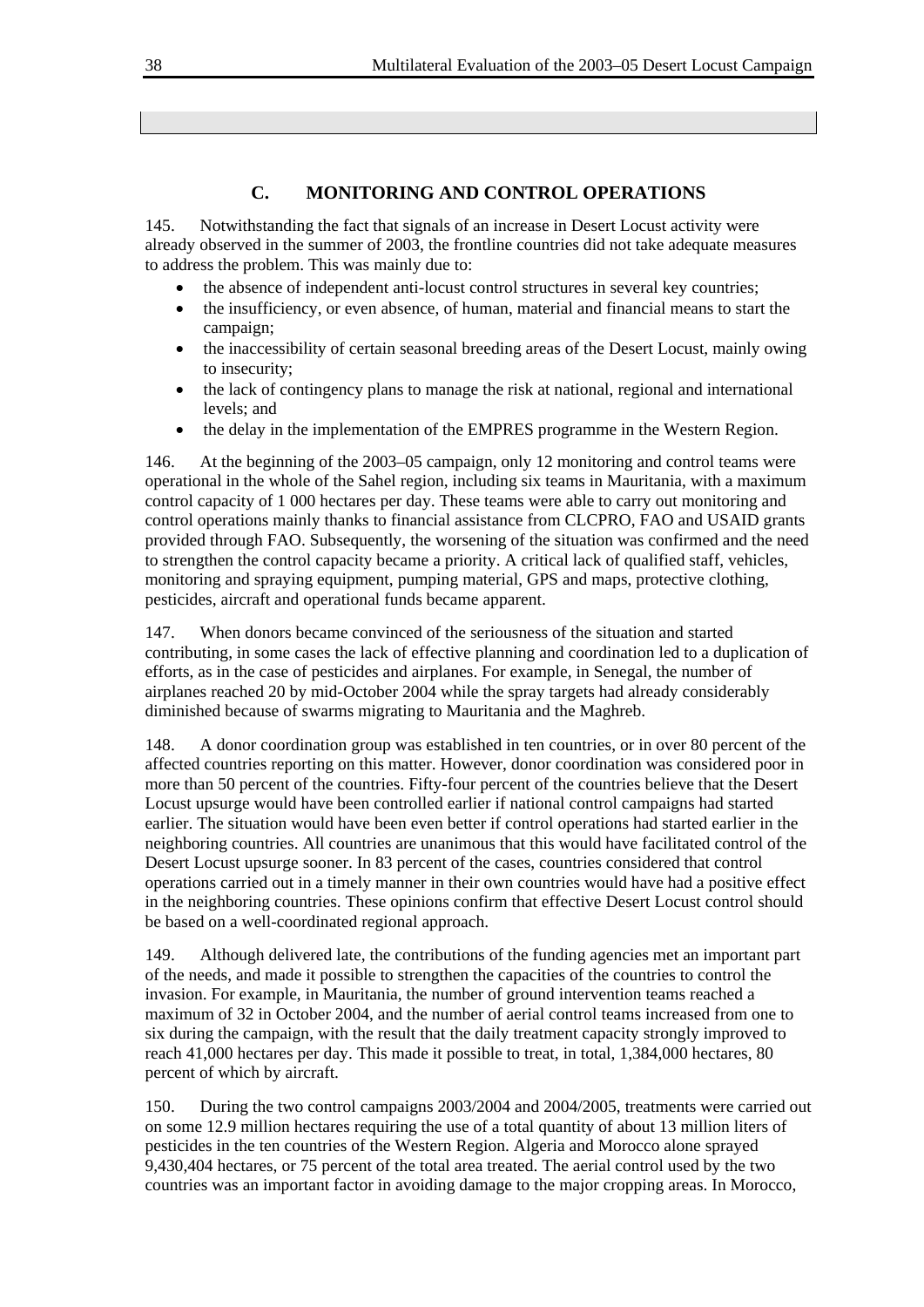95 percent of the area treated was covered by a fleet of 46 airplanes during the first campaign and 62 during the second. Algeria mobilized 12 airplanes for the first campaign and 52 for the second.

151. The control operations have necessitated, for the whole of the Western Region, the mobilization of about US\$280 million for the acquisition of pesticides, deployment of aircraft, spraying and communications equipment, vehicles, protective clothing, etc.

## **D. EFFICACY OF THE CONTROL OPERATIONS**

152. The objectives of the control campaign are to protect crops and pastures of the communities affected by the invasion, and to stop the invasion, by destroying the Desert Locust with pesticides and other means. At the level of the countries, the official information received by the evaluation team from the national services responsible for locust control shows that the losses suffered from the Desert Locust invasion are generally considered as limited. However, the team has noted that because of the strategies adopted by the countries and a lack of effective control means in the Sahel countries, serious losses occurred in various places and food security was ensured only for some of the affected communities in the Sahel countries.

- 153. Two different control strategies were implemented during the 2003–05 campaign:
	- The Maghreb countries, especially Algeria and Morocco, have generally effective operational national units for locust monitoring and control. Thus, they carry out regular and effective monitoring activities, especially in spring during recessions, and throughout the year during emergencies. Tunisia and the Libyan Arab Jamahiriya increase the number of surveys when there is a threat of invasion. These surveys allow them to follow the locust situation in the seasonal breeding areas and, when necessary, to control Desert Locusts outside cultivated areas. The protection of crops in these countries was effective and virtually complete and losses suffered were generally very limited. However, substantial Desert Locust populations survived in uncultivated areas in the southern parts of these countries, which re-invaded the Sahel during June to August 2004.
	- On the other hand, survey and control teams in the Sahel countries lacked sufficient resources and were unable to carry out regular monitoring and control operations. Overwhelmed by the large swarms, they were forced to focus control interventions on destroying locusts in the cropping areas. Although they later received external assistance, most of the affected farmers suffered relatively high losses owing to the late arrival of assistance.

154. According to figures provided by the authorities concerned, control activities undertaken permitted the saving of more than 24,000 hectares of food crops and over 75,000 hectares of pastures in Chad, almost 63,000 hectares of food crops and 49,000 hectares of pastures in Burkina Faso, and in Morocco protection of some 30,000 hectares of citrus plantations and 20,000 hectares of vegetable crops, mainly grown for export purposes. Algeria succeeded in avoiding losses in the major production areas in the northern part of the country.

155. Affected countries stated that locust damage estimates were carried out in 54 percent of the countries, especially where a high level of Desert Locust infestation occurred. Guinea, Niger and Senegal reported that the livelihoods of women and children were more affected by the Desert Locust infestations than those of men. In 70 percent of the cases, a reply was not given to this question. Only Mali, Morocco and Senegal reported that estimates were made of crops saved as a result of the control operations. In future, the monitoring of damage caused by locusts should be integrated into the countries' overall contingency plans.

156. The following working hypotheses may be formulated for the crops saved in Chad and Burkina Faso: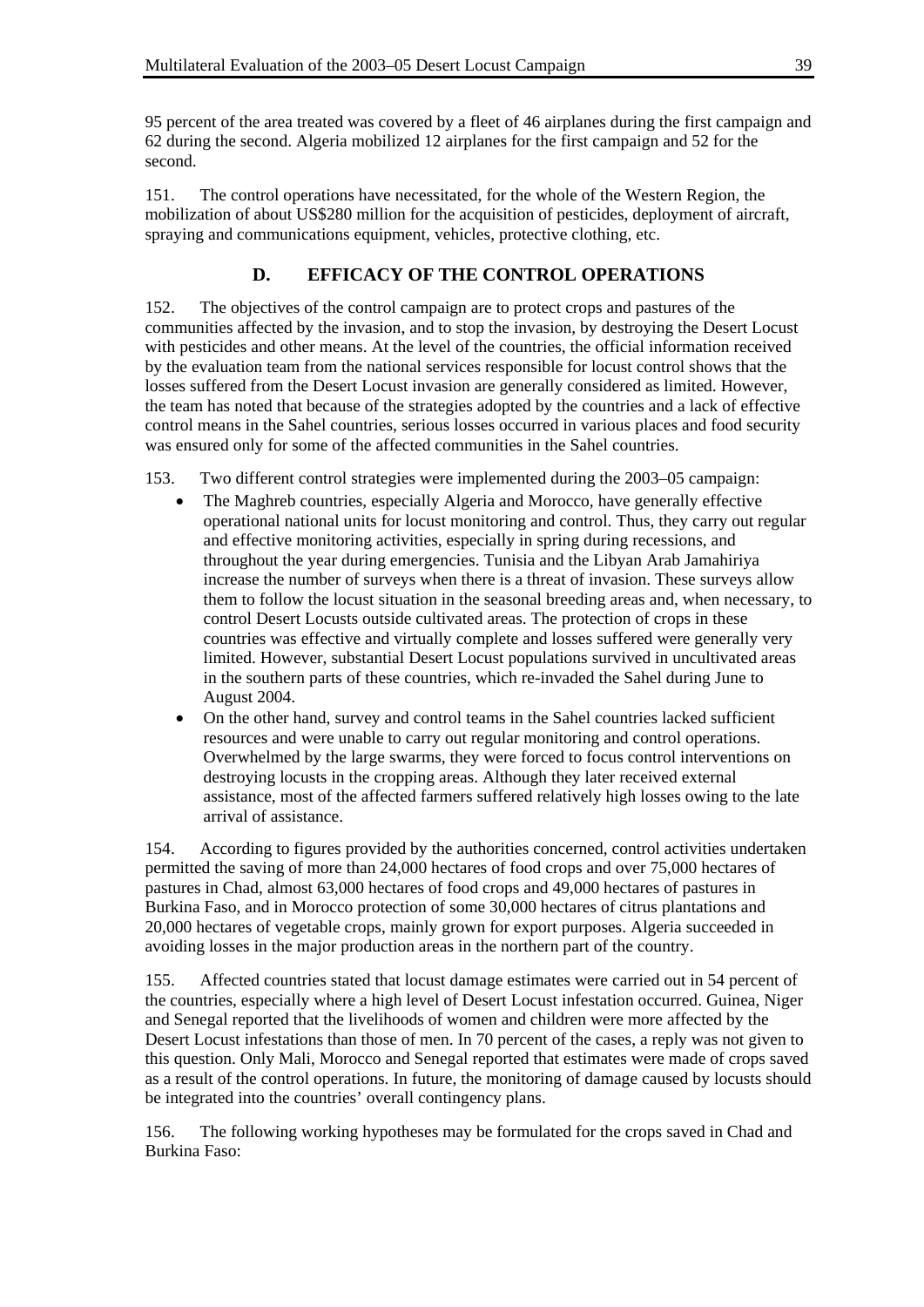- Sorghum and millet are the most cultivated crops in the zones infested by the Desert Locust, and their average estimated yields are about 600 kg/ha: the campaign 2003–05 has avoided losses by Desert Locusts of about 14,400 tonnes of cereals in Chad and 37,000 tonnes of cereals in Burkina Faso.
- The carrying capacity of the pastures in infested areas is about one animal of 250 kg for 5 hectares: the campaign has saved pastures for about 15,100 animals in Chad and for 9,700 animals in Burkina Faso.

157. These results were only possible where the control operations were carried out in an effective and timely manner, immediately at the beginning of the invasion of the areas concerned. In most places infested by the Desert Locust, where these conditions have not been met, the late control has only served to avoid the further spread of the invasion. In these areas, crops and pastures have often been seriously damaged. For example, in certain provinces of the Sahel region of Burkina Faso, the losses caused by the Desert Locust have been estimated at 58 832 tonnes, including 49 049 tonnes of millet, 9 782 tonnes of white sorghum and 4 325 tonnes of cowpea. In Senegal, losses attributed to locust attacks were close to 47 500 tonnes.

158. During the visits to Algeria and Morocco, the evaluation team discussed the opportunities for using the control capacity in these countries to assist the frontline countries in the Sahel in a well-organized and timely manner in case of new emergencies. Such an approach and set-up could take advantage of the experience gained in the course of the assistance provided during the 2003–05 upsurge. In both countries, the idea was well received and it was felt that these suggestions merited further elaboration. Consequently, a recommendation on assistance provided by the Maghreb countries is presented in section V.

## **E. PUBLIC AWARENESS, COMMUNICATION AND TRAINING**

## *Public Awareness and Communication*

159. The control of the Desert Locust cannot be won without the involvement of local communities in the campaigns. Training, sensitization and communication are essential elements in this, as stated unanimously by the locust-affected countries visited by the evaluation team. Consequently, in the course of the 2003–05 campaign, information/sensitization activities were undertaken for the benefit of the populations, aimed at attracting attention to the risks linked to the use of pesticides and to provide the populations with details on the evolution of the locust threat, and on the zones to be treated.

160. According to country responses to the evaluation questionnaire, local populations were informed on environmental and human health risks in 82 percent of the 14 countries replying. The majority used radio and television, as well as printed materials and posters, for this purpose. It was felt that as a result of these activities 50–75 percent of the people concerned were aware of the potential problems, and 12 countries concluded that these results were better than satisfactory.

161. While the importance of the participation of local populations and communities in the control of the Desert Locust is recognized by all, on the contrary, the form that this participation should take has led to disagreement between those that are for and those that are against the involvement of the affected communities in chemical control operations. For the latter, the involvement of the populations must be limited to matters such as locust monitoring, informing the authorities concerned and mechanical control, as handling of pesticides is considered too dangerous to human health. In 2005, FAO established a policy discouraging the involvement of farmers/villagers in the application of pesticides. However, this policy has not been widely publicized outside the various locust fora.

162. Within the framework of the information and awareness campaigns, multiple and diverse means have been used, including radio and television (programmes in national and official languages), imams in the mosques, criers at markets and teachers in schools, as well as the press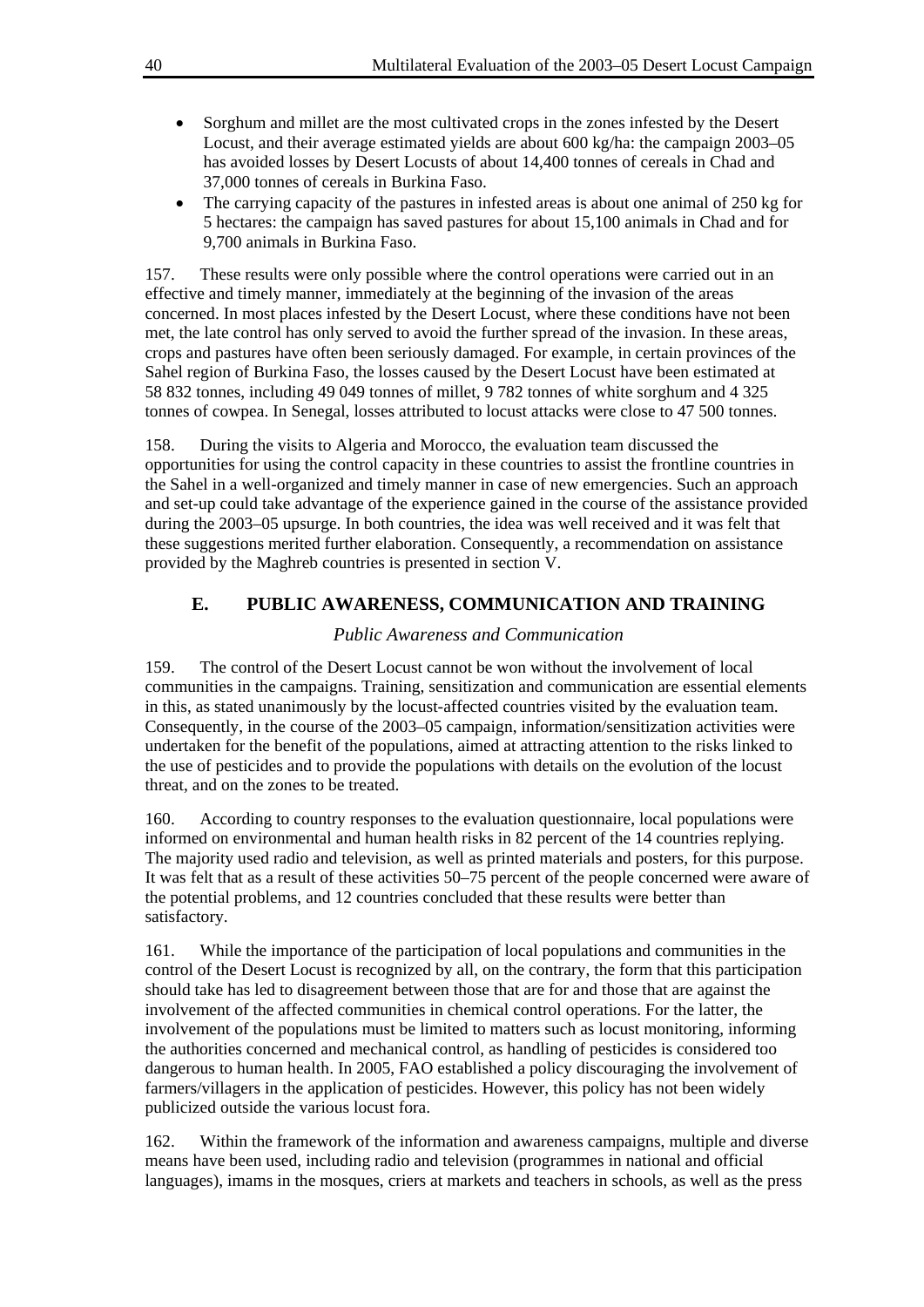and print notices, fliers, brochures and posters. The staff of the plant protection or extension services, and of the members of the monitoring and control teams, also directly passed the necessary instructions to the local populations. It is interesting to note that in Chad, in order to reach a female target group, women leaders received some training, and were equipped with radios operating without batteries, also distributed to other villagers.

163. The countries, while differing in the manner in which they handled information, differed also in the way they carried out their control campaigns. To illustrate these differences, two cases are presented: one where information was withheld and, at the other end of the chain, the widescale diffusion of information to the general public.

## *The example of Tunisia and the strategy of limited information to avoid alarm*

164. This strategy consisted of working under the greatest secrecy, with severe instructions to "stay calm, be discrete and efficient". In order to avoid the creation of alarming and unfounded rumors and their implications, the efforts to inform populations (in particular beekeepers and herders) in the infested zones were reduced to the strict minimum. In fact, the latter were only warned directly of the potential side effects of the treatments by the regional staff.

165. Control being considered a technical matter, the information was restricted to locust experts, and its distribution was limited as much as possible at the local, national and international levels. Consequently, neither FAO nor the media were informed at the beginning of the locust threat. The instructions to maintain silence were such that the campaign came to an end without, in certain cases, even the inhabitants of the infested zones and the staff of the Ministry concerned becoming aware of the events.

166. Locust control was carried out solely by the staff of the Plant Protection Service who, according to the statements of the authorities concerned, followed the FAO guidelines closely. The involvement of the rural communities was limited to the provision of tractors and water tanks.

### *The example of Mali and the choice of widely spread information*

167. The strategy adopted in Mali consisted of:

- the creation of a special information space at the Office de la Radio et de Télévision du Mali for the daily transmission of information on the infested zones, the areas treated, the control means used and, finally, the contributions to the campaign of various people;
- the regular interventions by the Minister of Environment and Hygiene as spokesman for the government after each interministerial meeting to report on the situation and to announce new measures taken; and
- the organization of a press caravan to ensure that the realities encountered at the field level were well reflected and that a balanced view was presented on the efforts undertaken by the rural populations, the donors and the authorities.

168. From the two examples presented, it may be concluded that a well focused and limited sensitization and information campaign for the rural populations may prove to be effective in the case of an invasion of limited importance. On the contrary, in countries experiencing very high levels of locust infestation and having modest resources, it is necessary to establish intensive sensitization, communication and training programmes.

169. The sensitization/information campaigns have been carried out in the different countries in a more or less successful and efficient manner. However, the cases where a specific communication strategy was developed and where experts were called in to implement the campaigns were rare, resulting partly in the following insufficiencies:

• Impact studies have not been undertaken and, considering the lack of follow-up studies, it is barely possible to judge the real effect of the communication methods employed in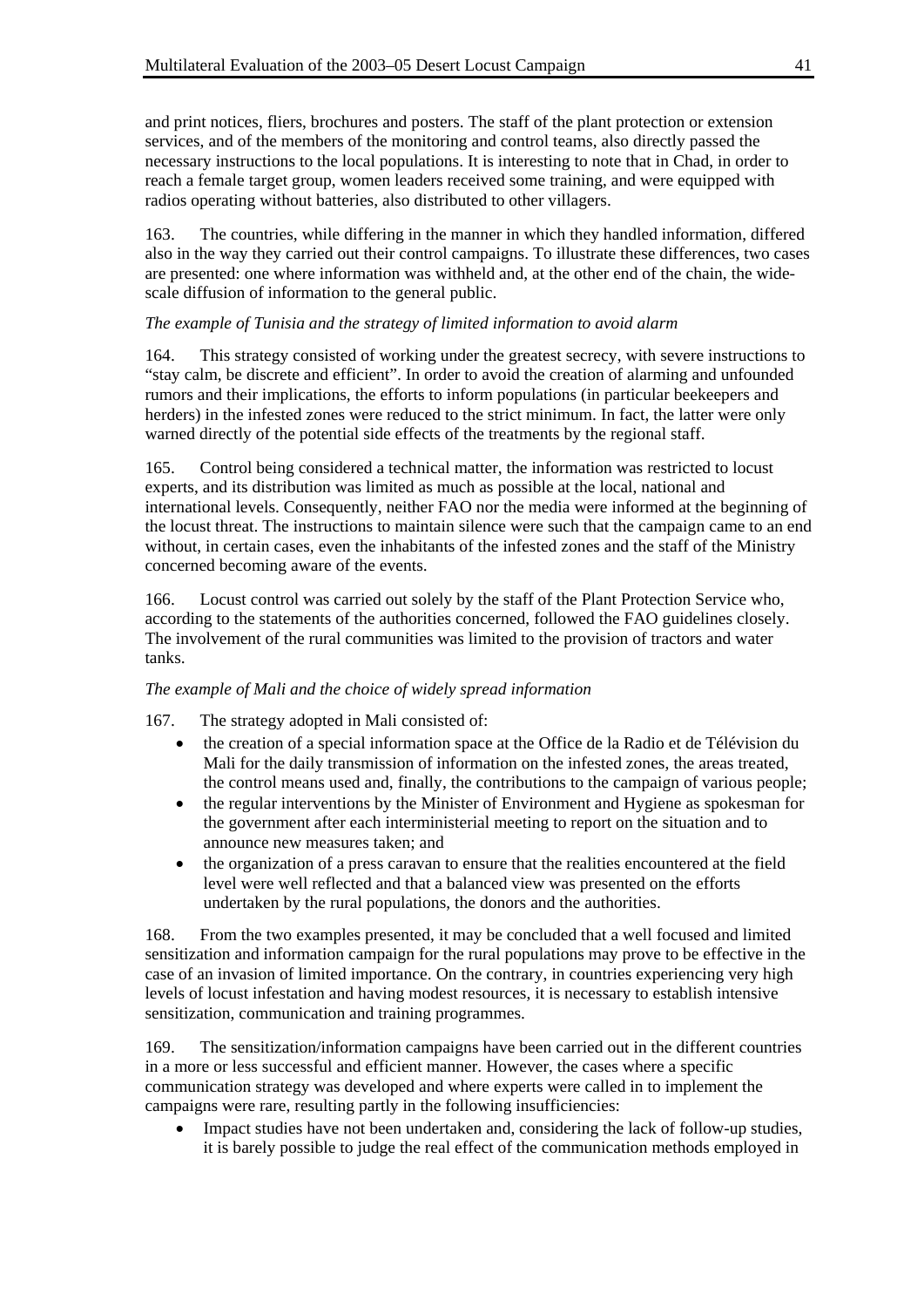the course of the campaign. However, in certain cases when folders in French were distributed in places where most people were illiterate, one may question the real effect.

- Transport problems have, in certain cases, prevented information materials reaching their intended destination.
- With the exception of the Chad case mentioned above, there did not seem to be cases where women received information directly. The tendency was to provide it to the men and they were expected to transmit the messages to the women.

170. Greater efficiency of the information and sensitization campaigns requires the establishment of a communication strategy. This would permit, among others, identification of the best adapted channels to reach the target groups, women in particular.

## *Training*

171. The availability of sufficient well-trained human resources constitutes an undisputed precondition for the successful implementation of locust monitoring and control activities. Each national locust unit must have a well-qualified and experienced team of management staff, technical personnel and field operators to carry out, in a regular and effective manner, the necessary monitoring and control operations. During the 2003–05 Desert Locust invasions, the shortage of qualified staff in all areas, but especially of experienced locust specialists, at national, regional and international levels, became very apparent. The main reasons for this are:

- inadequate interest of the countries to support training owing to the long time lapses between periods with high locust activity (10–20 years);
- absence of national preventive control strategies fostering the establishment and maintenance of effective national locust control units and promoting the development of specialized human resources;
- universities' current limited interest in this type of training; and
- lack of financial resources.

172. Few countries have organized training of village brigades, facilitating their involvement in chemical control operations, as in Burkina Faso. In this country, the management of the Plant Protection Service defends the idea that the campaign could not have been carried out in an adequate manner without the involvement of the village brigades.<sup>[16](#page-45-0)</sup> It is interesting to note that the team charged with the technical support of these brigades counted female technicians among its members. After an initial surprised reaction, they have been accepted without difficulties by the local communities.

[17](#page-45-1)3. Niger<sup>17</sup> also opted for the involvement of phytosanitary brigades, but the evaluation team, in the course of its field visits in this country, was unable to collect the necessary information on training activities. In Senegal, a project supporting animal production has reserved an amount of US\$20 000, in the regions of Louga, Saint-Louis and Matam, for training of members of committees for the control of bush fires, which were transformed during the campaign into locust control committees. The project has also encouraged herders to participate in the control and to transmit the necessary information.

 $\overline{\phantom{a}}$ 

<span id="page-45-0"></span><sup>&</sup>lt;sup>16</sup> Given the fact that the question of village brigades divides opinions, the European Commission, to clarify the situation, has planned to carry out a study in March 2006 on the village brigades in the Niger, of which the objective is to identify the means needed to include the latter in certain plant protection operations for which privatization is planned.

<span id="page-45-1"></span> $17$  In the Niger, the Plant Protection Service (PPS) has overseen the strengthening of the capacities of the phytosanitary brigades since their creation in 1974. While only 300 brigadiers participated in the locust control campaign of 2003–05, there are in total 40 000 in the Niger. The brigadiers are considered as an extension arm of the PPS at the village level. They are farmers specially trained and, according to the PPS, they handle the chemical control techniques perfectly.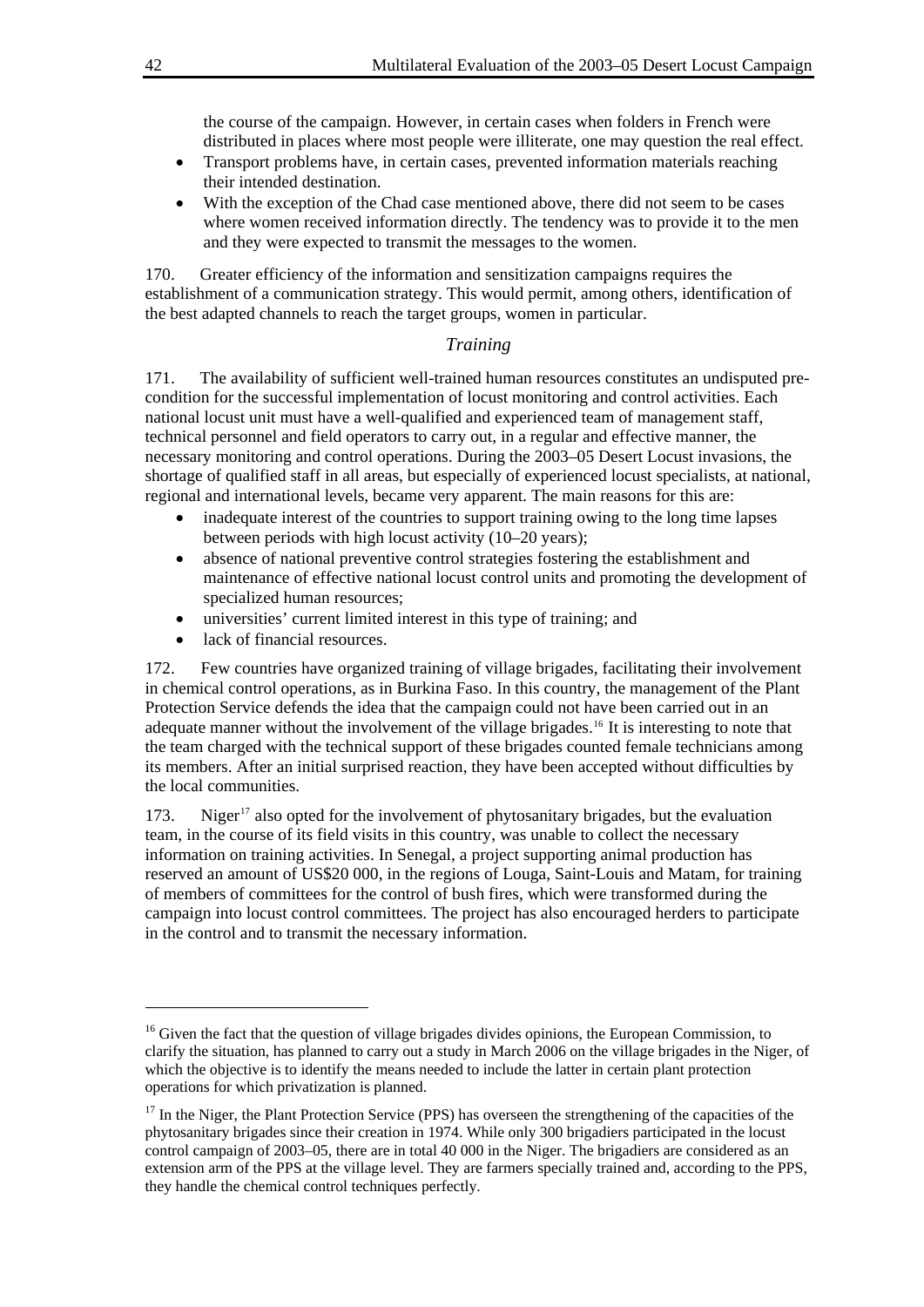174. In the Western Region, there are currently only some 20 locust specialists, of which half have the necessary experience. Moreover, the average age of senior staff and experienced field prospectors is about 45 years. Thus, during the next invasion in 10–20 years' time, almost all these experienced staff members will be retired. Their replacement can only be assured if training activities are strengthened immediately. To overcome this shortage at least partly, both CLCPRO and DLCC finance annually a Ph.D. fellowship. However, this is not sufficient to cover all the current needs. A larger programme should be established through special projects to train specialists and technical staff involved in monitoring and control operations. Such a programme would permit, over time, to:

- carry out monitoring and control operations in conformity with the required efficacy, quality and safety norms;
- update staff capabilities based on the results of scientific and technical progress made with respect to locust biology, insecticides, transmission of data, satellite imaginary, GIS, etc.:
- develop a network of locust specialists in the region addressing the locust problem through a harmonized approach, while prioritizing, over time, prevention as the best control means;
- carry out research resulting in improved Desert Locust control; and
- have a pool of resource personnel for use at regional and international levels.

175. Drawing lessons from the 2004 summer Desert Locust control campaign, and benefiting from donor contributions, FAO has already prepared and implemented a large training programme for staff involved in Desert Locust monitoring and control operations in ten Sahel countries in accordance with recommendations adopted by the first meeting of the Executive Committee of the CLCPRO (Niamey, Niger, 16–20 June 2004). The details of this programme (see Annex IV), which is based on the training programmes developed by the EMPRES programme in the Central Region, were developed by an international consultant in close collaboration with FAO staff, and are aimed in particular at training master-trainers.

## **F. ROLE AND ACTIVITIES UNDERTAKEN BY THE AFFECTED COUNTRIES**

176. The evaluation team visited all the countries affected by the Desert Locust 2003–05 campaign. Detailed reports have been collected in a separate document. The information below stems from the country visits and from the evaluation questionnaire that was sent to affected countries.

177. All countries in the Central Region have a national locust control unit. In the Western Region, this is the case for eight of the 13 countries, including the four frontline countries. However, in most cases these units are part of the existing plant protection structure and do not have the required operational and financial autonomy.

178. In all the frontline countries, a national coordinating structure was established and, in 90 percent of them, a national action plan was developed. In eight countries, this plan was updated at least once every three months, in one country at least once every six months, and in five at least once every year.

179. Seven out of 16 countries reported having emergency funds for Desert Locust control operations. These were Algeria, Eritrea, Morocco, Saudi Arabia, the Sudan, Tunisia and Yemen. According to the field missions, these funds enabled control operations to be carried out in a timely manner.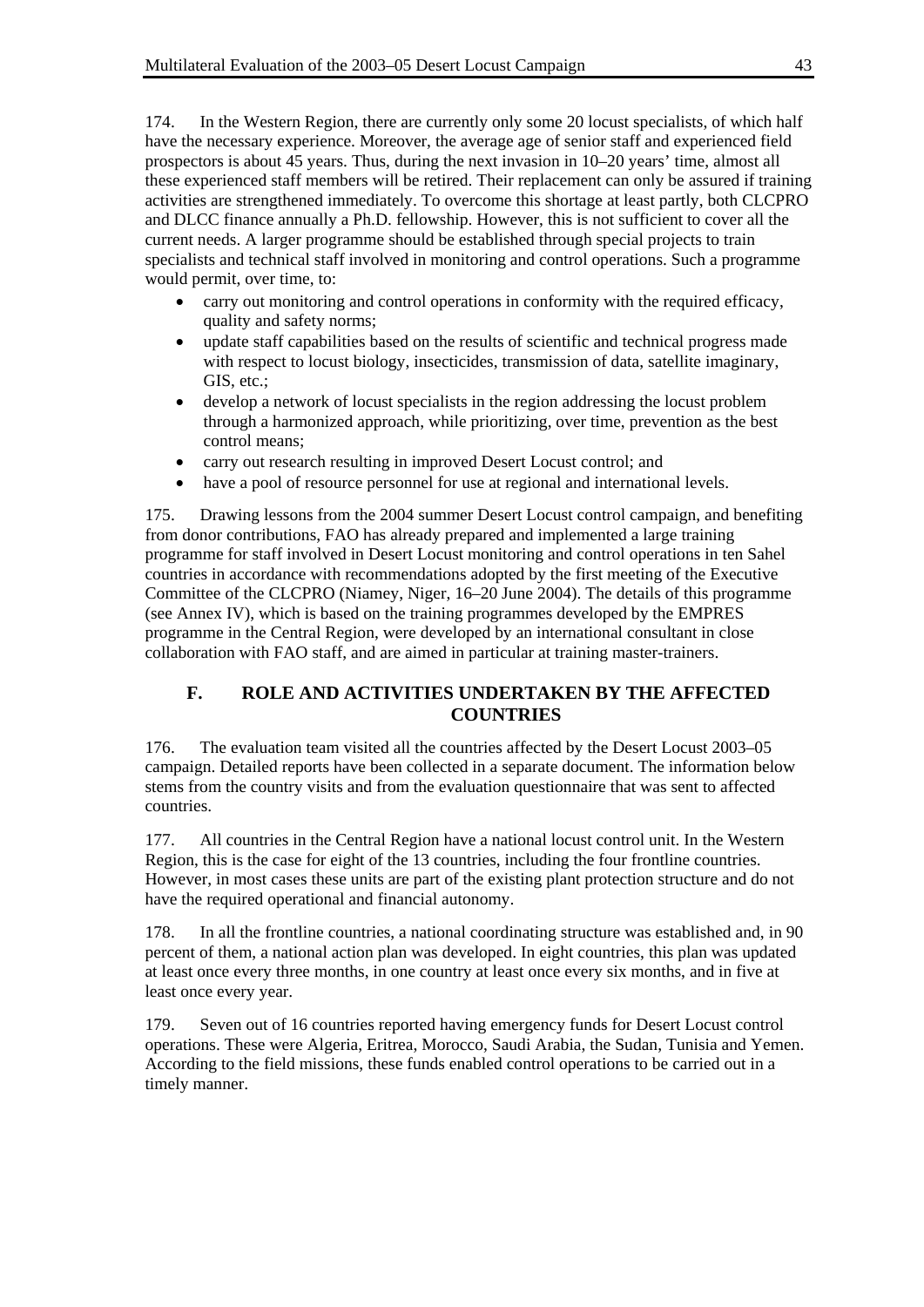180. Nine countries reported having national contingency plans, including five countries in the Western Region that experienced heavy Desert Locust infestations.[18](#page-47-0) These plans are a major tool to address locust infestations more effectively. However, to undertake the necessary control operations effectively, reliable warnings on Desert Locust outbreaks, upsurges and invasions are a prerequisite, together with adequate human, operational and financial resources. This was not the case in the Sahel countries.

181. During remission periods, in countries with seasonal breeding areas in the Western Region, Desert Locust monitoring and control operations are carried out by the national locust control units, where these exist. The latter have been established in Algeria, the Libyan Arab Jamahiriya, Mauritania and Morocco. In Chad, Mali and Niger, such units have been set up within the Plant Protection Services, but do not have sufficient autonomy.

182. During invasion periods, the control campaigns are often managed centrally. The establishment of a "Poste de commandement central" (PCC) is the structure encountered in certain countries, especially in the Maghreb. This PCC has as its mandate to manage and coordinate all the monitoring and control operations, by providing the necessary resources and by taking appropriate measures for the effective use of the available ground or aerial locust control means. The PCC operates according to a closely defined schedule; at the height of the crisis often on a 24-hour basis. It calls upon the assistance of various government structures, including departments of the Ministries of Agriculture, Interior, Environment, Health and Transport, and of the Meteorology and Remote Sensing Services, as well as the army.

183. The PCC is usually headed by the Minister of Agriculture or his or her representative, but can also be placed under the responsibility of the "Gendarmerie royale" as was the case in Morocco, or the national locust control unit, as was done in Mauritania. These PCCs are complemented by regional control centers that have the primary responsibility of coordinating the control operations in specific areas. Sometimes interministerial committees are established under the chair of the Prime Minister, such as in Mali. Additional committees have been established, for example, to ensure a proper exchange of information between the national authorities and the donor community.

184. At the operational level, the locust control means are provided initially by the Ministry of Agriculture, the Ministry of Finance and sometimes by the army. The rural populations are involved in all the countries to signal the presence of the locusts. The latter have also been engaged in the chemical control operations, with the exception of Algeria, Mauritania, Morocco and Tunisia. Aerial and ground control teams from the Maghreb countries have helped in the control operations in the Sahel countries. It should be noted that the populations in Mali and Senegal have been mobilized in an exceptional manner and provided substantial financial and material assistance to the campaign.

## **G. SUPPORT PROVIDED FOR THE CAMPAIGN**

185. The total multilateral assistance provided through FAO for the 2003–05 locust control campaign amounted to US\$74.3 million, of which US\$50.4 million were disbursed through FAO projects by the end of 2005, in addition to FAO's own resources amounting to US\$6.2 million. Donor contributions, ranging from US\$40 000 to almost US\$30 million, were provided by the following donors: African Development Bank (ADB), Agence Intergouvernementale de la Francophonie, Australia, Austria, Belgium, Canada, the Czech Republic, the European Commission (EC), Finland, France, Germany, Greece, the International Fund for Agricultural Development (IFAD), Ireland, Islamic Development Bank, Italy, Japan, Luxembourg, the

l

<span id="page-47-0"></span><sup>&</sup>lt;sup>18</sup> The FAO Locust Group has ranked the countries with respect to the level of infestation during the 2003– 05 Desert Locust control campaign as follows. Low: Cape Verde, Eritrea, Guinea Bissau and Yemen; medium: Burkina Faso, Chad, Egypt, the Gambia, Guinea, the Libyan Arab Jamahiriya, Saudi Arabia, the Sudan and Tunisia; high: Algeria, Mali, Mauritania, Morocco, the Niger and Senegal.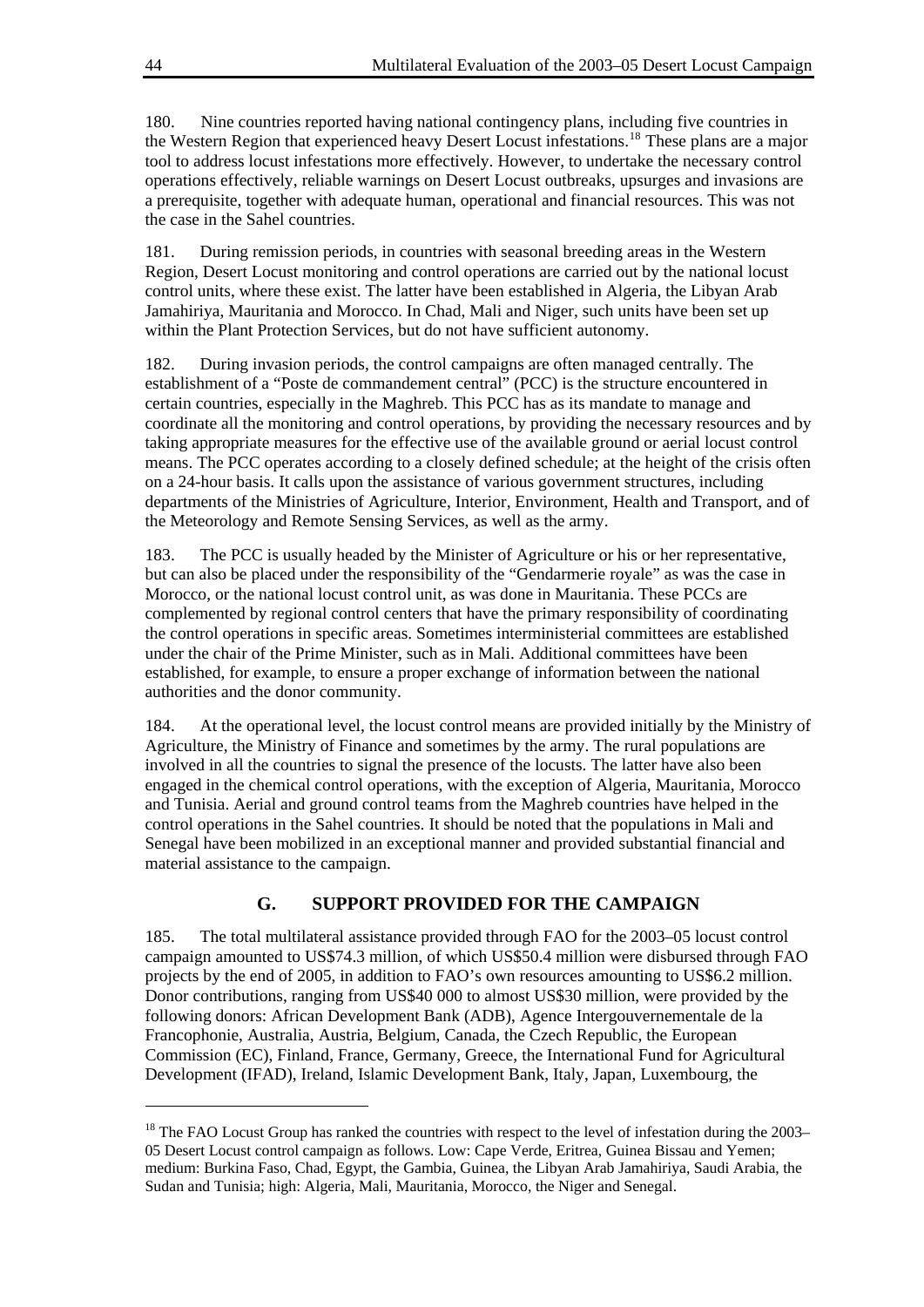Netherlands, Norway, Portugal, Saudi Arabia, Spain, Sweden, United Kingdom of Great Britain and Northern Ireland, United Nations Development Programme and the United States of America.

186. With respect to the multilateral assistance provided through FAO, the EC was the most important single donor with a budget of almost US\$30 million for emergency projects in five countries (Chad, Mali, Mauritania, Niger and Senegal), starting in October 2004. This very important contribution was possible due to the decision by each of the five locust-affected countries to use the funds earmarked under the so-called Enveloppe B of their National Indicative Programmes with the EC, which can be mobilized for emergency operations. In addition to the provision of locust control means and pesticides, and hiring of aircraft, the EC locust programme also included support for environmental and coordination activities.

187. Bilateral assistance was also provided to the affected countries, including from a number of African countries, for example the Gambia, Mauritania and Senegal. Responses to the evaluation questionnaire to donors, as well as information collected in the countries, indicate that donors providing only bilateral assistance included Brazil, China, the Republic of Korea, Morocco, the Sudan and UEMOA. The European Commission, France, the Netherlands and USAID provided both bilateral and multilateral assistance; while the ADB, Austria, Canada, Finland and the United Kingdom made all their contributions in a multilateral manner, through FAO. Details of two donors are missing. In a number of countries, different NGOs have made specific contributions to the control operations.

188. The total amount of bilateral assistance provided to the affected countries is difficult to ascertain with accuracy. The available data indicate that it was at least US\$50,543,838, or some 60 percent of the multilateral assistance mobilized by the donors through FAO, and practically the same amount as spent by FAO by the end of 2005. The bilateral aid was higher than in preceding campaigns.

189. The Maghreb countries, Algeria (US\$20 million), the Libyan Arab Jamahiriya (US\$4 million) and Morocco (US\$8 million) provided US\$32 million of bilateral assistance to the Sahel countries. This allowed the strengthening of various control actions from the beginning of the campaign in the autumn of 2003 until the end of 2004 and proved to be a crucial resource before the arrival of the multilateral assistance. It also allowed some teams to be retrained.

190. The World Bank financing to the Locust Campaign consisted of the following two contributions: **(i) The Africa Emergency Locust Project (AELP)** made available US\$60 million in IDA credits in September 2004 to seven countries (Chad, Niger, Burkina Faso, Mali, Mauritania, Senegal and the Gambia), using the Bank's Operational Policy for emergency relief operations (OP8.50). Government contribution to this project was estimated at US\$13 million. The decision to prepare the project was made on 9 September 2004 and, on 22 September, US\$12.4 million was immediately made available for disbursement to the countries as credit advances. The purpose of the project is *"to reduce the vulnerability of the concerned countries to prevent future infestations by supporting improved strategies for prevention, early warning, reaction and mitigation, both at the national level and at the regional level"*. The funds were made available for emergency locust control, emergency relief to restore agriculture productivity of affected populations, preventive control operations and project management. Provisions were made to allow speedy procurement, including single source selection and procurement through FAO. Countries prepared Pest Management Plans and Environmental and Social Impact Assessments as required under the World Bank's environmental and social safeguard policies. As part of the project legal agreements, countries committed to implementing the project in coordination with FAO, EMPRES and CLCPRO, as well as other countries in the region. The Bank coordinated the implementation of the AELP in close cooperation with FAO for major project needs, such as determining the amount of pesticides needed (on three occasions in 2004– 05, the Bank objected to procuring pesticides because the needs were not substantiated sufficiently by the countries). **(ii) Within the existing Mali Agriculture Producer**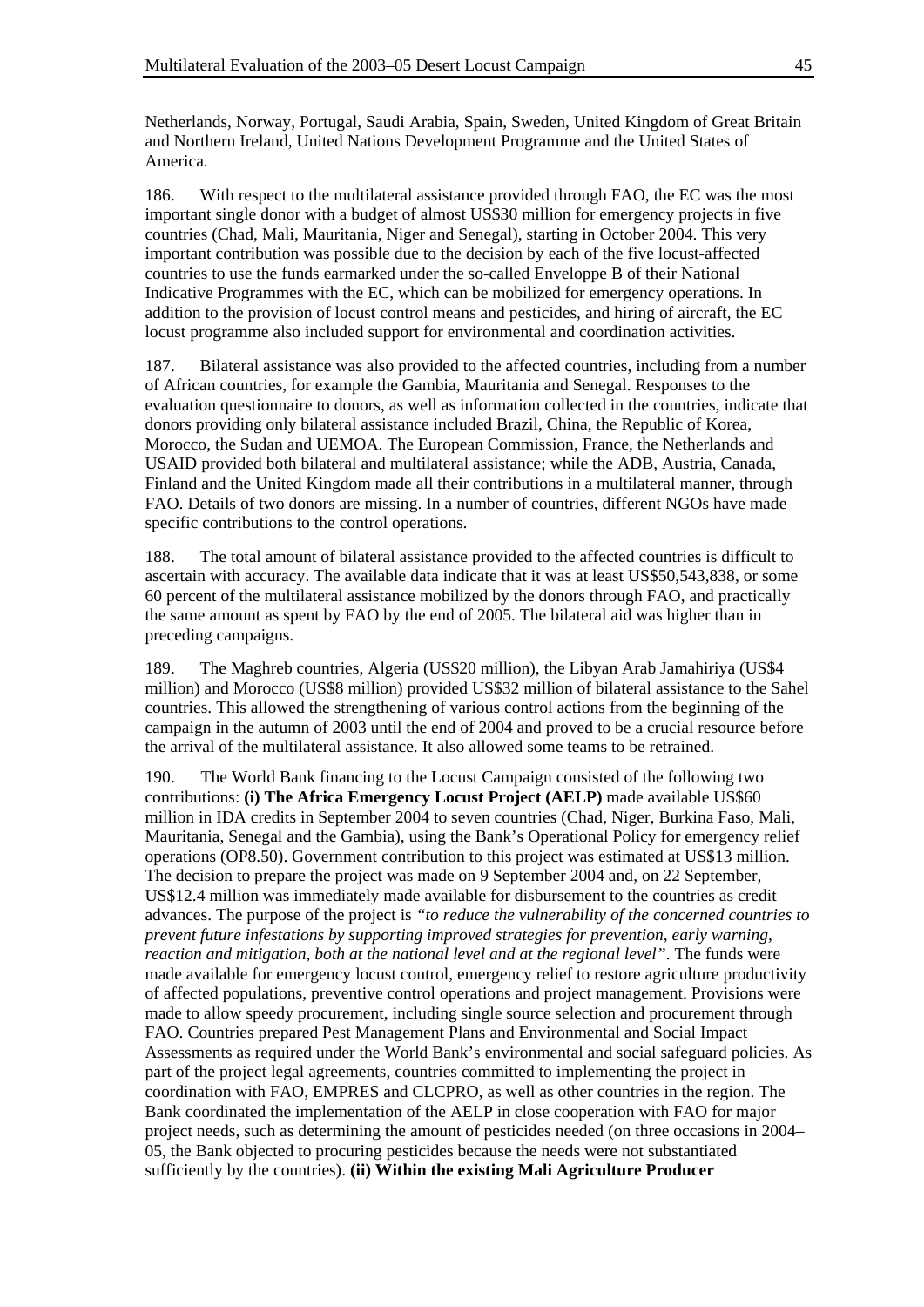**Organizations' Project (PASAOP**), a reallocation of US\$3.7 million towards locust control was made in August 2005.

191. Reponses to the donors' questionnaire indicate that two of the 12 donors considered that their own agency had reacted to the Desert Locust emergency in a less than satisfactory manner and ten (83 percent) as better than satisfactory (1-5 is rated as less than satisfactory, and 6-10 as better than satisfactory). Further details are provided in Table 3.

**Table 3** 

| <b>Question</b>                                                     | Average judgment         |              |
|---------------------------------------------------------------------|--------------------------|--------------|
|                                                                     | <b>Number of replies</b> | Rating       |
| Appropriateness of the assistance<br>provided                       | 9                        | good         |
| Timeliness of response                                              | 8                        | satisfactory |
| Speed in releasing funds                                            | 8                        | satisfactory |
| Quality of inputs                                                   | 8                        | satisfactory |
| Attention to environmental aspects                                  | 8                        | satisfactory |
| Attention to human health aspects                                   | 8                        | satisfactory |
| Coordination with other donors                                      | 9                        | satisfactory |
| Connectedness to response to other<br>emergencies including drought | 9                        | good         |

Poor 1–3, satisfactory 4–7, good 8–10

192. Affected countries' statements through the evaluation questionnaire indicated that bilateral assistance was considered less than satisfactory in 45 percent of the cases, especially by countries experiencing a medium level of infestation. In many cases, the assistance was provided late and did not match the country's priorities. The same problems occurred with the assistance provided through FAO, which matched priority needs in only 23 percent of the countries, and arrived late in 45 percent of them. Delays were experienced especially in the provision of various inputs: pesticides, control equipment and aircraft. In a few cases, the inputs planned were never delivered. Affected countries were of the opinion that if assistance had been better streamlined and coordinated, most technical and logistic matters could have been addressed in a much more effective manner.

193. Actions by the Maghreb countries in support of the Sahel countries were a confirmation of the effective north–south relationships and regional solidarity, and are in line with the objectives of the CLCPRO. The Maghreb authorities are unanimous in that the best way to protect their countries against possible locust invasions is effective control in frontline Sahel countries. They consider that one hectare treated there at the appropriate time would save 10–15 hectares from treatment in their own countries. Thus, the Maghreb countries are willing to support the Sahel countries in the form of intervention teams and equipment, pesticides and flying hours, and to carry out joint operations in the border areas during remission periods. Algeria has also provided satellite maps, allowing the frontline countries to plan their campaigns better.

194. It was not always possible to obtain a detailed overview of the total campaign costs. Table 4 provides the figures collected during the field visits for most countries. They may be considered as the minimum amounts spent on control operations and strengthening of the national control facilities. By adding to these figures the approximate costs of the campaigns in the Libyan Arab Jamahiriya (US\$6 455 380) and Tunisia (US\$5 527 560), calculated on the basis of the area treated, it appears that the overall campaign costs for the whole of the Western Region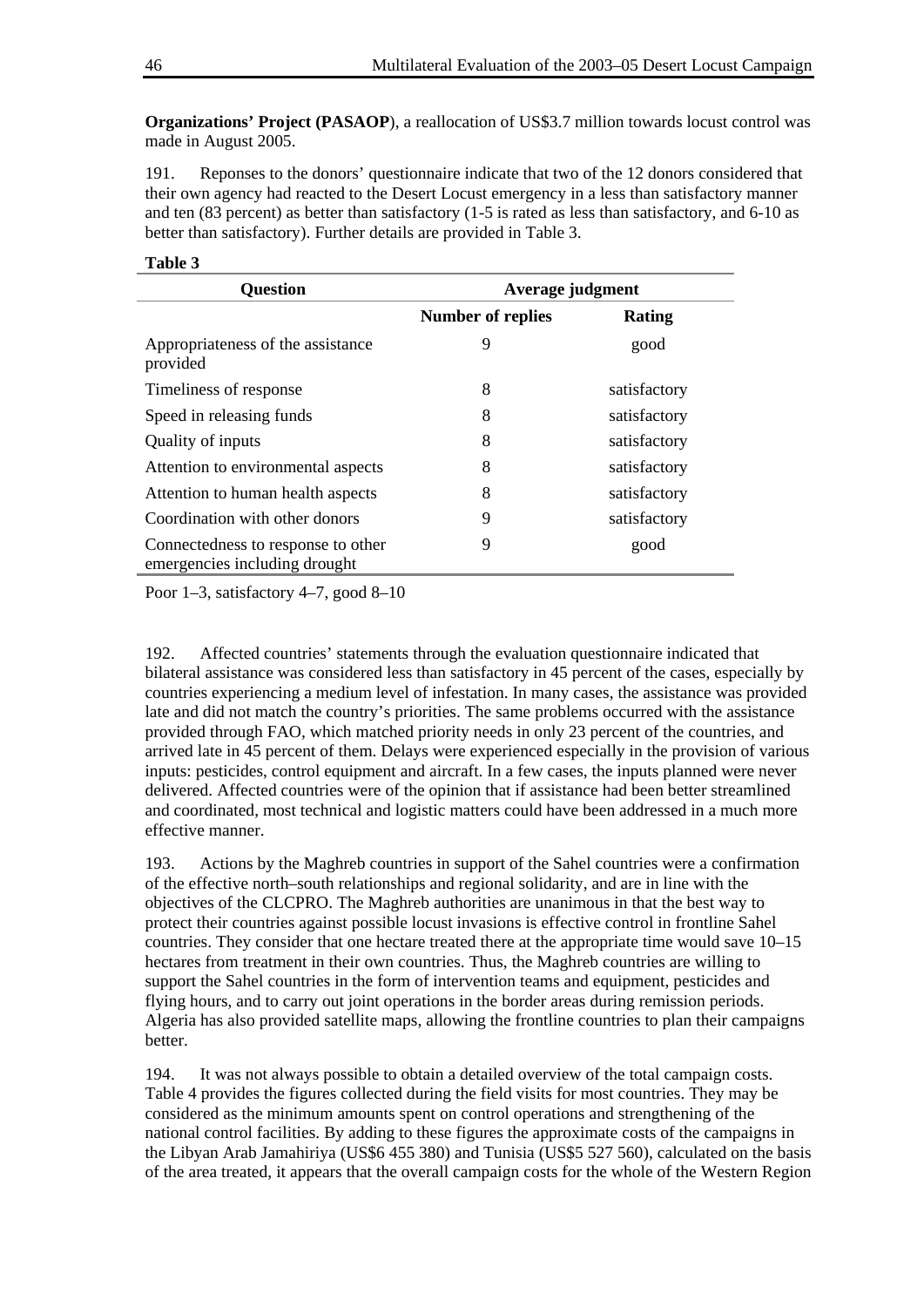amounted to about US\$280 million. Substantial additional funds were spent by the countries concerned and the international community to assist the affected populations through additional food aid (over US\$90 million) and for the rehabilitation of subsistence means. Thus, the total campaign costs, including rehabilitation/post-upsurge assistance, are estimated to be in the order of US\$400 million.

| Country      | Area treated (ha) | Total expenditures (US\$) |
|--------------|-------------------|---------------------------|
| Algeria      | 4,600,000         | 101,000,000               |
| Burkina Faso | 24,865            | 1,621,556                 |
| Chad         | 27,265            | 4,700,000                 |
| Mali         | 339,764           | 10,173,000                |
| Morocco      | 4,854,211         | 79,000,000                |
| Mauritania   | 1,255,882         | 18,176,000                |
| Niger        | 272,428           | 7,600,000                 |
| Senegal      | 765,987           | 42,400,000                |
| <b>Total</b> | 12,140,402        | 264, 353, 496             |

## **Table 4**

195. Where donor assistance was channeled through FAO, donors had no direct involvement in the activities undertaken. FAO operated the relevant projects in direct collaboration with the beneficiary countries. Donors generally felt that inadequate visibility was given by FAO to their specific contributions. Bilateral donors were involved more directly in rendering their assistance operational at the country level, in particular when Desert Locust control teams were dispatched to the beneficiary countries.

196. Much of the bilateral assistance was carried out independently of other ongoing efforts. This made it very difficult for FAO to know or coordinate action and avoid, for example, duplication of support efforts, non-compliance with standardized procedures and products, unnecessary accumulation of pesticides stocks, non-utilization of contracted flying hours. In a number of cases this resulted in unjustifiable high costs. This matter merits serious attention in future to ensure a better flow of information, planning, and synergy between activities carried out at the multilateral and bilateral level. Had there been a functional country (donor) coordination/steering committee, which could coordinate external assistance in line with the needs in each of the affected countries, this could have been avoided. In the case of Desert Locust operations, such a committee is normally created jointly by the host-country and FAO.

197. Again, responses to the donors' questionnaire show that some donors considered that a better response to the campaign could have been provided if an emergency fund had been established covering a range of agricultural disasters. The strengthening of networks among donors and various partners and the improvement of coordination at the regional level could also be of significance in this respect. Lack of reliable data and information constrained timely responses. In 50 percent of the cases, donors made use of their own experts for advice on technical matters related to Desert Locust control.

198. Given the demonstrated strong and positive interest of bilateral donors and African countries to provide assistance in the 2003-2005 Desert Locust campaign,

**It is recommended that:**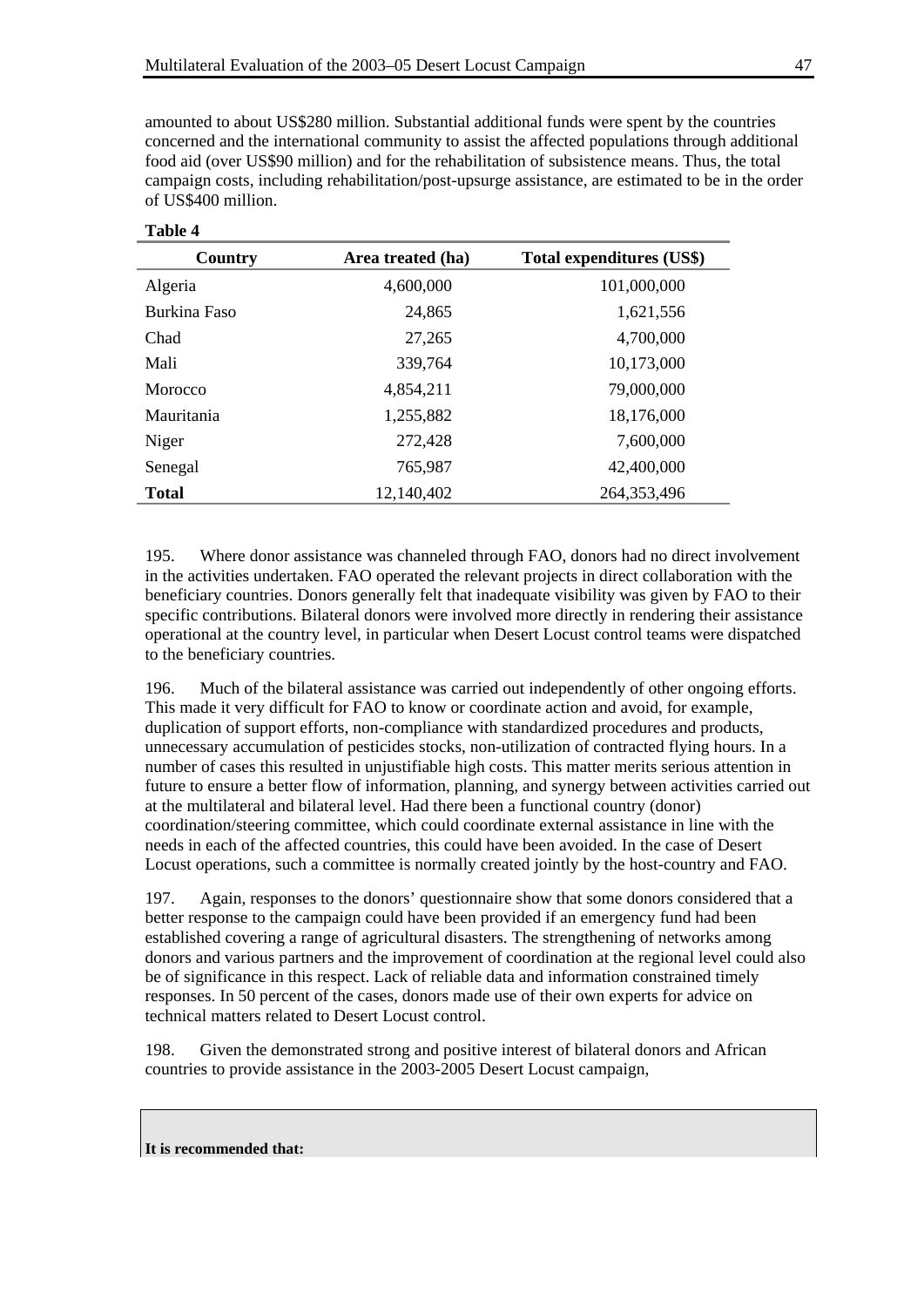2. in future campaigns, in the affected countries, through the appropriate committees, effective exchange of information be ensured among the various stakeholders involved to avoid duplication of efforts and unnecessary high costs.

199. Further details of the assistance provided to the campaign are presented in Annex V.

### **H. ROLE AND ACTIVITIES UNDERTAKEN BY FAO**

*Project Management and Operations* 

#### *Donor agreements*

200. As listed above, in total 27 donors became involved in the Desert Locust control campaign through FAO and together they supported 46 projects for the benefit of 18 beneficiary countries at the national, regional and interregional levels. This entailed drawing up separate donor agreements for each of the 46 projects with a total budget of US\$74.3 million. In a number of cases, donors resorted to existing general agreements with the Organization as the conduit for the release of funds. This was the most efficient mechanism. In another group, specific donor agreements were drawn up to cater for the resources released for the Desert Locust emergency. A third category of donors entered funding agreements with FAO for the first time. This entailed a host of clearances covering legal, operational and financial aspects and the attendant lead time required to finalize them. Once the donor agreements were signed with FAO, the next stage was to translate these into operational documents in the form of project documents and a plan of operations.

#### *Project documents*

201. Some donors required that requests for funding be accompanied by a project proposal, containing sufficient detail to permit technical and, to some extent, operational scrutiny. The resulting project documents did not need to be signed by the donor if they emanated from an already signed donor agreement. They did however, need to be cleared for operational and financial consistency within FAO and subsequently signed with the beneficiary countries' authorities before being declared operational. However, in many cases, project implementation was started well before the project document was completed. The approach followed was to commit donor funding as soon as a written donor agreement had been received.

202. The Emergency Operations and Rehabilitation Division (TCE) is the designated operating division and the budget holder for emergency projects when they are declared operational. This division is therefore responsible, in close collaboration with other units in FAO headquarters and in the decentralized offices, for the effective delivery of the foreseen inputs and attainment of the project objectives.

203. The Emergency Operations Service (TCEO), which was the unit within TCE and ECLO responsible for the preparation of project documents and their subsequent submission for approval, did not consider there was any evidence of inordinate delays in the preparation and approval of project documents. Considerable gains in time for preparation and approval of project documents were made, by developing standard templates to suit each donor's requirements. Once those staff involved in initiating and clearing of project documents became familiar with the various templates, there was a relatively smooth flow of project documents.

204. In principle, project documents are signed between FAO and the beneficiary country concerned after a due process of consultation with the country when the document is being formulated to emphasize the principle of country ownership of the activities envisaged. The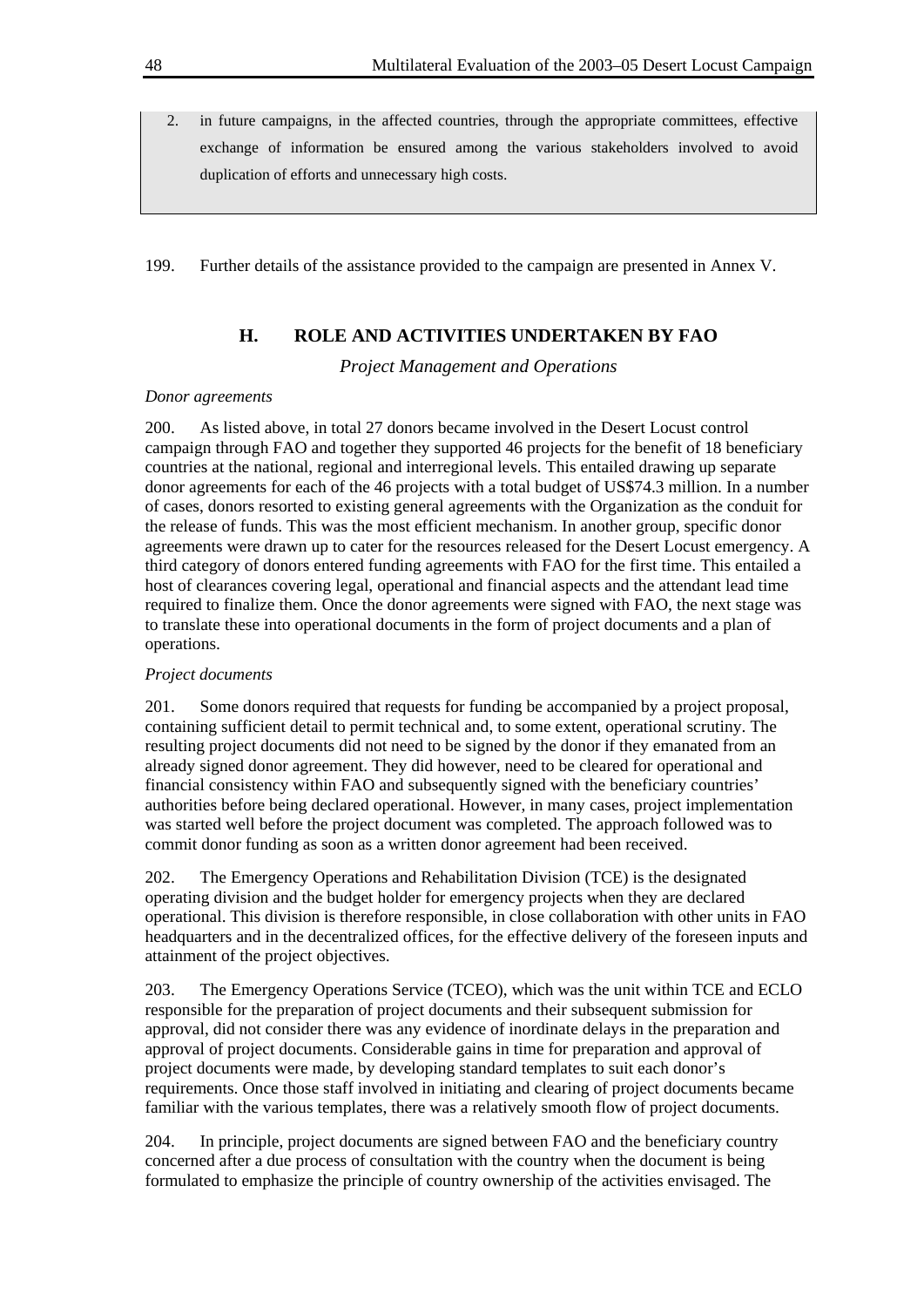requirement of obtaining the signature of the beneficiaries was not applied systematically for project documents prepared for regional or interregional Desert Locust control projects. This practice could be, and has been, challenged by the beneficiaries when they realized its implications *vis-à-vis* the ownership of the envisaged activities and their commitment to see them through.

205. A considerable amount of work could have been avoided if it had been possible to operate within the framework of a multidonor project set-up, instead of one project per donor as was the case. Possibly, if the donors had been sensitized on the benefits of contributing to a multidonor emergency response project, when the appeal letters went out, they would have responded positively.

206. Project documents were generally considered to be prepared in a satisfactory manner according to 75 percent of the donors. Good and poor judgments scored low on this matter. The appraisal of various project details is presented in Table 5; surprisingly, all are rated as less than satisfactory. Less than half of the donors commented on these questions.

**Table 5** 

| <b>Question</b>                   | <b>Judgment</b>        |
|-----------------------------------|------------------------|
| Quality of projects documents     | Less than satisfactory |
| Timeliness of project formulation | Less than satisfactory |
| Level of detail                   | Less than satisfactory |
| Details on inputs                 | Less than satisfactory |
| Details on budget                 | Less than satisfactory |
| Flexibility on inputs             | Less than satisfactory |
| Flexibility on duration           | Less than satisfactory |

 $1-5$  = less than satisfactory;  $6-10$  = better than satisfactory

207. Four donors indicated that they had allocated funds for the emergency based on the understanding of the seriousness of the situation, and that a detailed project document was not a priority. The rest of the donors felt that the quality of the project documents should be improved, in particular by additional information on the adopted control strategies. It was also noted that project documents should be based on the real needs of the countries. Almost half of the donors (44 percent) stated they would be willing to contribute to a regional control programme without separate project documents for each of the donor contributions.

208. *One donor noted that in an emergency dealing with "moving targets" and a constantly changing situation, the definition of a strategy, control methods and instruments seems to be more important than detailed planning at the start of the project. Aspects not sufficiently taken into account were human health, training and environmental issues which turned out to be bottlenecks during implementation of the various activities. An emergency project document could have been prepared for each affected country, with an FAO project manager, rather than having a project designed for each contribution received.* 

*209. Project objectives should be better defined as well as the real needs. Project documents should follow a results-based approach and have a log-frame with quantifiable indicators. One donor noted that it did not have the impression of really having received a project document based on detailed preparatory studies on which ex-ante financial evaluations had been made. However, it was noted by the same donor that this is not uncommon in emergency financing for which the normal donor project requirements are not suitable.*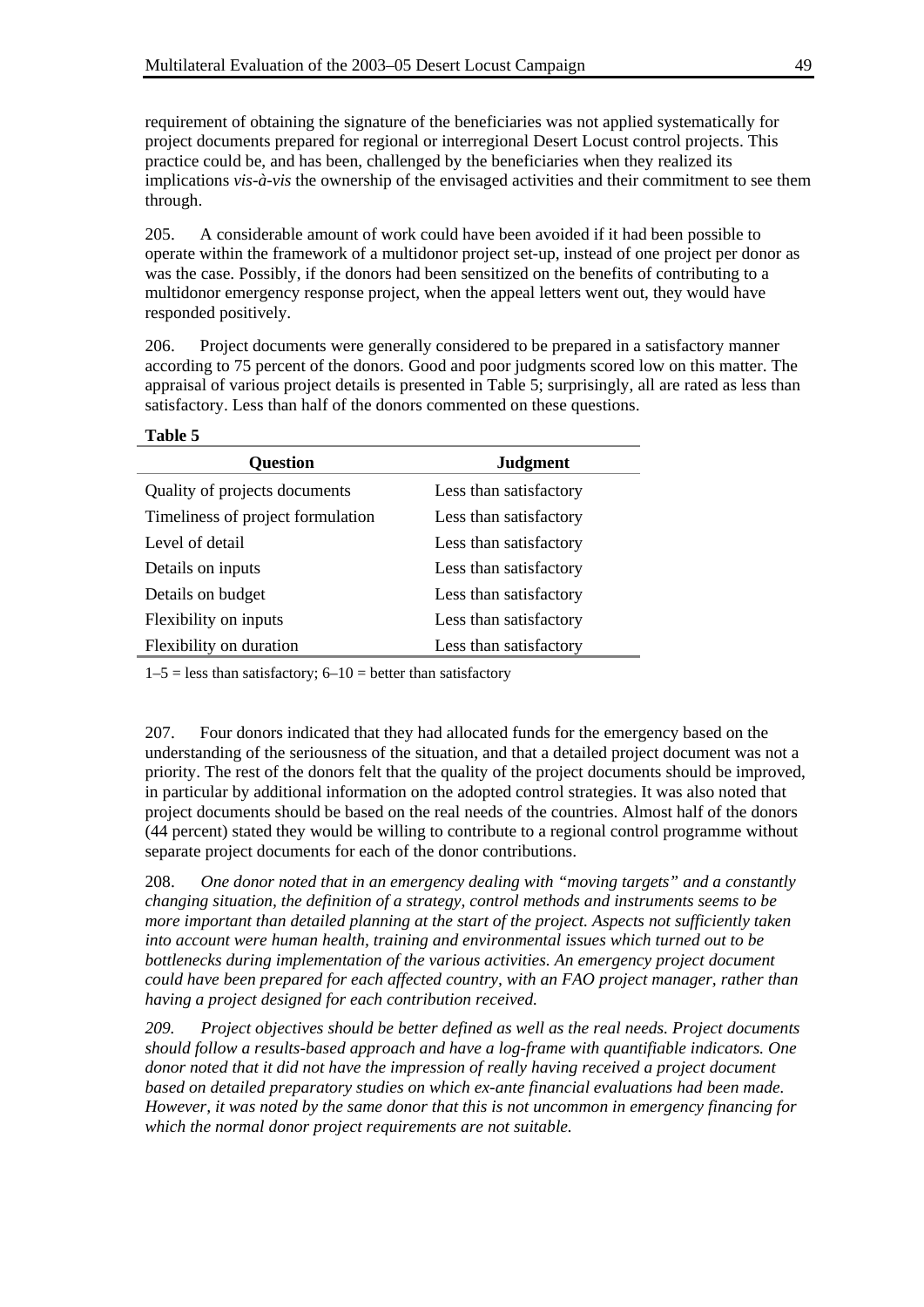210. To gain time in dealing with donor fund agreements and the subsequent preparation of relevant project document/plan of operations/memorandum of understanding for emergency operations,

#### **It is recommended that:**

- 3. FAO initiate discussions with donors to arrive at a common format for both the funding agreements and the subsequent project document. Such formats should be as simple and userfriendly as possible, but detailed enough to ensure a clear understanding by all the interested parties of what is at stake;
- 4. FAO initiate discussions with donors on the opportunity of having one or two multidonor projects, and that such projects be deemed regional in geographical coverage to facilitate dealing with a pest that knows no national frontiers. Due attention should be given during the negotiations to how donor visibility and preferences, as well as applicable policy and regulatory requirements, would be factored into any multidonor arrangement that is reached.

#### *Work planning and delivery of inputs*

211. The project document is the overall instrument governing project implementation and spells out the objectives of a project and the expected end-of-project results. Each project document usually includes a preliminary work plan, which is developed in greater detail once operational approval has been accorded.

212. Although managerial responsibility for the Desert Locust campaign was assigned, through ECLO, jointly to the Directors of TCE and the FAO Plant Production and Protection Division (AGP), when it came to designating a budget holder and assigning operational responsibilities for the related projects, FAO placed both responsibilities on the shoulders of the Director of TCE. One would conclude therefore, that TCE was to take the lead in the process of the preparation and updating of the detailed work plans but, by virtue of the special status accorded to the Desert Locust control emergency operations by the establishment of ECLO, the process became a joint effort of TCE and AGP.

213. To be able to start implementing agreed projects, the funds approved by the donor concerned should be available in the FAO bank account. However, in various cases, the time from the moment the project was signed to the deposit of funds into the FAO bank account was too long for an emergency. An analysis of 44 projects approved before 10 March 2005 showed an average time lapse of 58 days between the project approval date and the receipt of funds in the FAO bank account. For 22 projects it was less than 30 days, but for 8 projects it was more than 100 days.

214. Project implementation within the context of emergencies is very much an event driven process. In the case of Desert Locust control, it is always affected by rapidly changing situations to which, a purely input delivery approach response adopted without adequate technical backing, would be a recipe for disaster. The need to combine speed, timeliness, logistics, flexibility and technical quality makes the locust control operations, although entailing primarily the delivery of inputs, quite complex; they therefore merit careful planning.

215. At the field level, FAO representations generally lacked the necessary technical capacity to play a strong role with respect to coordination and technical support for the campaign. Project execution was completely centralized at FAO headquarters. This was partly overcome through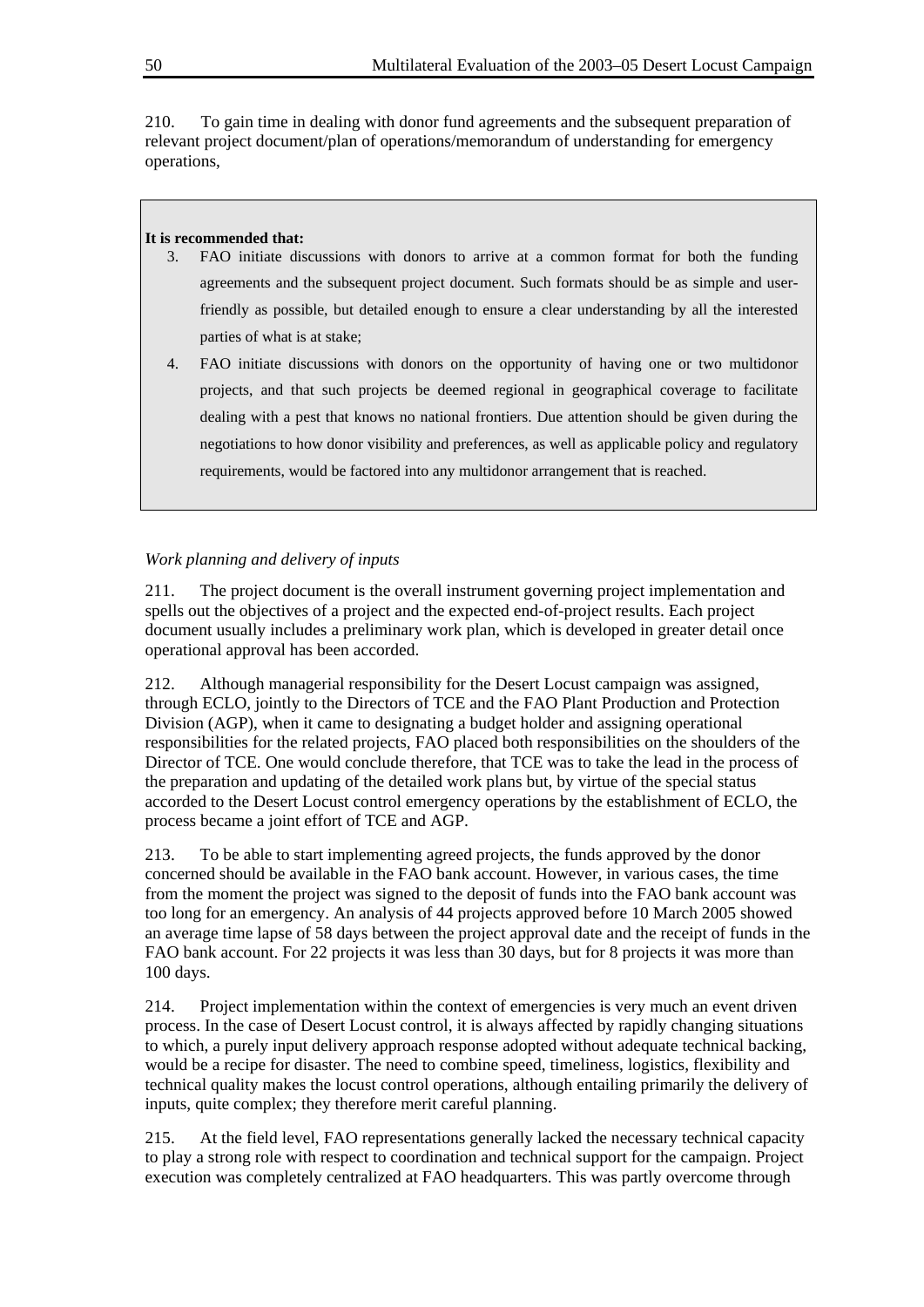the recruitment by FAO in the course of the campaign of international locust/logistics consultants to assist the affected countries and to support the FAO representations. The shortcomings of the centralized FAO approach were frequently mentioned in the course of the various discussions with national authorities and donor representatives. With respect to the implementation of Desert Locust control operations, 62 percent of the donors stated through the questionnaires that FAO involvement should be limited mainly to coordination and information activities. Only one donor felt that FAO should be involved mainly in project execution; instead 31 percent was in favor of both types of activities.

216. There is a feeling though within ECLO that because the Desert Locust menace evolves so fast and often in an unpredictable fashion, little would be gained by investing in detailed planning or programming for the corresponding control measures. The decision of FAO to constitute ECLO contradicts that perception and points instead to the need for an entity vested with enough powers and resources to enable it to adopt a strategic and a planned approach to the Desert Locust control operations.

217. In spite of this underlying assumption, ECLO does not appear to have acted on it. The result is that the campaign was waged using the modality applicable to any other emergency project that TCE handles. Even though TCE fully realized that the special situation pertaining to Desert Locust control operations required a common implementation strategy, programme and detailed operational plans, there were constant underlying difficulties in reaching technical decisions rapidly by AGP, allowing TCE to proceed with project implementation. ECLO management seems to have been content to have the two entities that were brought together under its umbrella from the Locust Group in AGP and the Emergency Operations Unit in TCE to co-exist side by side with each other, with each entity doing their own thing. The fact that ECLO is for the most part a headquarters-based entity with little or no field representation significantly contributed to the inability to provide rapid response and take swift actions.

218. The positive results achieved by ECLO during this campaign seem to be due more to the dedication and efforts of all the staff involved, than by design. In fact, if ECLO were to be challenged, it would be hard to show the blueprint it adopted in order to achieve the results and, more importantly, the catalogue of lessons learned and the way they could be used in strengthening measures to prevent and counter future locust outbreaks and upsurges.

219. In the absence of detailed project work plans, most of the collaborating units had either only a copy of the project document or the administrative from requesting action, to go by. It was not until the situation became clearer that more effort was deployed to define the specificity of the action and the expected lead time required for its accomplishment. At that point, the initiator was most probably already in a panic mode and drawing conclusions that the procedures of the organization on the matter were cumbersome and not user-friendly.

### *Procurement*

220. It has been suggested that speedier procurement for emergencies requires FAO to accept running risks after weighing very carefully the levels of the risk/benefit it is willing to accept. A more perceptive culture of trying to ensure value for money as against sticking strictly to the rules spelt out in the Organization's manuals would go a long way in rendering the procurement process more proactive.

221. For 29 projects, data were collected to determine the time passed between the receipt of funds by FAO and the handing over of the inputs to the recipient country. For these projects, it took on average 48 days to deliver the inputs, and for five projects at the end of 2005, inputs had not yet been delivered after 125 days or more. For emergency projects, these delays seem to be excessively long.

222. These delays were to a certain extent due to the lack of an overall plan for the activities to be undertaken. In addition, some procurement actions had to be funded by more than one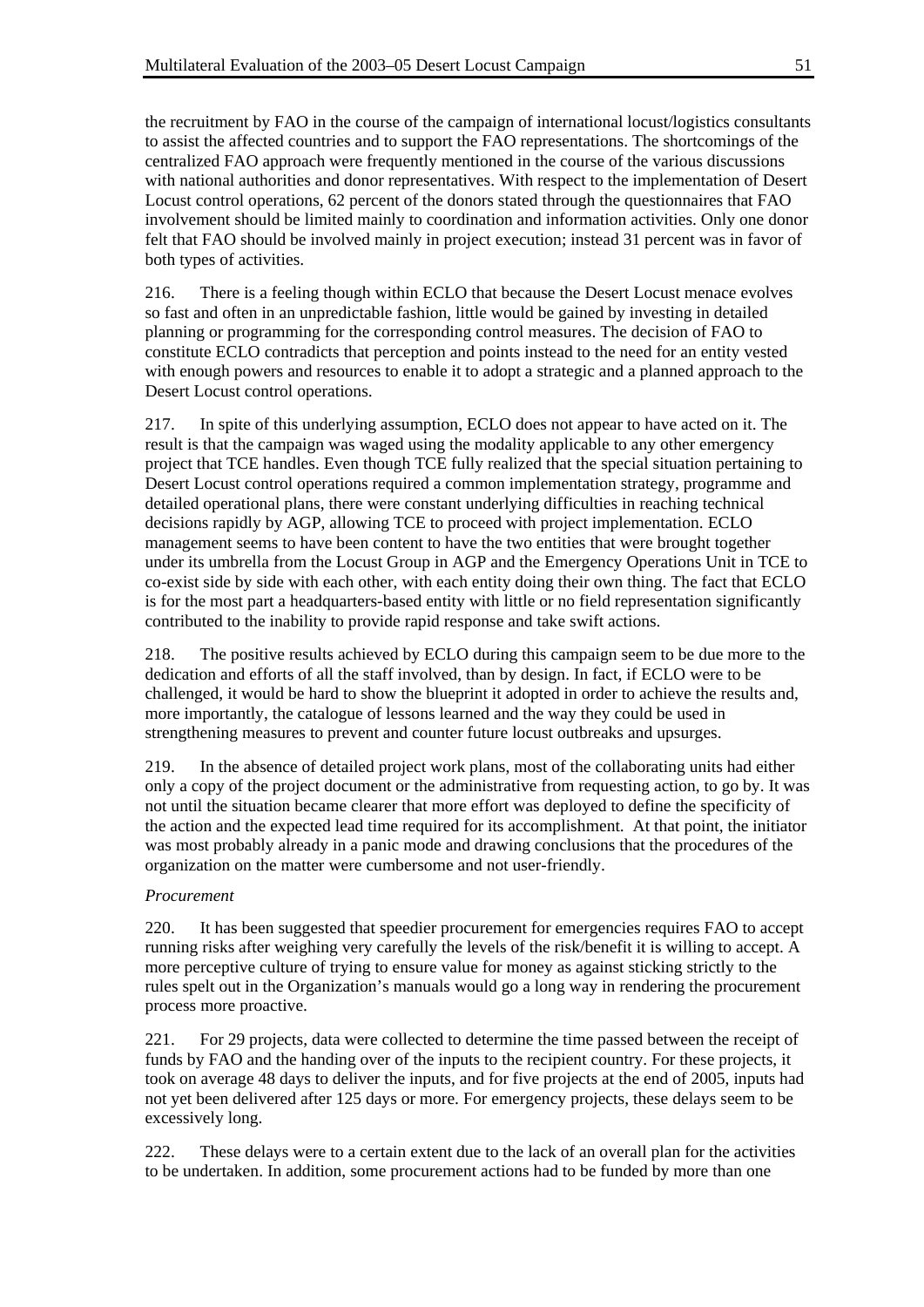project, requiring complex and time consuming financial management. Local procurement, which could have been undertaken for certain items, was not encouraged, partly because of the strict approach by the Plant Protection Service (AGPP) with respect to technical specifications.

#### **It is recommended that:**

5. the rather ad hoc procurement requirements be transformed by FAO into systems and methods that are specific to Desert Locust control and to similar emergency operations in which FAO is involved, as was also recommended by the Technical Group of the DLCC in early May 2005 in its workshop on contingency planning for Desert Locust control.

#### *Personnel (operations)*

223. Within TCE the onset of the locust upsurge meant that additional resources had to be mobilized, mainly by recruiting consultants and short-term staff to cope with the new operational requirements. Although this was coupled with a certain amount of internal shifting of staff within the division, it inevitably resulted in having a high turnover and a team that was not fully conversant with the nature and complexity of locust operations.

#### *Personnel (technical)*

224. As regards technical and professional support, the core team in the Locust and Migratory Pests Group of AGP is geared to deal with levels of activities during periods of remission rather than upsurge. When an upsurge occurs, additional technical human resources are sought from elsewhere by recruiting consultants and, in rare cases, fixed term experts, from outside FAO.

225. Given the very specialized, rather unique and intermittent nature of locust control and operations, the number of experts on the subject matter is limited to a circle of a few individuals. AGP should try to take a pro-active approach to stem this predicament by drawing up, well in advance of requirements and in close collaboration with TCE, an updated roster of potential experts and ascertain their availability and their terms. If their terms differ from the current personnel and administrative procedures, negotiations should be initiated up front in order to arrive at a *modus vivendi* and, where necessary, obtain any required waivers for them well ahead of the time they were likely to be fielded.

#### **It is recommended that:**

6. the FAO Plant Production and Protection Division plan ahead and set up a well researched roster of dependable, experienced and qualified candidates to fill expert positions pertaining to the Desert Locust control, especially in the field, and tries to ensure that their conditions are known and are acceptable to FAO.

## *Training*

226. The irregular occurrence of Desert Locust upsurges underscored above would suggest that institutional memory within FAO, the donor community and at country level on how to handle such upsurges is also likely to be limited, particularly at the operational level. It was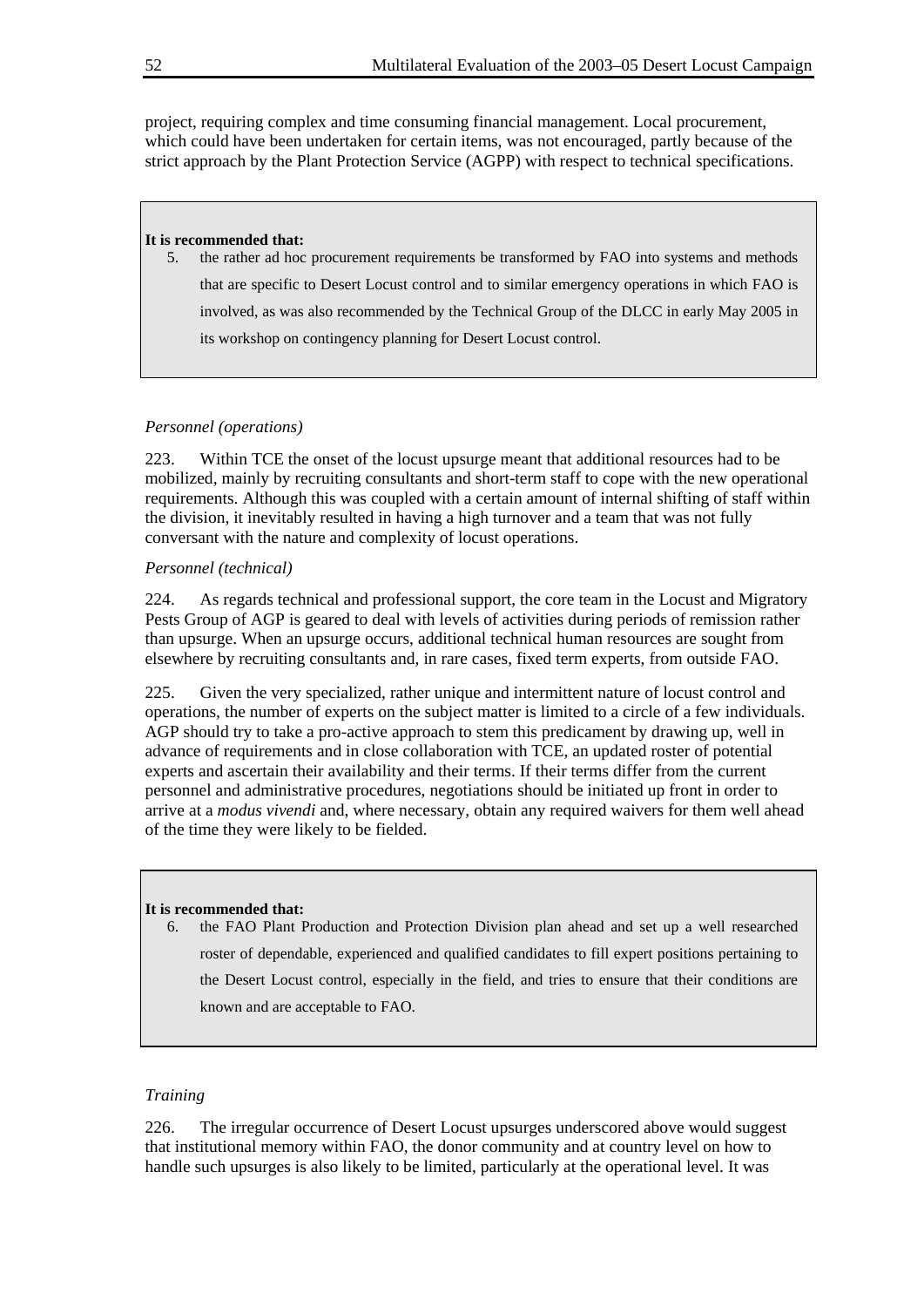therefore, imperative to ensure up front that those concerned and involved in the operations were well-informed of the latest state-of-the art techniques to combat the hazard and were of one mind on the subject matter. The ongoing investment by the Locust Group in ECLO on the training of trainers at country level is important to note, as well as the effort to organize at Dakar, albeit slightly late in the crisis, the meeting of the FAO Representatives in the locust-affected countries.

## *Procedures and Systems Functionality*

227. Much has been said on whether FAO has a comparative advantage in handling the delivery of inputs in emergency operations, especially the logistics pertaining to a hazard such as the one posed by the Desert Locust that occurs in an almost unpredictable frequency. This includes the need to change administrative and personnel rules, regulations and procedures of the organization, to align them more closely to the requirements of operating emergency projects. During face to face discussions with staff involved in ECLO activities, it was difficult for those contacted to pinpoint specific operational, procedural or system bottlenecks that needed to be ironed out. The often repeated issues were the time it takes from start to end of a procedure because of the large number of clearances required and, the delays experienced in some of the steps.

228. Most procedures require time, which may be difficult to compress beyond a certain critical minimum. What is important is to ensure that the process flow does not get hindered by too many steps or runs into bottlenecks. With the current technological development and given that all staff in headquarters are networked, it should be possible to find ways to speed up the process and cut down the movement of hard copies through clearances. For example, in TCEO six clearances were needed to extend the assignment of a consultant in the field, while in AGP project documents required clearance by the Head of the Locust Unit, the Chief of AGPP and the Director of the Division.

229. As far as delays are concerned, it would appear that some of them are not due to procedural or system weaknesses, but are rather attributable to shortage of human and financial resources. FAO does have, however, a mechanism to provide advance funding to facilitate the initiation of Trust Fund project operations pending the deposit of funds by donors. Advance funding has been mobilized through CERF, as mentioned previously.

230. Purchasing of pesticides was handled in a more effective manner when market surveys were carried out to determine, prior to the issuance of the purchase orders, which providers were able to deliver the pesticides needed for Desert Locust control in a timely manner, and at an acceptable cost.

231. Good priority setting is perhaps one way of minimizing delays. While the staff members directly involved in ECLO knew where their priorities were, the same cannot be said of the other units in FAO involved in the campaign in an auxiliary capacity. In an emergency, all those concerned in the chain of operations must perceive things in the same way and thereby align their priorities to the ongoing emergency. When these administrative units were queried as to why they did not respond faster to demands made on them by ECLO, the answer was that they were short of staff. Nonetheless, the units affirmed that as soon as they realized that a request submitted to them for processing pertained to emergency operations, they gave it priority almost to the detriment of their everyday jobs.

232. Delegation is another essential ingredient necessary for speedy decision-making and hence effective planning. The further down it can be taken the better, particularly when operating in an emergency mode. In the case of the Desert Locust, the limited circle of experts and the fact that input delivery revolves around procurement of a narrow spectrum of pesticides, spraying equipment, tools and protective clothing, and that contracting is focused on hiring of aircraft and helicopters, would make it quite easy to define a specific framework for delegation of authority in these areas.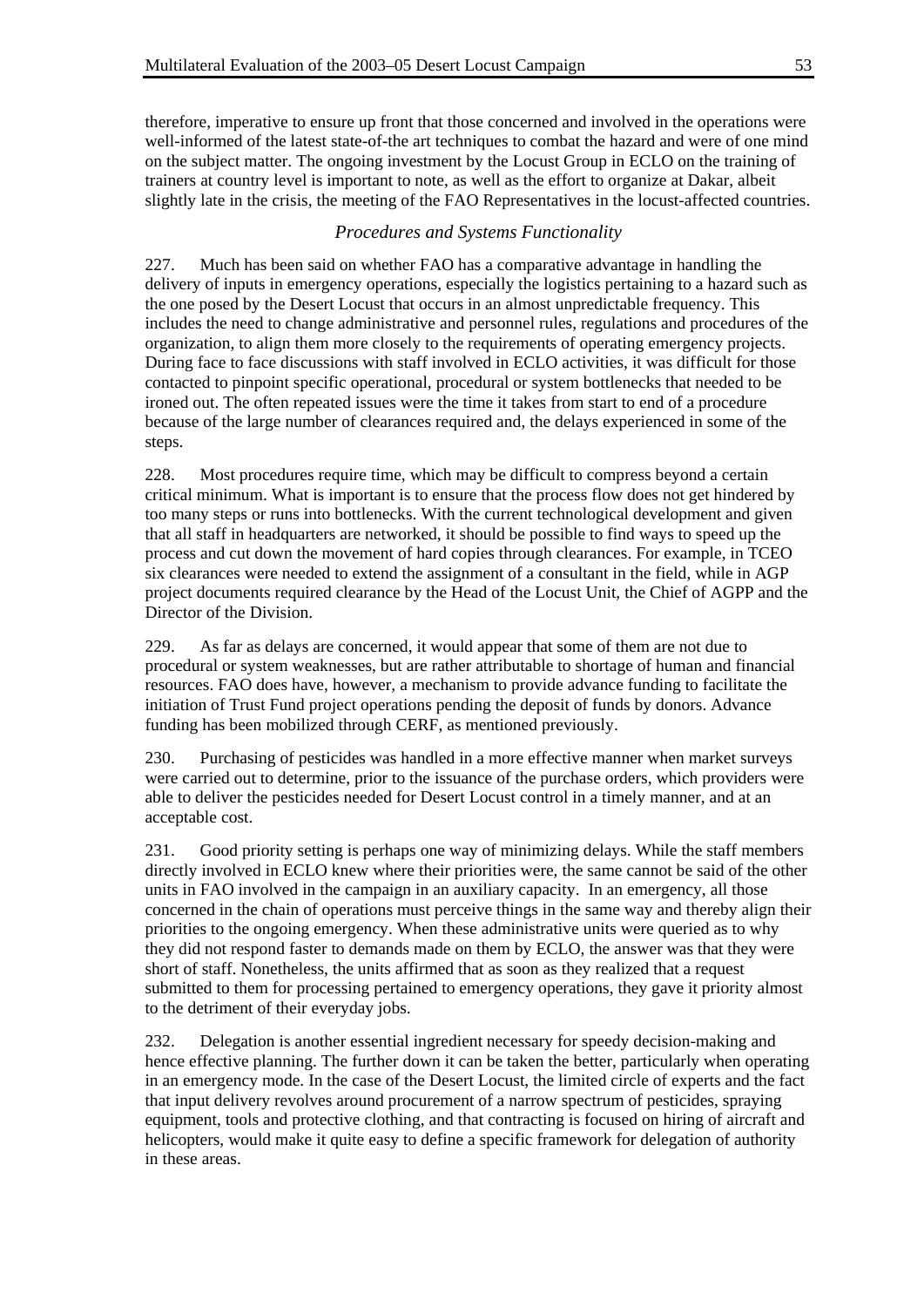#### **It is recommended that:**

7. delegation of authority for operational activities, lasting for the duration of the Desert Locust campaign, be given by FAO to the lowest possible level.

## *ECLO as a Functional Entity*

233. When ECLO was established by FAO in 1986 it was to deal with FAO's responsibility in the then ongoing campaign against the Desert Locust upsurge. The ECLO of 2004 was to strengthen FAO's response to an exceptional situation. The nuance between the two objectives may have led to the later ECLO being placed under dual direction and not having the "extensive delegated authority in order to permit fast decision and to expedite operations including the procurement of supplies" foreseen in the former.

234. ECLO does not appear to have exploited the opportunity of operating as a unified and seamless entity, which would in any event have been difficult with the dual direction (AGP and TCE). While the AGP staff directly involved in operations against locusts and other migratory pests were assigned to ECLO, the latter was, according to the terminology used in the Director-General's Bulletin establishing ECLO, only supposed to be supported by operational staff from TCE. Nonetheless, TCE staff did a good job of mustering, and eventually delivering on the substantial amounts of funds made available to wage the Desert Locust control campaign.

235. There is no doubt that if the ECLO directorate had been individual instead of dual and had had a similar carte blanche in terms of delegation of authority as in 1986–89, operational issues pertaining to recruitment of personnel, purchasing and contracting of control means for example, would have been less time consuming.

236. That would have also engendered an improvement in the process flow of some of the transactions initiated by operations officers as they would all gravitate to one focal point of approval instead of two. The situation whereby the Director of TCE as budget holder for Desert Locust control projects could not make commitments without technical clearance from AGP was overly cumbersome and unnecessary. It also led to turf protection tendencies.

#### **It is recommended that:**

8. a single unified command and wide delegation of authority be bestowed in a future ECLO and that it be recognized as an operational entity, with its own accounting code rather than that of OSRO, to facilitate the identification of regular programme and extrabudgetary appropriations put at its disposal by the Organization.

## *Monitoring and Reporting*

237. Upon the establishment of ECLO at the end of August 2004, FAO's Field Programme Management Information System (FPMIS) was adapted to meet specific reporting requirements with respect to ECLO activities for FAO's senior management, representations and ECLO staff. Further donor-related funding information was made available regularly to the public through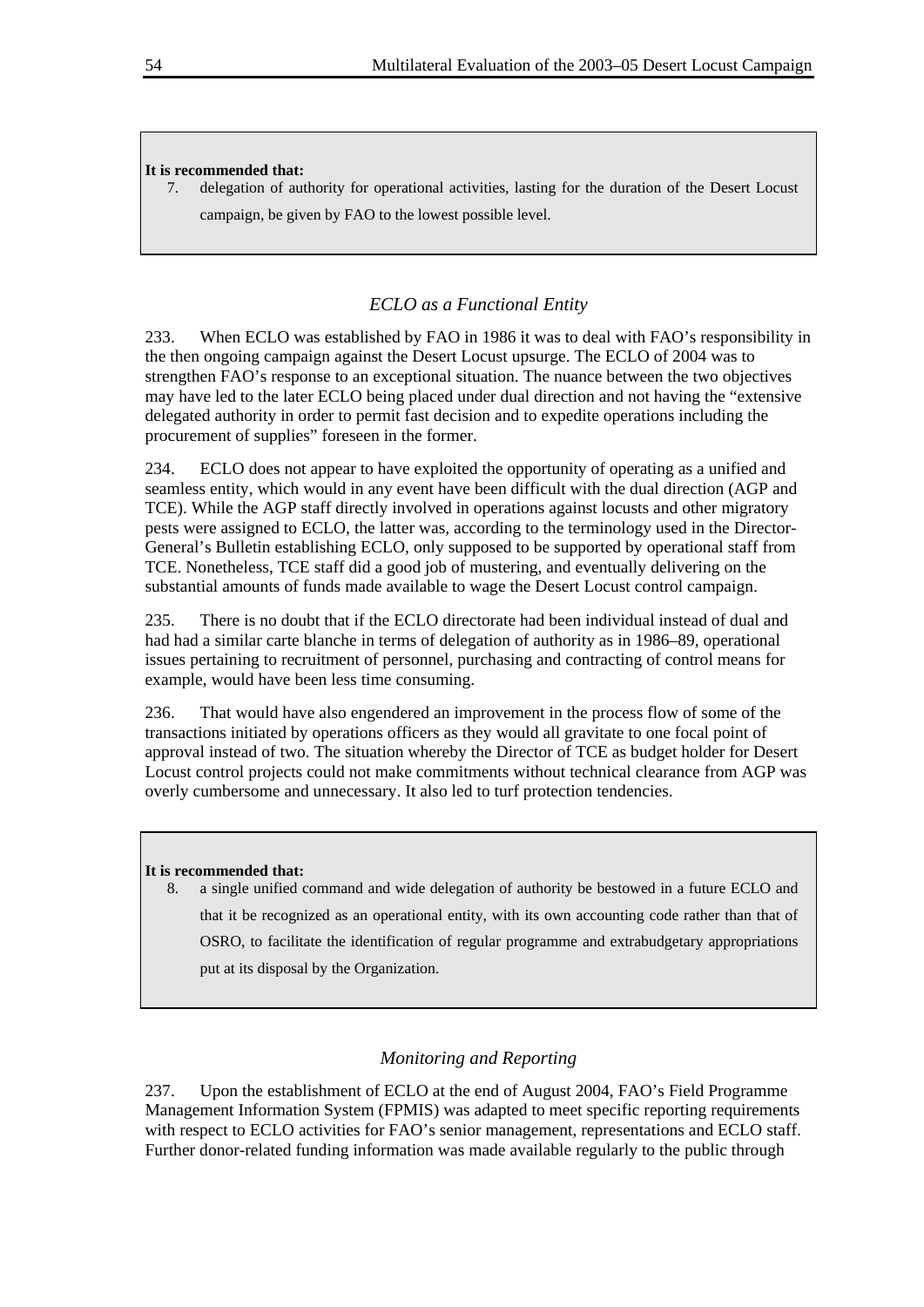FAO's Web site. Subsequently, access to the FPMIS locust projects was extended to include also countries affected by Desert Locusts and donors.

238. Many donors, in the quest for visibility and recognition of their contributions to the Desert Locust control campaign, were quoted in the media as having made contributions of funds to assist but, all too often, there was a gap between the public announcements of their contributions and the actual written agreement between the donor and FAO and the subsequent deposit of funds. Data extracted manually showed that a good part of the assistance came when the locust upsurge was at a very advanced stage suggesting that, if the assistance had come earlier, it might have been possible to contain the upsurge to lower proportions.

239. The other area of monitoring that was to be handled primarily from headquarters was that of measuring the rate of project delivery against approved budgets, prescribed inputs and the timeliness of the actions in respect of the agreed project start and ending dates.

240. This monitoring was also expected to keep an eye on the way the needs were being met as project delivery progressed and, based on the needs assessment drawn up at the start of operations, to forecast future needs and adjustments to be made in delivery plans as necessary to avoid in-country accumulation of pesticides and or other inputs such as aircraft flying hours. However, in the absence of an overall action plan for the entire campaign and detailed project work plans it has not been possible to translate this expectation into reality.

241. The following comments were received from donors on project implementation and reporting. FAO project implementation and reporting was considered less than satisfactory by 60 percent of the donors. Timeliness of inputs, quality of reporting, timeliness of reporting and visibility of the donor agency's contribution were all rated as less than satisfactory to poor. Project implementation could be improved through enhanced communication with the field, by delegating operational decisions to the country level, and by simplifying the FAO procedures.

242. Reporting has been perceived as weak by most of the donors. It should be improved by respecting the reporting schedules and by giving a better picture of all the actors. *Affected countries should be more involved in the reporting. One donor noted that very little reporting on the operation was received, even when FAO was requested to confirm that its contribution had been well utilized, no information was provided, even informally. It had been promised in early 2005, but did not arrive until October 2005. Another donor noted that their field monitoring reported that delivery of inputs, as well as technical support delivery, was less than optimal. They had not received formal project reports from FAO and therefore it was difficult for them to judge specifically how it could be improved.* 

243. *It was noted that the quality of reporting in areas such as emergency pest operations often lacked analytical interpretations on impacts and/or implications on food security, human health, environment, host-country and regional capacities and others as applicable. This affected the quality of the reports, especially in areas where actual measurable results according to specific indicators could have made a significant difference.* 

244. *Another aspect that needs closer attention is visibility of donor contributions. It is not uncommon to come across a national and/or regional beneficiary and hear that donor contributions are either absent or insignificant and that most of the assistance is coming directly from FAO. This issue has been raised and discussed at various venues but the donors still need their share of recognition.* 

## *Project Revisions*

245. Recognizing that complex emergencies especially those pertaining to biological phenomena evolve extremely rapidly and therefore lead to rapidly changing needs, provision should always be built in the donor agreements during negotiations to cater for possible shifts of the original scenario. This should also allow for flexibility for FAO to respond to such changes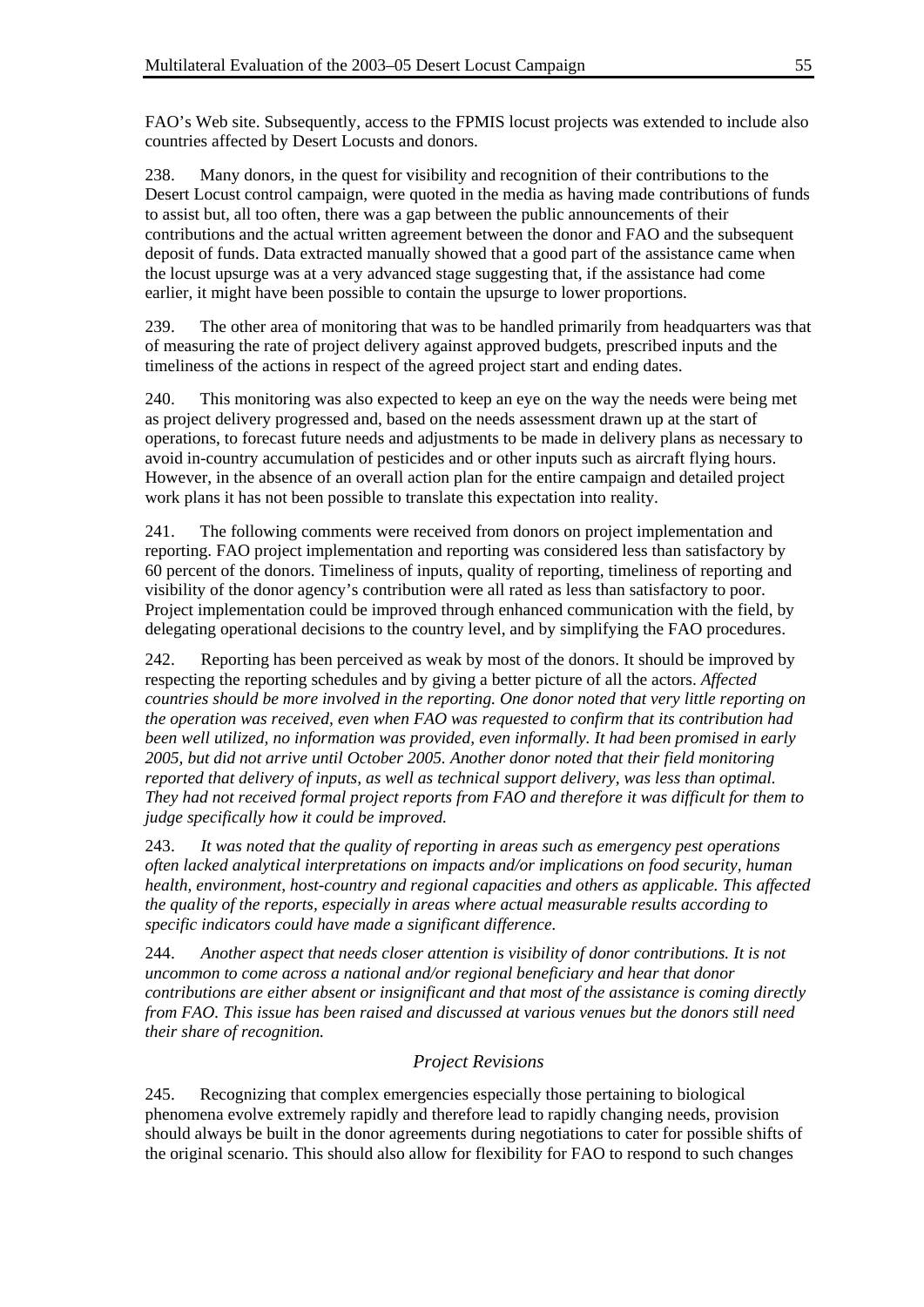through, for example, a simple exchange of an e-mail with the donor rather than undertaking lengthy negotiations.

246. Such a move is contingent, however, on the donors being kept well-informed of the evolving scenarios as they unfold and not be taken by surprise at or near the end of project date. Proposals for a revision should be seen by donors as indeed a response to changed circumstances and not as an afterthought that arises because the Organization finds itself with some unspent funds in hand.

247. The combination of effective control operations and unfavorable weather conditions in northwest Africa during the winter of 2004/2005, have led to a rapid suppression of the upsurge. This has resulted in an unspent amount estimated at US\$25 million by the end of 2005 out of the total US 74,160,068 that was available. This unspent money is spread over some 30 projects. Negotiations are now in progress with the donors to obtain their concurrence and approval to continue disbursing these funds to take care of elements such as strengthening the survey capacity of national teams during the remission period, to correctly dispose of pesticide containers, to continue the assessment of possible negative impact of the chemicals used on the environment, and to bolster research on more user-friendly control measures that can be used in any future upsurges.

248. Concern has been expressed over the limited attention being paid to the opportunity of deploying the unspent funds to improve the livelihoods of the pastoral and peasant populations re-establishing their productive capacities that were destroyed by the locust invasion. The fact that the appeals for locust control were not comprehensive enough and coordinated with other aspects of the relief-rehabilitation-development continuum strategies could make it difficult now to demonstrate to donors that there is a need to take advantage of the unspent funds to address that aspect during the ongoing project revisions.

### **It is recommended that:**

9. FAO strive to present a clear strategy to the donors at the time of launching the appeals that is part of the relief–rehabilitation–development continuum, by focusing not only on the immediate problem of eliminating Desert Locusts but also on related humanitarian and livelihood protection issues.

## **I. KEY ISSUES FOR AFFECTED COUNTRIES AND DONORS**

249. Responses from the questionnaire to affected countries indicate the following as key issues to improve Desert Locust control:

- creation of an emergency fund;
- timely mobilization of resources;
- improvement of regional coordination;
- training of staff in countries in the recession area; and
- preparation of national action plans.

250. On the other hand, the following areas are considered by the donors as high priority for the improvement of Desert Locust monitoring and control activities:

- strengthening of Desert Locust monitoring at national, regional and international level;
- strengthening Desert Locust control capacity nationally and regionally;
- improved contingency planning;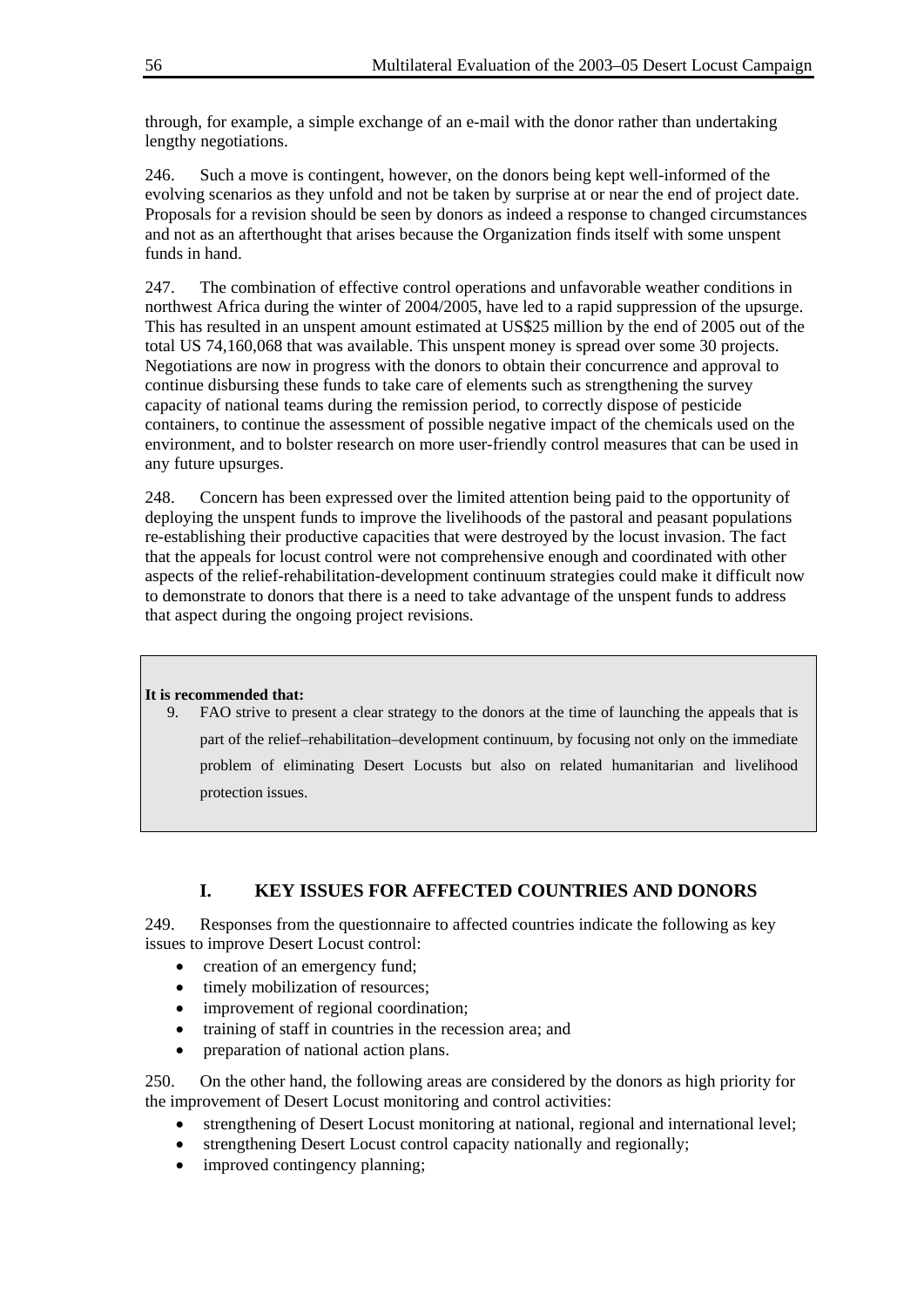- coordinated framework for rapid response, including donors;
- greater attention to the environment;
- greater attention to human health;
- greater attention to effects on human livelihoods of locust damage and any rehabilitation needs;
- clearer definition of institutional roles;
- avoidance of the over supply of pesticides; and
- more effective procurement procedures in the affected countries.

251. In addition, donors stated that more research should be undertaken with respect to Desert Locust surveillance, population dynamics and control, environmental and public health protection, socio-economic impact, biological control, institutional mechanisms and control interventions.

252. Furthermore, a number of concluding questions were raised in the questionnaire to donors concerning key issues to improve future arrangements for Desert Locust operations. The replies received are summarized below.

### 253. **Is there sufficient clarity with respect to an effective Desert Locust control strategy?**

- a) *The preventive control strategy is the only strategy through which a Desert Locust invasion can be avoided. This strategy has been adopted by all the countries concerned during meetings of the DLCC and by the FAO Council through the EMPRES programme. Through this latter programme well-coordinated and effective control can be achieved.*
- b) *The strategy to overcome Desert Locust invasions should be clarified to both donors and recipient countries. However, the preventive control strategy is well defined, but should be implemented. It is necessary to ensure a better operational basis for the FAO strategy for Desert Locust control. The three phases of preventive control, invasion control and post-invasion activities should be better articulated, as well as the role of the different partners at the national, subregional/regional and international levels.*
- c) *Some donors noted that in any control strategy there should be more clarity on how economic, social and environmental matters will be addressed, and on how different options can limit the impact of the control operations in these areas.*
- d) *With a pest such as the Desert Locust and the vast areas it occupies, the much coveted strategies including integrated pest management (IPM) are often hard to implement. While the various components of this strategy have proven effective and applicable to some degree, the holistic approach is far from being operational. It is likely that this will remain so for some time. Efforts by FAO/EMPRES, the Assistance for Emergency Locust/Grasshopper Abatement project (AELGA – formerly known as the Africa Emergency Locust/Grasshopper Assistance project), national units in the Sahel, the Maghreb, etc., have yielded promising results and need to be encouraged and supported.*

### 254. **Desert Locusts can move rapidly from one country or region to another. Consequently, flexible control approaches are required. How can this best be addressed given the administrative procedures for allocating financial resources?**

a) *The responses show that when well-documented requests for funding and budgets are submitted early there can be more flexibility. The creation of some form of a fund for emergency situations with the necessary flexible control procedures should be considered. This is not only a question of administrative constraints, but also a matter of donor priorities for certain countries and geographical areas. Reallocation of funds from one country programme to another is administratively very difficult. Therefore, Desert Locust control campaigns should be planned from*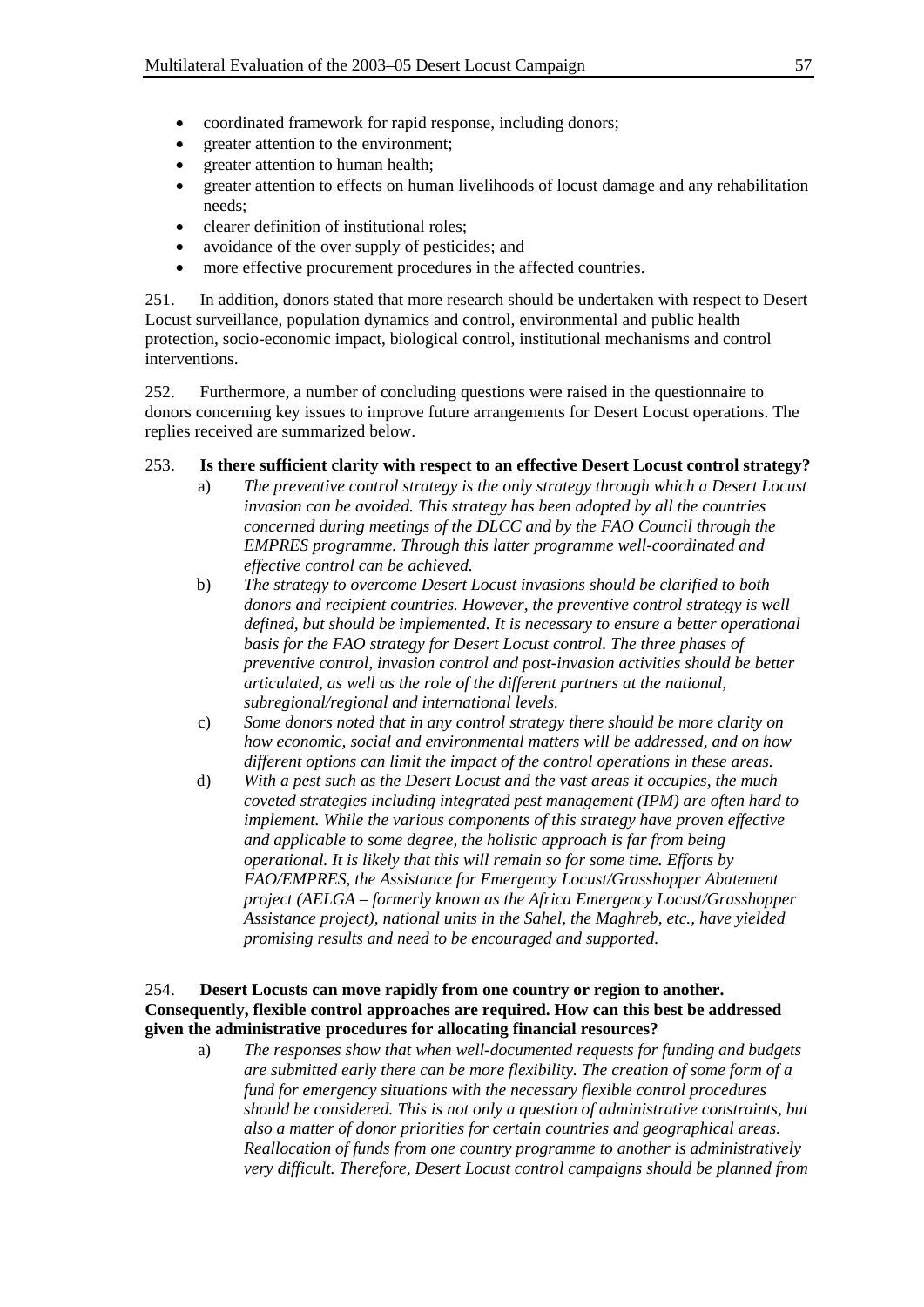*the start on the basis of regional programmes, instead of on specific country programmes.*

b) *The regional and subregional organizations (CLCPRO) with good linkages at the national level and effective institutional relations constitute the best framework to coordinate the cross-border aspects of locust control and to carry out control operations in an effective and responsible manner.*

#### 255. **What were the main reasons for the delays in donors' reaction to the request for support for the control campaign and how could the availability of funding be speeded up?**

- a) *Undoubtedly, at the beginning of the Desert Locust upsurge, there was insufficient awareness of the seriousness of the situation and of the potential spread of the risk. Facing many requests, donors have a tendency to react only when the crisis is really present and their public opinion has been sensitized by the international media. The main reasons also include donor's own decision-making and fundreleasing procedures. FAO rules should be changed to allow some actions to be taken based on pledges, and not wait for the actual disbursement of funds.*
- b) *At the beginning, there was a lack of publicity concerning the Desert Locust upsurge. Insufficient information and explanation were presented in documents sent to donors. Such documents should present information responding to the donors' development policies. In fact, this can be considered as a matter of how convincing the information will be and whether the "broader picture" is clear. In the absence of well-vetted national/regional/ international coordination, donors often go bilateral. Donors also may choose the bilateral route for political reasons.*

#### 256. **How can capacity be raised rapidly in response to a crisis?**

- a) *Response capacity can be raised rapidly by establishing proper contingency plans and a pesticides bank. FAO should also establish a targeted intervention fund, with clear guidelines for its operation, so that it can rapidly undertake the necessary actions. Such a fund should solicit replenishment by donors upon submitting the necessary justifications.*
- b) *Planning in advance and building capacity in the affected countries is essential in this respect. Strengthening of institutional aspects should be undertaken and increased investments should be made in research and monitoring to ensure that outbreaks will be forecast in a timely manner. This should be based on a continuous dialogue between the research community and the end-users. Testing of new control methods between outbreaks should also be carried out.*
- c) *Standby mechanisms that are sensitive to this type of hazard, including the identification of experts, need to be established. Effective and efficient use of the Central Emergency Response Fund should be employed. The FAO operational capacity to carry out training programmes could be strengthened so that capacities are in place when required.*
- d) *Raising capacity can be adequately addressed if it is part of a more realistic and sustainable approach within the IPM strategy. The focus here should be on capacity development for a preventive strategy that could significantly reduce the need for delayed emergency operations. A well-thought-out IPM strategy could, in principle, not only contribute but enhance a rapid response capability of affected countries.*
- e) *One also needs to be more realistic in formulating short-, medium- or long-term response strategies. In most Sahel countries where technical, material or financial resources are often scarce, the likelihood and the need for emergency responses will continue to be more frequent. This will obviously require some sort of contingency plan to establish a surge capacity within the affected countries.*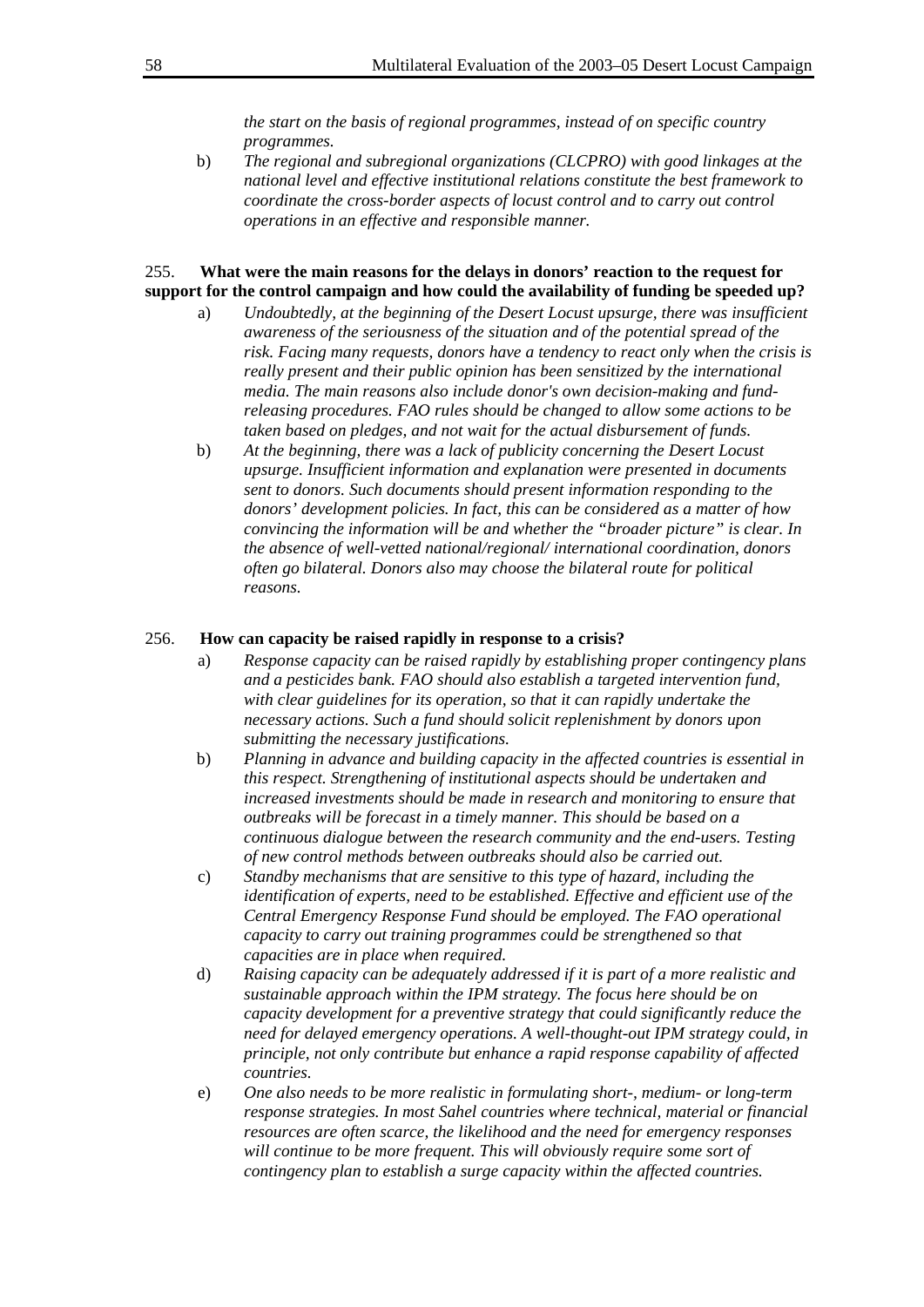257. The nine recommendations presented in this section require appropriate action from FAO to ensure that it is well prepared to address future Desert Locust emergencies. The necessary proposals should be prepared by both the technical and administrative units of FAO in consultation with relevant stakeholders.

# **IV. Analysis of the Control Campaign**

## **A. IMPACT ON THE FOOD SECURITY SITUATION AND LIVELIHOODS OF AFFECTED COMMUNITIES**

258. Officially, the impact of the Desert Locust invasions is considered by the national authorities as very limited in almost all the affected countries. However, the data collected by the evaluation team indicate that they have had a major impact on the food security situation and the subsistence means of the affected communities. Two major factors may explain this apparent contradiction.

259. First, the control campaigns concerned only to a limited extent the regions with low crop production potential, which are usually occupied by vulnerable, subsistence-level rural communities. The campaigns were focused in particular on the protection of regions with a high production potential such as the Souss valley in Morocco, which occupies about 200 000 ha and where citrus and vegetables are grown for export; the northern part of Algeria, which represents some 30 percent of the total country area and which is the main agricultural production area; and the Senegal river valley where irrigated agriculture is common.

260. Second, the total amount of losses caused by the Desert Locust to crops and pastures has not been evaluated systematically. This is due to the lack of a generally accepted methodology to determine losses as and when needed, and the insufficient involvement of the relevant national structures in the monitoring and evaluation of the economic, social and nutritional impacts.

261. The regions with low agricultural potential have suffered to a varying degree losses to crops and pastures resulting in (i) relatively important food shortages, (ii) strong price movements in the markets, (iii) insufficient availability of grazing areas, (iv) selling of animals at very low prices, in order to meet the subsistence needs of the households and to buy feed for the rest of the animals, (v) early transhumance of the herds, (vi) severe tensions between the transhumant pastoralists and the local farmers, and heavy pressures of the animals on the transhumance zones, and (vii) extensive migration to urban areas.

262. Based on the various data collected from various sources in the course of the visits to the affected countries, the evaluation team came to the conclusion that the number of people in the Sahel having suffered to varying degrees from the Desert Locust invasion may be estimated at over eight million, distributed as follows.

| Table 6             |           |
|---------------------|-----------|
| <b>Burkina Faso</b> | 500,000   |
| Mali                | 1,000,000 |
| Mauritania          | 1,300,000 |
| Niger               | 3,000,000 |
| Senegal             | 1,580,000 |
| Chad                | 1,000,000 |
| <b>Total</b>        | 8,380,000 |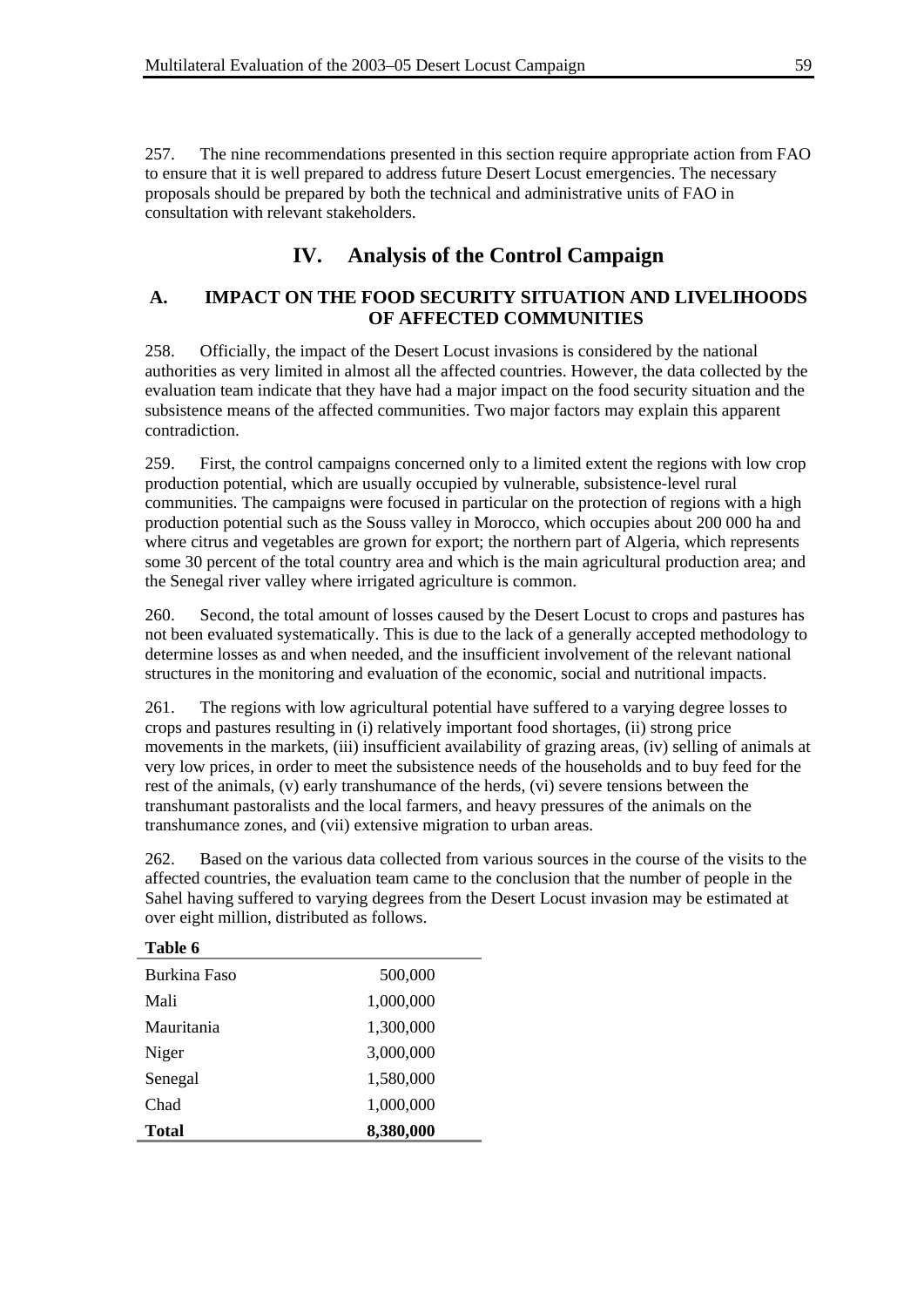263. The Desert Locust invasions have worsened the food situation of the local populations, by aggravating the poverty and vulnerability of the households already living under very precarious conditions. In fact, the locusts have in many respects considerably accentuated the chronic, even structural deficiency in most of the regions.

264. The Desert Locust invasions have not only increased the difficulties of the households to cover their food needs, but they have also created pockets of famine in all the Sahel countries, necessitating emergency interventions. A number of examples demonstrate the spread of this phenomenon. In Senegal according to a report of a WFP/FAO assessment mission undertaken in 2004, some 124,300 rural households, 20 percent of the total population, were in need of agricultural emergency assistance. During the same period following a WFP study in Mauritania, close to 60 percent of the households interviewed were either in a food insecure situation, or have become increasingly vulnerable to food insecurity; the number of people having received some form of assistance was as high as 400,000, or about one-seventh of the national population.

265. The households most heavily affected by the locust invasion were in most of the cases those with chronic vulnerability. While the evaluation team did not have the opportunity to carry out interviews with households headed by women, there is little doubt that these households, with a higher degree of poverty, find themselves in a more critical situation than those headed by men. This higher degree of poverty is a result of the lack of control over the productive resources and the resulting benefits.

266. The impact of the Desert Locust invasions in particular on crops has been worsened by shortage and irregular distribution of rainfall in 2004. The locust infestations combined with this climatic hazard, in these essentially rainfed agricultural production systems, had considerable consequences for cereal, leguminous (pulses) and vegetable production. After the locust passage the situation worsened from limited crop losses caused by rain shortage to almost complete destruction. In many cases, the losses of the principal food crops, millet, sorghum and cowpea, ranged from 60 percent to 90 percent, reaching even 100 percent. Although relatively modest within the context of the overall national economy, the damage and losses at the level of the affected communities turned out to be disastrous in many cases.

267. This is clearly shown by the following examples. Compared to 2003, during the month of November 2004, the production in the Sahel provinces of Burkina Faso experienced a reduction of 90 percent in Oudalan, 78 percent in Séno, and 74 percent in Soum province, mainly as a result of heavy Desert Locust infestations. The total production losses caused by the Desert Locust were estimated at 58,832 tonnes (millet 49,049 tonnes, white sorghum 9,782 tonnes and cowpea 4,325 tonnes). $^{19}$  $^{19}$  $^{19}$ .

268. In Mali in the northern and northeastern part of the country, the dominant food crops cowpea, millet and sorghum have been heavily affected: for example, in the Nara district the losses have been estimated at 75 percent of the total production. For cowpea, the most important crop to cover the hunger period, the losses were 100 percent, while they ranged from 50 to 80 percent for the other staples.

269. In Mauritania, no region has been spared by the Desert Locust invasions, which resulted in a cereal deficit of 187,000 tonnes. While the spread of the losses varied, all crops including cereals, vegetables, and date palms suffered from the invasion. The losses caused to rain-fed crops have been estimated at more than 70 percent. For date palm production, a yield reduction of 80 percent compared to normal years, resulted from the invasion of Desert Locusts in many regions (Adrar, Inchiri, Tiris Zemour and Tagant).

l

<span id="page-63-0"></span><sup>&</sup>lt;sup>19</sup> Direction Générale pour la Provision de la Sécurité Alimentaire, Enquête dans les zones touchées par le criquet pèlerin du 5 au 14 novembre 2004.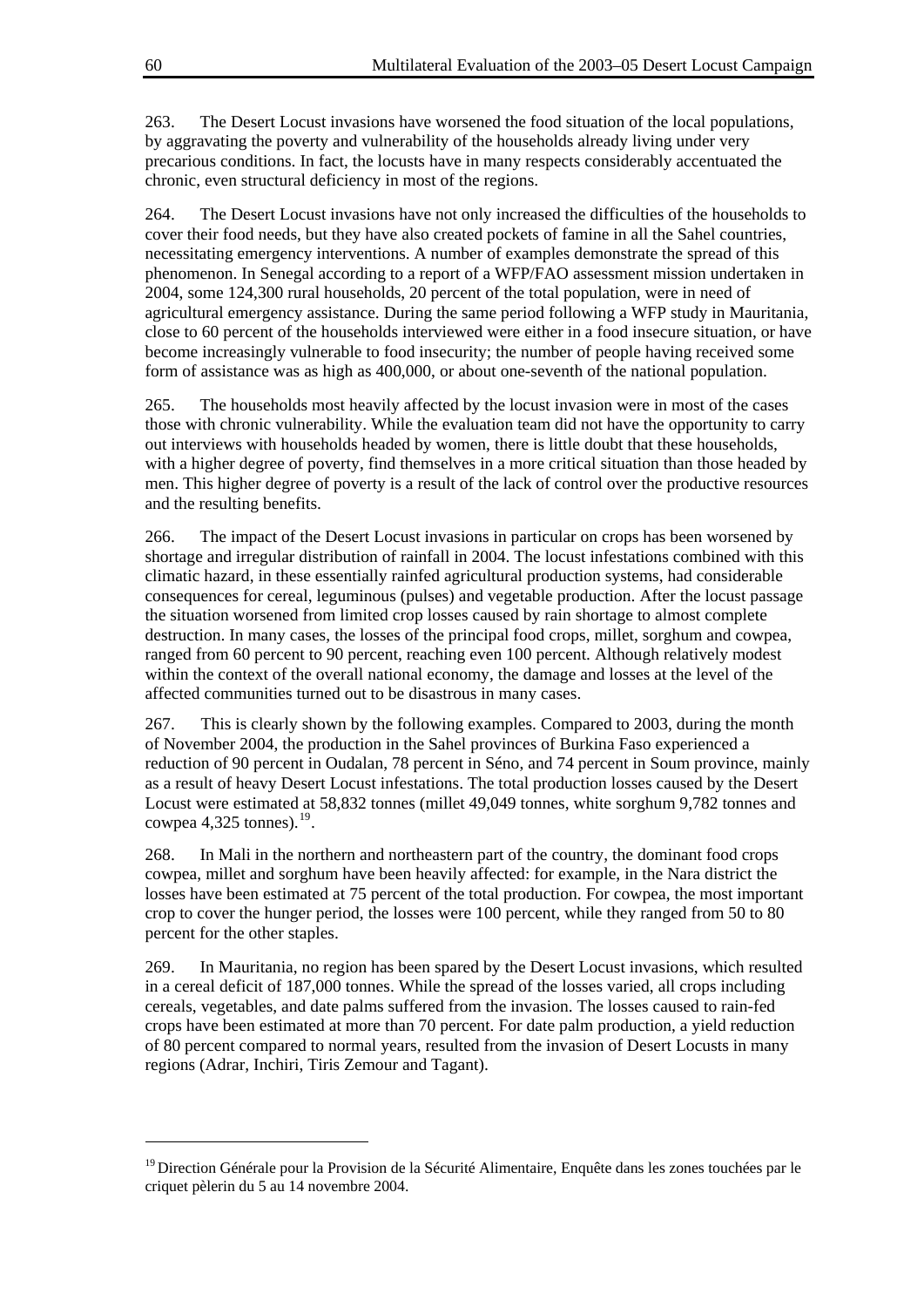270. In Niger, the combined effects of drought and Desert Locust invasions have caused food shortages in 3,755 villages which are located mainly in the northern regions of Tillaberi, Maradi, Zinder and Tahoua. The cereal deficit in 2004 was estimated at 27 percent, or about 223,487 tonnes. More than three million people in some 3,000 villages located in the agropastoral zones of the centre and the north of the country entered into a food insecurity situation.

271. In Senegal, the damage and losses caused by the locusts to rainfed crops, in particular millet and sorghum – and sometimes cowpea and groundnut – were serious but localized and ranged from 30 to 70 percent, affecting in particular the agropastoral regions located in the north and centre of the country. The most heavily affected regions were Louga, Matam, Dakar, Thiès and Diourbel. Luckily, the groundnut basin, and the Kaolack, Kolda, Ziguinchor and Tambacounda regions, as well as the Senegal river valley crucial for the production of rice and vegetables, were spared by the invasion, avoiding a major food crisis in the country. According to a GIEWS<sup>[20](#page-64-0)</sup> report, the cereal production of the regions devastated by the Desert Locust represented only 20 percent of the national production.

272. Other production systems and dry season crops, especially fruit and vegetable production, practiced in particular by women, have also not been spared by the Desert Locusts. Complete harvests have been destroyed, depriving the producers of significant revenues in a couple of hours and aggravating the precariousness of their food situation. In general, vegetable crops constitute the second source of income for both the peri-urban and the rural population.

273. There are many examples of dramatic situations created by locust infestations of crops, but in particular one example will be cited of a women producers group in Mauritania met by the evaluation team. The losses of their small vegetable production fields (about 50 m²) were in the order of US\$ 200–300, leading to a significant reduction of their financial resources. Knowing that women have a very strong tendency to use their income for the improvement of the nourishment and well-being of the family, especially the children, the consequences of this loss of revenue are clear especially at the nutritional level.

274. The consequences of the Desert Locust invasion for animal production have been equally ill-fated, causing the destruction of pastures, as well as a reduction in harvest residues used for forage. For example, in Niger a reduction in forage production of 4,460,000 tonnes has been recorded in the infested areas. Towards mid-September 2004, two-thirds of the losses are estimated to have been caused by drought and one-third by Desert Locusts, by crop loss assessment missions. An additional negative effect of the invasion of pastures by locust swarms is the fact that cattle refuse to eat vegetation heavily contaminated by locust excrement.

275. In response to this situation and in certain cases because of fear that their animals might be poisoned by pesticides, nomads adopted the solution of early transhumance. However, this led to overgrazing, and generated and exacerbated conflicts between pastoralists and local sedentary farmers who had not yet completed their harvests. It has also entailed conflicts between herders competing for the use of water holes, pastures, and crop residues.

276. The loss of forest natural resources, in particular the destruction of *Balanites, Acacia* and *Ziziphus* widely consumed by women and children, had a major impact on the nutritional status of women and children. Reduced access to plants, fruits, leaves and other wild food products, which constitute a non-negligible source of vitamins and medicines, can seriously influence the nutritional and health status.

277. Completing the work undertaken by the evaluation team, a survey was carried out in Burkina Faso, Mali and Mauritania in February/March 2006 to determine the impact of the Desert Locust invasion on the food security and subsistence means of the rural populations. In

l

<span id="page-64-0"></span><sup>&</sup>lt;sup>20</sup> Global Information and Early Warning System.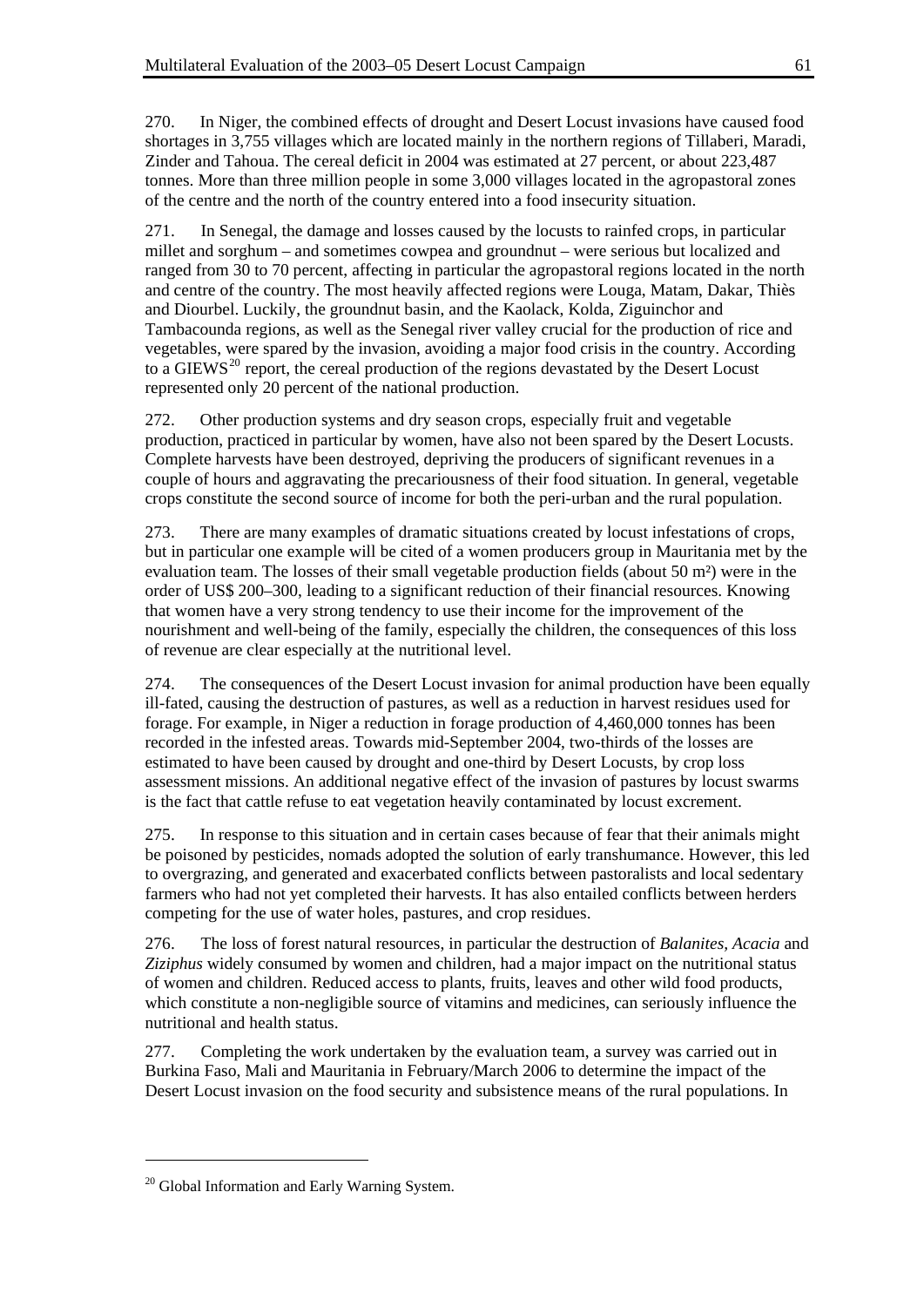Burkina Faso and Mali, three zones were selected and in Mauritania four, and a total of 30 villages was covered by the survey in each country. This has led to the following conclusions.

### *Losses caused by the Desert Locust invasion*

278. The losses caused by the Desert Locust invasion in 2004 have been evaluated at 80 percent of the expected cereal production in 2004 in the zones surveyed in Burkina Faso, 90 percent in Mali and 90–100 percent in Mauritania. For staple leguminous crops (cowpea and groundnut), losses are close to 85–-90 percent of the expected production in 2004 in the three countries. One-third of the pastures have been lost in the affected zones in Mali and Burkina Faso. The most important losses were observed in Mauritania, in the range of 85 percent of the fodder production. With respect to forage trees and products collected for human consumption, losses have been close to 50 percent in Mali and Burkina Faso, and they were higher than 80 percent in Mauritania.

279. Moreover, the zones affected by the Desert Locust invasion suffer in a chronic manner from lack and poor distribution of rainfall. During 2004, pockets of drought were noted in the north of Mauritania. The distribution of rainfall has been geographically very irregular in Burkina Faso. In Mali, the beginning of the agricultural season was hampered by shortage of rainfall. In a number of situations, this led to the need to re-sow crops. However, the losses attributable to rainfall problems were limited in space (oases in Mauritania, zone of Gao in Mali). In more than 80 percent of the investigated villages, the Desert Locusts were the primary cause of the crop losses and the food crisis in 2004.

280. The majority of the people interviewed were rather critical of the efficacy of the locust control campaign. Problems mostly cited were the delays in the mobilization of resources by the authorities and the organizations concerned, the lateness of the insecticide treatments, often undertaken after the losses had been inflicted, the lack of and poor efficacy of the pesticides used, the lack of spraying equipment available for use by the populations. The treatment with hand-held equipment by the local populations was often seen as inappropriate considering the extent of the invasion, with the exception, however, of treatments carried out on small areas, such as the oasis of Atar in Mauritania or the vegetable zones of the Dogon area in Mali.

### *Food security situation*

281. In 2004, the cereal deficit had reached 80 percent of the consumption of the villages surveyed in Burkina Faso, 85 percent in Mali, and 95 percent in Mauritania. Moreover, for the staple leguminous crops, groundnut and cowpea, the deficit was between 80 and 95 percent of the consumption needs. The shortage of food products has caused strong price increases in 2004 and a chronic shortage of certain basic products in the local markets.

282. The majority of the households were forced to reduce their food consumption. The volume and number of daily meals were reduced, certain traditional plates based on millet were no longer on the menu in Mali and Burkina Faso. In 2004, the consumption of cereals was generally reduced by between 15 and 17 percent in the countries studied. As a result of these restrictions, the individual consumption of cereals has been reduced to 145 kg/person/year in Mali, 155 kg/person/year in Mauritania, and 160 kg/person/year in Burkina Faso. These amounts do not satisfy the basic calorie needs in the Sahel countries, where cereals constitute the basis of the diet.

283. A strong disequilibrium in food rations was linked to the quantitative reduction of the meals. The consumption of groundnuts by the households fell by 67 percent in Burkina Faso, the consumption of cowpea was reduced by 35 percent in Mali and by 20 percent in Mauritania. In more than half of the households in the three countries studied, certain foodstuffs had to be rationed or left out. This was in particular the case for meat, fish, salads and vegetables, as well as certain food stuffs considered as luxury, such as coffee, tea and spices. Certain households had to give up milk and infant food products, oil and enriched flour.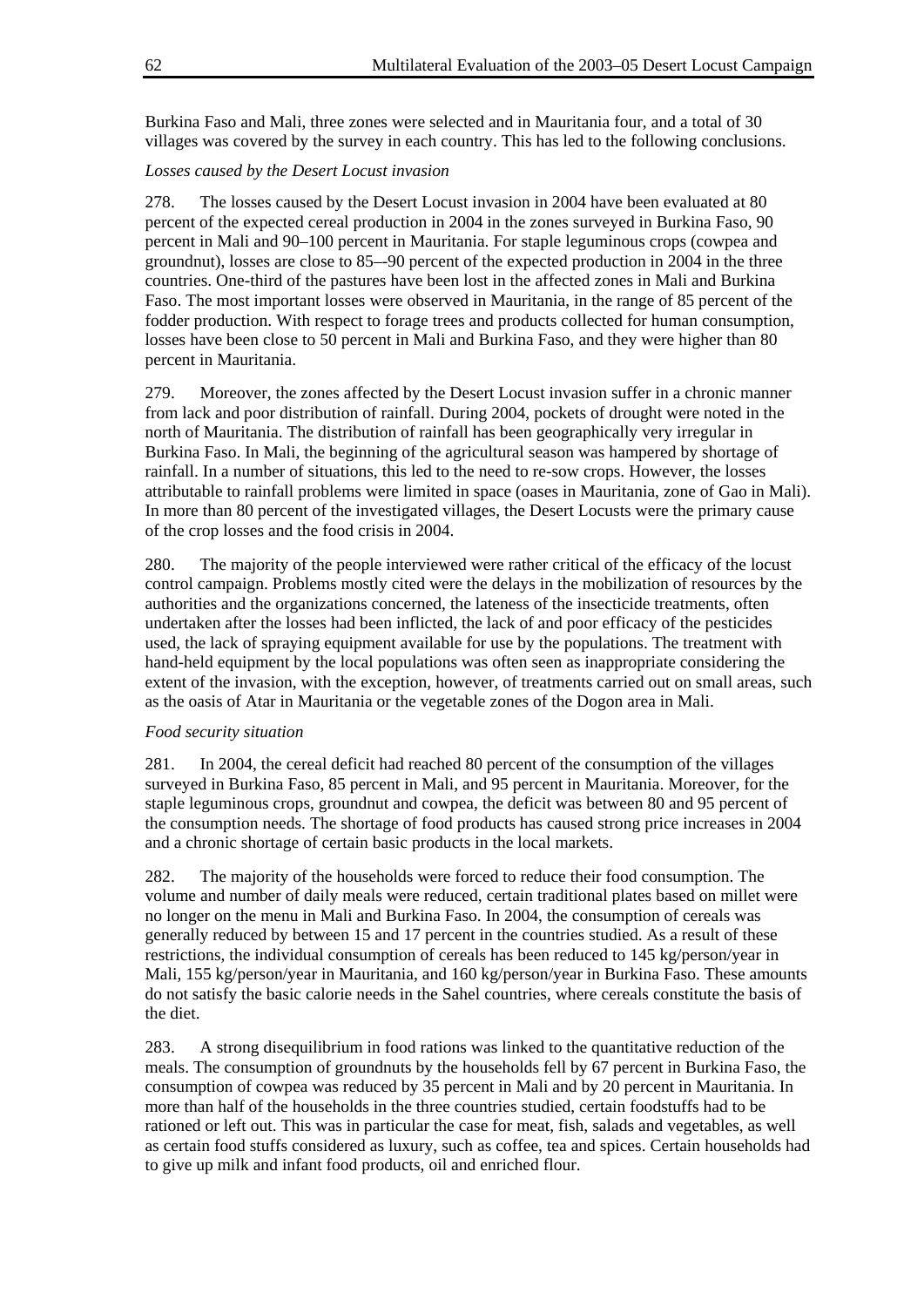284. External aid in the surveyed areas, essentially in the form of food assistance, was provided in 2004 in Burkina Faso to 90 percent of the households contacted, who each received on average 140 kg of cereals in 2004, representing 8 percent of their food deficit. In Mali, 75 percent of the households received on average 300 kg of cereals, covering 15 percent of their deficit. In Mauritania, 65 percent of the households received on average 130 kg of cereals, representing 10 percent of their deficit. Social solidarities (in different forms) have helped less than 10 percent of the households in Burkina Faso and Mauritania, and 20 percent in Mali. Family solidarities have been very active in Burkina Faso and especially in Mali, where about half of the households received benefit in the form of gifts of food or money. The evaluation team also gathered evidence that remittances from relatives in Europe were the main source of relief in many rural areas in Mali and Senegal.

285. Although the 2005 agricultural season was relatively satisfactory, food consumption in 2005 has not regained the level prior to the crisis. The consumption of cereals and food legumes has remained during 2005 about 10 percent below the level of 2003 in Burkina Faso and Mauritania. The average consumption of cereals has even continued to decrease in the affected zones in Mali, to some 20 percent below the level of 2003.

#### *Loss of capital and debt burden of households*

286. In 2004, the average expenditures of the households for the purchase of food had to be multiplied by three or four, depending on the zone. To face this increase, the household heads had to reduce non-food expenditures: clothing, social expenditures, travel, and sometimes health and schooling. At the same time, they searched for supplementary monetary revenues through departure to urban areas to seek employment opportunities or the development of nonagricultural activities, such as gold panning in Burkina Faso.

287. As these strategies proved insufficient to cover the food deficit, household heads had to sell part of their capital such as their livestock. Burkina Faso, where the number of animals per household was the highest in 2003, has been the most affected by de-stocking of animals. The sale of animals, which began in 2004 and continued into 2005, took place in 85 percent of the households. On average, more than half of the total cattle, goats, sheep, camels and poultry were sold. In Mali, the sale of animals affected 70 percent of the households and concerned in particular small ruminants and poultry, which decreased by about 35–40 percent; the number of cattle and camels decreased by about 20 percent. In Mauritania, the situation appears unclear. Massive sale of cattle, goats, sheep, camels and poultry occurred only in three of the zones studied, where total numbers decreased by 40–55 percent. However, it seems that in the fourth zone (Timbedra), certain agropastoralists have been able to profit from the food crisis by purchasing animals at a low price.

288. To address the food deficit, many household heads have also indebted themselves. Mauritania is the most affected with 60 percent indebted households, followed by Mali (45 percent) and Burkina Faso (33 percent).

#### *Vulnerable groups: women and children*

289. As vulnerability varied according to gender and social and economic status, the survival strategies and the operating margins were also different from one to the other. Whereas men often reacted with exodus, women used a range of diversified strategies. The survey indicates this took place mostly in Burkina Faso and Mali, where women have an increasingly important place in the management of the household. They sold their own animals, in particular poultry and small ruminants and sold personal goods, in particular jewellery. They have often incurred debts themselves through women's associations; they became involved in extra-agricultural activities – gold panning in Burkina Faso and handicrafts in Mali – and they reverted to gathering wild food products for the provision of the family (Burkina Faso).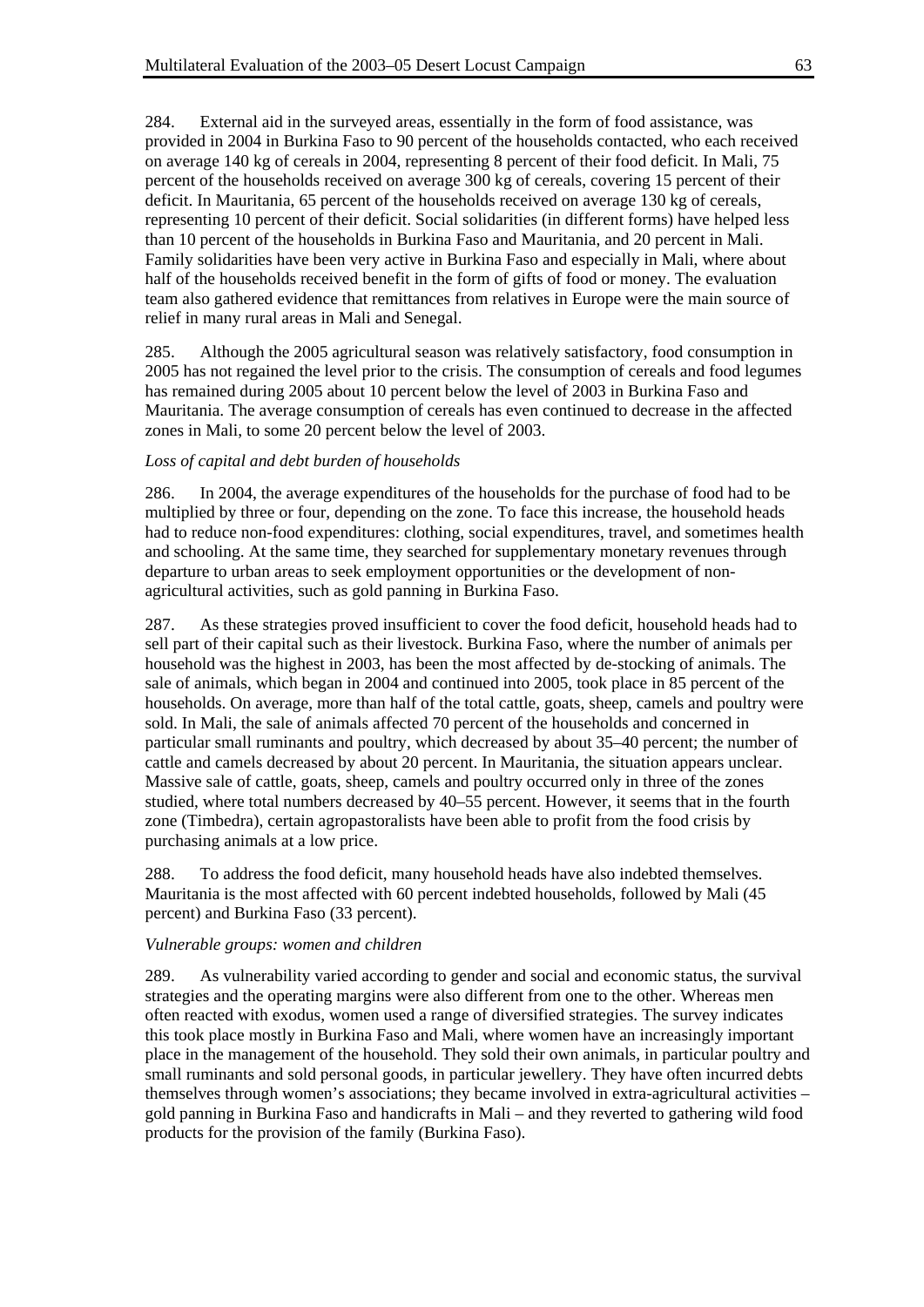290. The food shortages in 2004 and 2005 had important repercussions on their health and that of their children; 80 percent of the women interviewed in Mauritania, 40 percent in Burkina Faso and in Mali complained about loss of weight, a state of weakness due to malnutrition, tiredness due to excess work, and problems of pregnancy and childbirth in 2004. Depending on the zones and the countries, 40–70 percent of the children suffered weight losses and health problems linked to malnutrition. These effects were exacerbated by the fact that at the same time 20 percent of the households in Burkina Faso, 25 percent in Mali, and 12 percent in Mauritania had to reduce their health expenditures to purchase food.

### *The long-term impact of the locust invasion*

291. The long-term effects of the locust invasion were the same in the different interviewed zones: they included the departure of young people, increased poverty of households, reduction of the agricultural work force, and increase of food insecurity. The relative importance of different types of impacts varies in the countries and zones surveyed.

292. The 2004 crisis provoked a massive and lasting departure of young people, in search of subsistence means in urban areas, and to escape from the agricultural activities of which the results are becoming too uncertain. This departure of young people was perceived in all the village communities as the most serious impact of the 2004 crisis.

293. In this respect, other sources indicate for Burkina Faso, a new phenomenon: during 2004 whole families moved on a large scale towards the cities. This proved fatal in a number of cases for people at an advanced age, for weak people and for small children. Moreover, these movements increase the risk of depopulation of the agricultural zones and exacerbate urbanization problems.

294. Impoverishment resulted from the general reduction of the household capital as a result of the use of all savings, and the sale of properties and animals. In general, at the beginning of 2006 less than 10 percent of the households had reconstituted their livestock. More than 50 percent of the households in Burkina Faso, 30 percent in Mali and 40 percent in Mauritania have not been able to repay the debts contracted in 2004.

295. The reduction of the agricultural production capacity of various households was in the first place the result of the reduction in the labor force, due to the departure of family members, in particular the younger ones, as well as to the persisting famine affecting work capacities. Locally, the reduction of the cultivated areas is exacerbated by the lack of seeds, production means or irrigation water. Overall, 40 percent of the households reduced the areas cultivated in 2005 in Burkina Faso, 25 percent in Mali and 15 percent in Mauritania.

296. The reduction of the production capacity was also the result of the impoverishment of the pastures and the degradation of the forest zones, initially caused by the invasion of the locusts and further aggravated by the following overexploitation of these resources.

297. So far, only 10–20 percent of the households have been able to reconstitute their cereal reserves. The household food consumption has nowhere reached the level prior to the locust invasion. This persistence of the famine in 2005 concerned 30 percent of the households in Mali and 40 percent of the households in Burkina Faso, while at the same time the external food aid had a tendency to be withdrawn from the villages, because the crisis was considered over. The security offered by livestock in case of major problems has been strongly reduced, leaving households even more vulnerable to face future crises.

298. With respect to the impact of the Desert Locust invasion on markets, the evaluation team's findings were that the shortage of cereals had important implications on the price levels, causing them to increase in a significant manner, out of reach of the large majority of households. According to a FAO/WFP assessment mission in the region of Kaolack in Senegal,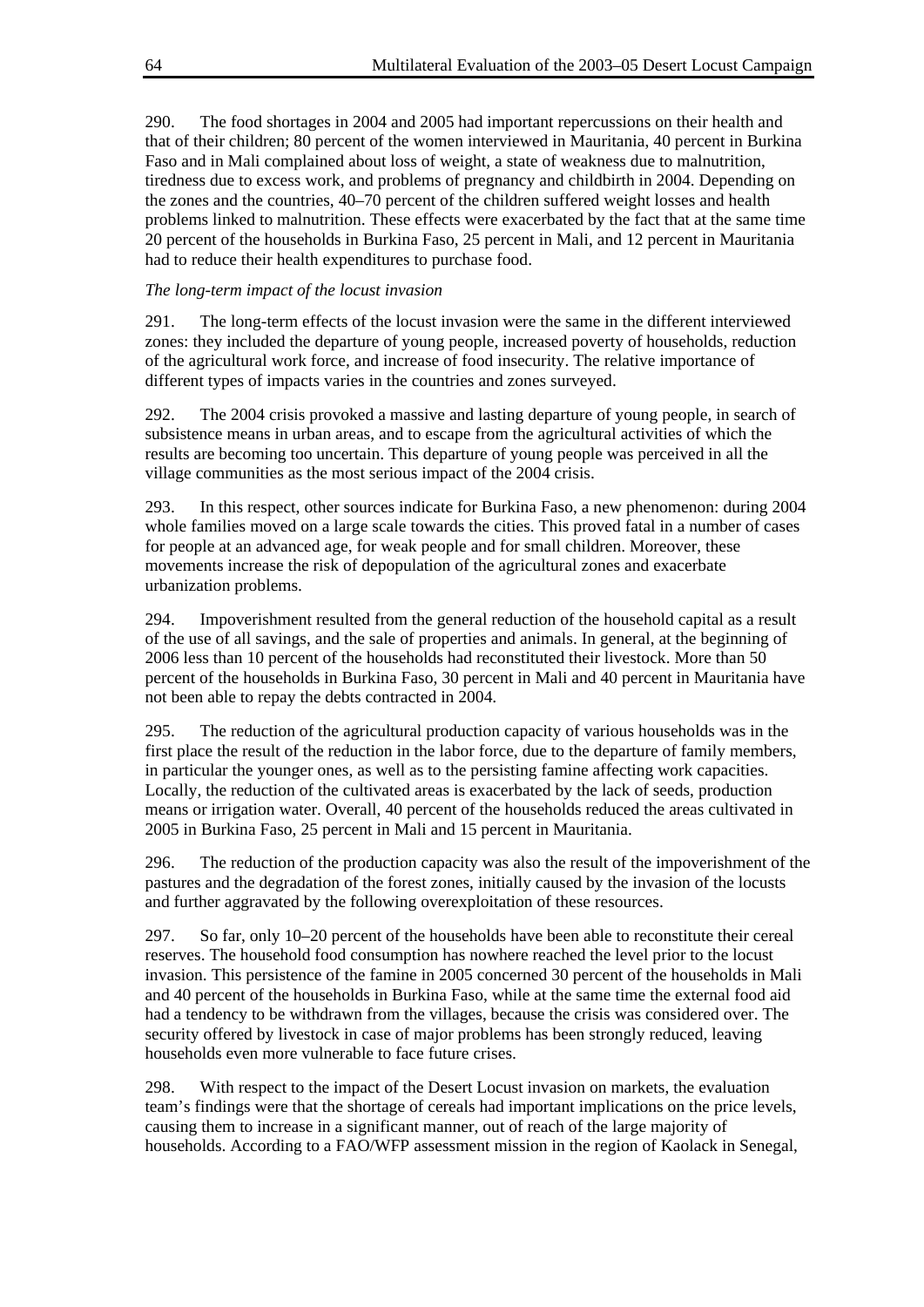one kg of millet increased from US\$0.15 in September 2004 to US\$0.23 in October of the same year, and the price of maize increased from US\$0.14–0.16 to US\$0.20.

299. For livestock, the inverse movement occurred: lambs for which the price range was between US\$60–80 in 2003 were sold off on average for US\$30. The fall in animal prices in the market resulted in a strong reduction of the value of the herds and of the purchasing power of the producers, and the impossibility to purchase the necessary consumption goods. The famine in the pastoral zone in Niger in 2005 was one of the most dramatic examples of the link between the drop in price of cattle, its influence on the incomes and the availability of food for the households.

300. In spite of the multiple survival strategies adopted, these were not adequate to reestablish the food security situation, even progressively and slowly. Critical as it was, the situation required external assistance, which was provided to the countries by multiple technical and financial partners, in particular through emergency food aid or rehabilitation projects. It is regrettable that, in some of these projects, seeds provided by FAO were of poor quality and of the wrong varieties.

301. As the consequences of the crisis are still visible in 2006, only sustained assistance can slow down the degradation of the socio-economic situation of many households. However, as noted by the evaluation team, given the scant attention paid to the socio-economic dimensions of the impact of the Desert Locust control campaign, the assistance provided so far was not always targeted in an adequate and satisfactory manner.

302. On the basis of the foregoing,

#### **The evaluation team recommends that:**

l

10. strategies be adopted by the affected countries to ensure that locust control operations are carried out both in zones with high production potential and in zones with low production potential, where agriculture is usually practiced by farmers with very limited resources.

## **B. ECONOMIC BENEFITS AND COSTS**

303. The evaluation team did not have the means to carry out an assessment of the macroeconomic impact of the Desert Locust upsurge. As discussed above it concentrated on socio-economic aspects. Anyhow, it is generally accepted that gregarious Desert Locusts need to be controlled notwithstanding the fact that precise data on the damage that can be caused have not been collected systematically. Consequently, the calculation of benefit/cost ratios of the control operations remains a speculative exercise. A World Bank discussion paper on Desert Locust Management (Joffe,  $1995)^{21}$  $1995)^{21}$  $1995)^{21}$  suggests that locusts are not particularly serious pests in aggregate, and that Desert Locusts are unlikely in modern times to trigger widespread food insecurity.

304. An FAO study concluded that the current Desert Locust control strategies are risk averse and that affected countries and the international donor community are absorbing substantial net economic costs. This study has been criticized, among others for having excluded the social

<span id="page-68-0"></span><sup>21</sup> Joffe, S.R., 1995. *Desert Locust management. A time for change.* World Bank Discussion Papers. The World Bank, Washington, D.C.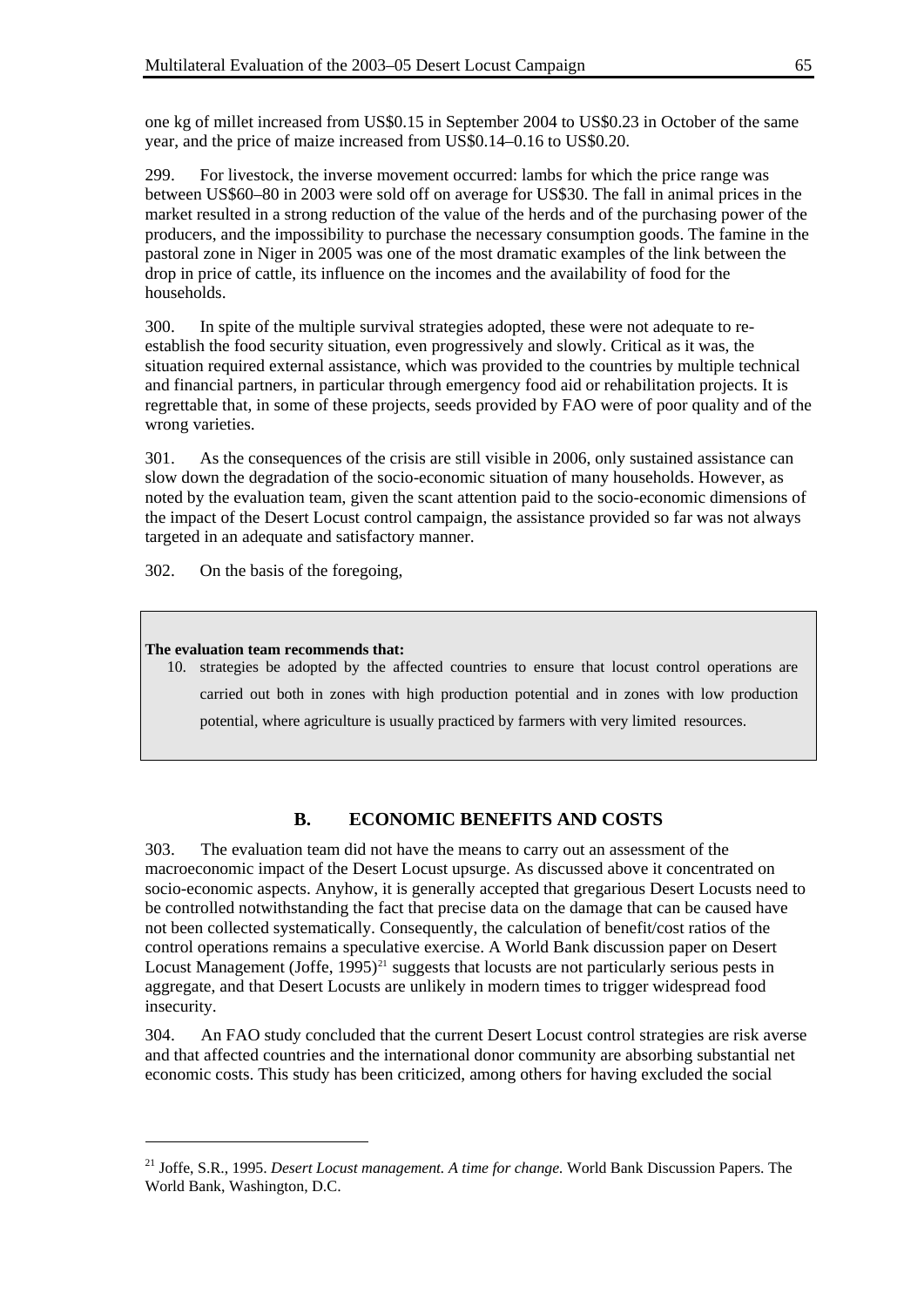dimension of the locust threat (FAO, 2000),<sup>[22](#page-69-0)</sup> but at that time very little data on this aspect existed. A recent study to determine the economic costs and benefits of locust control in Eastern Australia considered the agricultural production at risk if locust control operations had not been carried out. It showed a benefit/cost ratio of  $6.5^{23}$  $6.5^{23}$  $6.5^{23}$ 

305. A number of additional studies concerning the impact of Desert Locust invasions have not led to conclusive results. However, data collected in the course of this evaluation show that, in the Sahel countries affected by the recent invasion, 10-50 percent of the total population has been suffering serious losses, directly or indirectly.

306. Nevertheless, while questions remain with respect to the economic impact of Desert Locust invasions, agreement emerges that effective surveillance and control mechanisms can prevent, and thus drastically reduce the costs of controlling new locust invasions. Therefore, investments in maintaining effective early warning and control systems would have a high payoff compared to the cost of controlling new upsurges and plaques.

307. For this reason the Desert Locust component of EMPRES was initiated in 1994. EMPRES is fully operational in the Central Region, and recently funding has been agreed for its implementation in the Western Region. The programme aims at strengthening the capabilities and capacities of the national, regional, and international components of the Desert Locust management system in the region to implement effective and efficient preventive control strategies based on early warning and timely, environmentally sound, control interventions.

308. In the Central Region, notwithstanding substantial locust activity in 2003 and early 2004 a locust upsurge was avoided. This may be seen as proof of the effectiveness of the EMPRES programme, but it has to be said that rainfall conditions in the Central Region were much less widespread and more limited in their distribution than in the Western Region. The potential benefits to be drawn from early warning systems were also the criteria used for the implementation from 2004 onwards of the World Bank-funded Africa Emergency Locust Project in seven countries in West Africa.

309. Data on crops and pastures saved by the locust control operations were not collected in a systematic manner in any of the affected countries during the 2003–05 campaign. Consequently, only two specific cases could be used to determine benefit/costs ratios, presented in Annex VI.

310. For the determination of benefit/costs ratios of future locust control campaigns,

#### **It is recommended that:**

l

- 11. mechanisms be put in place by the countries concerned to estimate the total benefits of the control campaign (value of production saved and additional benefits).
- 12. relevant national structures be involved in the collection of the necessary data and in the preparation of these benefit estimates (agricultural statistics services, etc.).

<span id="page-69-0"></span><sup>22</sup> FAO, 2000. *Report on Desert Locust Economics Meeting.* FAO Rome, 28–30 June 2000. EMPRES Programme for the Central Region. Rome.

<span id="page-69-1"></span><sup>23</sup> Love, G. & Riwoe, D. 2005. *Economic costs and benefits locust control in Eastern Australia*. Report prepared for the Australian Plague Locust Commission, Canberra. Australian Bureau of Agriculture and Resource Economics.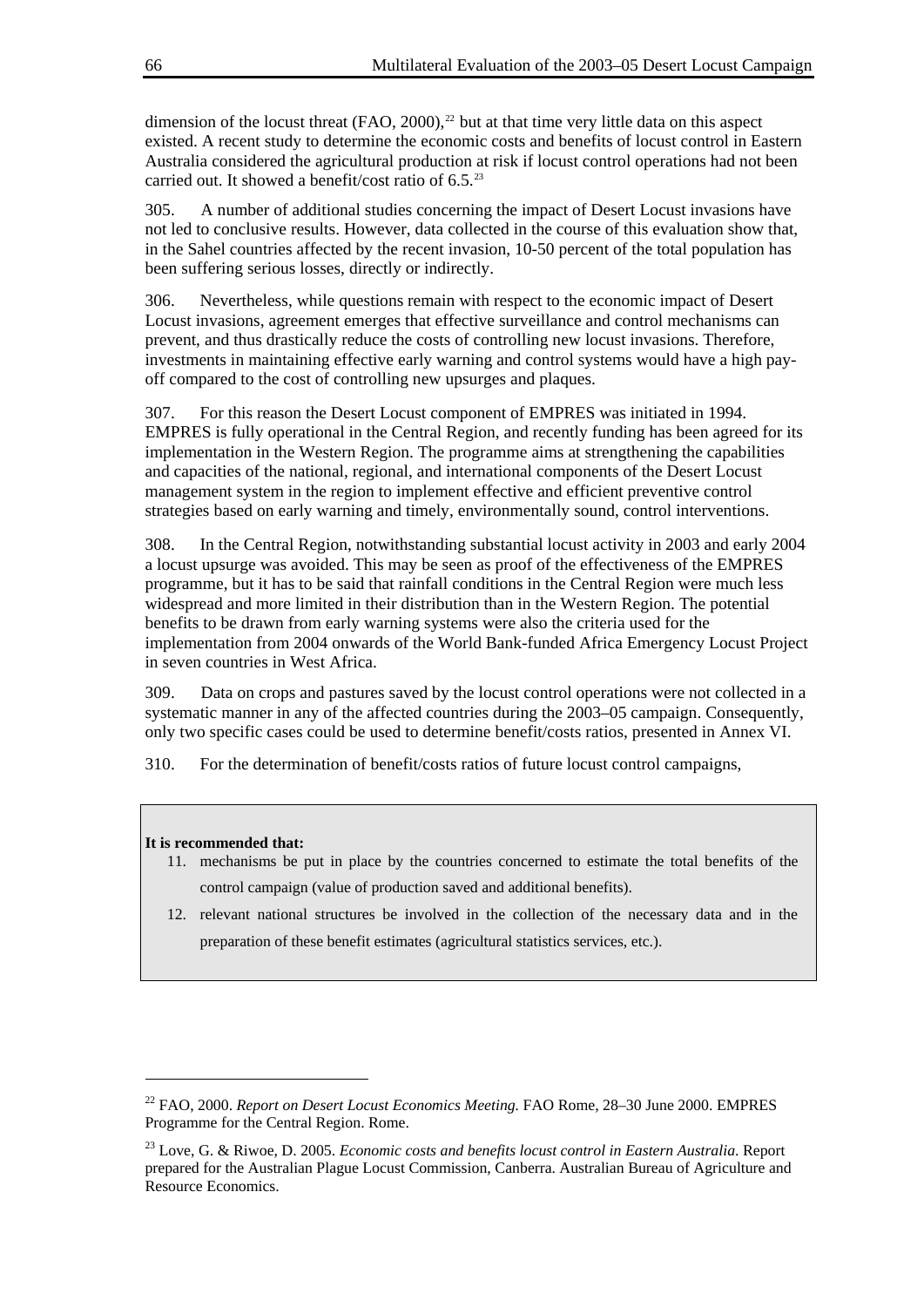## **C. IMPACT ON HUMAN HEALTH AND THE ENVIRONMENT**

311. As in previous Desert Locust campaigns, chemical control remained the most utilized, if not the only approach, during the 2003-2005 campaign to address the locust invasions. The amount of pesticides used in all the affected countries was in the order of 13 million liters, sprayed over a total area of about 12.9 million hectares.

312. Currently, in the region there are no other effective and efficient control means to replace synthetic pesticides for large-scale Desert Locust control operations. The idea of carrying out certain control operations with alternative control means and at lower environmental costs is sometimes considered. However, biological control does not seem to be a viable option yet. It takes over ten days for locusts to die after being treated with currently available alternative biocontrol means. Some of these new control means have been further tested in the course of the 2003–05 campaign and these tests will hopefully provide better insight under which conditions these products might prove effective.

313. According to the responses to the evaluation questionnaire for affected countries, national guidelines for the safe and effective use of pesticides against Desert Locust have been developed in 12 countries. All countries provided in-service training for their staff to strengthen their Desert Locust monitoring and control capabilities. Half of the countries reported that over 75 percent of staff members receive training each year. Training was generally rated as effective.

314. Environmental and health indicators were monitored in 64 percent of the countries; this reached a level of 100 percent in countries with high infestation. The number of instances of pesticide contamination was minimal according to the replies received. The main causes for the lack of environmental monitoring were the lack of rules and procedures, the absence of action plans, shortage of financial/logistical resources and expertise. Eight countries reported that they adhered to the necessary pesticide safety procedures. Six countries checked the incidence of exposure to pesticides and used cholinesterase tests. The use of protective clothing was rated as better than satisfactory by 13 countries (87 percent). Efforts were made to build awareness concerning environmental and health hazards, and for the development of guidelines for control operations. The evaluation team considers that in future, countries should strive to conform with and apply the rules and regulations that have been set.

315. Pesticide application rates were checked in 11 countries, the proper storage of pesticides was monitored in 12 countries, pesticide stocks remained in 12 of the countries, and pesticide quality was monitored in eight countries. Proper pesticide storage remains a problem, particularly in some Sahelian countries. In four out of 11 countries providing information on this matter, pesticides were stored in residential areas. The same number of countries indicated that pesticides were stored in the open air. There is a large quantity of left-over pesticides in the affected countries which constitutes a potential danger.

316. Half of the countries provided details on the collection of containers; on average 70 percent have been collected. In 30 percent of the cases these containers were stored without full security. Four countries reported that empty pesticide containers were destroyed; in three countries they were partially recycled.

317. Compared to previous campaigns, in 2003–05 significant progress was made with respect to human and animal health and environment matters. Following the creation of Ministries of Environment during the 1990s, strategies for improved health protection and management of the environment have, or are being developed, in many of the affected countries. Frameworks for compliance strategies and enforcement programmes have been initiated (national environment action plans, environmental codes, water codes, etc.) and during the 2003– 05 campaign, technical rules and regulations were adopted, usually based on the DLCC-approved FAO Desert Locust Guidelines for locust control. All projects implemented by FAO had a human health and environmental component.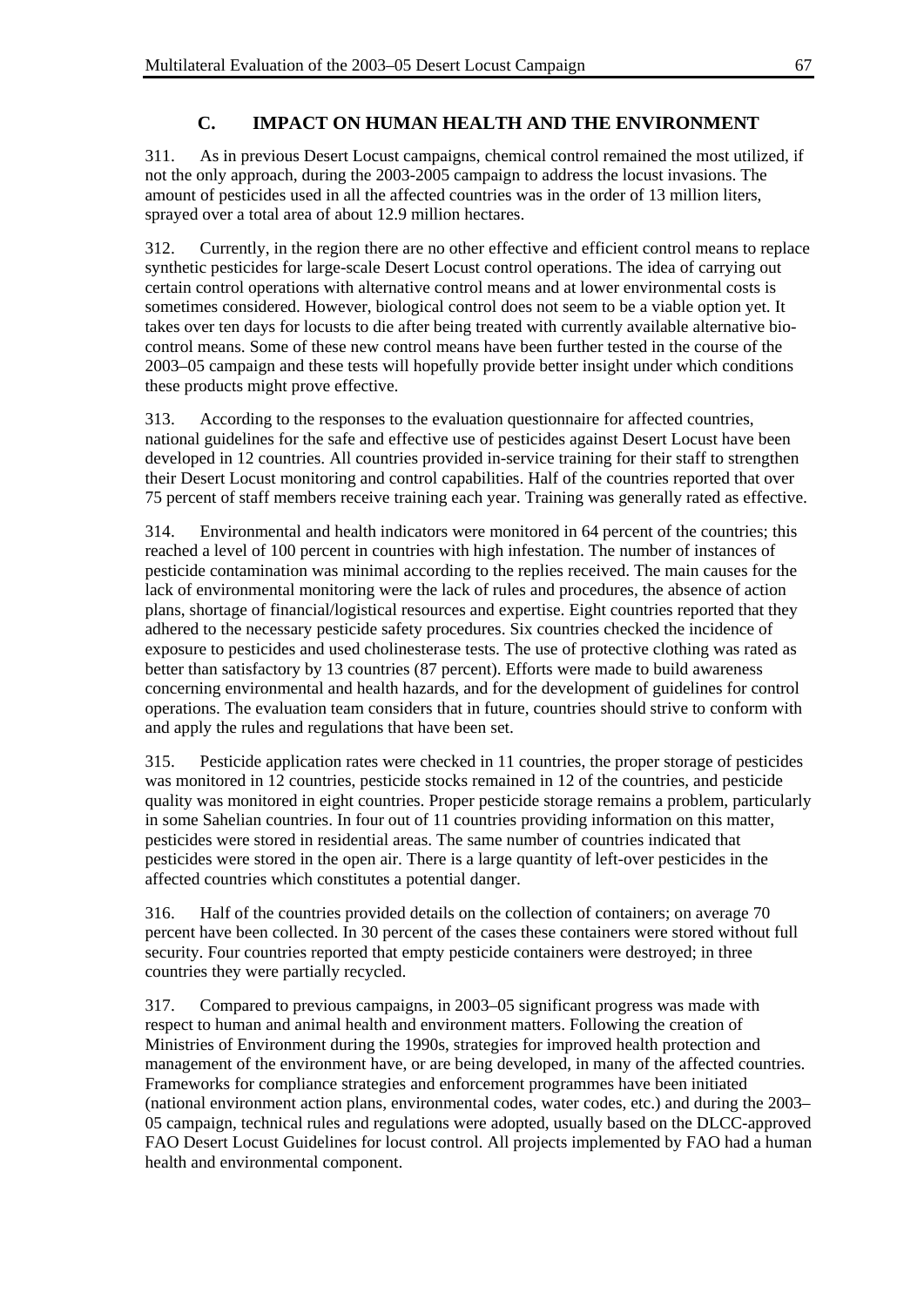318. Indeed, at present procedures and rules have been put in place in the CILSS member countries to register pesticides used for locust control. Although these represent an essential framework of basic principles to develop successful environmental and public health management strategies, they are only a first step.

319. In some countries, regulations and rules on pesticides were not set through a process involving all responsible and concerned state ministries (agriculture, environment, health, etc.). For this reason, these regulations and rules are often inconsistent or even contradictory, making it difficult or impossible to apply them. In addition, some technical regulatory measures rely on expensive or unavailable technologies, making their adoption and application difficult.

320. The second essential step concerns compliance in implementation of the set of requirements. Compliance is achieved when the necessary pre-conditions are met and the desired health and environmental results are achieved.

321. During the Desert Locust campaign of 2003–05, most countries made an effort to overcome some of the barriers to compliance through different approaches. They usually provided training to strengthen human capacities. Technical assistance has also been provided to countries with limited resources in the area of public health and environmental quality management. Mass media have been used to educate the public about the potential threat to human health and the environment of the pesticides used for Desert Locust control. In Niger, where a low percentage of empty containers were collected, financial incentives were offered to encourage the phytosanitary brigades to comply with the requirements for reducing or eliminating the potential negative impact of these containers within the local communities.

322. Some Maghreb countries (Algeria and Morocco) have developed and implemented a compliance plan including monitoring, but most countries have yet to put in place systems to effectively consolidate their health and environmental management capabilities and to develop a comprehensive monitoring/evaluation plan as an integral part of good Desert Locust control practices. Furthermore, experience gathered in the affected countries has shown that promoting compliance alone does not result in effective public health and environmental protection, since compliance strategies require a mix of promotion and enforcement.

323. Enforcement is the third and last step to sustainable health and environment management and consists of a set of specific practices and procedures required by law to directly or indirectly reduce or prevent health and environmental risks. It includes actions (i) to achieve compliance by pesticide producers and chemical control operators and (ii) to correct or stop activities endangering environment and public health. In general, countries concerned by locust control, including most Maghreb countries, have not fully reached it yet.

324. Cases of pesticide poisoning and pollution were reported by local people in the countries concerned, in particular the Sahel countries. The negative consequences of the pesticides used were not always easy to demonstrate. Gaps exist between the official figures and the information collected in the treated areas, but in the absence of monitoring of these impacts in a regular and timely manner, it was not possible to obtain reliable data. Unlike the Maghreb countries, a good number of the Sahel countries do not have an appropriate strategy for environmental impact evaluation, and also lack specialized laboratories and well-qualified staff.

325. In certain affected countries such as Burkina Faso and Niger, Desert Locusts are a wellappreciated source of protein, and they are sold at a high price compared to staple food products, such as rice and millet. However, in the absence of proper controls due to the lack of laboratories assessing pesticide residue, there are no means to determine if locusts sold in the local markets are free of pesticides.

326. Considering the foregoing, to minimize the risks to the safety and well-being of the populations, and to ensure the effective protection of the environment,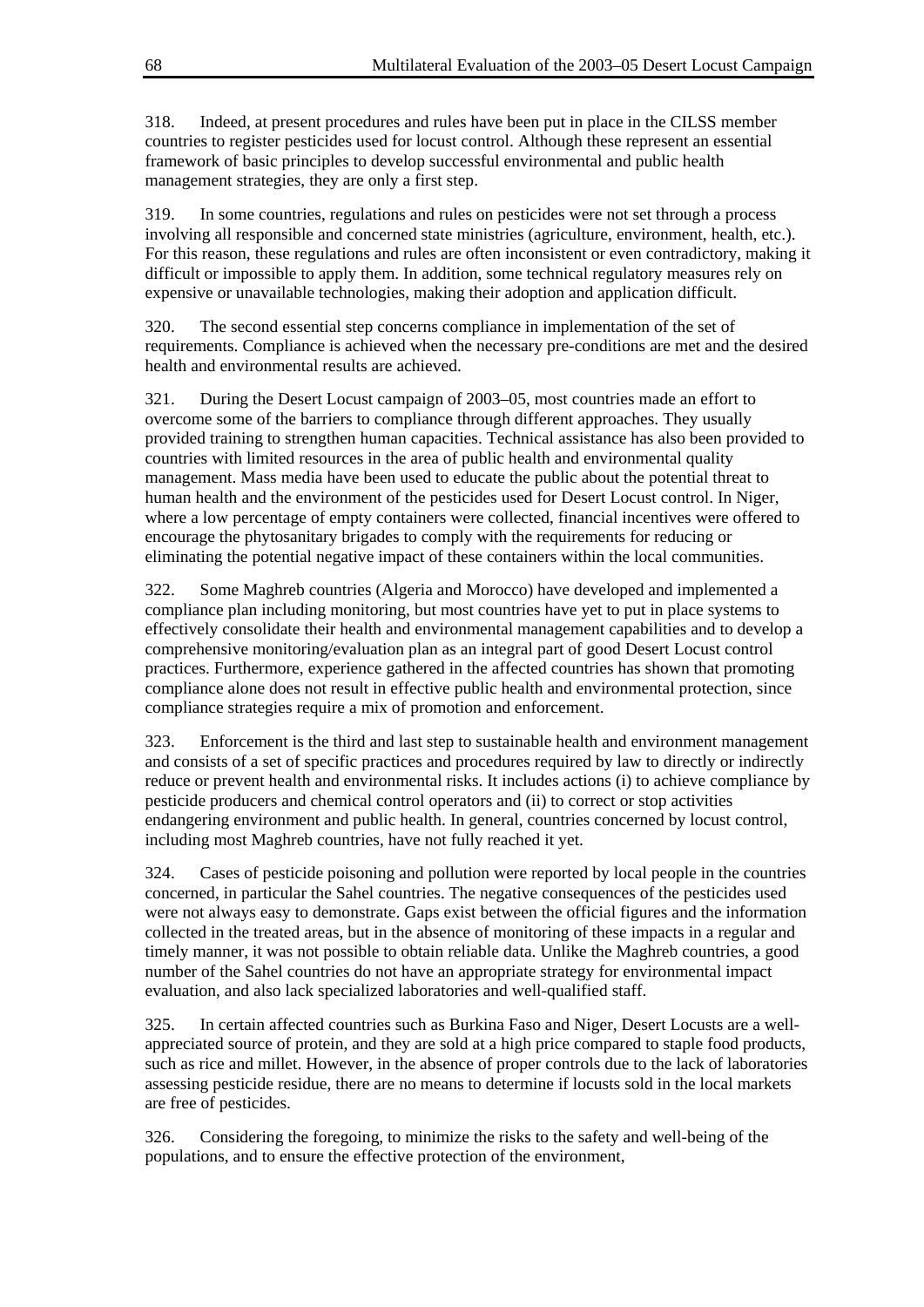#### **It is recommended that in the countries concerned:**

- 13. the capacity of environment and health professionals be strengthened through training aimed at understanding and respecting norms and quality standards, environmental procedures and regulations, and precautionary, reduction and mitigation measures, and that these professionals be provided with logistics and financial means to carry out quality tests and field inspections;
- 14. those who apply pesticides be trained and sensitized to ensure that they fully understand and follow the rules and regulations pertaining to the use of pesticides.

327. The involvement of all the concerned authorities in the planning and organization of the campaign and the preparation of contingency plans has often been lacking at the beginning of the control operations, especially in the Sahel countries. If environmental specialists and those concerned with registration and safe use of pesticides, as well as the communication experts and other experienced personnel had planned the work together before the start of the campaign, they could have integrated environmental and health concerns earlier in the formulation of the various programmes.

328. The national locust control units in the Maghreb countries and in Mauritania have usually been able to ensure the medical protection and monitoring of the professional staff involved in Desert Locust control. This was the case, for example, for the unit in Morocco, which employs a full-time medical doctor, who liaises with the physicians of the Ministry of Health at the decentralized level of the Wilayas (provinces) to ensure the medical surveillance of the staff based in the regional command posts for the locust control operations. In Algeria, the National Toxicology Centre is responsible for testing cholinesterase levels of professional staff.

329. In most of the Sahel countries, very few staff members from the Plant Protection Services who participated in the Desert Locust control operations have undergone cholinesterase tests before the start of the campaign, though this was usually done afterwards. However, without the availability of a pre-treatment reference, the determination of a possible effect on the cholinesterase level becomes erratic. The village brigades, because of their number and spread in the county, have worked under poor protection and medical surveillance.

330. To ensure the safety of staff involved in chemical control operations is well taken care of,

#### **It is recommended that:**

- 15. medical surveillance of specialized staff involved in chemical control be ensured, including provision of adequate protection kits;
- 16. the involvement of village and phytosanitary brigades in the chemical locust control campaign operations be stopped on safety grounds, but their locust monitoring capacities be strengthened.

331. Large quantities of pesticides are still available in the countries affected by the Desert Locust invasion. Estimated at 6.2 million liters, they are either leftover from the 2003–05 campaign or come from purchases made after the campaign in order to be prepared for an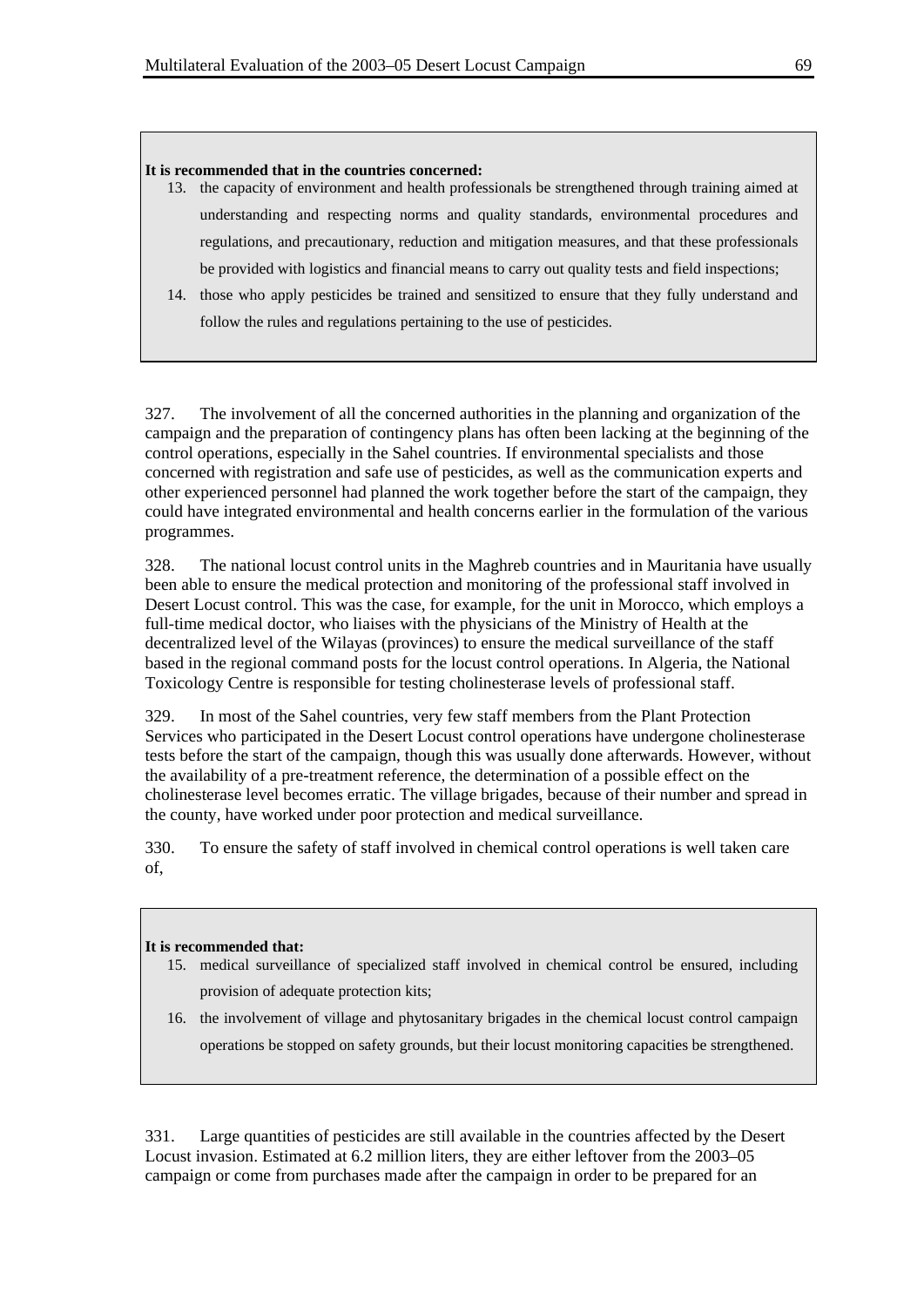eventual new invasion. This was partly caused by the fact that in a number of cases additional quantities of pesticides were purchased towards the end of the campaign against the advice of technical staff. These stocks are often stored under less than optimal conditions, particularly in the Sahel countries, which may have a negative impact on their expiry date. Thus, these products could increase the existing stocks of obsolete pesticides, which are already a challenge in terms of management and destruction in countries concerned. Some 20,000 liters of diflubenzuron provided by FAO are stored in Mali and Niger. They could not be used because of the corrosive effect on the aircraft spraying equipment.

332. In certain countries, such as Niger and Senegal, a drop in the quantity of leftover pesticides since the end of the campaign was noted. In Senegal, the stock has decreased from 877,700 to 672,760 liters from April 2005 to December 2005 and in Niger from 232,495 to 187,590 liters. An explanation was not provided to the evaluation mission.

333. To avoid the accumulation of large stocks, the establishment of a pesticide bank for the benefit of Desert locust operations has been discussed on various occasions. This could be in the form of contractual arrangements with pesticide producers to ensure that pesticides are available at short notice and delivered when and where needed. It could also include promoting triangular arrangements whereby, for example, FAO facilitates the transfer of a certain amount of pesticides from one country to another. Such arrangements, if successful, would reassure affected countries that pesticides supplies would be available in good time and would avoid accumulation of large quantities of pesticides that could later become obsolete. Another option could be to establish a special fund and procedures that would allow pesticides to be purchased at short notice.

334. Only 30–80 percent of the empty pesticide containers were collected according to information received from the countries. The highest levels of collection were attained with the 100–200 liter containers, in those countries where control operations were carried out by professionals only. In the Sahel countries where village brigades were a key part of the chemical control operations, plastic containers of 1–5 liter were provided to facilitate the handling of the pesticides. These containers were frequently re-utilized for domestic purposes and were often at the origin of contaminations. Sensitization efforts of the population showing the dangers of these containers and inviting the farmers to return them had some effect, but fell short of expected results.

335. The management of empty containers was also a preoccupation for the countries concerned. The storage of empty containers requires large spaces. Independent of how these containers are stored, in the long term they become a contamination source. An effective solution has been found for containers of 200 litres, through the use of drum crushers. A few countries affected by the Desert Locust have obtained crushers that wash, decontaminate and compress metal containers, for subsequent recycling in foundries. But this new technology cannot be used for plastic containers of any capacity.

336. Considering the above-mentioned aspects,

## **It is recommended that:**

- 17. ordering and distribution of pesticides in containers of less than 50 liters be avoided by all parties concerned and that pesticides be purchased in metal containers of a large capacity (100– 200 liters);
- 18. drum crushers be introduced in all countries affected by the Desert Locust for the destruction of metal containers, and recycling of crushed containers by foundries be promoted by the national locust control units;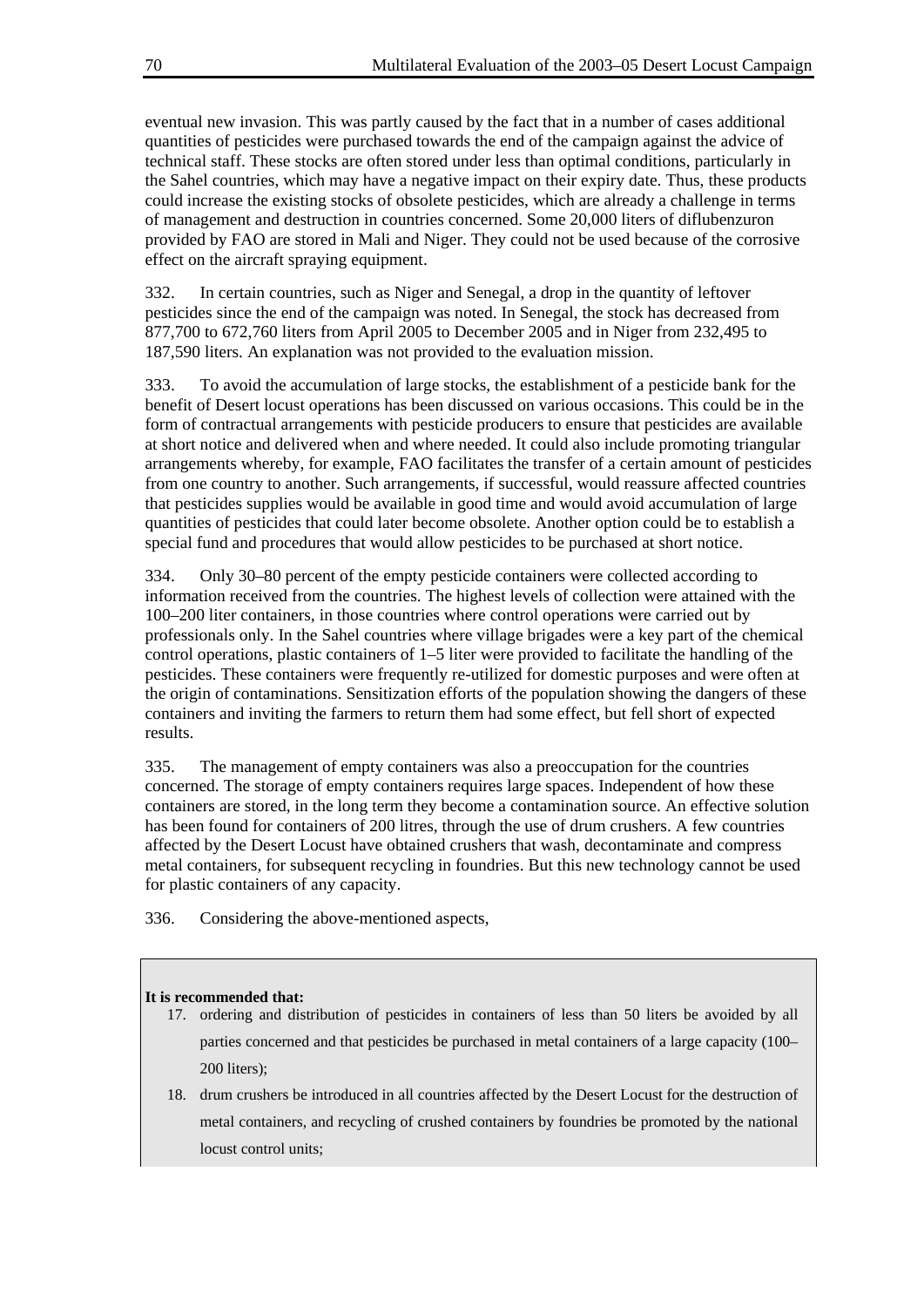19. in collaboration with FAO and the CLCPRO member countries, an agreement be developed with pesticide manufacturers concerned for the recovery of their containers.

## **D. INSTITUTIONAL AND ORGANIZATIONAL ASPECTS**

337. All partners have directly or indirectly supported the overall strategy for locust control during the campaign. However, lack of experience and means did not allow most countries to carry out the necessary monitoring and control operations in an effective manner. Countries differed considerably with respect to the type of personnel involved in the control operations. In some it was exclusively done by well-trained professionals, in others it involved a wide range of people with very limited or no experience. The evaluation team considers that Desert Locust control campaigns should be carried out by appropriately qualified staff.

338. Coordination of the various activities at the national level varied considerably, from virtually no specific arrangements to the establishment of a range of committees at different technical and political levels. Countries may have different requirements in this respect, but as a minimum a national coordination committee should be established, preferably under the chair of the Minister of Agriculture, as well as a joint government/donor committee.

339. Donors were asked, through the questionnaires, what were, in their opinion, the main strengths and weaknesses of the international coordination of and support for the locust campaign, including coordination between the different donors and the affected countries. Their responses indicate the following.

340. *The role of FAO in locust control, given to it by its member countries, is to coordinate the control and to strengthen the information system at the international level. FAO became involved in project execution because of the lack of alternative mechanisms. For the Western Region this should be the CLCPRO, provided that it becomes an effective operational structure, which together with the national structures should manage the locust control operations.* 

*341. Most of the affected countries, especially in the Sahel, are not able to effectively organize and execute large-scale locust control operations and the related logistics, be it preventive or invasion control. In addition, the FAO Desert Locust prevention and coordination programmes, for example EMPRES, are not fully operational in one of the two regions where it has been initiated. Consequently, there is often likely to be a gap that needs to be filled. If FAO were to engage in coordination, for which it has capabilities that many other bodies lack, or project execution only, then these gaps must be filled otherwise. The long-term aim should be that the countries themselves and their regional organizations would have the capacity to take the responsibility for the execution of projects.* 

*342. Locusts are a regional problem, thus it is good that FAO and regional organizations are available to deal with these aspects. A weakness is the lack of clarity concerning the different roles of different actors, and how these relate to each other. This may result in duplication of efforts and waste of time and resources. In addition, the level and quality of information is not always sufficient. Weak points also include lack of qualified staff, lack of equipment for the national locust control units in the frontline countries and lack of an annual budget for locust control in the countries concerned to ensure preventive monitoring and control operations. The circulation of locust information between countries should be mentioned as a strong point.* 

*343. Certain donors have not played the coordination game: little money passed through FAO and little information was provided on what they financed. The affected countries have sometimes also not played the game; they have chosen the multidonor card, meeting with the donors one after the other without providing information on what was discussed with the other,*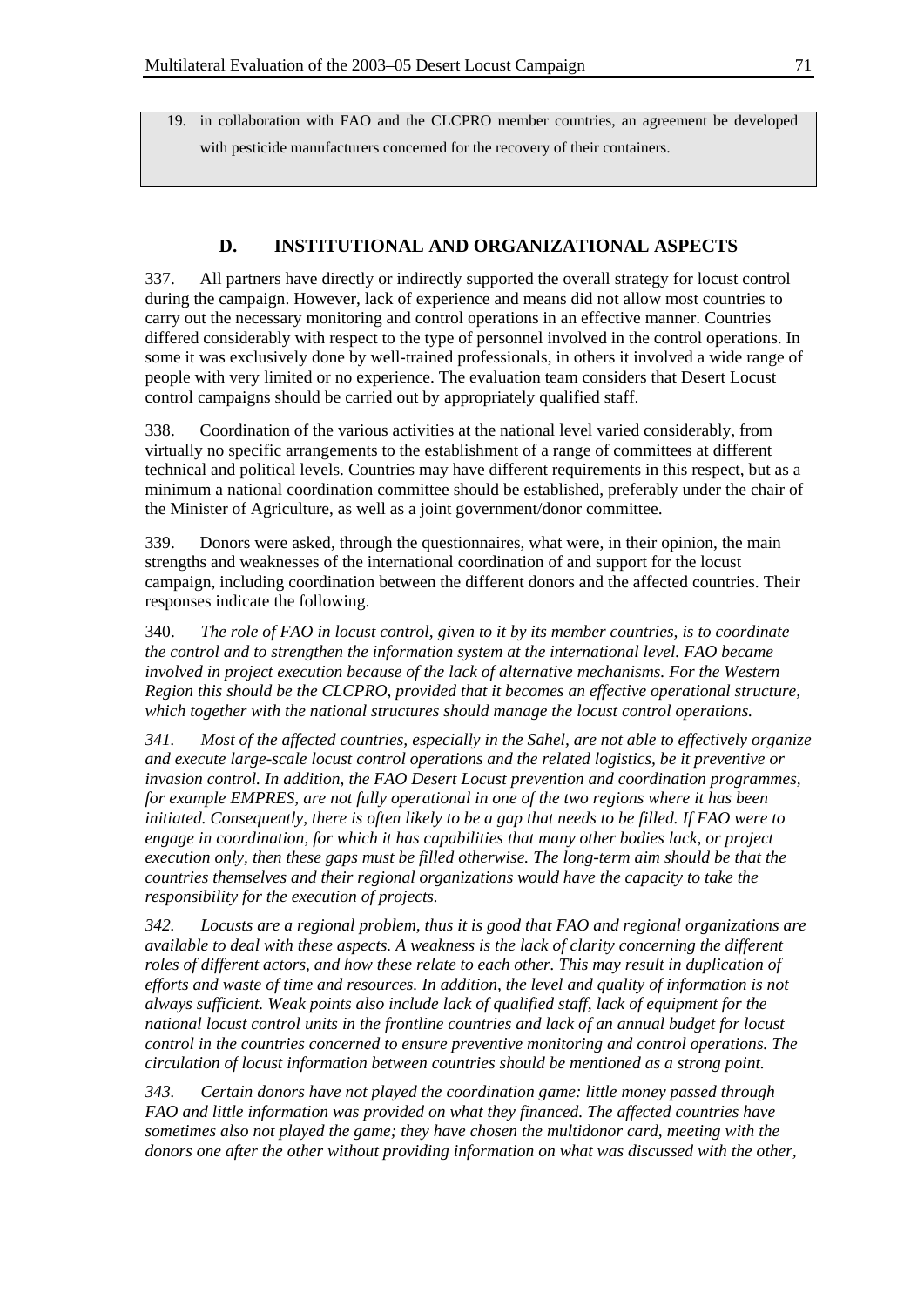*and have often preferred direct financing for more visibility with respect to the public opinion, or for other reasons.* 

*344. FAO has here a great role to play and it should somehow be able to strengthen its coordinating role among the international community, including non-governmental organizations. If FAO could place more emphasis on coordination and leave the execution wherever possible to other organizations, it could increase its credibility as a liaison agent and information distributor. In such a case the affected countries would rely more on FAO and report to it about all bilateral arrangements, as would be the case for donor countries and international organizations.* 

*345. Considering the overall results with respect to locust control during the last campaign, the response of the international community, while somewhat late, has limited the damage. The coordination at the field level was not easy because of the many partners involved and the lack of an intervention framework. Proper appeal documents were not produced for the donors. The FAO field level capacity and operational presence were limited.* 

*346. Coordination by itself is a daunting task when it comes to the Desert Locust given the areas it covers and its spontaneity. An absolute reliance on central coordination is unrealistic for the Desert Locust response. It is important to recognize that while the central coordination may work well for communicating with the field representatives, there is a justified need for initiating coordination efforts at the regional and national levels. FAO, regional organizations and national government efforts in organizing country/regional coordinating committees is an instrument that needs to be strengthened as it is the first line of communication with donors in areas where the actual problem can be described.* 

347. The evaluation team believes that FAO should continue to be the logical choice for the implementation of multilateral Desert Locust control projects. However, it should try to do so in a much more decentralized manner, allowing staff responsible for the various project activities to take decisions and carry out their responsibilities in an expeditious manner.

## *Institutional arrangements*

348. A much better understanding is needed of the role and responsibilities of all the stakeholders, the affected countries, the donors and FAO, and the way the DLCC and Regional Commissions promote and ensure effective Desert Locust monitoring and control. For example, the evaluation team had the impression that with respect to the Desert Locust emergency some affected countries seem to consider that action to be undertaken is in the first place a responsibility of FAO and the Regional Commissions. Moreover, donors and affected countries consider Desert Locust emergencies as a rather unique, stand-alone, event. It should be recognized that there is a continuum from recession, through pre-emergency to emergency.

349. Limiting the frequency and importance of Desert Locust outbreaks and upsurges requires the involvement and support for the whole chain of activities related to these three phases. Taking out an insurance contract when the house is already on fire is not a realistic and costeffective approach. A more serious commitment to the various developments by the various stakeholders should ensure better preparedness when emergencies arise, and limit the type of financial and socio-economic consequences, such as occurred during the 2003–05 campaign.

350. Desert Locusts are and will stay a permanent threat to the food security and livelihood situation for the rural populations living in the harsh arid and semi-arid regions. Over the last 50 years monitoring and control means have been developed that allow to follow better the Desert Locust developments and to control locusts more effectively. As such the importance of this threat can be significantly reduced, provided conditions are created to use these means in an optimal and effective manner. To achieve this, the countries concerned and the international community must follow this threat on a regular basis.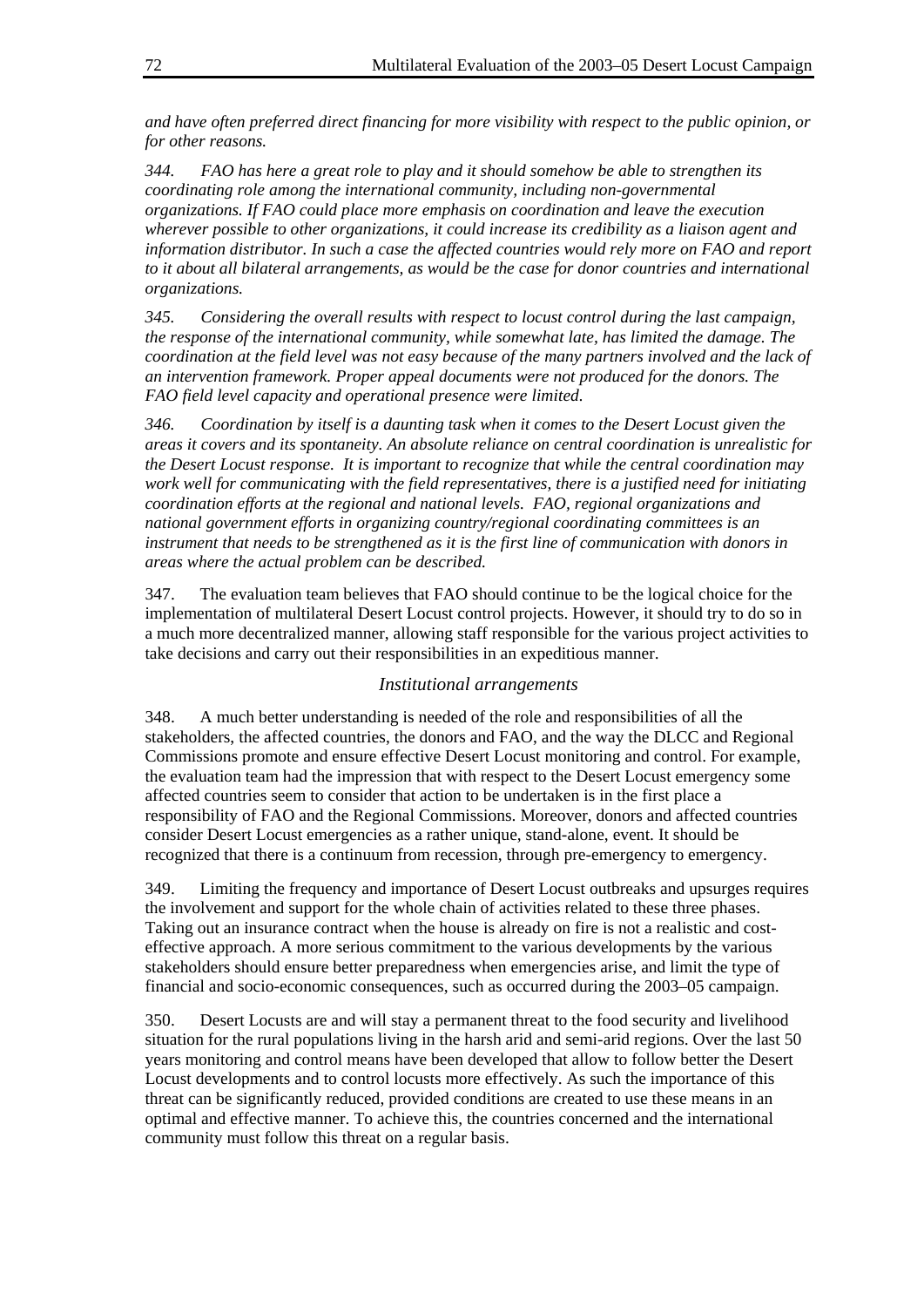351. As discussed in this report, there is a need to support and implement clear operational strategies and plans. In the Western Region for the short term this is to a large extent addressed through the EMPRES programme. But it should be ensured that the arrangements put in place are also adequately supported in the longer term. The EMPRES programme for the Central Region also needs be adequately maintained.

352. The member countries of the CLCPRO must ensure that at the national and regional level effective monitoring and control operations are well sustained. The operational effectiveness of CLCPRO, and the other Regional Commissions, is determined by the commitment and engagement of their member countries. Given the economic situation in the Sahel, the donor community should be ready to provide complementary support to the inputs provided by the countries themselves.

353. It is essential that: (i) better recognition be given to the fact that Desert Locusts are a permanent major threat to the food security and livelihood situation of large numbers of people in countries that require already very substantial international development assistance; (ii) strong support be provided by the countries concerned and the international community to effectively address the necessary Desert Locust monitoring and control activities during the recession, preemergence and emergency phases; and (iii) that a productive partnership be created with the active support and trust of all concerned.

354. Specific recommendations on this matter are formulated later in the report.

# **E. TECHNICAL QUALITY AND ADEQUACY**

355. One of the most important constraints noted during the Desert Locust control campaign was the insufficient availability of well-qualified human resources in most of the countries concerned, in particular in the Sahel countries. In a crisis situation the staff, which constitutes the backbone of the control structures in these countries, are strengthened by people from various departments who generally do not possess sufficient knowledge to be able to undertake appropriately the monitoring and control activities. The consequences have, in particular, been perceived in the course of the first part of the campaign by the quality of the information collected. This sometimes left much to be desired, in particular with respect to the areas infested and treated, and with details on the efficiency of the treatments, which were not always undertaken in an effective manner. The poor status of the equipment, especially the means used for ground control operations and sometimes even for aerial control (as in Niger) was not always sufficient to reach the anticipated results.

356. The lessons learned during the first part of the campaign permitted to undertake a series of measures to improve the technical quality of the interventions through training programmes organized by the countries themselves in the case of the Maghreb, and by FAO for most of the Sahel countries. These training activities have covered various themes linked to locust control, including environmental monitoring aspects.

357. To assist the Sahel countries to manage the Desert Locust crisis better, FAO with the financial support of the donors, made use of the services of 22 international consultants, nine of whom were employed in the frontline countries for technical advice and assistance. FAO also contracted 14 airplanes equipped with the DGPS track-guidance system to monitor the quality of the chemical control operations better. In addition to the provision of 50 four-wheel drive vehicles, a large number of new types of sprayers, better adapted to locust control, were mounted on vehicles. A significant amount of high-performance communication equipment has been provided to countries. This has improved in a very significant manner the collection and transmission of Desert Locust field data.

358. Regrettably, the majority of the countries involved in the Desert Locust upsurge did not have an effective contingency plan for the campaign. The DLCC had insisted in its extraordinary meeting, held from 29 November to 2 December 2004, on the importance of having such plans to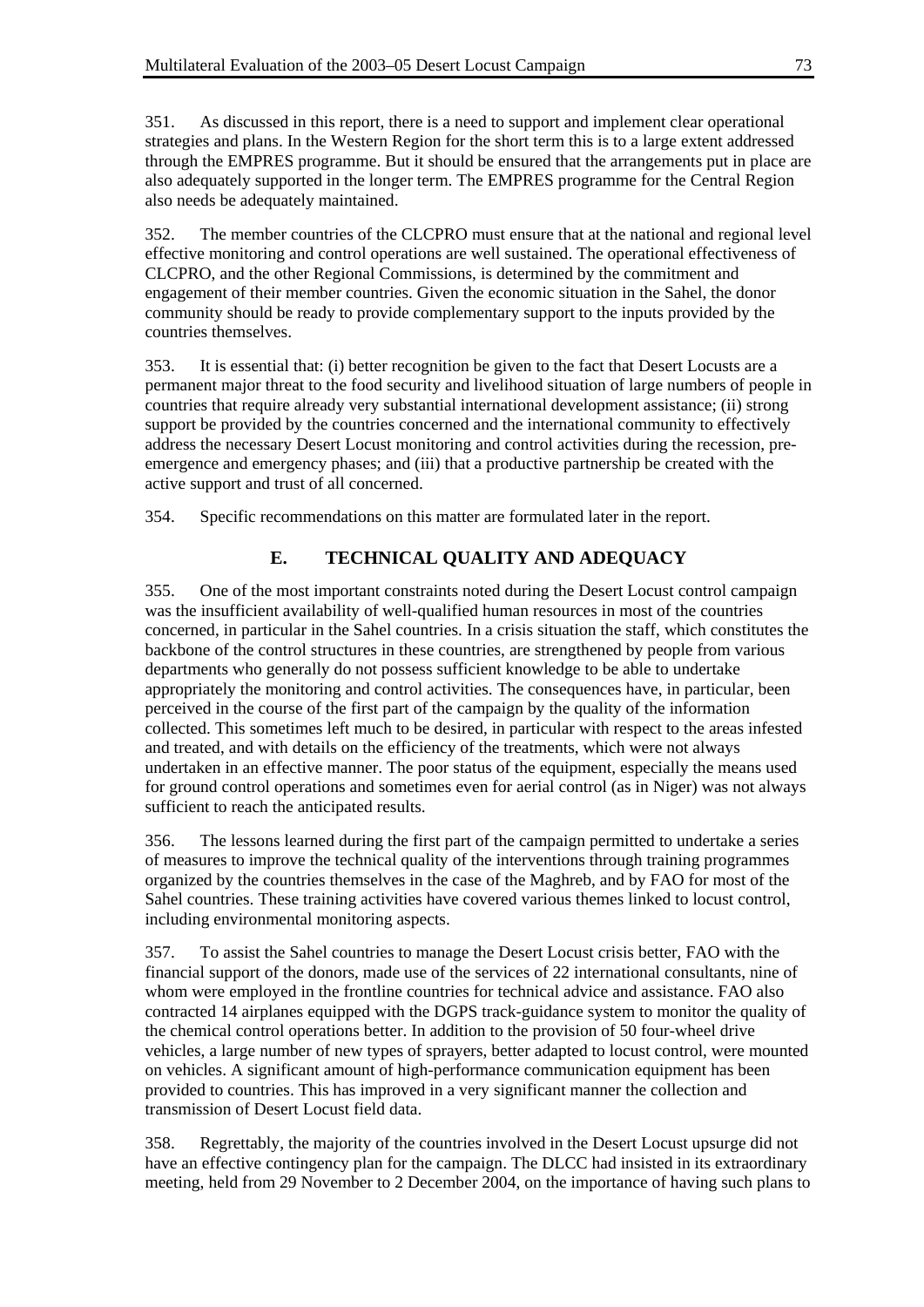be able to respond accurately at different levels to the locust threat. Its technical group had organized a workshop on this topic at Nouakchott in Mauritania to assist the countries in the formulation of these plans. These plans have been further developed for the frontline countries on the occasion of a meeting organized jointly by FAO and the World Bank at Bamako, Mali, in April 2005.

359. With respect to pesticides, almost all used during the Desert Locust control campaign were part of the list of products recommended by the FAO Pesticides Referee Group. Chlorpiryphos, malathion, fenetrothion and deltamethrin were the most used. Deltamethrin has a more interesting knock down effect and degradation speed, but its relatively high price limits its use to special crop situations, such as in the case of Morocco.

360. While the Maghreb countries have bought with their own resources almost all the pesticides needed, the Sahel countries have received most of them through donations, either through FAO or bilaterally. FAO made sure that rules and regulations concerning the use of phytosanitary products were followed in the countries concerned and did not provide products not officially approved. This was not always the case with some of the donations received from local sources.

361. The management of pesticide stocks has become a major preoccupation for the locust control authorities, who tried through different measures to ensure better storage based on the available means, while waiting for the construction of the appropriate stores. The best example is Morocco which has storage conditions that meet agreed international standards.

362. The effectiveness and efficiency of the control operations undertaken in the various countries are to a large extent expressed by the costs of the control operations per hectare. Unfortunately, the evaluation team was unable to obtain a detailed overview of all the expenditures for all countries, particularly those related to capital costs. However, based on the data it was able to collect, the following table was composed for most of the affected countries. This should be taken as a first estimate, which compares country figures that may or may not include capital or mortgage costs. The costs for the control operations are largely dependent on the effective planning of the campaign and the timely provision of the various campaign inputs, in particular those for aerial treatments, but also the available infrastructure such as the distance between airfields and the areas to be treated. Table 7 shows that there is considerable scope for improvement in a number of countries.

| . .<br>Country       | Area treated (ha) | <b>Total expenditures</b><br>(US\$) | <b>Control costs</b><br>(US\$/ha) |
|----------------------|-------------------|-------------------------------------|-----------------------------------|
| Algeria              | 4,518,842         | 101,000,000                         | 22.35                             |
| Burkina Faso         | 27,159            | 1,621,556                           | 59.71                             |
| Chad                 | 22,816            | 4,700,000                           | 206.00                            |
| Mali                 | 385,591           | 10,173,000                          | 26.38                             |
| Morocco              | 4,854,211         | 79,000,000                          | 16.27                             |
| Mauritania           | 1,383,499         | 18,176,000                          | 13.14                             |
| Niger                | 224,604           | 7,600,000                           | 33.84                             |
| Senegal              | 774,591           | 42,400,000                          | 54.74                             |
| <b>Total/Average</b> | 12,191,313        | 264,670,556                         | 21.71                             |

## **Table 7. Approximate costs of the Desert Locust control operations carried out during the 2003–05 campaign**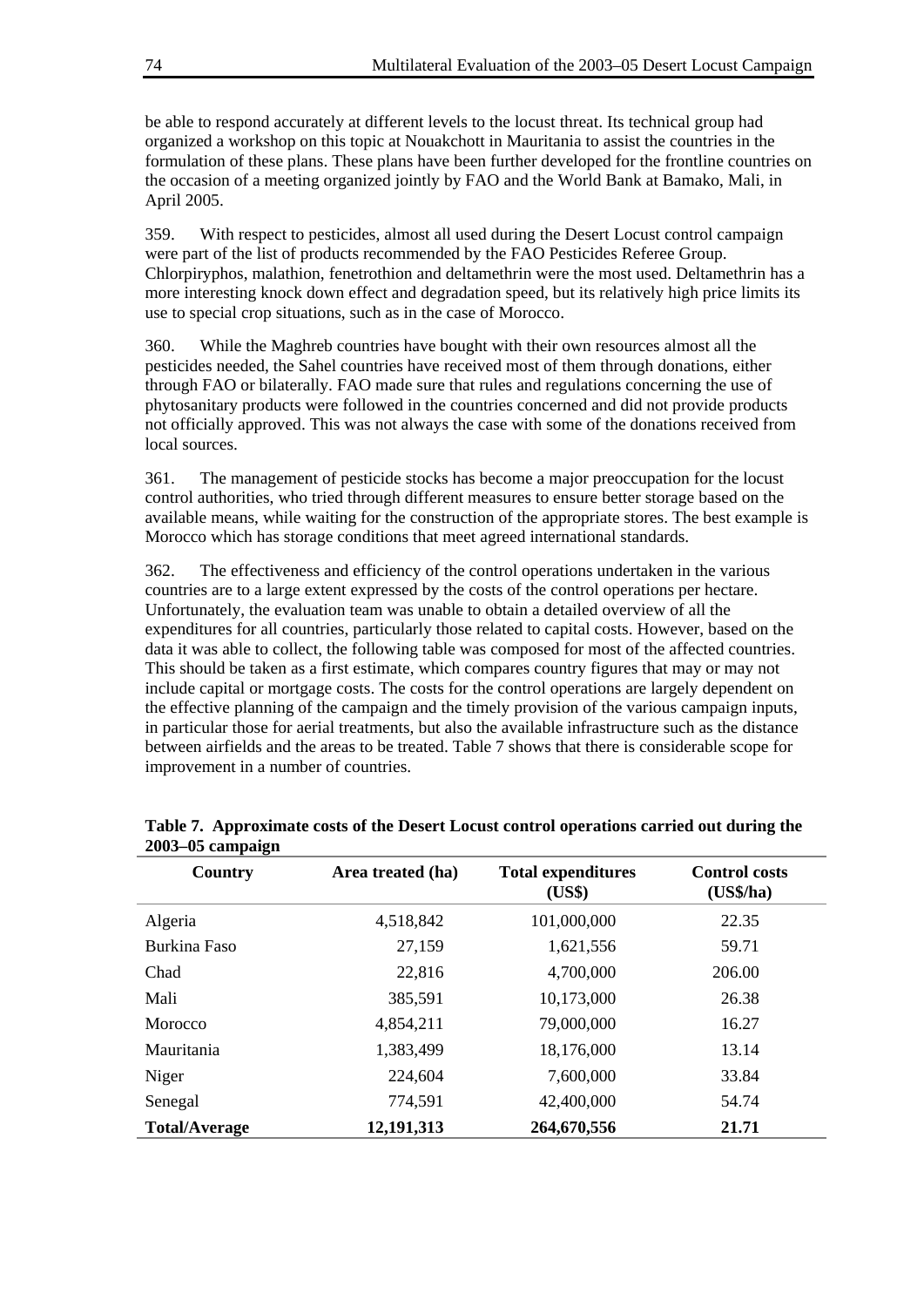363. Control operations can also be further improved and costs reduced through research. The evaluation team considers that the principal research themes emerging from the 2003–05 campaign concern the following.

- improvement in the use of satellite images for the identification of favorable Desert Locust breeding areas, for effective preventive control;
- determination of the reproduction potential of the Desert Locust under natural conditions and the exact number of generations that it can produce under optimal conditions;
- understanding the behavior of the Desert Locust during the solitary phase, its population dynamics and the factors leading to gregarization;
- improvement of pesticide spraying techniques, including the reduction of dosages;
- enhancing the efficacy of biopesticides, and determination of their impact on public health and the environment;
- socio-economic impact of the Desert Locust invasions;
- causes of abortion in cattle after consuming Desert Locust excrements.

364. Given the wide range of the costs of the Desert Locust control operations in the affected countries during the 2003–05 campaign,

## **It is recommended that:**

20. a study be undertaken jointly by FAO and the countries concerned to identify the reasons for the high costs of Desert Locust control operations in some of the affected countries, as a basis for the development of guidelines for the more efficient control of locusts.

# **F. EFFECT AND IMPACT OF THE CONTROL CAMPAIGN**

365. The following impressions stem mainly from the evaluation team's country visits. Donors, affected countries and populations are unanimous in their opinion with respect to the importance of the potentially devastating effect of the Desert Locust invasions and their negative repercussions, combined with those of drought, on the productive activities and on household food security. They also share the conclusion that costs of the control operations would have been less and the impact of the invasion more limited, had control means been available earlier. Finally, they would like to see in case of another upsurge that countries are well equipped to conduct under better conditions the control campaigns against Desert Locust.

## *Affected Rural Communities*

366. As mentioned above, whereas at the macroeconomic level crop and pasture losses were considered limited by the national authorities, at the microeconomic level, productive capabilities of the local populations have been profoundly affected.

367. Notwithstanding the existence of a latent fatalism, there is a strong conviction among the local populations that the disaster might not have been avoided, but it could have been significantly reduced if help had been provided at the opportune moment. These groups and communities, the appeals of which have not been heard, had the impression that they were abandoned by the authorities.

368. Opinions about the campaign's results at local level are mixed: while local populations recognize that the control operations had an irrefutable impact, they are unhappy about the late start which has entailed heavy consequences. Some lost within a couple of hours of invasion a considerable part of their capital. The example of animal losses experienced by many women in a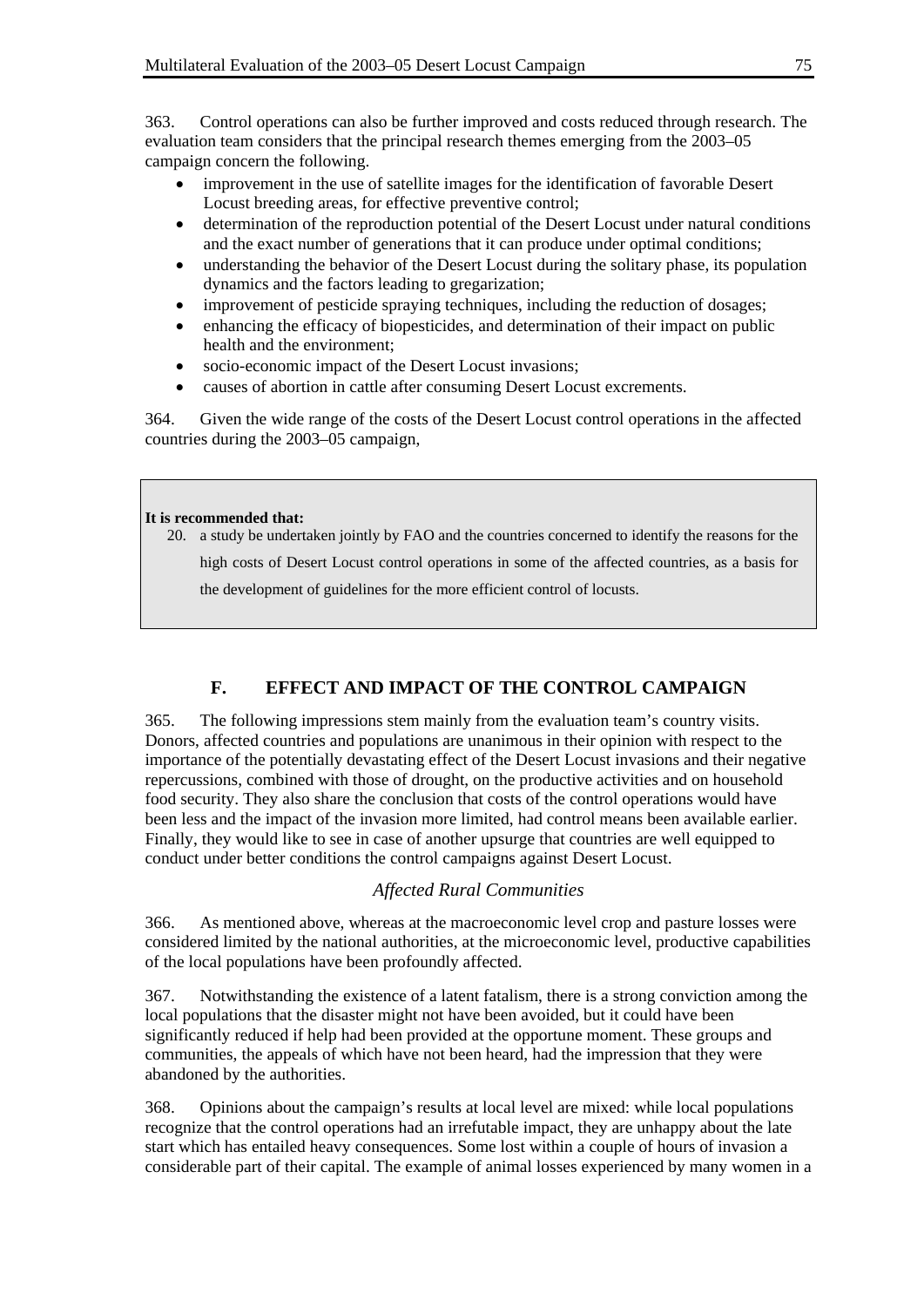village (Damane) located in the region of Inchiri in Mauritania is significant in this respect; they lost more than one-third of their sheep. One can easily imagine the repercussions of such events on these destitute people and their families.

369. Far from accepting matters as they were, the populations have used all possible means within their reach (for example, digging trenches to collect the hoppers, and using fire to kill them), and those that had the financial resources have sometimes invested important amounts of money to purchase their own pesticides. For example, a farmer in the region of Louga in Senegal spent US\$500 to treat 79 hectares without satisfactory results. Certain producers traveled to request assistance from the agricultural services in their region, however, without obtaining the necessary help.

370. The quality of the assistance provided after the invasion has also justified complaints by the local populations: more than half of the households identified to receive food assistance are still waiting. The distribution of seeds not adapted to the local conditions and not corresponding to the needs of the beneficiaries is another example of inadequate support. With respect to agricultural emergency aid, doubts have been raised by the evaluation team on the equitable distribution of seeds between households headed by men and households headed by women.

371. Finally, the negative effects of chemical treatments need to be considered. The local populations interviewed mentioned that these treatments have entailed illness and even deaths among animals after eating locusts or treated vegetation, or through direct pesticide contact. However, for the moment it is not possible to confirm such assertions.

372. Considering the reality that another Desert Locust upsurge cannot be excluded, it is essential that in future campaigns, appropriate measures are taken for a better targeting of the interventions, taking care of gender differences, along with other concerns. In this respect, the recommendations presented in the chapter on the socio-economic impact should be properly considered.

## *Affected Countries*

373. Losses according to the majority of countries could have been less. Their overall importance was linked to a certain number of factors, in particular the shortage of resources. Clearly, the importance of the development of the Desert Locust has been underestimated by the technical ministries, and the countries were taken by surprise by the rapid evolution of the events. Moreover, because of lack of preparedness, they depended largely on the assistance provided by the international donor community, and on that matter the affected countries have deplored the slowness in the provision of aid.

374. Some of the affected countries experienced great difficulties in informing the general public in a satisfactory manner concerning the delays experienced in the control operations. These were mainly due to the insufficient availability of logistic, human and financial means, which did not allow them to manage the locust invasions effectively. Consequently, at the beginning of the invasion, farmers short of other possibilities have undertaken traditional control methods while waiting for the arrival of the control teams. However, in many cases the teams arrived too late. Apart from the donors, FAO has also been pointed at as being responsible for the late start of the control operations. While technical staff acknowledged the shortcomings in the national locust control structures and capabilities, such arguments were not advanced during the discussions with government officials. In some countries the evaluation team almost got the impression that the affected countries considered that Desert Locust control was primarily the responsibility of FAO and the international donor community.

375. Besides the late provision of the control means, other insufficiencies have also become apparent. These insufficiencies are linked in particular to: (i) the manner in which in certain cases the sensitization and information campaigns have been managed, and (ii) to the lack of preparation and insufficient equipment and protection kits for the members of the village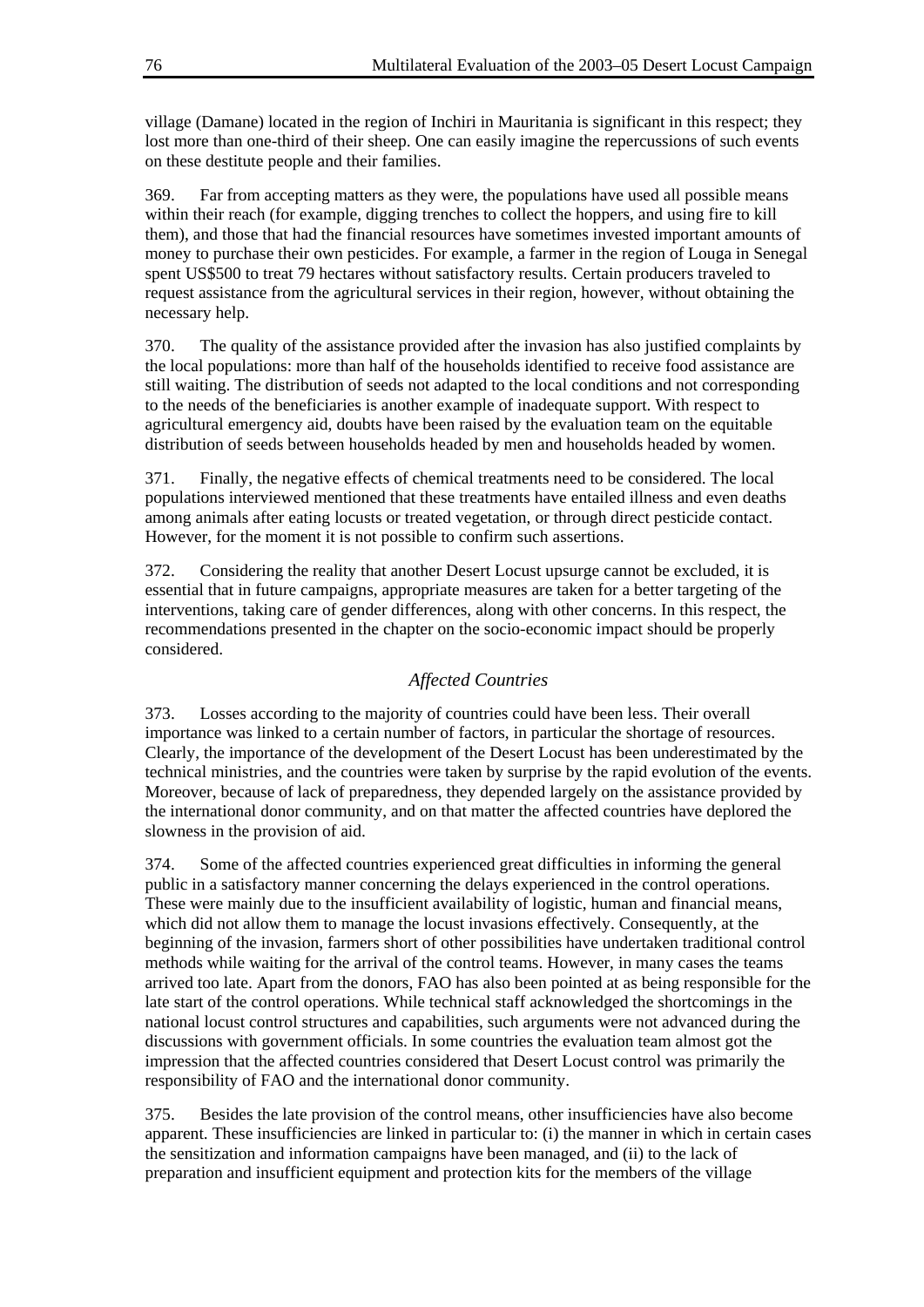brigades or the village control committees. The length and complexity of political bargaining have also been mentioned with respect to the delays in certain countries in the presentation of financial requests.

376. With respect to the after-crisis question, in many countries it has been admitted that this was not beyond criticism and the following matters have been mentioned:

- Within the framework of the actions undertaken to attenuate the effects of the crisis on the affected populations, such as the provision of food or seeds, efforts have been made to avoid any idea of favoritism, but these have not always succeeded. As a result, the most vulnerable households have not always been helped.
- Little attention has been paid in certain countries to environmental questions and to human health.
- The lack of a system of reliable agricultural statistics, as a basis for the evaluation of the impact of Desert Locust invasions.

## *Donors*

377. From the donors' point of view, notwithstanding the delay experienced in the provision of assistance, the control objectives have been met in general terms, and the overall campaign has been successful considering the fact that the control operations have contributed to a reduction of the locust populations and have limited the losses to crops and pastures. The donors recognize, however, that populations in rural communities in certain places have been heavily affected and that there was a need to provide rehabilitation assistance. For this a whole series of joint missions have been undertaken in the Sahel countries. This included, for example, a mission to evaluate agricultural production and food availability conducted jointly by FAO, WFP, CILSS and the USAID Famine Early Warning System (FEWS NET), and accompanied by two observers from the EC and USAID, as well as representatives from different ministries.

378. The above-mentioned mission had as its objective to evaluate the impact of the locust infestations on crop, animal and biomass production and on the degree of vulnerability of households, and to evaluate the resulting overall food security situation. On this basis it should have been possible to determine the food aid needs for 2004/2005, taking into account the imports and food aid already provided by the international community. Following these missions, a certain number of interventions have been undertaken through direct food aid or rehabilitation projects. In relation to this, it is worth mentioning that according to certain donor representatives, determining the target groups was inspired sometimes more by political than by humanitarian considerations and the most affected communities and households were not always those identified for receiving help.

379. Donors agree with the affected countries that support for the control campaign was provided late, but they differ in opinion on the reasons for the delays. Some mention the heavy bureaucracies and the lengthy payment procedures of donor countries; others note the weaknesses of the organization charged with this task. Donors recognize that at the beginning they gave too little credit to the announcements made concerning the importance of the Desert Locust upsurge and have largely ignored the appeals launched by FAO. They admit that FAO had sounded the alarm bell early. However, effective publicity was lacking, especially with respect to the potential impact on the food security situation. Consequently, the donors were not in a position to appraise the seriousness of the situation, and felt no need to react.

380. When donors became aware of the unfolding crisis, which in certain countries took catastrophic forms, they were ready to provide the support requested. But a number of preconditions were not fulfilled relating to the necessary technical information and properly formulated appeals. From their point of view this situation was caused by various factors including the structural, institutional and operational weakness of the affected countries, which led in certain cases to a policy of wait and see, even immobility and inertia.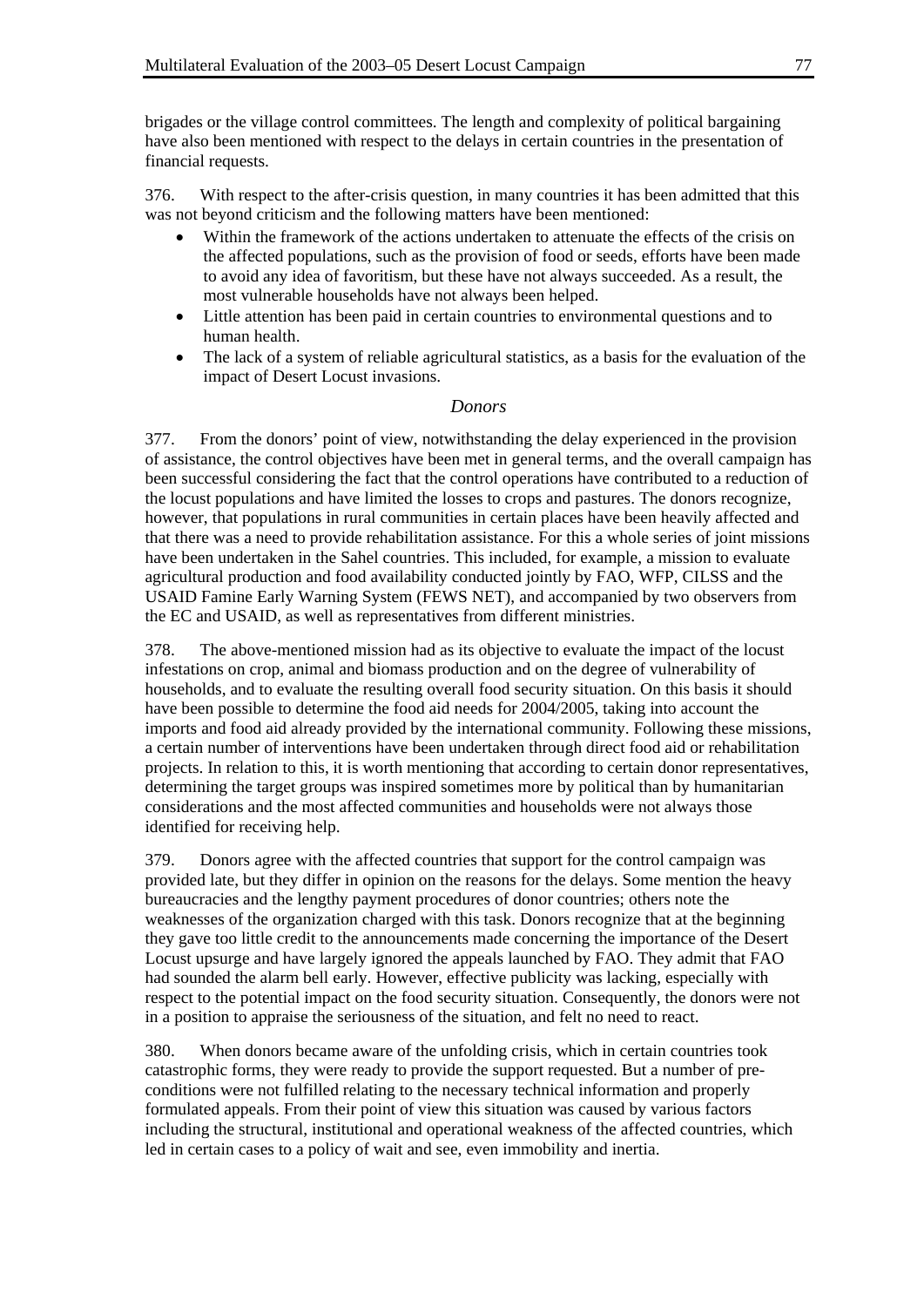381. Donors consider that the absence of a clear response from the authorities in the affected countries does not seem to be unique to the locust situation, because the same type of attitude is also noted in relation to other emergencies such as cholera. It is possible that, for example, electoral motives explain the desire to underestimate the extent of a disaster. This way of addressing disasters has undoubtedly played a role in the non-availability of resources at the right moment and, consequently, in the delays encountered at the beginning of the campaign. Moreover, a majority of the affected countries did not engage the necessary financial and logistic resources that one might expect from them. With the exception of certain countries, they were not ready to face the crisis.

382. In some countries, donors consider that another reason for the delays was the inability of the FAO representation to play its coordination role, handicapped as it was by a shortage of human resources. In the best of cases the information arrived too late, and in the worst it was provided in a drop-wise manner and did not meet the needs. But in other countries the FAO representation was considered as an exemplary agency with a remarkable aptitude for awareness building, information sharing and mobilization matters.

383. All in all, the donors recognize:

- to have underestimated the importance of the threat as a result of lack of convincing information on the evolution of the Desert Locust;
- that most of them are not emergency institutions, and thus their rules are not adapted to a locust crisis; and
- to have paid inadequate attention to the environmental monitoring aspects.

384. Notwithstanding all these facts, the help provided to the affected countries in the form of financial, material or institutional support has allowed better control of the Desert Locust infestations and a strengthening of the control capacities of the countries.

385. In future, it is essential to:

- identify more sustainable means for Desert Locust control;
- do everything to be ready to react at the appropriate moment;
- integrate the consequences of the control operations in the technical assistance projects, to manage the post-crisis period better; and
- ensure that structures and means for effective preventive control are better supported, while keeping in mind that structures with capacities of this type, such as OCLALAV, have regretfully not survived, because of lack of support from their member countries.

# **V. Sustainable Desert Locust Control**

386. The evaluation team came to the conclusion that in future the impact of Desert Locust invasions can be significantly reduced, provided effective action is taken on the following general recommendations for which further supporting information is provided in the report. It has been suggested to prioritize these recommendations. However, the evaluation team believes that to arrive at lasting improvements with respect to sustainable Desert Locust control they must be handled as a comprehensive package that requires urgent attention and follow-up action.

387. Contrary to the current situation, effective Desert Locust control requires a much better awareness and more effective and joint involvement in the various activities to be undertaken by all groups concerned. These include FAO, the DLCC, the Regional Desert Locust Control Commissions, the affected countries and the donors. The transition from, and the linkages between, a Desert Locust recession situation, through a pre-emergency stage, to a full-scale emergency should be well understood by all stakeholders to allow them to take timely and effective action. These stages are all too often looked at as independent events. Better awareness of the above facts and appropriate institutional arrangements to address them are essential to the implementation of the recommendations listed in this report.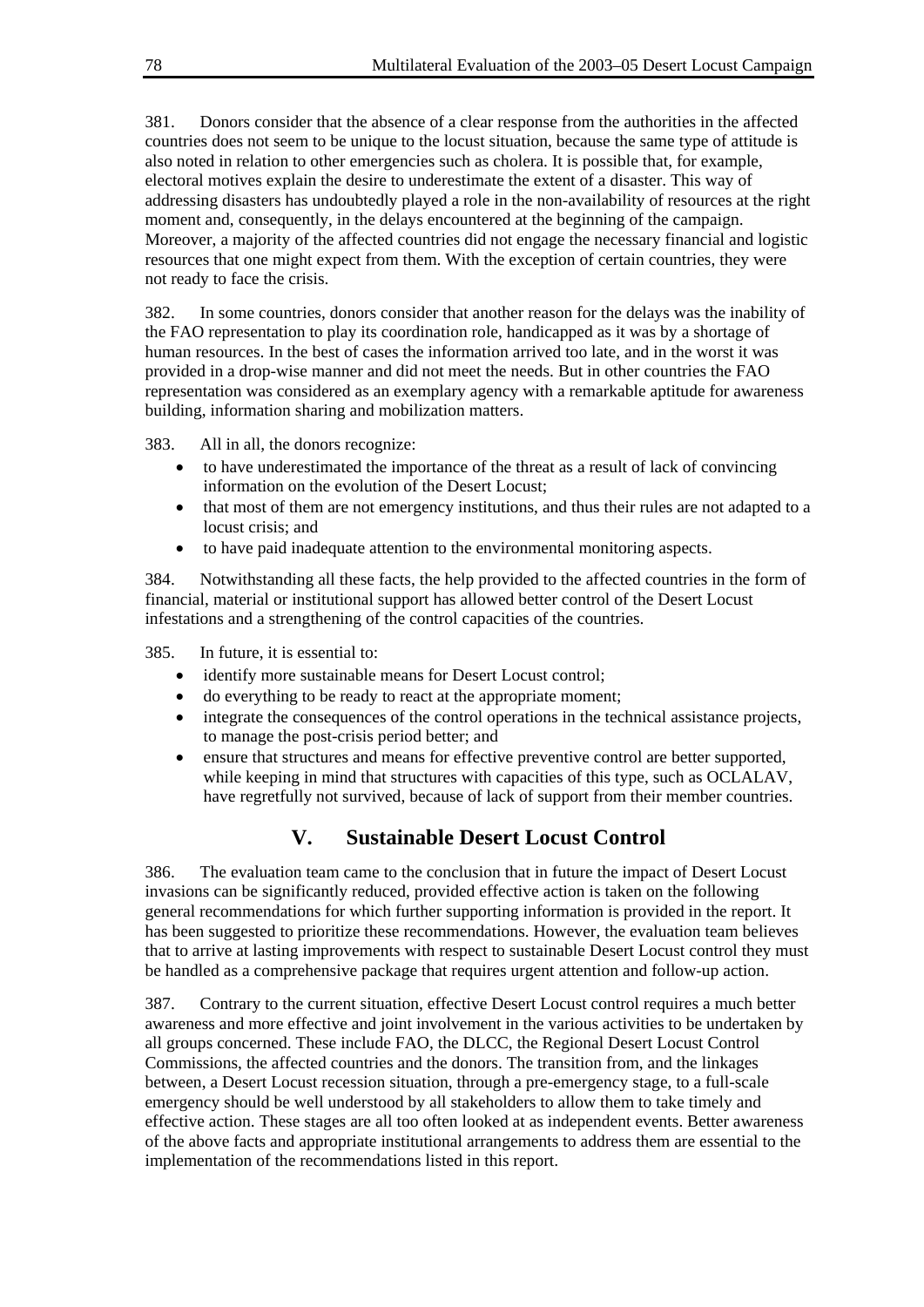388. Given the fact that this evaluation has been limited to only one of the three major regions of the Desert Locust invasion area, the evaluation team considers that, in addition to the implementation of the recommendations presented in this report, action should be taken on how they might affect Desert Locust survey and control efforts in the other two regions. FAO should take the lead on this in close collaboration with relevant stakeholders.

## *Preventive control strategy at country level*

389. History has shown that the Central Region, mainly the seasonal breeding areas along the Red Sea coasts and in the hinterland in the Sudan and Saudi Arabia, has been the epicentre for Desert Locust outbreaks where swarms originate and invade the Western Region. However, the 2003–05 upsurge which originated in the Western Region independently from the Central Region is unusual in the development of Desert Locust outbreaks. The Western Region also contains important seasonal breeding areas, which can result, as shown by the recent events, in large-scale outbreaks and invasions when ecological conditions become favorable.

390. The seasonal breeding areas in the Sahel are mainly located in the so called frontline countries (Chad, Mali, Mauritania and Niger). Regular surveying and monitoring in these breeding areas would allow controlling Desert Locust populations at an early stage before they invade larger areas and become difficult to contain. So far, only Mauritania has established the necessary institutional framework for the implementation of a preventive control strategy. The EMPRES – Desert Locust component that pursues this objective has been put in place in the Central Region since 1997 and has led to very promising results. This programme contributed to the early action that avoided, with the help of less favorable rainfall, major Desert Locust outbreaks and invasions in the Central Region during the 2003–05 upsurge. In contrast, the EMPRES programme in the Western Region did not become fully operational during the recent upsurge; an opportunity missed in the region.

391. Considering the experience of the 2003–05 upsurge,

#### 21. **It is recommended that**:

- a) an effective preventive Desert Locust control strategy be put in place in all the countries of the Western Region where seasonal breeding areas exist to reduce the risk of future outbreaks and upsurges, through the timely detection of a pre-emergency situation. The implementation of such a strategy could avoid crop and pasture losses, and considerably limit control costs by intervening at an early stage with limited scale control operations, and allow implementation of safer and environmentally friendlier control means;.
- b) an autonomous and operational national locust control structure, with the authority to take technical and administrative decisions as regards Desert Locust operations, be created in each of the frontline countries. This structure must be granted effective financial, material and policy support by the governments concerned. The structure should be able to take full advantage of the material, financial and technical resources received during the 2003–05 upsurge;
- c) an adequate national budget be allocated for the operation of the national locust control structure to ensure the sustainability of the preventive control strategy;
- d) the EMPRES programme in the Western Region be effectively supported by the CLCPRO member countries and by the donors;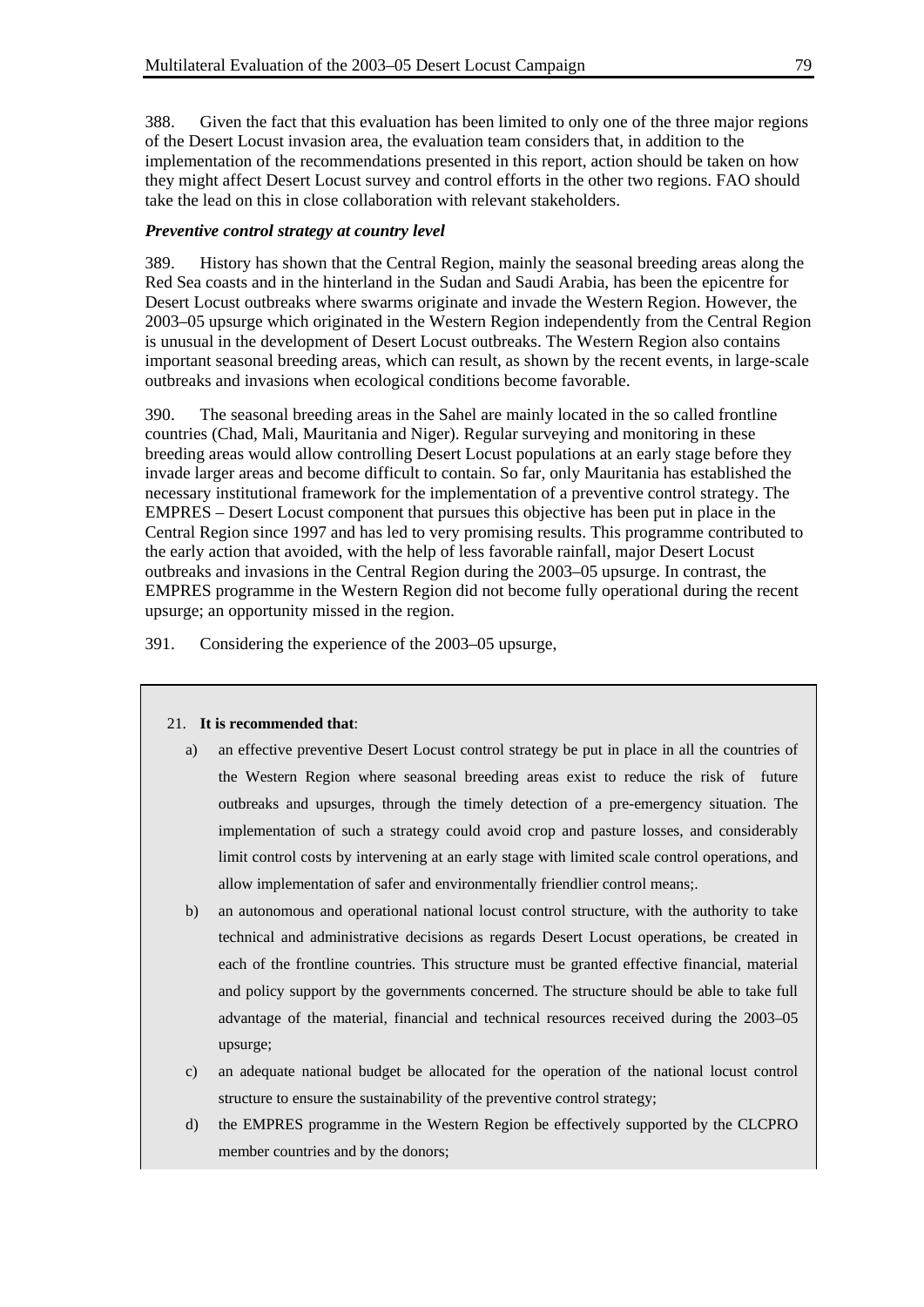- e) countries in the Sahel exposed to Desert Locust invasions maintain a capacity to control locusts within the Plant Protection Services and ensure that the experience gained during the 2003–05 campaign is captured, disseminated and preserved, through appropriate avenues such as training;
	- f) the human capacity in acridology be strengthened for the timely replacement of the current Desert Locust specialists, many of whom will reach retirement age in the next 10–15 years.

392. Details of the requirements for the effective strengthening of the national locust control units in each of the frontline countries have been defined recently at the occasion of the first meeting of the Steering Committee of the EMPRES programme for the Western Region, held from 4–6 March 2006 in Algiers.<sup>[24](#page-83-0)</sup> For example, the minimum number of monitoring and control teams has been estimated at six for Mali, ten for Mauritania, five for Niger and four for Chad. The estimates of the total costs for the establishment and operation of the National Locust Control Units in each of the four countries are given in Table 8.

| 2006       | 2007      | 2008      | 2009      | Total      |
|------------|-----------|-----------|-----------|------------|
| 2,258,230  | 519,384   | 615,184   | 834,884   | 4,227,682  |
| 2,962,205  | 642,895   | 770,895   | 840,135   | 5,216,130  |
| 4,766,544  | 988,974   | 1,306,654 | 1,382,934 | 8,445,106  |
| 1,592,607  | 659,483   | 753,603   | 864,123   | 3,869,816  |
| 11,579,586 | 2,810,736 | 3,446,336 | 3,922,076 | 21,758,734 |
|            |           |           |           |            |

**Table 8. Total costs Desert Locust preventive control (US\$)** 

393. For 2006, most of the costs are already covered by ongoing projects, in particular those financed by the African Development Bank and the World Bank. The current shortfall for 2006 is US\$1 485 542, but this should be partly covered by the national contributions which have not yet been included in the current estimates. For the following years there is still a substantial need for additional donor contributions. The costs for 2006 include important amounts for equipment and constructions.

394. From these estimates, it is evident that for an average insurance premium of some US\$5 million per year a new Desert Locust outbreak may be either avoided, or certainly be of much less importance than the 2003–05 upsurge.

## *Strengthening of the Commission de Lutte contre le Criquet Pèlerin dans la Région Occidentale*

395. The CLCPRO is responsible, among others, for the strengthening of national locust control units, through its own programmes and in collaboration with the EMPRES Western Region programme. However, the limited role and responsibilities of the CLCPRO in the Western Region with respect to Desert Locust control operations, compared to the activities undertaken in the past by OCLALAV, undermine its visibility and recognition by the member countries and the units within them.

l

<span id="page-83-0"></span><sup>24</sup> Programme EMPRES en Région Occidentale. *Rapport de la Première Réunion du Comité de Pilotage*. Alger, Algérie, 4-6 mars 2006. FAO, mars 2006.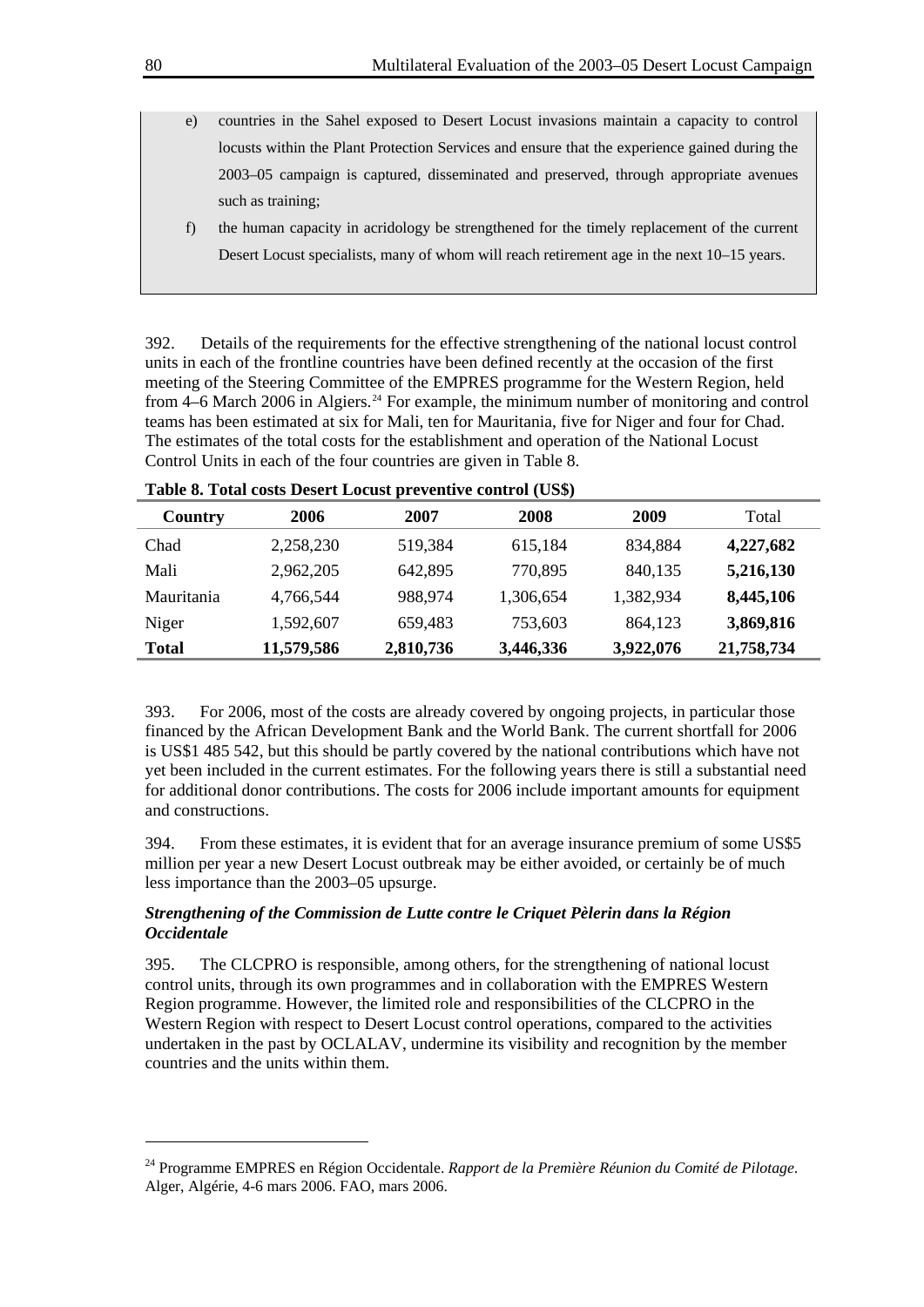396. In order to enable the CLCPRO to carry out its role and responsibilities in the region in a more effective manner,

### 22. **It is recommended that**:

- a) the CLCPRO Secretariat role and responsibilities be reviewed and that it be provided with adequate resources to be able to effectively carry out its responsibilities in the medium and long term. The Secretariat should be the main contact with the countries in the region both during recessions and emergencies.
- b) in the case of a new emergency, additional financial and operational responsibilities be delegated to the CLCPRO Secretariat, by member-countries, donors and FAO;
- c) in order to strengthen the CLCPRO and ensure a more efficient execution of its activities, the different components of the EMPRES Western Region programme be realigned immediately within the domain of the Secretariat in much the same way the Central Region programme was incorporated into the Central Region Commission structure.

397. The EMPRES programme for the Western Region of which the CLCPRO Secretary is the coordinator, has become operational in 2006. This already provides an opportunity for the CLCPRO to play a much more effective role in the preventive control activities in the Western Region. FAO had decided to station the second professional officer foreseen under the ADB project in Dakar. The evaluation team considers that such an arrangement does not make optimum use of the available human resources and recommends that all the components of the EMPRES programme be regrouped at the CLCPRO Secretariat. In that case, the CLCPRO Secretariat will have adequate human resources to carry out its various responsibilities until the end of the EMPRES programme in 2009.

398. FAO should as a matter of urgency develop the necessary plans for this, including the way in which the CLCPRO Secretariat should be strengthened during the period of an emergency, to be able to effectively undertake such additional responsibilities.

## **FAO responsibilities**

399. The Desert Locust is a threat to agricultural production in countries in Africa north of the equator, the Near East and Southwest Asia. Given FAO's overall mandate with respect to Desert Locust monitoring and control-related activities for more than five decades, it has a clear responsibility to provide the necessary services to these countries so that they can prevent Desert Locust outbreaks and effectively control upsurges. While this involves activities at the national, regional and international level, the process has to start at the national level. This requires that the countries recognize Desert Locust prevention and control as a matter of the highest importance, that they take the necessary steps to effectively address the problem, and are able to decide when assistance is needed beyond their own capacities.

400. For FAO to continue to carry out its responsibilities for Desert Locust prevention and control in an effective manner,

23. **It is recommended that**: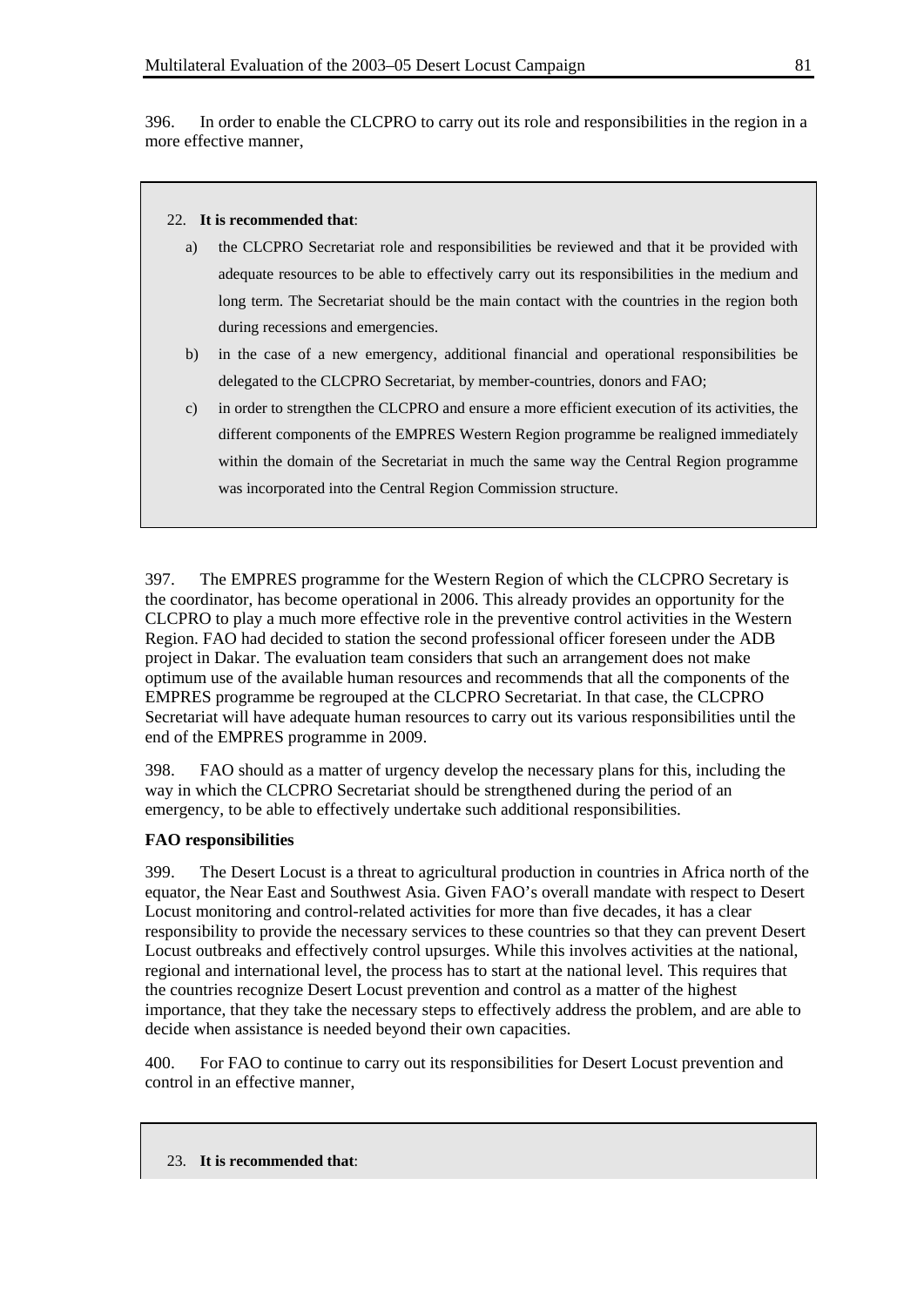- a) as a first step, the human capacity of the Desert Locust Information Service, which is currently staffed by only one professional officer, be increased, while at the same time a review is undertaken of the critical mass needed in the Locust and Other Migratory Pests Group to carry out its wide range of responsibilities effectively;
- b) FAO and member countries provide adequate recognition and support to the DLCC and take full advantage of the Desert Locust Technical Group to review the needs for the development of improved Desert Locust survey and control means, and prepare appropriate proposals;
- c) arrangements be made to enable FAO representatives in the case of a new Desert Locust emergency to collaborate effectively with and assist the countries in the steps to be undertaken in coordinating and mobilizing the necessary international assistance by presenting well-defined action plans and proposals on how to implement these plans, and by determining the international support needed for them.

401. FAO should develop the necessary plans and undertake the actions required to implement this recommendation. It should commit itself to ensuring that it is able to continue to carry out its mandated responsibilities with respect to Desert Locust forecasting and control in an efficient and effective manner. This will have budgetary implications, but the evaluation team considers that these are justified because this is a core FAO function, and thus should be paid for from its own resources. As a consequence, it may have to drop less essential activities.

## **Donor support for Desert Locust control**

402. Effective control of a migratory pest like the Desert Locust, which can move from one country to another within a matter of hours and days, requires flexibility in the planning and implementation of the control operations.

403. During the 2003–05 campaign, the Maghreb countries supported all or the major part of the control activities at national level with their own resources, whereas most of the resources used for controlling Desert Locust invasions in the Sahel were provided by the international donor community and by the Maghreb countries. In the Sahel, the campaign was negatively affected by delayed action, which showed shortcomings of the current funding arrangements. To use such resources most effectively they should preferably be available for the control operations to be undertaken in all the areas infested by the Desert Locust, and not restricted for activities in one particular country. A working document on alternative funding arrangements for Desert Locust control campaigns has been prepared by the FAO secretariat for the next session of the DLCC.

### 24. **It is recommended that**:

a) in case of a new emergency, opportunities be explored for the establishment of multidonor regional funds in support of regional control programmes facilitating the effective implementation of future Desert Locust control campaigns. Due attention should be given to how donor visibility and preferences, as well as applicable policy and regulatory requirements can be factored into such a multidonor arrangement;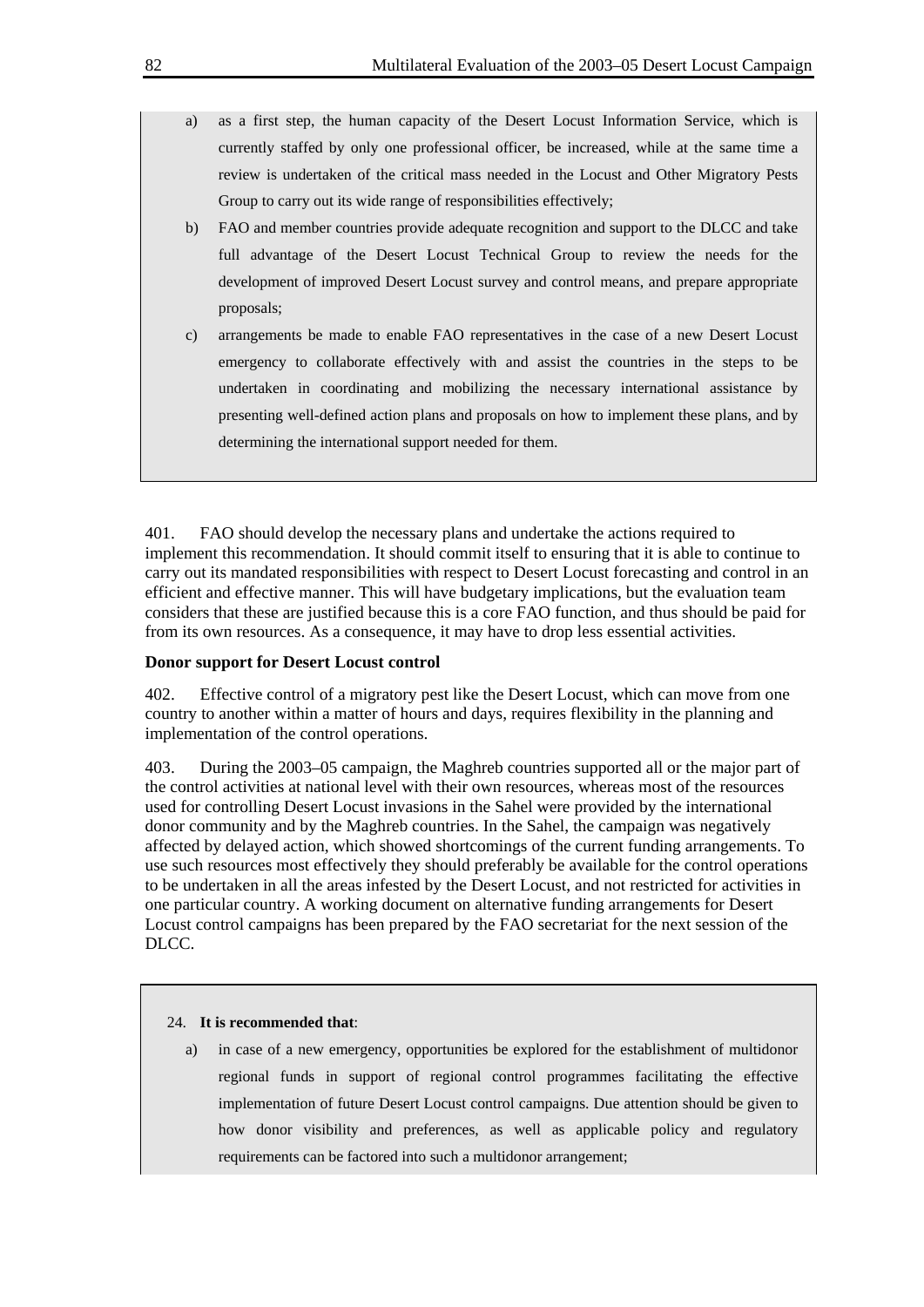- b) FAO and donors explore the possibility of developing a mechanism that would allow flexibility in reorienting and reallocating donor funds with minimal administrative effort to respond effectively to emergencies as they surface or as the situation continues to evolve. Such a tool should be put in place during the budget negotiation process so that the project documents will explicitly capture the importance of flexibility;
- c) in future, to assist affected populations, provisions be made in Desert Locust control project agreements, for part of the financial resources to be reserved for food aid and rehabilitation activities as needed.

404. FAO, in close collaboration with relevant donors, should take advantage of the experience gained during this campaign to develop the necessary plans and agreements, for the implementation of this recommendation. It should ensure, with the international donor community and the affected countries that it is able to continue to carry out its responsibilities with respect to Desert Locust forecasting and control in an efficient and effective manner.

### *Implementation of Desert Locust emergency campaigns*

405. Addressing Desert Locust upsurges and plagues in an effective manner requires the availability of well-defined contingency plans at national, regional and international levels, which were mostly lacking during the 2003–05 campaign. These plans should preferably be developed as an integral part of the national food security risk management plans and should ensure the permanent engagement of all the stakeholders. Such plans at national, regional and international levels, should:

- articulate the problem, its implications on agriculture and food security, livelihoods of vulnerable populations, and the national economy;
- describe the establishment of the national coordinating structures to ensure effective synergism between all actors and stakeholders, including donor coordination;
- define the steps to be taken to cope with the specific requirements of a Desert Locust emergency;
- determine the responsibilities of the various actors and stakeholders;
- provide the detailed technical specifications of the inputs needed for the campaign;
- provide details of how the inputs will be used in terms of human health and environmental safeguards and how this will be monitored;
- outline the logistic support required during the control operations; and
- indicate the national budget allocation for all the components of the control campaign and provide a cost estimate of the additional resources required, as well as potential funding sources.
- 406. Consequently, in order to be well prepared for an eventual new Desert Locust upsurge,

#### 25. **It is recommended that**:

a) contingency plans be developed for the medium- and long-term management of the Desert Locust risk, including action plans for locust monitoring and control at national, regional and international levels. These action plans should indicate: (i) the main activities to be undertaken (including those related to food aid and rehabilitation of the affected populations) and their provisional costs; (ii) the available financial resources, their origin (internal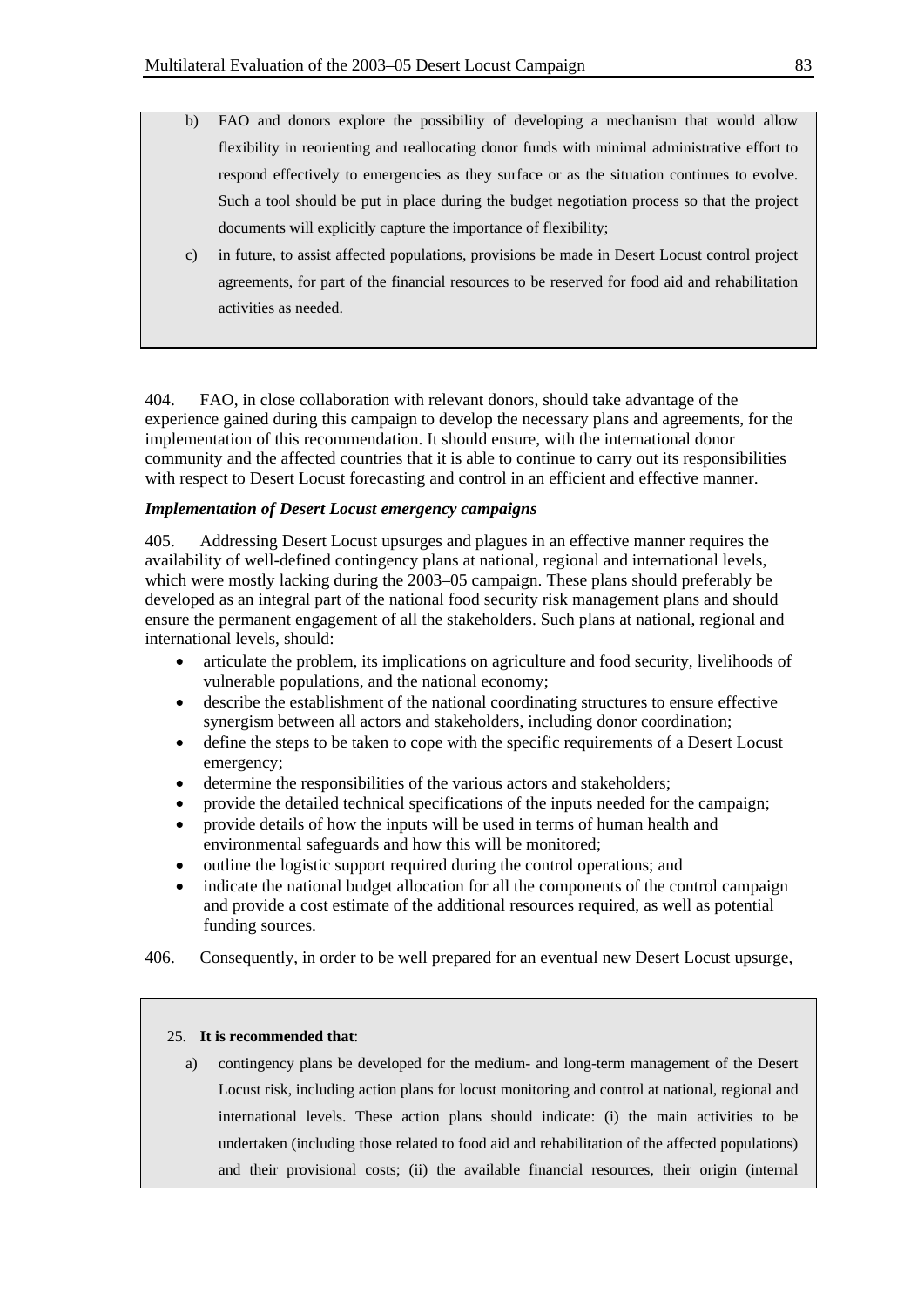budgets, external resources) and the activities that will be covered by them; (iii) additional financial needs. These plans will be the basis for the preparation of annual work plans and budgets;

- b) in future emergencies, funding appeals be based on well-defined contingency plans and follow the principles and guidelines endorsed for appeals by the Inter-agency Standing Committee (IASC).
- c) strategies be adopted to ensure that locust control operations are carried out both in zones with high production potential, as well as in zones with low production potential, where agriculture is usually practised by farmers with very limited resources.

407. For contingency plans to be executed successfully it is essential that the project activities, undertaken in support of them, are carried out in the most expeditious manner, under effective leadership and with delegation of authority to the lowest possible level. FAO encountered difficulties in meeting such criteria during the 2003–05 campaign, notwithstanding the tremendous efforts undertaken by all concerned.

## 26. **Two options are recommended for future action**:

- a) either FAO develops and introduces appropriate arrangements to address future Desert Locust emergencies in a more effective and expeditious manner;
- b) or opportunities for outsourcing most of the operational responsibilities should be pursued.

408. Given its specific responsibilities with respect to Desert Locust monitoring and control, FAO should take the leadership to develop the necessary contingency plans in collaboration with the various stakeholders. In these plans FAO should indicate how, in future emergencies, it will ensure that the IASC guidelines for appeals will be followed. The Organization should at the same time reconsider its capabilities to implement Desert Locust control emergency projects. If it is concluded that FAO should continue to be involved with this, then it should explore ways and means to do this in a more effective manner. Alternatively, it should develop plans for how these activities can be best outsourced.

## **Institutional arrangements**

409. In the course of the evaluation, concerns have been raised on the effectiveness of the current institutional arrangements for Desert Locust control. Some of them have already been addressed in the above recommendations. From a more general point of view, it is essential that (i) better recognition be given to the fact that Desert Locusts are a permanent major threat to the food security and livelihood situation of large numbers of people in countries that already require very substantial international development assistance; (ii) strong support is provided by the countries concerned and by the international community to effectively address the necessary Desert Locust monitoring and control activities during the recession, pre-emergence and emergency phases; and (iii) that a productive partnership is created with the active support and trust of all concerned.

410. A much better understanding is needed of the role and responsibilities of all the stakeholders, the affected countries, the donors and FAO, and the way the DLCC and Regional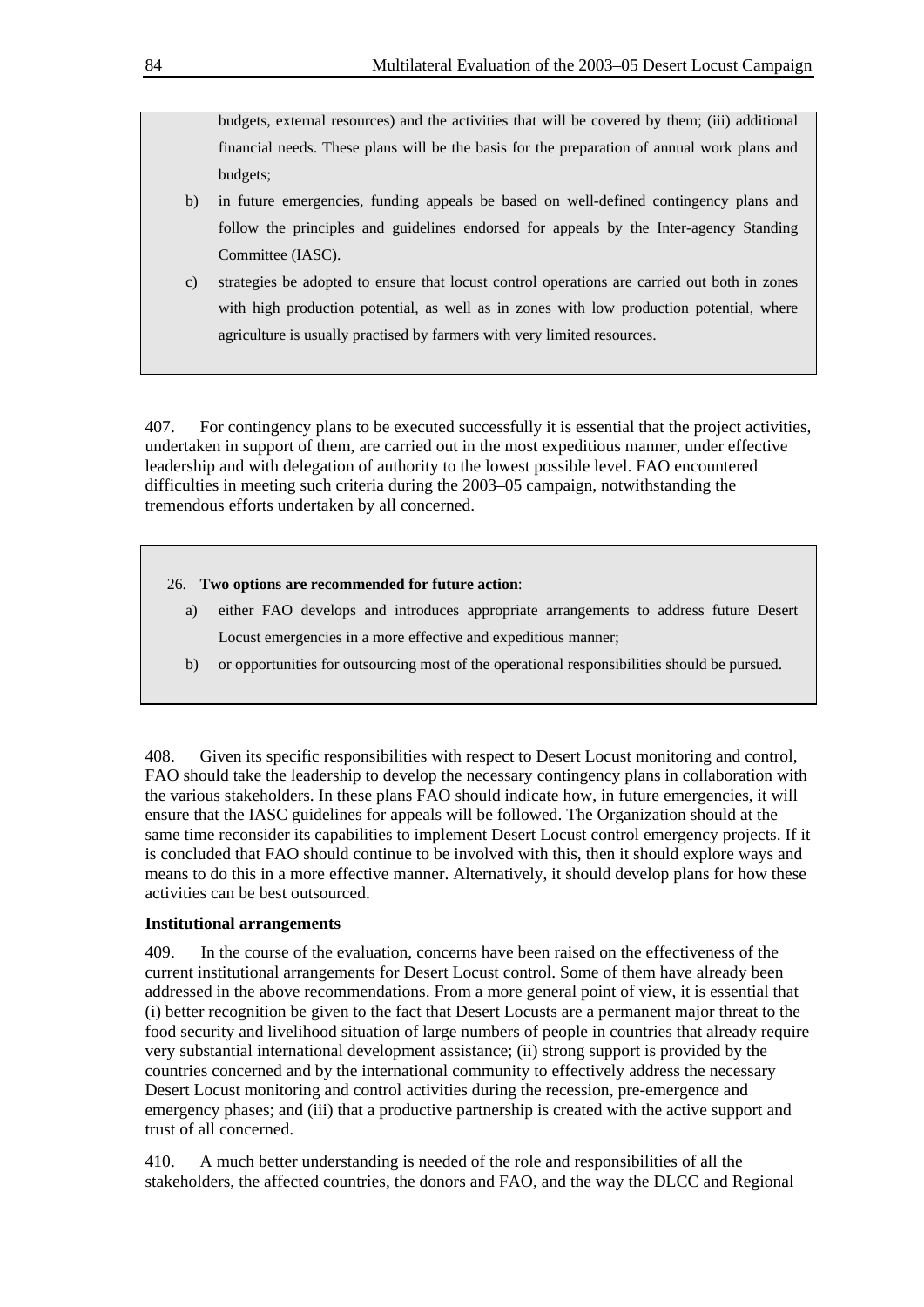Commissions promote and ensure effective Desert Locust monitoring and control. For example, the evaluation team had the impression that with respect to the Desert Locust emergency some affected countries seem to consider that action to be undertaken is in the first place a responsibility of FAO and the Regional Commissions. Also, donors and affected countries consider Desert Locust emergencies as a rather unique, stand-alone, event. It is essential to recognize that there is a continuum from recession, through pre-emergency to emergency.

411. To achieve this,

#### 27. **It is recommended that**:

- a) the DLCC be transformed from an essentially technical committee into a mechanism in which all parties (affected countries, donors and FAO) determine their joint interests and activities, and deal directly with donors to determine joint work programmes;
- b) Regional Commissions meet regularly at a high level to ensure member country support for the decisions taken;
- c) a multilateral agreement for Desert Locust control be developed for the formal permanent engagement and support of all key stakeholders.

412. FAO should take the leadership on the implementation of this recommendation in close collaboration with relevant stakeholders. The various structures exist already, but their terms of reference should be reviewed to make them more effective tools in managing the Desert Locust threat. It will also require that each of the responsible groups, national units, FAO, DLCC and CLCPRO be provided with the means to carry out their tasks effectively. The donors should take steps to follow the developments more closely than in the past and commit themselves to provide the necessary assistance. Direct financial support to the national units in the front-line countries could be an important element in this respect, provided there is strong long-term commitment of the national authorities.

## **Assistance provided by Maghreb countries**

413. A very special aspect of the 2003–05 control campaign was the solidarity demonstrated by the Maghreb countries towards neighbouring countries in the Sahel. The transboundary nature of the Desert Locust invasions calls for the countries to share available resources for the mutual benefit of the whole region. The strong control capacity available in the Maghreb countries offers a unique opportunity to address new Desert Locust outbreaks more effectively in the summer breeding areas in the Sahel. These outbreaks always precede the movement of swarms to the Maghreb countries by a couple of months.

414. To strengthen the Desert Locust control capacity in the Western Region,

### 28. **It is recommended that**:

a) an appropriate action plan and legal framework be developed for the joint use of the existing control capacity in the Maghreb countries within the Western Region, under the supervision of the CLCPRO;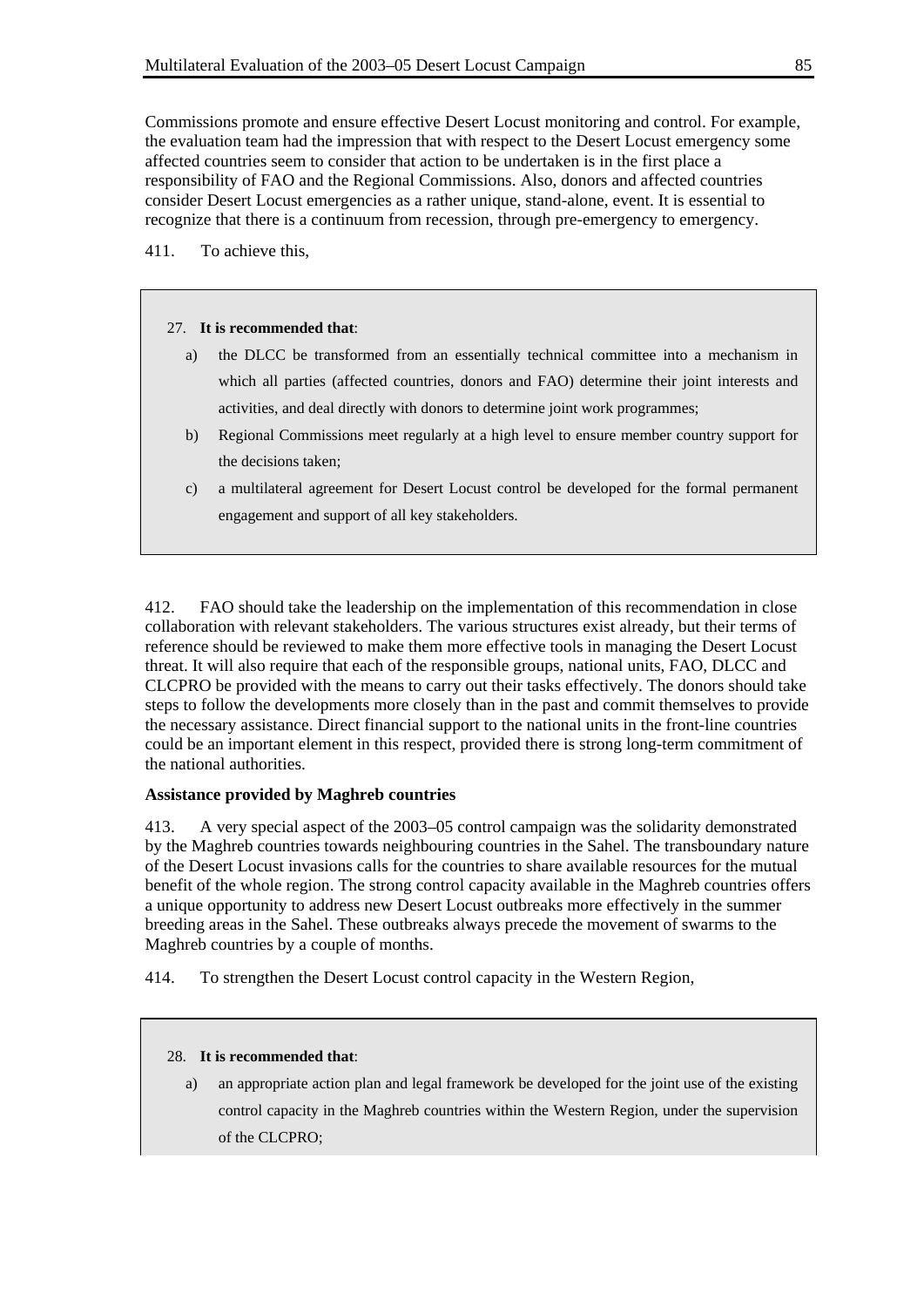- b) agreements are established among the various countries in the region to encourage, organize, facilitate and implement joint cross-border operations;
- c) cost estimates are developed to determine the amount of donor assistance required to use the Maghreb control teams and aerial resources in the Sahel countries effectively in case of a new emergency.

415. CLCPRO should take the necessary initiatives for the establishment of such an integrated Desert Locust control system for the Western Region. This should include matters such as the operational modalities, legal arrangements, steps needed to call this control system into action, the financial requirements for such a force and the international support needed for its effective intervention in the frontline countries.

## **Socio-economic impact**

416. It is generally accepted that gregarious Desert Locusts need to be controlled notwithstanding the fact that precise data on the damage that can be caused have not been collected systematically. Consequently, the calculation of benefit/cost ratios of the control operations remains a speculative exercise. A World Bank discussion paper on Desert Locust Management (Joffe,  $1995)^{25}$  $1995)^{25}$  $1995)^{25}$  suggests that locusts are not particularly serious pests in aggregate, and that Desert Locusts are unlikely in modern times to trigger widespread food insecurity. However, the evaluation team noted that such impacts have been very significant at the level of the affected communities, especially in the Sahel countries. In these countries at least eight million people have suffered the destruction of their food crops. In addition substantial costs were also incurred by the affected countries which had not been foreseen in their national budgets and which resulted is fewer resources being available for certain national development activities.

417. The control campaigns were primarily focused on the elimination of locust populations, while little attention was paid to the impact on food security and sustainable livelihood aspects. These impacts could not be evaluated in a complete manner because of: (i) the absence of an agreed on methodology to evaluate these types of impacts; (ii) the lack of a global intervention framework that takes into account the social, economic and nutritional aspects; and (iii) the insufficient involvement of the different competent technical services/structures.

### 29. **Consequently, it is recommended that**:

l

- a) a jointly agreed methodology to evaluate the socio-economic impacts of Desert Locust invasions be developed by the different authorities concerned;
- b) a global intervention framework that addresses effective assessments of the socio-economic impact of Desert Locust invasions and control operations be established;
- c) in the case of a new emergency, economic, social and nutritional impact studies, integrating a broader spectrum of relevant disciplines and competencies, are carried out in a timely, systematic and multidisciplinary manner.

<span id="page-89-0"></span><sup>25</sup> Joffe, S.R. 1995. *Desert Locust management. A time for change.* World Bank Discussion Papers. The World Bank, Washington, D.C.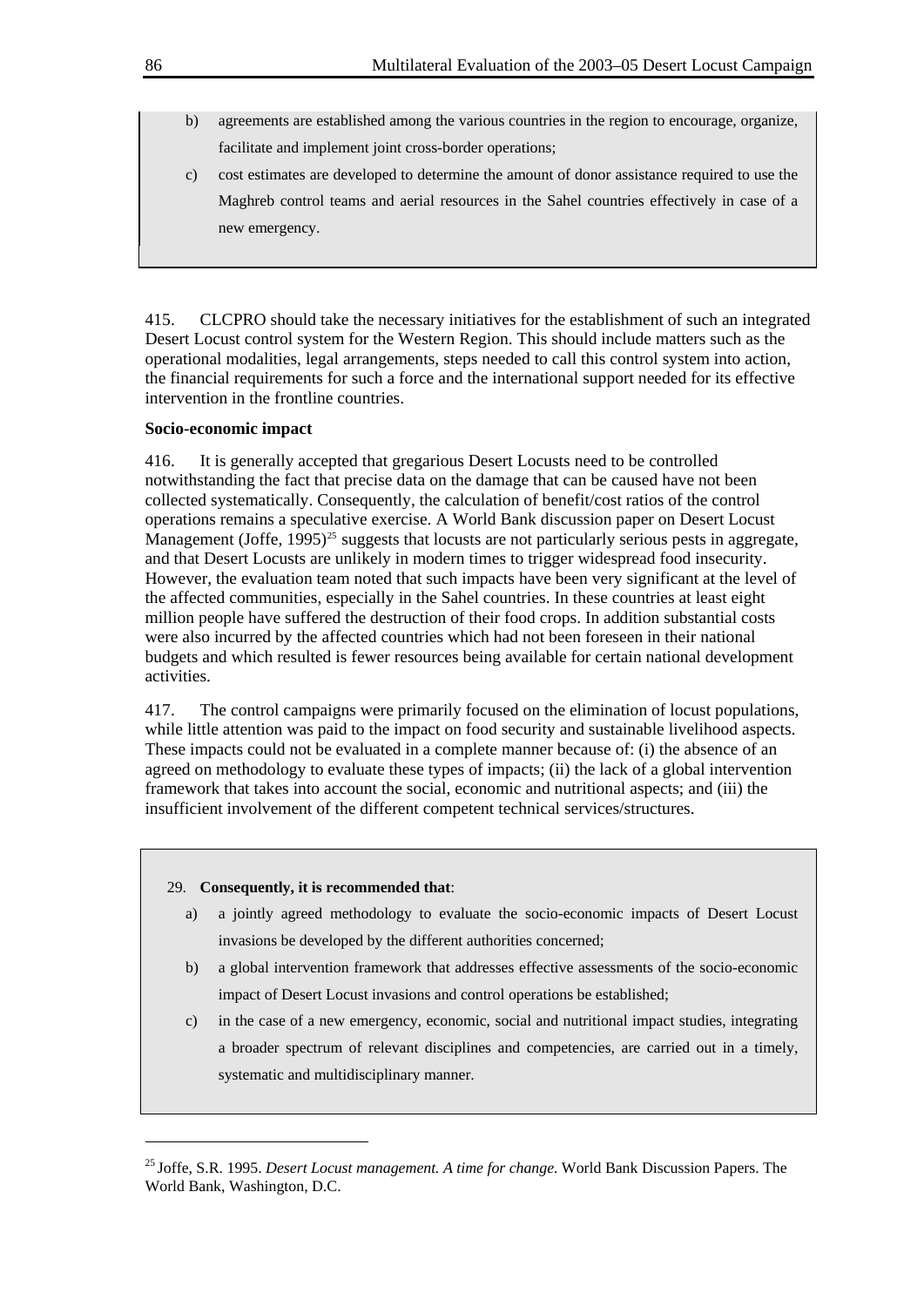418. The DLCC should establish a multidisciplinary working group to develop proposals for the implementation of this recommendation. This working group should pay special attention to the specific actions needed at the national level to plan for and carry out the necessary impact studies.

## **Human and environmental health**

419. Human and animal intoxications and negative environmental effects have been noted in certain countries. It has not always been easy to determine the undesirable consequences of the use of pesticides. Most of the affected countries do not have an environmental impact research strategy, specialized laboratories, or a sufficient number of qualified staff to follow the fate of the pesticides in the environment, and within the framework of a public health policy. Large quantities of pesticides are still available in the countries affected by the Desert Locust invasion. Estimated at 6.2 million liters, they are either leftover from the 2003–05 campaign or come from purchases made after the campaign in order to be prepared for an eventual new invasion. This was partly caused by the fact that in a number of cases additional quantities of pesticides were purchased towards the end of the campaign against the advice of technical staff. To be able to address human health and environmental concerns more effectively,

#### 30. **It is recommended that the affected countries**:

- a) procure only CILSS-registered pesticides and create the necessary conditions for the appropriate use of these pesticides;
- b) take the necessary steps to strengthen environmental compliances and enforce the application of regulations and rules for the safer handling, use and storage of pesticides;
- c) avoid placing unnecessary pesticide orders and overestimating pesticide needs.
- d) strengthen the technical capacity of the QUEST (Quality, Environment, Health and Treatments) trained specialists, in collaboration and agreement with the EMPRES Western Region programme and the CERES-Locustox in Senegal, and ensure their linkage to the national locust control units in order to undertake in-depth operational health and environmental reviews.
- e) pursue in collaboration with FAO, CLCPRO, donors and pesticide producers, the establishment of pesticide contractual arrangements, including a pesticide bank mechanism, to reduce the accumulation of pesticide stocks and for the disposal of empty containers.

420. The countries affected by the Desert Locust should determine the steps needed to implement this recommendation under their specific circumstances and develop the necessary action plans. If a preventive control strategy is put in place, as recommended, the negative effects of chemical control operations on public welfare and the environment will already be strongly reduced.

### **Research**

421. Research activities related to Desert Locust control have not generated much interest over the last decades because of: